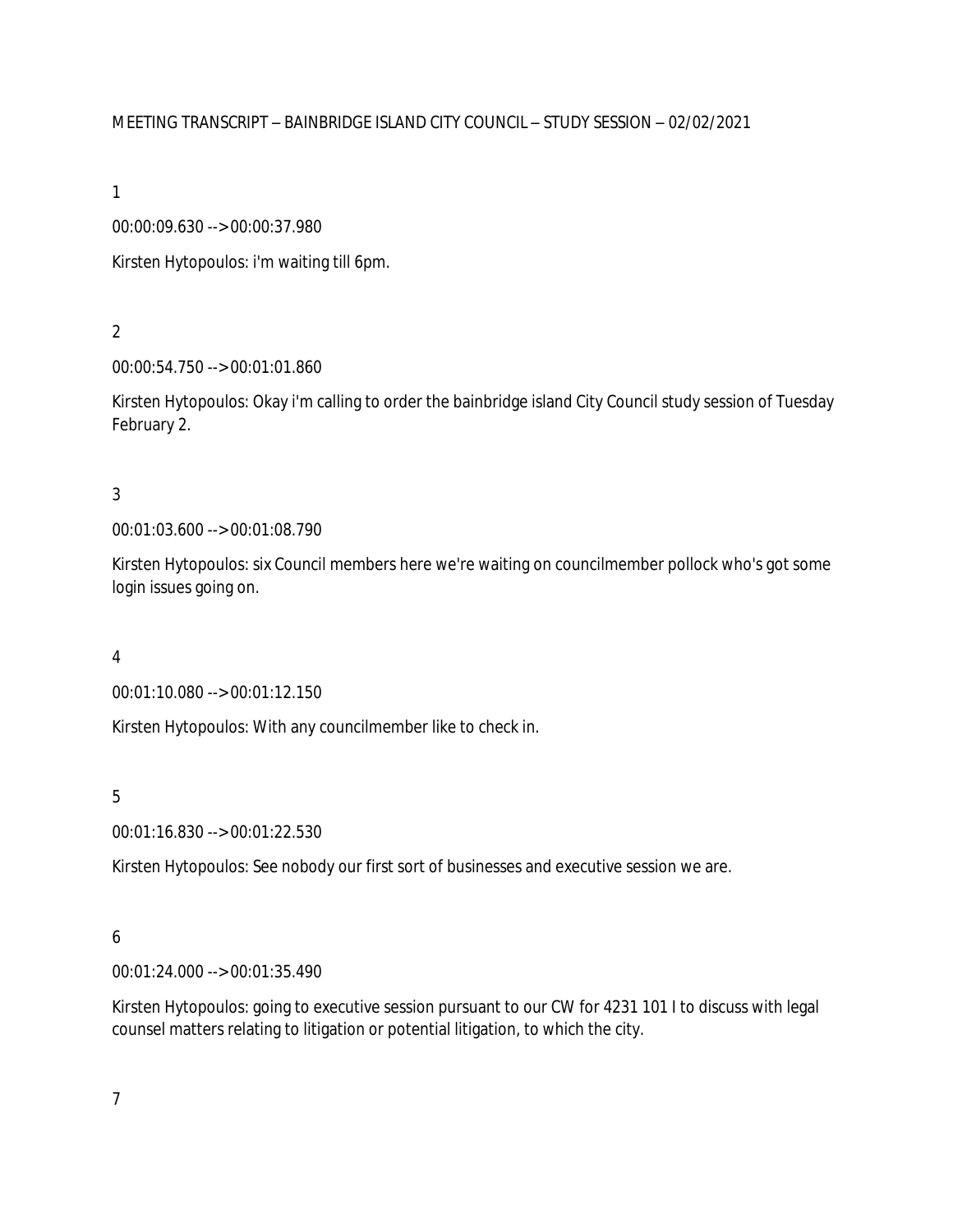00:01:35.790 --> 00:01:49.350

Kirsten Hytopoulos: The governing body or a Member acting an official capacity is or is likely to become a party when public knowledge regarding that discussion is likely to result in adverse legal or financial consequence to the Agency, it looks like we expect to be gone for 45 minutes.

## 8

00:01:50.640 --> 00:02:01.020

Kirsten Hytopoulos: So it hosts back here about 645 and i'm assuming that we will leave this session and receive a link from the city attorney to our executive session zoom Is that correct.

9

00:02:01.290 --> 00:02:02.970

Joe Levan: that's correct okay.

10

00:02:03.300 --> 00:02:05.190

Kirsten Hytopoulos: So we are resetting to executive session.

### 11

00:45:10.440 --> 00:46:13.980

Christine Brown: Council has extended the executive session by 15 minutes, they now anticipate returning at 7pm.

## 12

01:01:37.350 --> 01:02:43.980

Christine Brown: Council has extended the executive session by an additional 10 minutes, they now anticipate returning at 710.

## 13

01:12:43.950 --> 01:12:45.780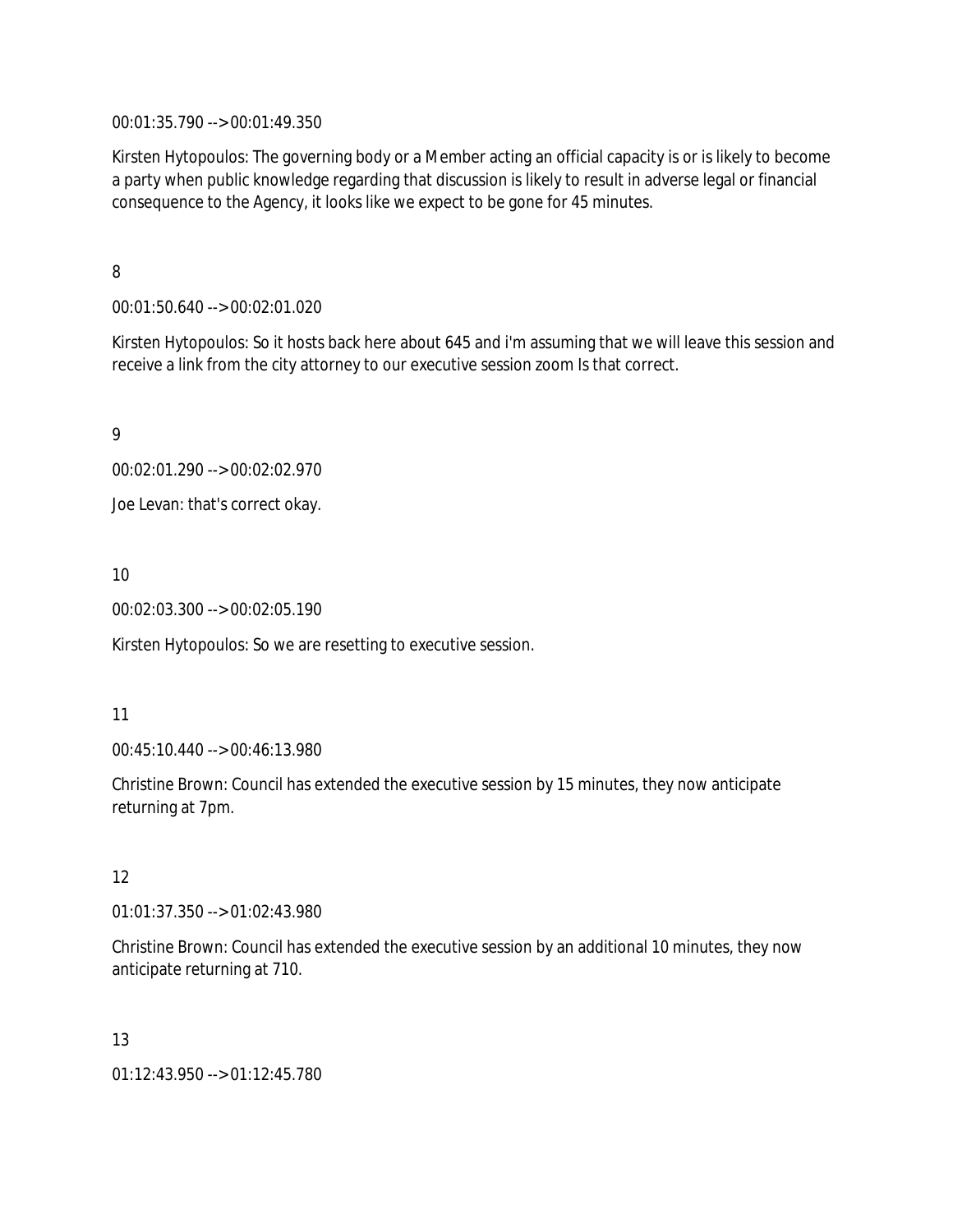Kirsten Hytopoulos: Okay we're we're streaming right.

14

01:12:48.330 --> 01:12:49.830

Kirsten Hytopoulos: Okay, calling back to order the.

15

01:12:51.000 --> 01:12:51.840 Kirsten Hytopoulos: February 2.

16

01:12:53.940 --> 01:12:55.770

Kirsten Hytopoulos: bainbridge City Council study session.

17

01:12:56.880 --> 01:12:59.550

Kirsten Hytopoulos: Councils back from executive session no decisions were made.

### 18

01:13:01.260 --> 01:13:04.860

Kirsten Hytopoulos: next item up his approval of the agenda is there a motion to do that.

19

01:13:11.640 --> 01:13:12.960

Kirsten Hytopoulos: motion to prove the agenda.

### 20

01:13:14.490 --> 01:13:16.350

Kirsten Hytopoulos: Thank you councilmember deep second.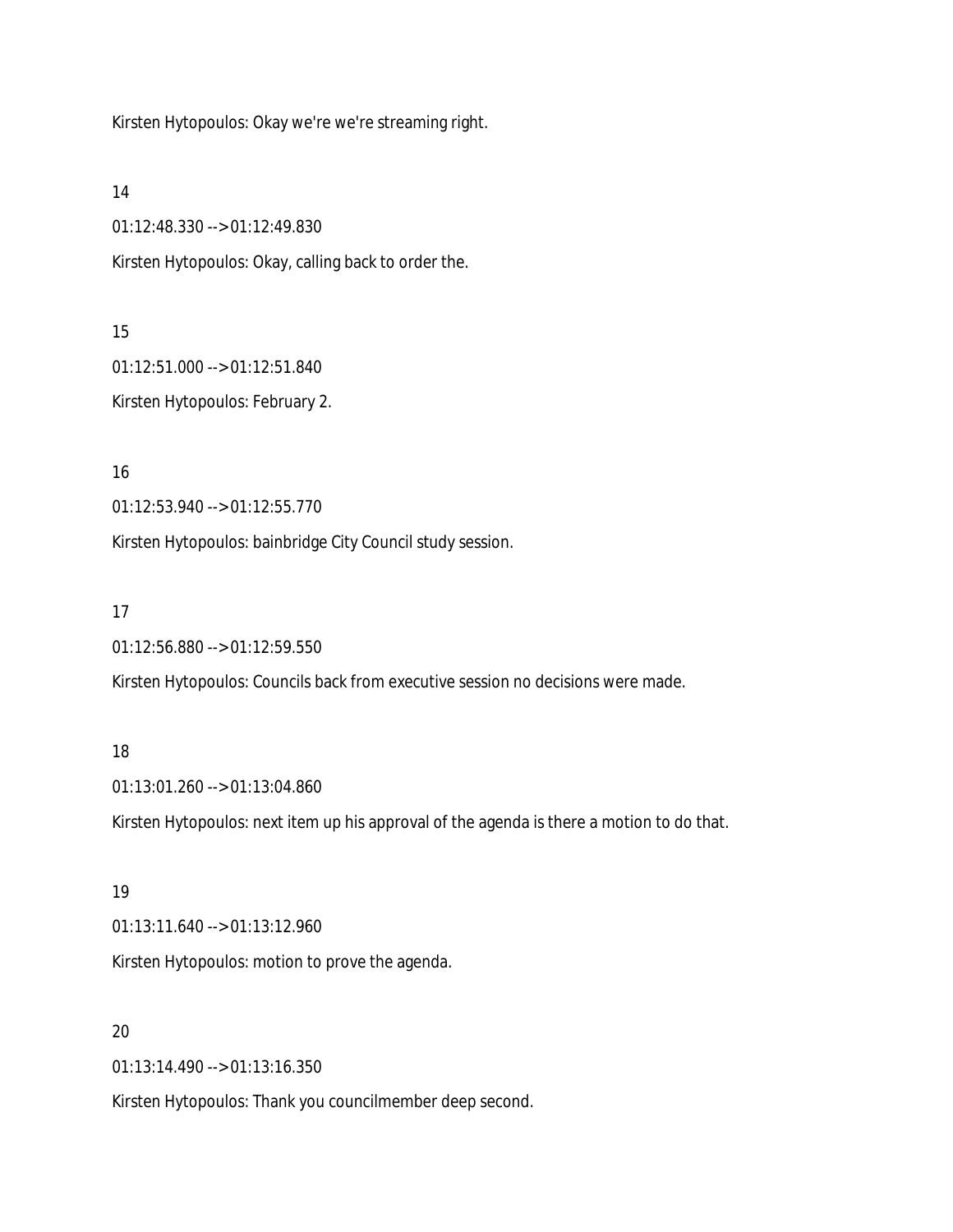01:13:16.830 --> 01:13:23.880

Joe Deets: Thank you, and if you saw my hand my hand up my virtual hand up, yes I moved to approve the agenda and show them.

## 22

01:13:26.280 --> 01:13:30.060

Kirsten Hytopoulos: That first night or as a second thing that any discussion.

## 23

01:13:31.980 --> 01:13:35.940

Kirsten Hytopoulos: Seeing none unless tells her deets your hand is still up.

## 24

01:13:36.300 --> 01:13:50.130

Kirsten Hytopoulos: i'm not not to that okay okay all those in favor say Aye Aye Aye any opposed Council okay carries unanimously, are there any conflicts of interest to declare regarding tonight's agenda a customer do you raise your hand.

## 25

01:13:50.730 --> 01:13:56.100

Joe Deets: yeah this isn't actually on the agenda but i'm going to bring up matter and good of the order relating to.

## 26

01:13:57.900 --> 01:14:13.710

Joe Deets: discussion is scheduled between myself and i'm going to bring this up a few colleagues, and of course the public in here but there's a meeting tomorrow with myself and the mayor poulsbo with the management of Swedish hospital relating to the closing of their.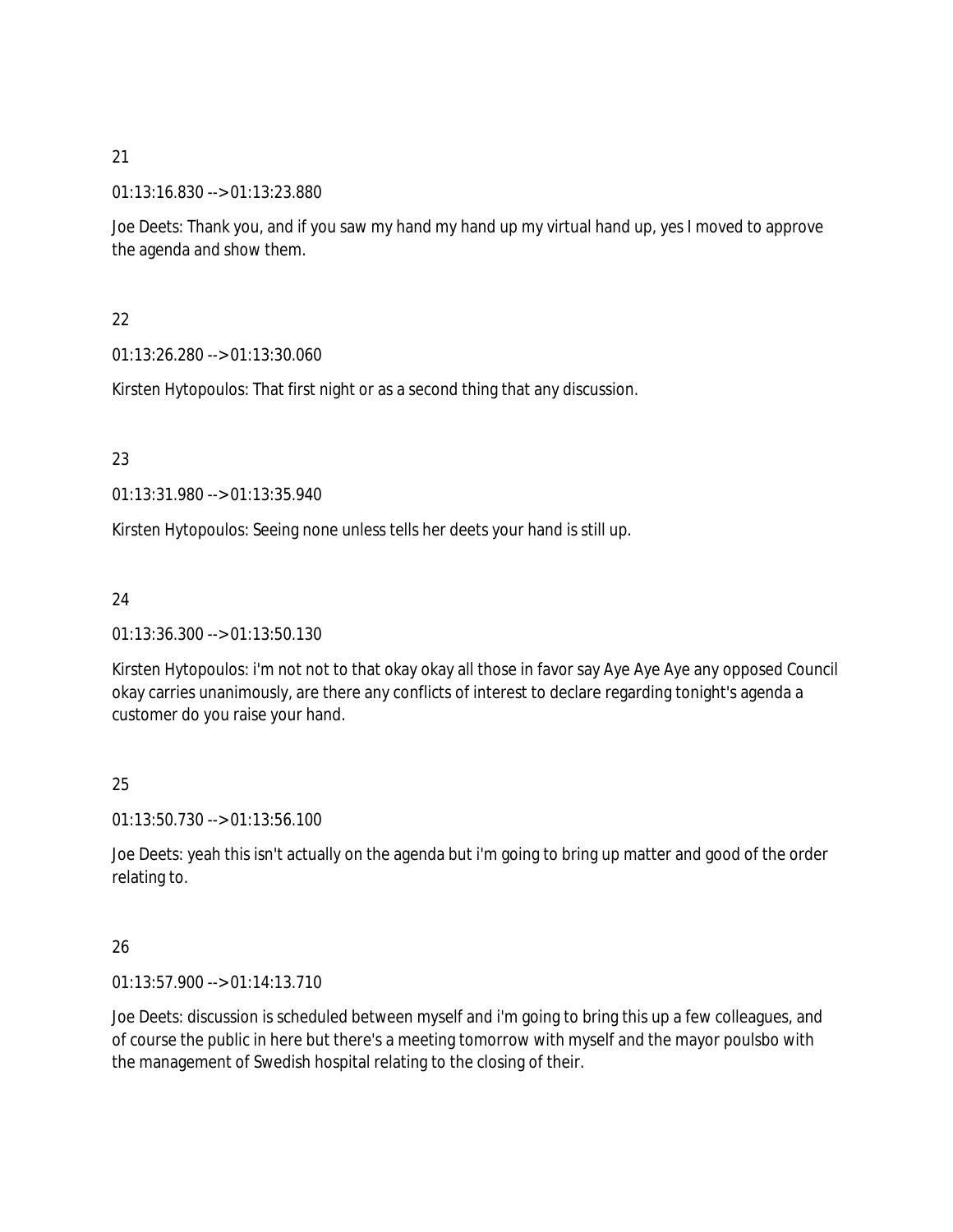01:14:14.940 --> 01:14:19.230

Joe Deets: primary care clinic on bainbridge, and the reason I bring this up as just as.

### 28

01:14:20.400 --> 01:14:29.250

Joe Deets: picture there's not a appearance of conflict of interest, I just so happens myself my wife and my daughter our patients at this primary care clinic that are closing.

## 29

01:14:29.580 --> 01:14:39.150

Joe Deets: And i'm having meeting tomorrow to talk about the closing of this primary care clinic so i'm just flagging this to the public and to my colleagues.

## 30

01:14:41.130 --> 01:14:50.910

Kirsten Hytopoulos: And, if I may join you and I will also declare if it's the council's interests in the public's interest that I to our family are also patients with the clinic so any concerns by Council.

## 31

01:14:52.140 --> 01:14:58.560

Kirsten Hytopoulos: OK so moving on to the next item, we are reviewing future Council agendas.

## 32

01:15:00.090 --> 01:15:09.240

Ellen Schroer: All right, thank you counsel, good evening Ellen for an interim city manager, I just have a couple of items to draw your attention, and one question or.

## 33

01:15:09.870 --> 01:15:27.030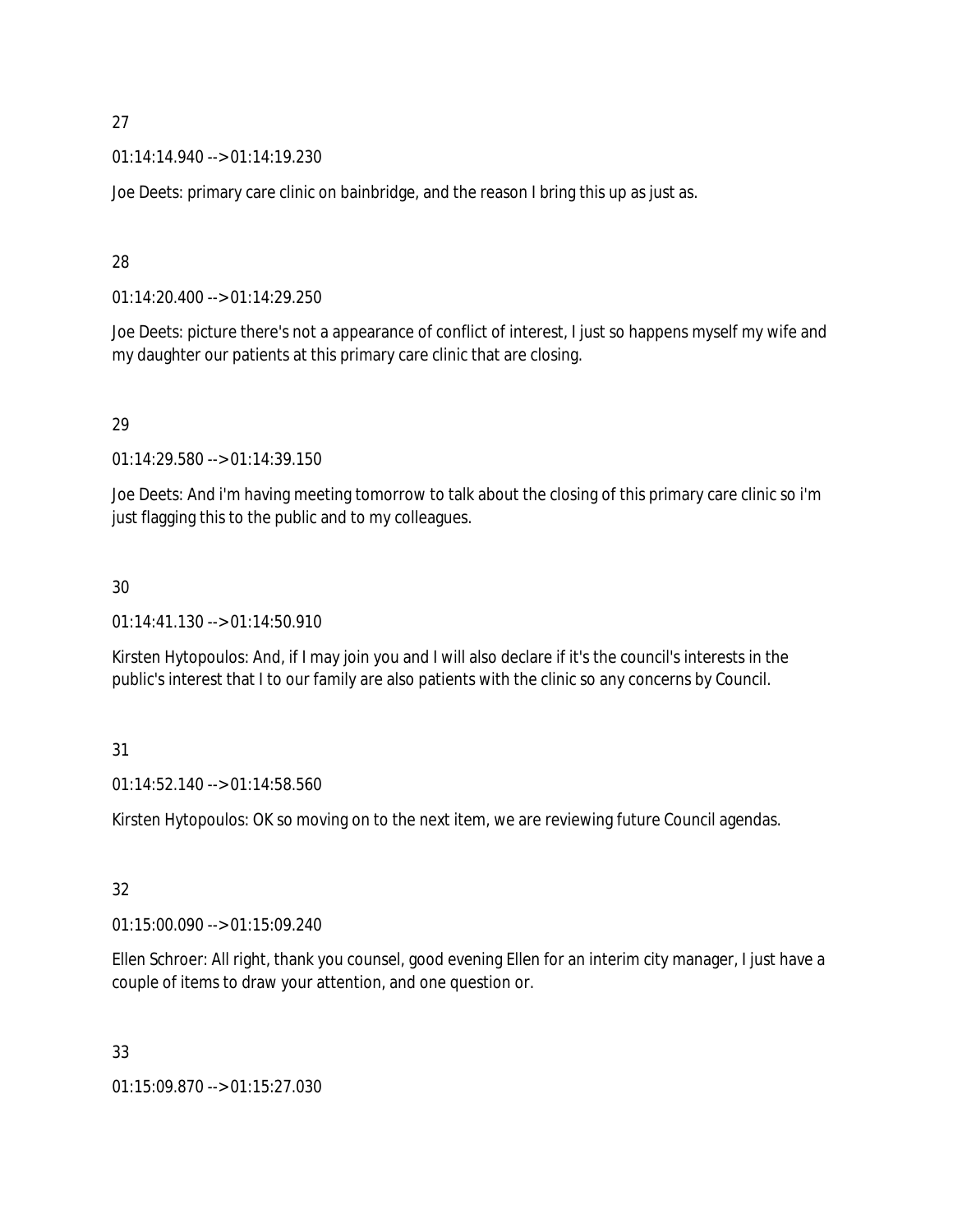Ellen Schroer: Next Wednesday February 10 we have scheduled a Community online event with Blair King, who is our remaining finalist for the city manager position, I have two questions about that date, one is should we notice the Community event for quorum so are a majority of you planning to attend.

## 34

01:15:28.560 --> 01:15:39.720

Ellen Schroer: All right, great and, secondly, we would like to schedule an executive session immediately following that event, and I wanted to get your confirmation that that time will work for you and that we can go ahead and get that scheduled.

## 35

01:15:41.880 --> 01:15:45.420

Ellen Schroer: Alright, great, so we will go ahead and take care of that.

## 36

01:15:45.840 --> 01:15:58.620

Ellen Schroer: i'm turning to coming agendas on February 9 I wanted to highlight for you that we will be moving out to items, so there are two items on the agenda right now related to small wireless facilities.

## 37

01:15:58.890 --> 01:16:08.310

Ellen Schroer: Those will be delayed to a future agenda to stay in concert with state timing there's been State legislation introduced in relation to that same topic, and so we.

## 38

01:16:08.880 --> 01:16:16.020

Ellen Schroer: are going to move out our actions to make sure we stay in line with the State wanted to highlight that for you so that's a change to the agendas that are shown right now.

## 39

01:16:17.010 --> 01:16:30.990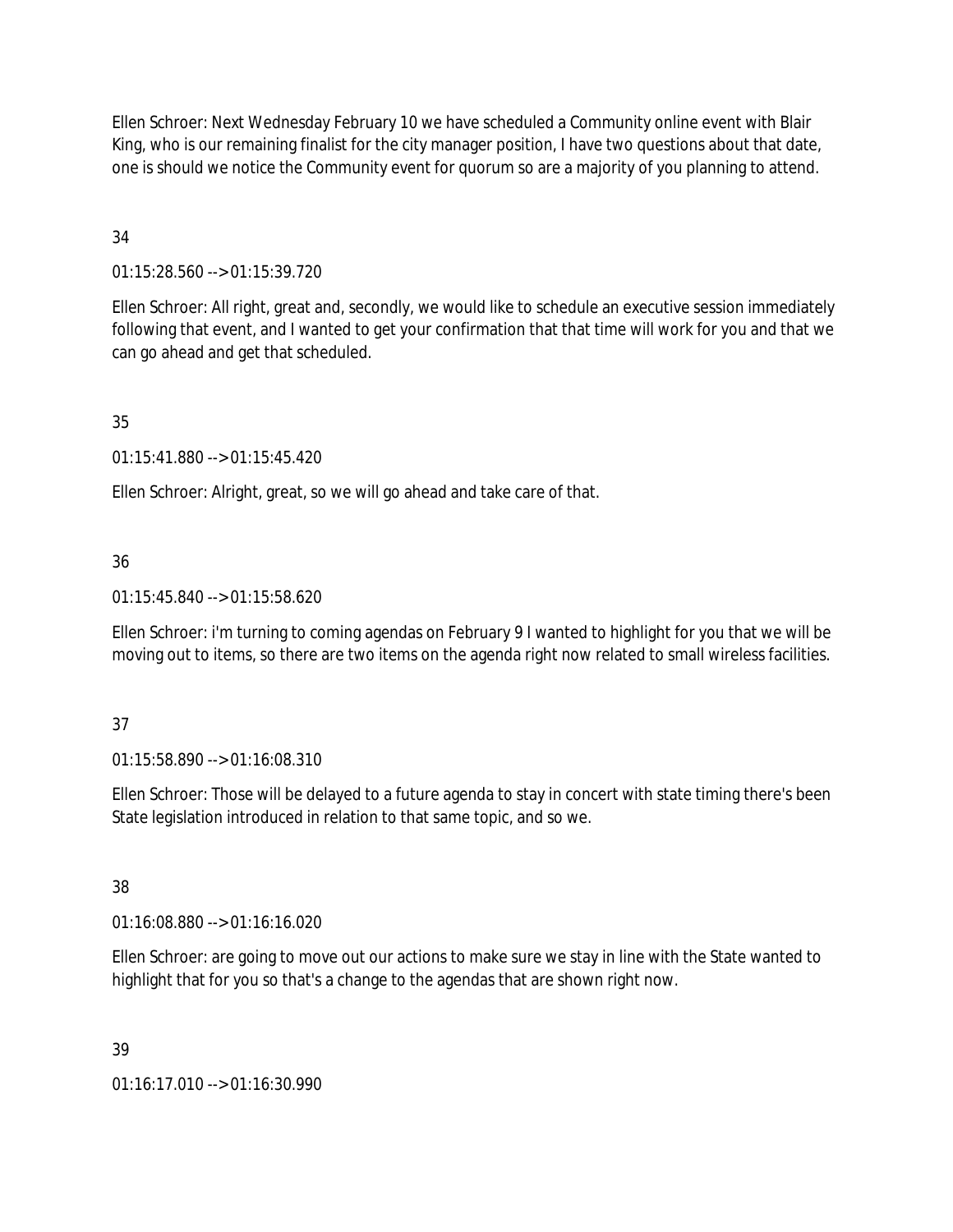Ellen Schroer: And then the following week February 16 there are two items or there's one item that has been added, which is a request from the bainbridge performing arts association to come and speak about a project that they are planning in the building that is.

40

01:16:31.560 --> 01:16:45.540

Ellen Schroer: located on city property and then the next week, we have a request from friends of the farm on the 23rd to also come and make a proposal to Council specifically to ask your permission to.

41

01:16:46.080 --> 01:16:56.490

Ellen Schroer: apply for a grant and also to discuss a proposal with you to locate some new housing on the morality property, which is a property that they manage, for us, but which the city owns.

## 42

01:16:56.730 --> 01:17:02.550

Ellen Schroer: So those would be three items that are three meetings which i'd wanted to highlight for you.

## 43

01:17:03.510 --> 01:17:11.790

Ellen Schroer: And then finally i'm in the agenda, we have included three items which we've discussed with you in our ongoing.

44

01:17:12.480 --> 01:17:16.440

Ellen Schroer: attempt to come up with a good way to get items on the agenda there are.

## 45

01:17:16.950 --> 01:17:28.890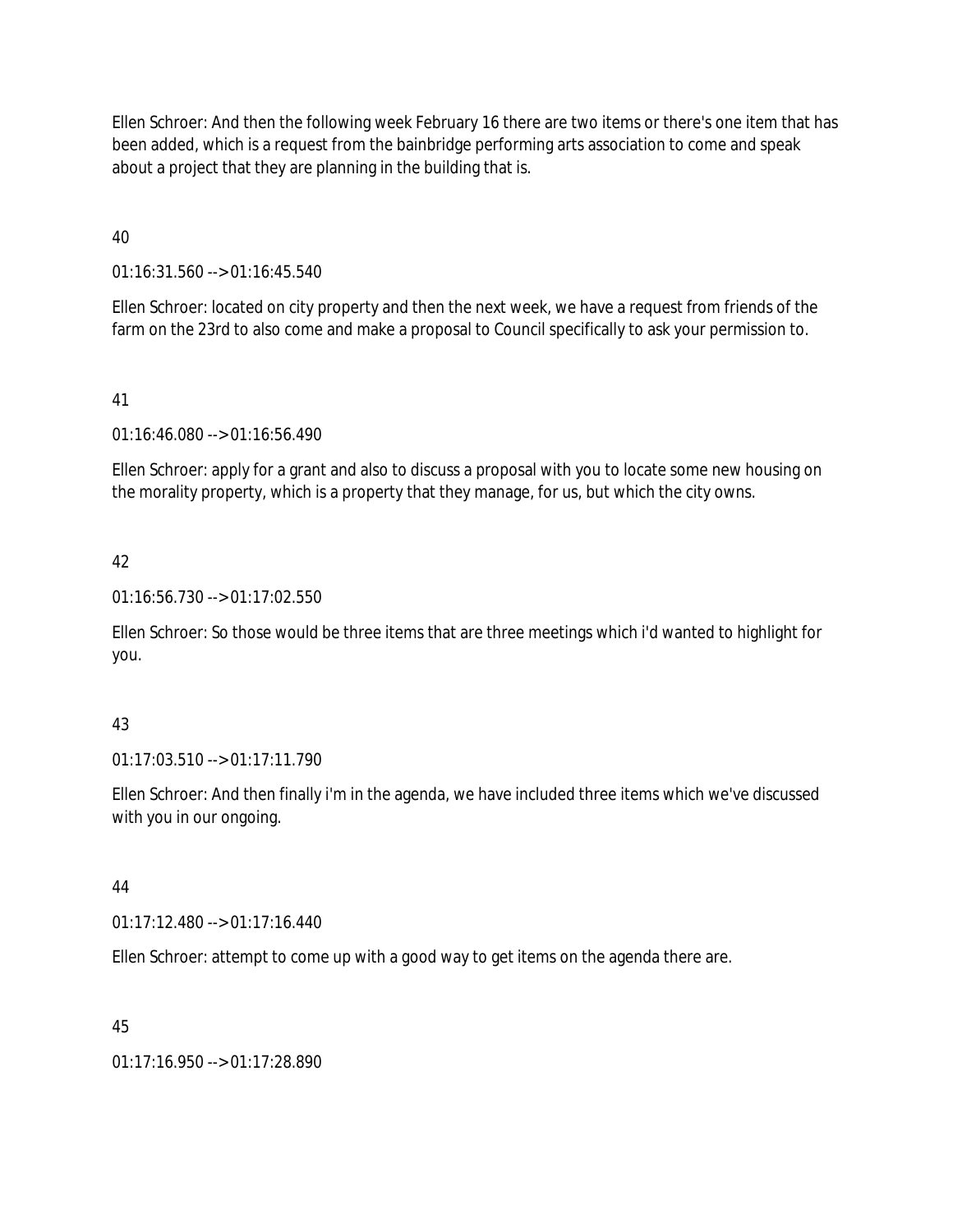Ellen Schroer: three items on that list which are not scheduled on an agenda but which you've brought up and I wanted to capture those so that Council knows that they're under discussion, and those are to review some qualifications or.

### 46

01:17:29.490 --> 01:17:39.660

Ellen Schroer: duties of new positions that you added to discuss the ethics board and then to also consider adding time in a future Council agenda to speak more about the the city work plan.

## 47

01:17:41.040 --> 01:17:51.810

Kirsten Hytopoulos: So, and I just want to clarify for Council that what friends, the farmers, bring forward is the same project that we've seen the presentation on I thought that might be helpful for you to know what they're seeking a grant for.

## 48

01:17:52.530 --> 01:18:02.310

Kirsten Hytopoulos: And city manager, would you and and mayor we assume we would be asking anyone who is up an advocate for the items on the trailing trailing list of items.

## 49

01:18:03.360 --> 01:18:10.050

Kirsten Hytopoulos: To come forward and make that proposal if they would like to at this time to add that, to a future agenda my correct.

## 50

01:18:11.760 --> 01:18:16.170

Ellen Schroer: Yes, I believe that was the that was how we wanted to proceed great Thank you.

## 51

01:18:16.740 --> 01:18:17.820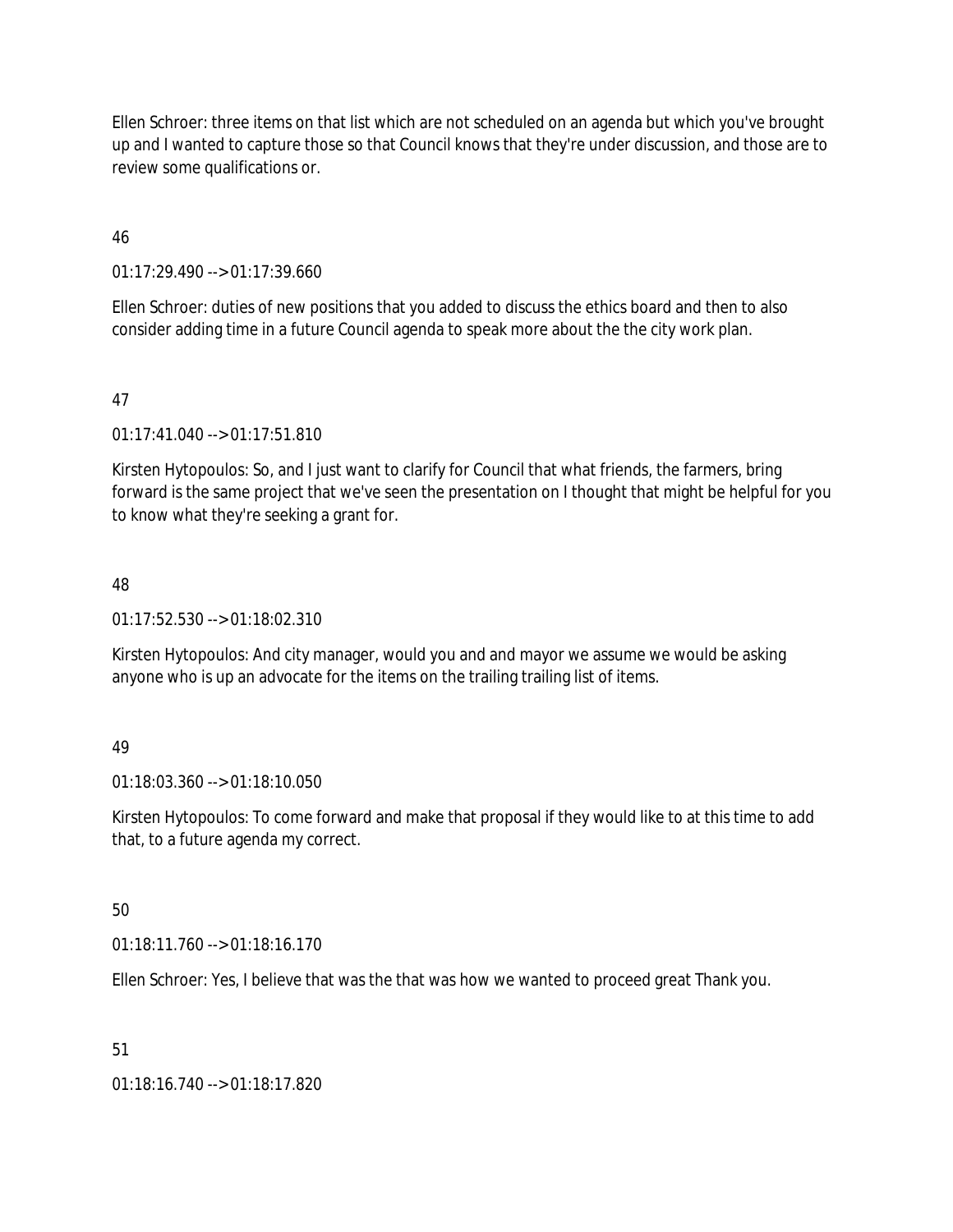Kirsten Hytopoulos: mayor mayor sorry.

## 52

01:18:19.530 --> 01:18:28.860

Rasham Nassar: i'm I think between Deputy Mayor and interim city manager you covered it, I was just going to speak to the to the memorandum that that lists the proposed feature City Council topics.

## 53

01:18:30.420 --> 01:18:36.510

Rasham Nassar: that's all but I think I think you covered it I think Council it'll it'll be familiar to Council members this list was something that.

## 54

01:18:37.230 --> 01:18:46.740

Rasham Nassar: I when I was deputy under mayor Schneider we work with Morgan to develop and for a while and 2020 and did appear under future agendas for every meeting it was a way to resolve.

## 55

01:18:47.340 --> 01:18:57.630

Rasham Nassar: A request for agenda items in between Council meeting submitted to the deputy and the mayor, because those can't be added to an agenda we resolve to reinvent this list.

## 56

01:18:58.410 --> 01:19:04.380

Rasham Nassar: and add it just to keep track of items that Council members would like to propose during the agenda setting portion so.

## 57

01:19:06.090 --> 01:19:09.780

Rasham Nassar: councilmember car now has her hands up so she will be speaking to those items.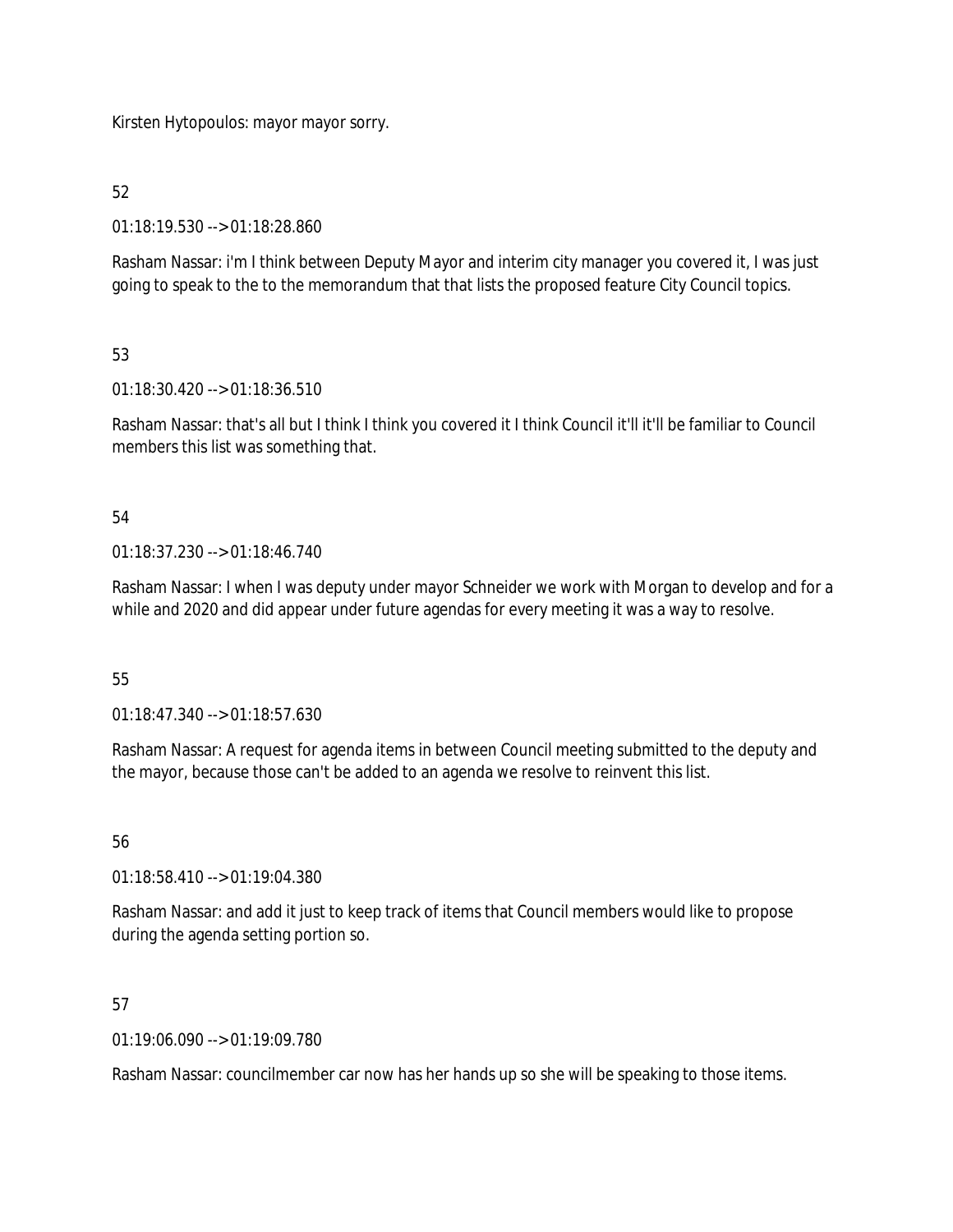01:19:11.820 --> 01:19:12.660

Kirsten Hytopoulos: councilmember car.

### 59

01:19:17.550 --> 01:19:20.460

Christy Carr: I do want to speak to those items i'm not sure I was next in line, though.

60 01:19:20.760 --> 01:19:21.210 Kirsten Hytopoulos: You are.

61

01:19:21.660 --> 01:19:23.460

Christy Carr: Okay super thanks.

## 62

01:19:24.960 --> 01:19:33.480

Christy Carr: So I had wanted to gauge the council's interest in discussing two items at a future Council meeting.

## 63

01:19:34.140 --> 01:19:45.450

Christy Carr: The first one is our 2020 work plan a 2020 work plan debrief and an approach to our 2021 work plan and just really quickly.

64

01:19:46.260 --> 01:20:02.850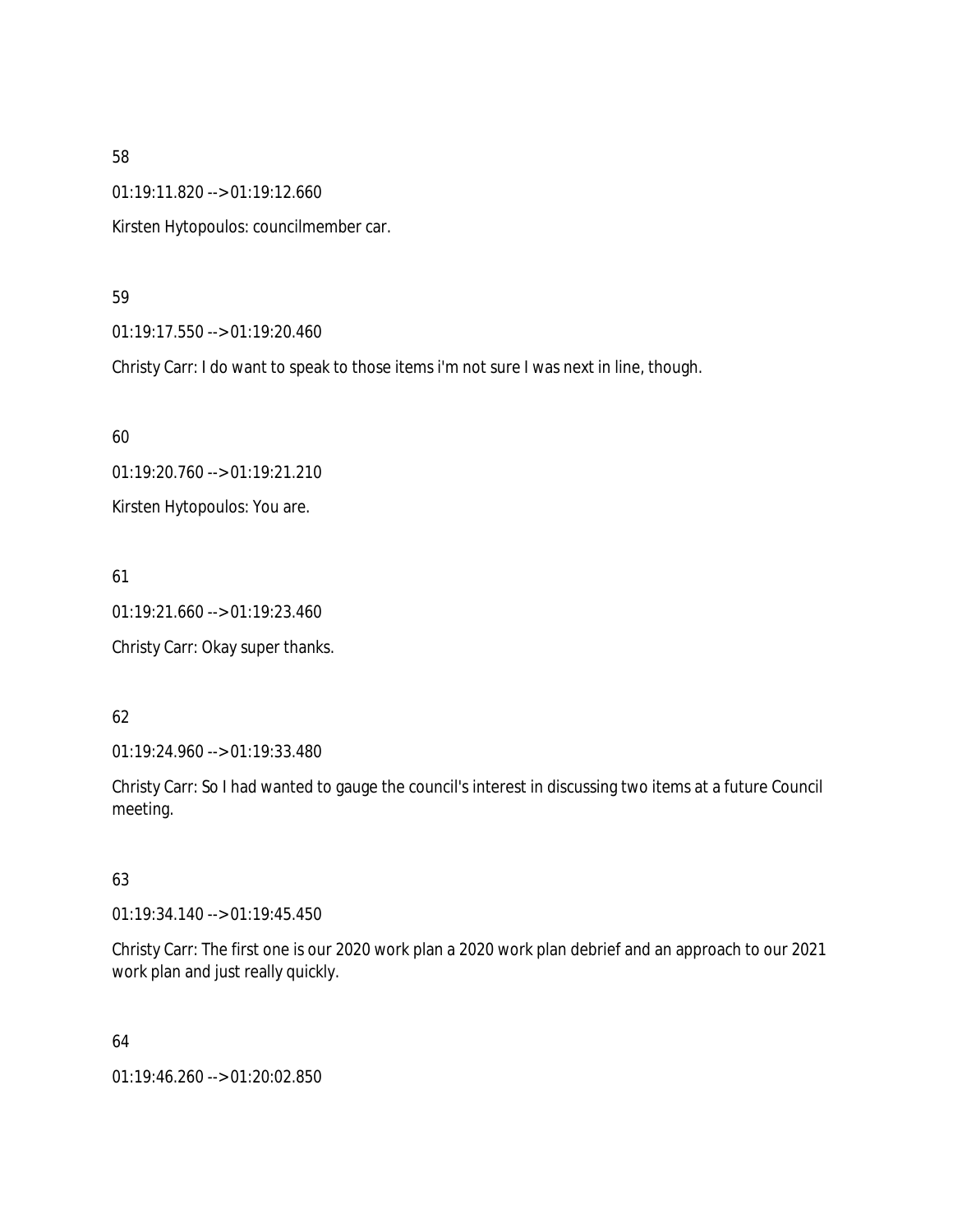Christy Carr: What I would like to see out of that agenda item which I think has value before a new city manager arrives is to look back at what we did in 2020 consider what worked and what didn't and why discuss the work plan how it can be a tool for Council work in.

65

01:20:03.930 --> 01:20:13.740

Christy Carr: Including helping us to prioritize our work plan items help us in Agenda setting and help us to stay on track and also just to very.

66

01:20:14.520 --> 01:20:18.960

Christy Carr: Initially start to consider options for the structure of the 2020 work plan.

67

01:20:19.560 --> 01:20:37.980

Christy Carr: Some ideas we may want to consider shifting to two years to tie to our budget organized by goal or guiding principles and not department and carve out Council work plan that is different than a project list approach or laundry list kind of the whole kitchen sink approach.

68

01:20:39.120 --> 01:20:51.060

Christy Carr: So that's just I thought it would be a good idea for us to get together and have that conversation again prior to the arrival of the city manager and I was just looking for support from my Council members to add that, to an agenda item.

69

01:20:52.110 --> 01:20:52.980

Christy Carr: And agenda.

70

01:20:53.820 --> 01:20:57.240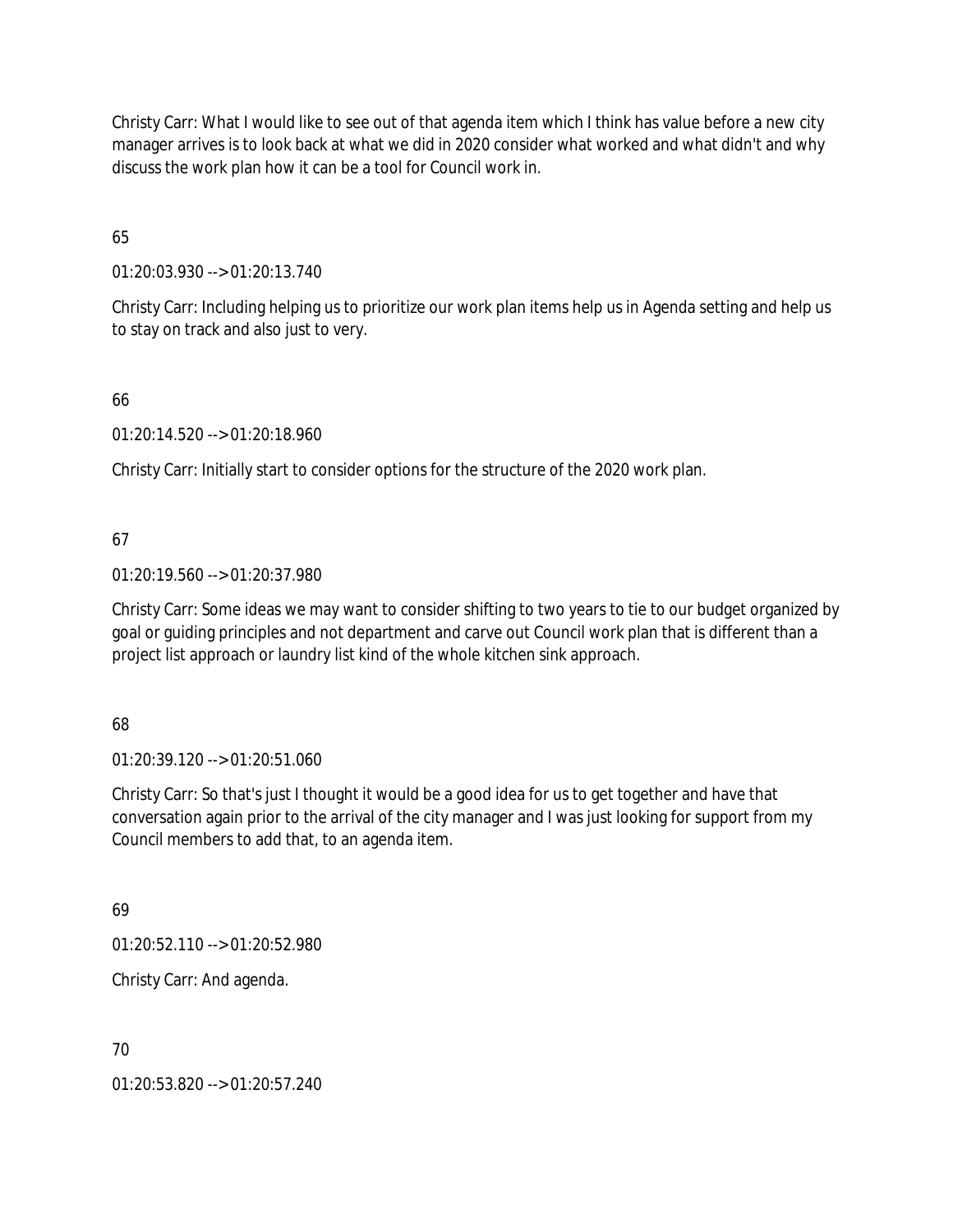Michael Pollock: Well, you certainly have my support councilmember for.

## 71

01:20:58.230 --> 01:21:08.880

Kirsten Hytopoulos: Anyone wanted to discuss this, I think I would add i'm going to support this because, having talked to Council member for car I feel comfortable that what we're doing is coming up with a debrief and we're kind of the list of ideas.

## 72

01:21:09.330 --> 01:21:14.520

Kirsten Hytopoulos: But we're still going to remain open, as we bring in our new city manager to kind of play those back and forth with him and.

## 73

01:21:15.120 --> 01:21:27.900

Kirsten Hytopoulos: figure out the path from there, so, for that reason I to support it looks like reanimate unanimously support the additions that item, where do we want to try to go the gelatin and try to figure out where we're going to fit that.

## 74

01:21:28.470 --> 01:21:36.690

Rasham Nassar: Can I there i'd like to comment on that I just would look to councilmember car and for a suggestion or recommendation and how much time you'd like allotted.

# 75

01:21:38.700 --> 01:21:40.230

Rasham Nassar: So we can schedule it appropriately.

## 76

01:21:42.480 --> 01:21:49.980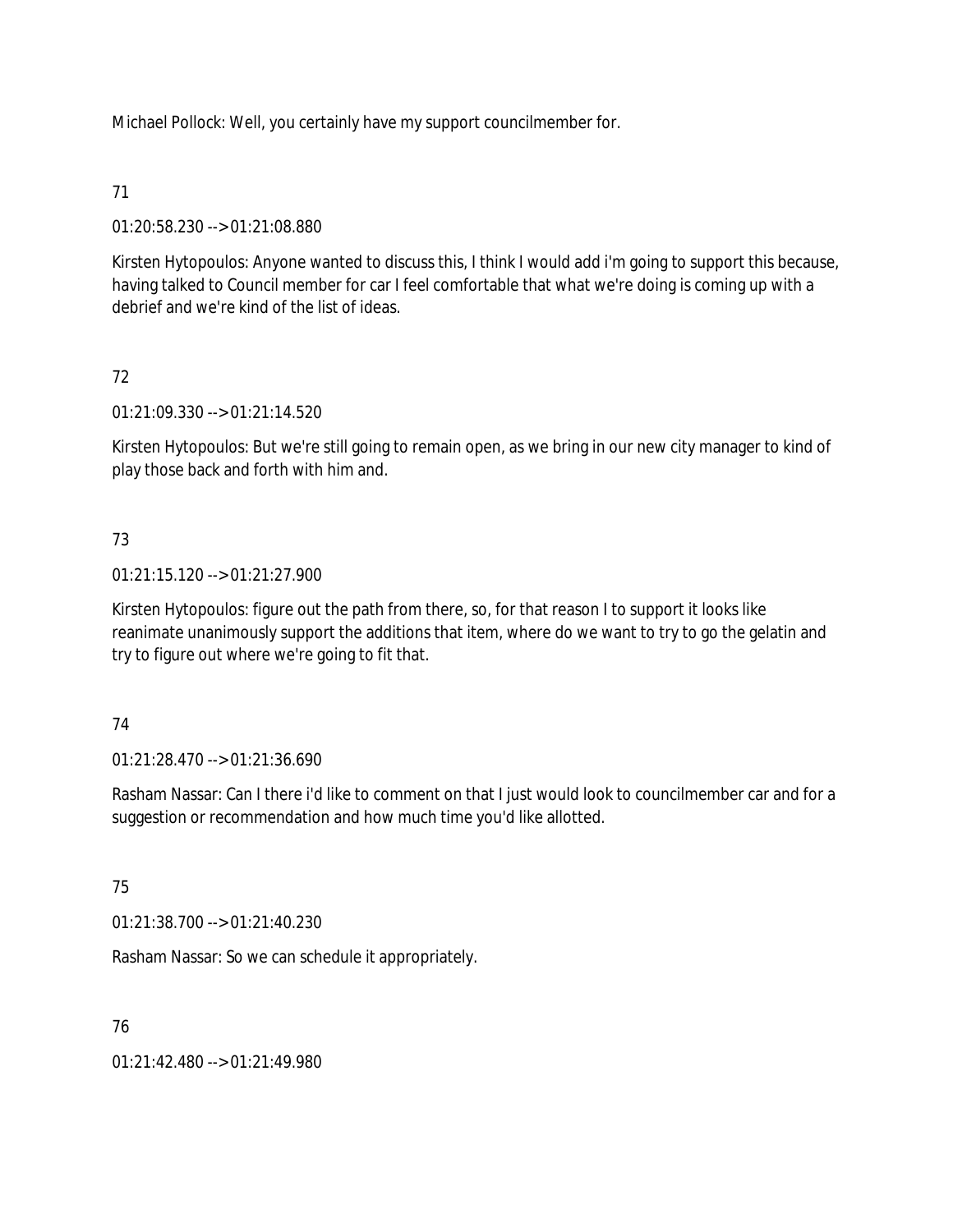Christy Carr: yeah I think it's a fairly long discussion, so I wouldn't want to do it in less than an hour, I think.

77

01:21:51.750 --> 01:21:59.070

Christy Carr: So I i'm it's our meeting it's our discussion, so I would I would leave it to you guys.

78

01:22:04.020 --> 01:22:14.820

Michael Pollock: At least a two hour discussion I think that's where the meeting, and I could see it for a long day we're talking about everything for the whole year I think it's a great idea, but I would just take.

79

01:22:16.050 --> 01:22:19.980

Michael Pollock: If we're going to take the time to do what let's take the time to do what would be my thought.

80

01:22:22.980 --> 01:22:28.560

Kirsten Hytopoulos: So are we talking about it as a separate meeting like a small retreat for two hours.

81

01:22:30.420 --> 01:22:31.140 Christy Carr: My initial.

82 01:22:31.290 --> 01:22:32.220 Christy Carr: Look at the.

83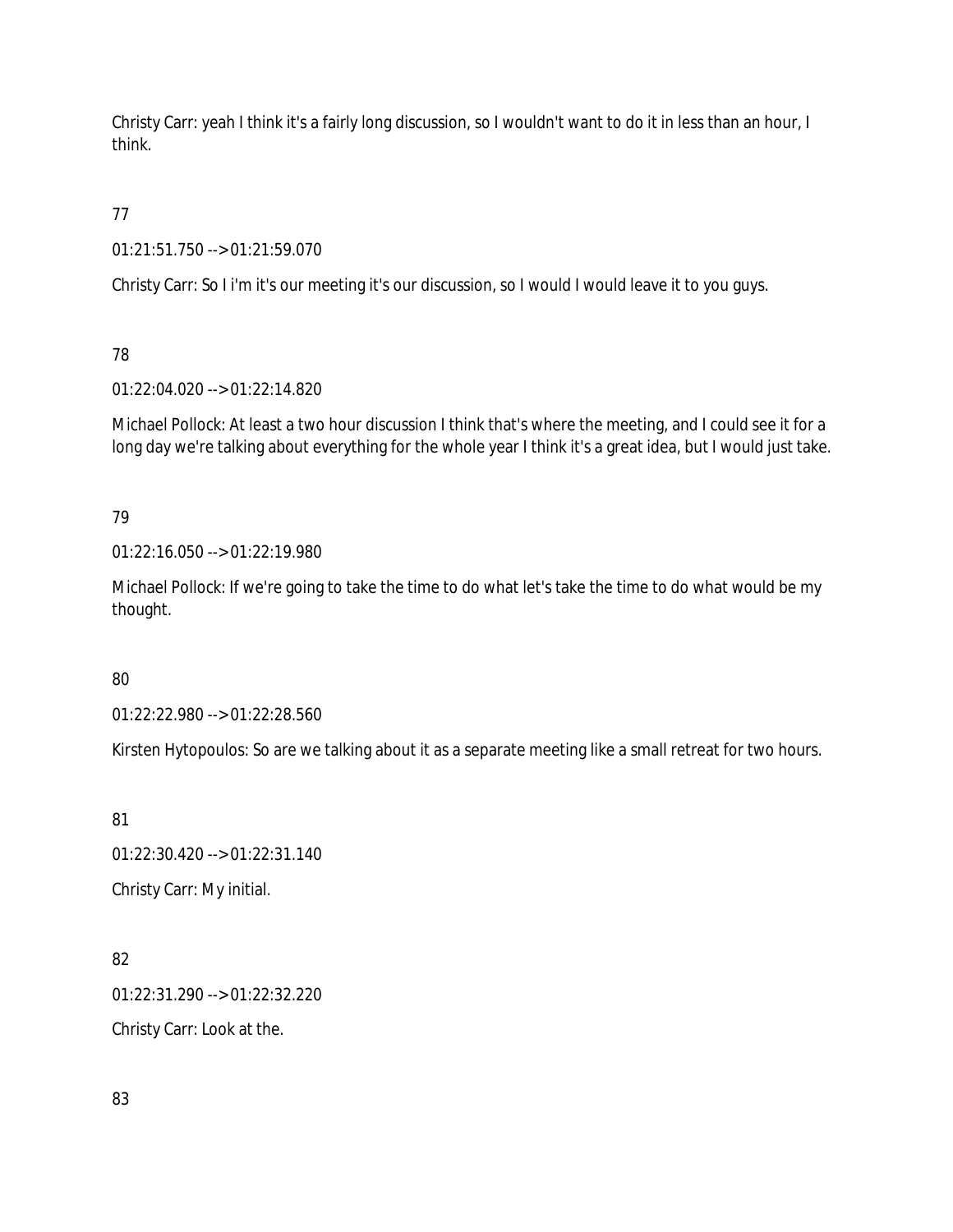01:22:33.330 --> 01:22:41.220

Christy Carr: At the study session agenda is where they were fairly light, so I would hope that we wouldn't have to carve out a separate meeting.

84

01:22:42.990 --> 01:22:44.430

Christy Carr: But I again i'll.

85

01:22:45.720 --> 01:22:47.580

Christy Carr: defer to the whole.

86

01:22:48.750 --> 01:22:52.230

Kirsten Hytopoulos: Okay Kelly Kelly killer snyder are you speaking to this.

87

01:22:52.830 --> 01:23:00.990

Leslie Schneider: Yes, so my hand is up over there for a different reason I just want to be sure that if we're doing a one to two our.

88

01:23:01.860 --> 01:23:17.820

Leslie Schneider: agenda item that I totally approve of the looking back and learning from what we've done before and I approve of you know sort of the the talking about process and how we can make our work plan better, I guess, I don't.

89

01:23:18.840 --> 01:23:29.190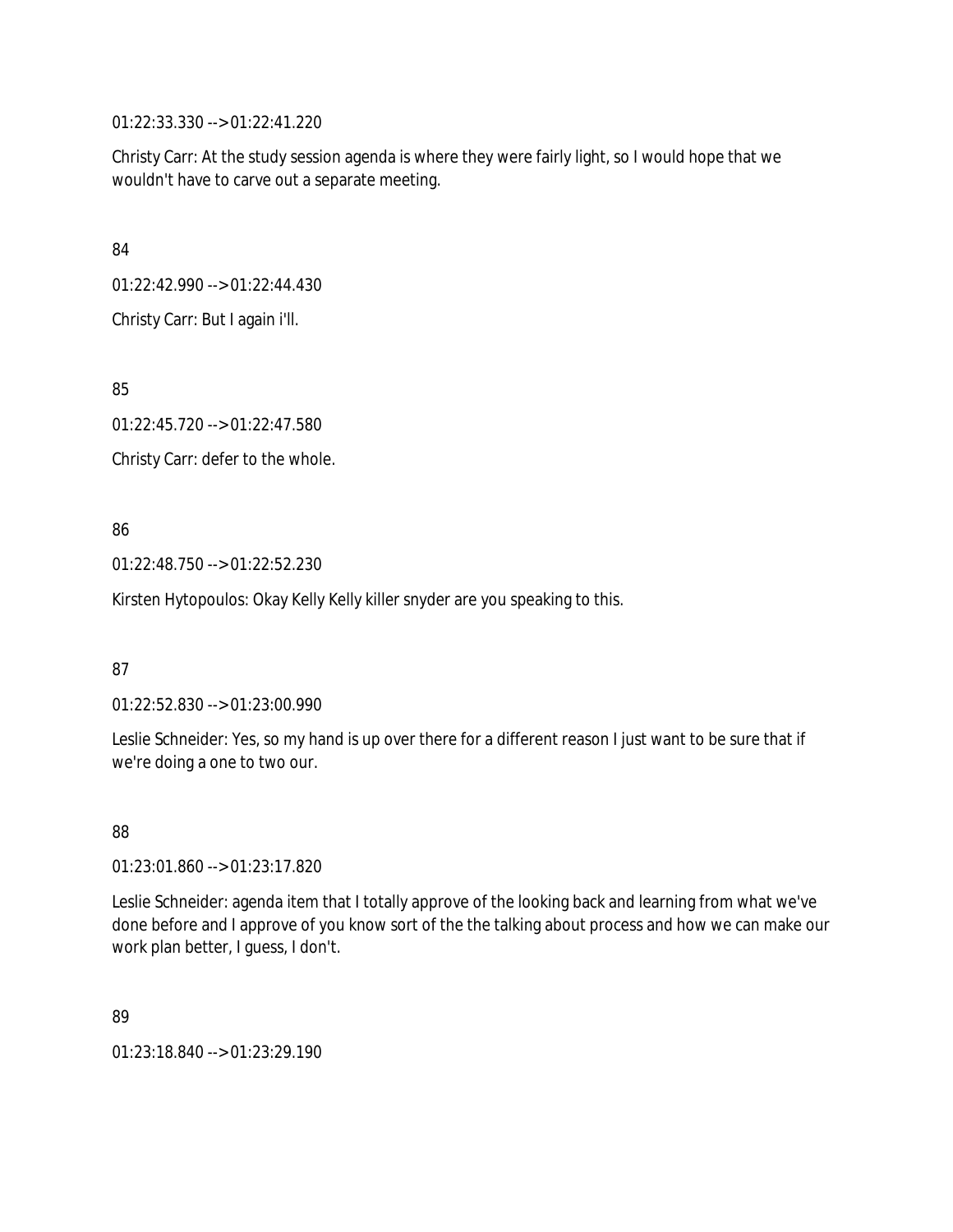Leslie Schneider: think that I would want us to be talking about actual work plan for the coming year, because I believe we agreed to do that, once we got the new city manager on board, so I just wanted to kind of clarify.

90

01:23:29.550 --> 01:23:38.280

Leslie Schneider: That that was sort of your your intent, as opposed to specific work plan priorities going forward.

91

01:23:39.570 --> 01:23:44.340

Christy Carr: yeah I think that this could be a good initial discussion for us.

## 92

01:23:44.760 --> 01:23:51.330

Christy Carr: To set us up for success in in that next work plan discussion with our new city manager.

## 93

01:23:51.600 --> 01:24:03.930

Christy Carr: I wouldn't want to say that we wouldn't talk about specific work plan items, either in 2020 or 2021 I mean I don't want to be forbidden from that because I think that it could be useful in terms of examples and to talk through.

## 94

01:24:04.890 --> 01:24:21.360

Christy Carr: Either past practice or what we want to move to in the future, so I think that by having a thorough conversation we will talk about specific work plan items, but this isn't intended as a work plan prioritization project.

## 95

01:24:21.570 --> 01:24:25.500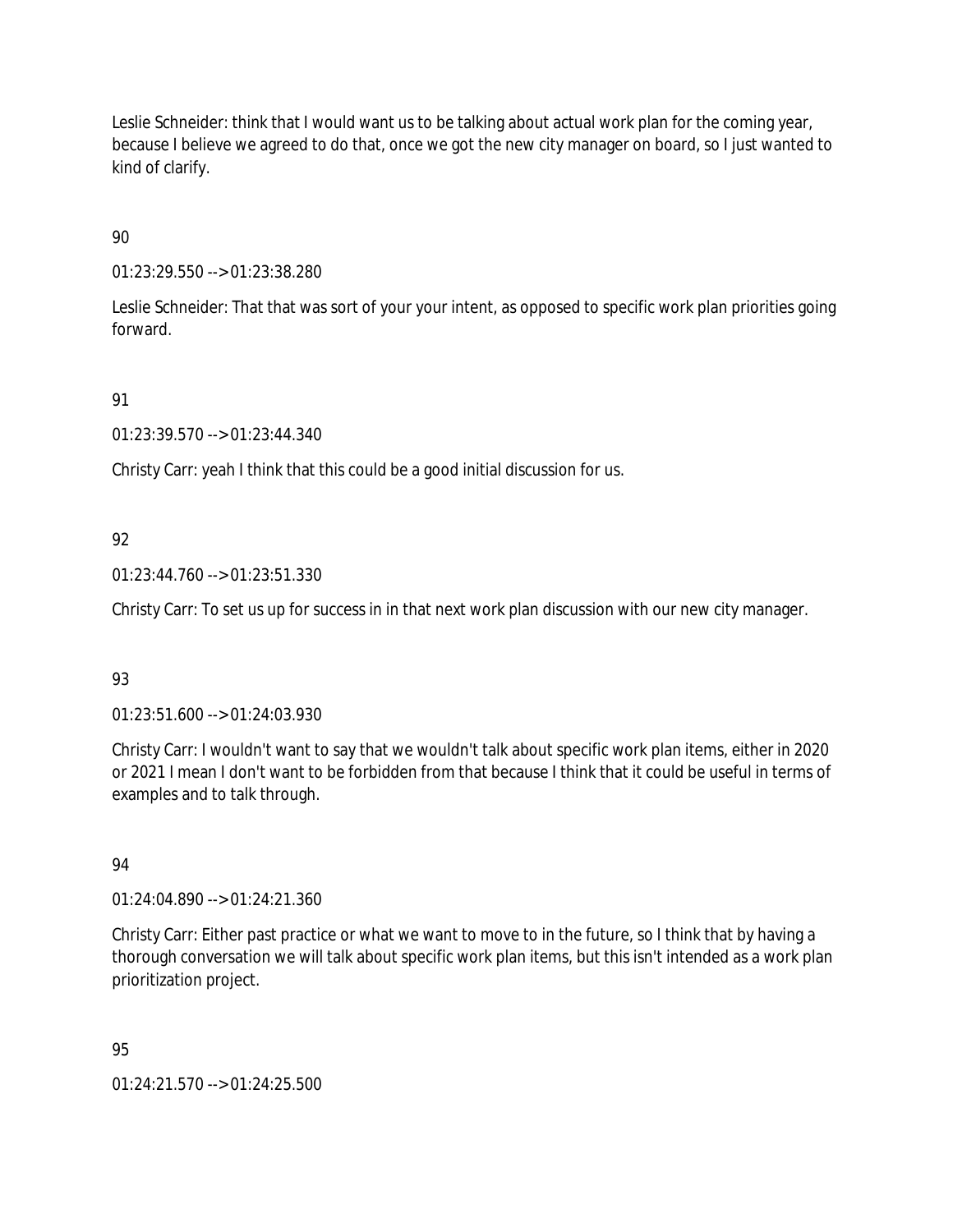Kirsten Hytopoulos: So you won't be brainstorming and in ranking, for example.

96

01:24:25.590 --> 01:24:34.800

Kirsten Hytopoulos: Correct reflection right good this to the city manager want to weigh in at all and on on the administration's involvement any concerns or comments on this.

97

01:24:35.040 --> 01:24:36.450

Kirsten Hytopoulos: Since I think together.

98

01:24:36.930 --> 01:24:40.470

Ellen Schroer: certainly hope that the administration would be partnering in this conversation.

99

01:24:40.890 --> 01:24:50.970

Ellen Schroer: Of course, the council's work plan and priorities do belong to the Council, but the work plan is is the work of staff, and so I did have a conversation with councilmember car about this and I thought we.

100

01:24:51.930 --> 01:24:55.770

Ellen Schroer: had a good discussion and i'm looking forward to participating in this is, as we go forward.

101

01:24:56.970 --> 01:25:09.660

Ellen Schroer: The 16th is pretty full all ready um, but I would think that we could look at scheduling this in March, then maybe the first study session in March, if you wanted to have really a significant block of time.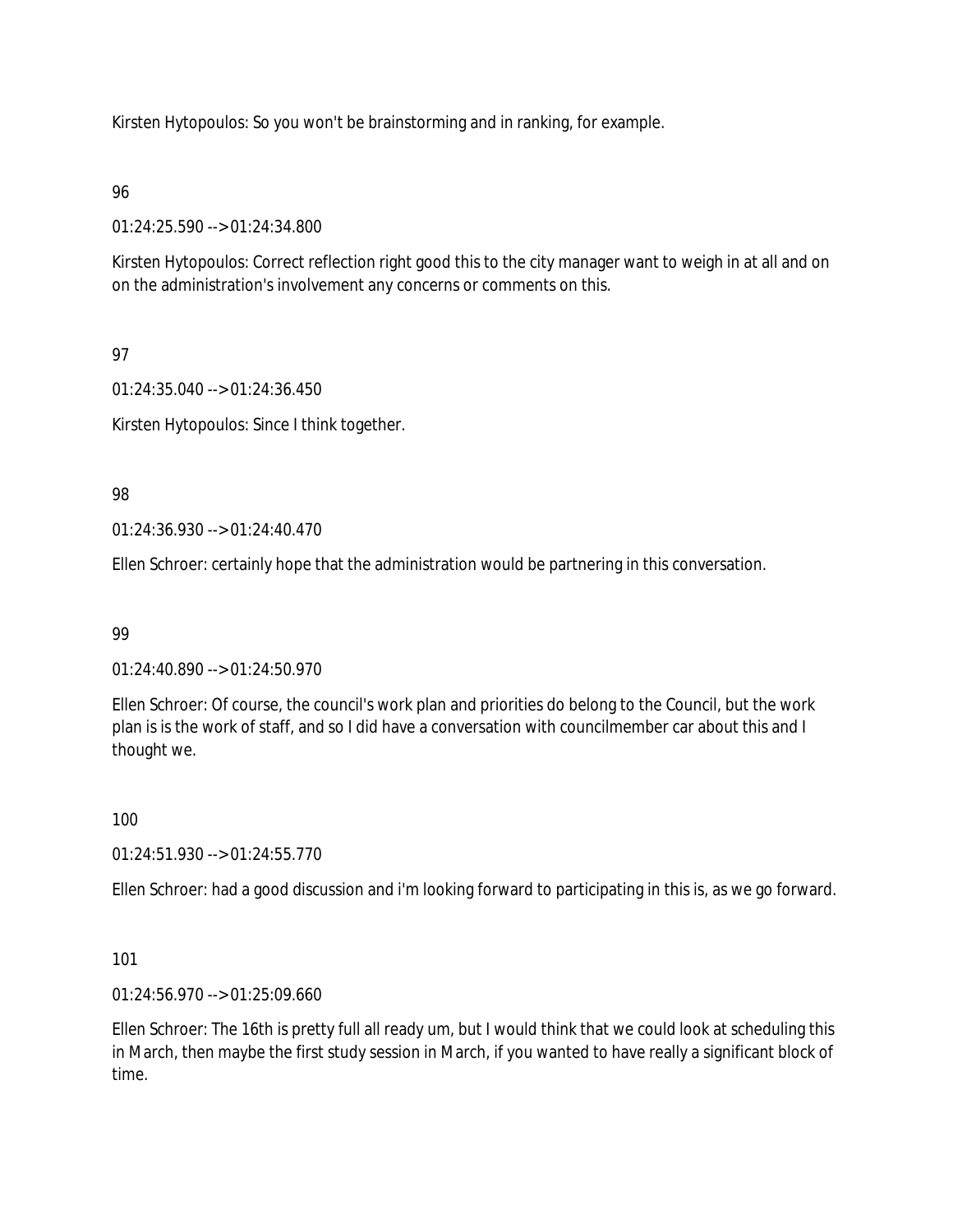01:25:10.980 --> 01:25:11.970

Ellen Schroer: To address this.

103

01:25:13.770 --> 01:25:22.320

Kirsten Hytopoulos: Does that tentatively some sound okay everyone, and we can further discuss that with the their manager and I and agenda setting.

104

01:25:24.030 --> 01:25:26.250

Kirsten Hytopoulos: Okay, great anyone else will speak to this.

105

01:25:27.450 --> 01:25:30.870

Kirsten Hytopoulos: All right, it comes from a car, did you have another item or raise your hands, do I.

106

01:25:30.870 --> 01:25:35.700

Christy Carr: Do mm hmm yeah I have another item on that list, and it was.

107

01:25:37.440 --> 01:25:44.820

Christy Carr: To see if the Council is interested, as I am, in looking at the position descriptions for the two.

108

01:25:46.470 --> 01:25:57.150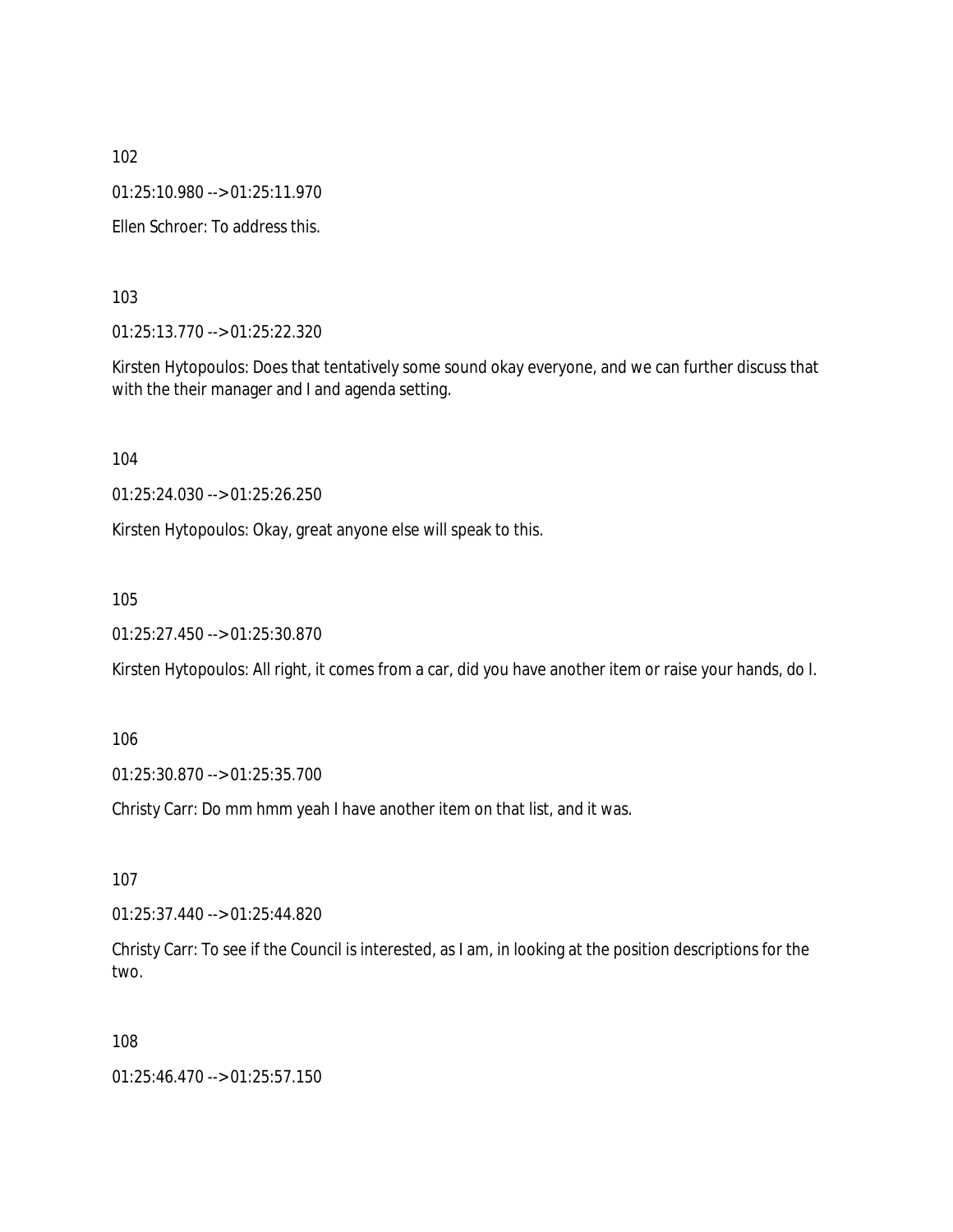Christy Carr: staff positions that we discussed and created through our budgeting process, and that was for the climate officer and the natural resource planner.

109

01:25:57.810 --> 01:26:18.300

Christy Carr: And my thinking behind that is that our governance manual does state that the Council may determine the duties and compensation of positions and because we've made such a significant recurring budget item a significant investment in these positions, I think that we have an accountability.

110

01:26:19.620 --> 01:26:21.600

Christy Carr: For those positions.

### 111

01:26:22.860 --> 01:26:29.400

Christy Carr: In terms of making sure that the job description matches our intent of those positions.

## 112

01:26:30.990 --> 01:26:39.990

Christy Carr: I had an opportunity to talk to a few members of the climate change advisory committee and I understand that they provided a draft of that job description.

113

01:26:40.830 --> 01:26:53.700

Christy Carr: Subsequent to that things are moving quickly on the national and state stage in terms of climate policy, so I want to make sure that we revisit that to at least to that.

### 114

 $01:26:55.380 \rightarrow 01:27:04.020$ 

Christy Carr: To make sure that we're capturing any of that that needs to be specifically and I also think one of the things that I was really excited about about this position was the.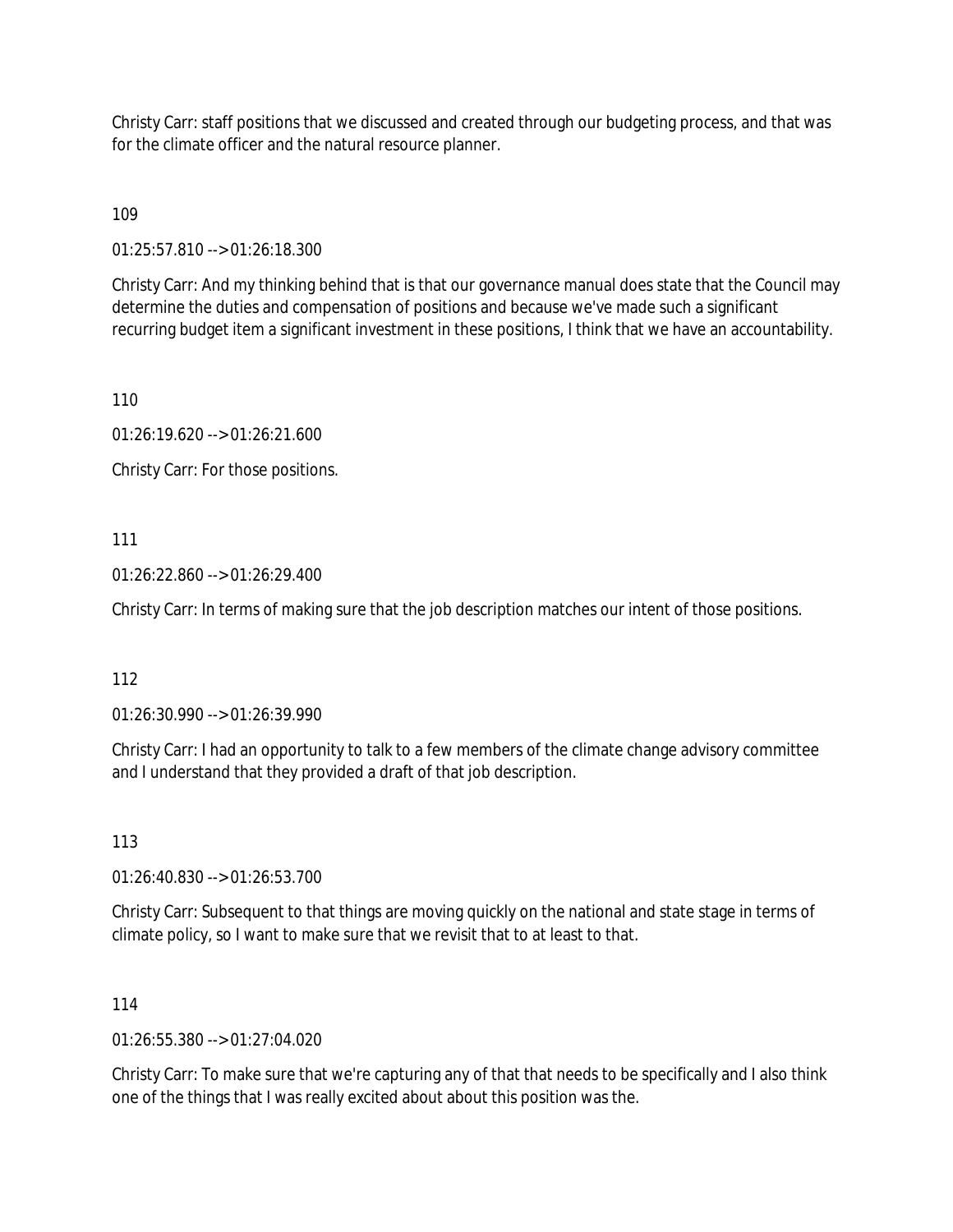01:27:04.230 --> 01:27:14.460

Christy Carr: Multi departmental or multiple projects in terms of green building sustainable transportation, as well as the kind of plan itself, and I want to make sure that that job description includes that.

116

01:27:15.630 --> 01:27:21.900

Christy Carr: That demonstrated experience of multiple projects and then also just potentially trying to.

117

01:27:22.890 --> 01:27:34.200

Christy Carr: capture someone with skills, who can potentially end up funding themselves if they're a grant or funding opportunities that that they have that potentially they bring that experience to the job.

118

01:27:34.740 --> 01:27:40.620

Christy Carr: And then the natural resource planner I think just from my prior experience on staff, I have some.

119

01:27:41.700 --> 01:27:42.210

Christy Carr: Some.

120

01:27:43.950 --> 01:27:52.350

Christy Carr: input, I would like to see to have some specific skill sets called out and not have it be a generic on planner position and, again, I think that.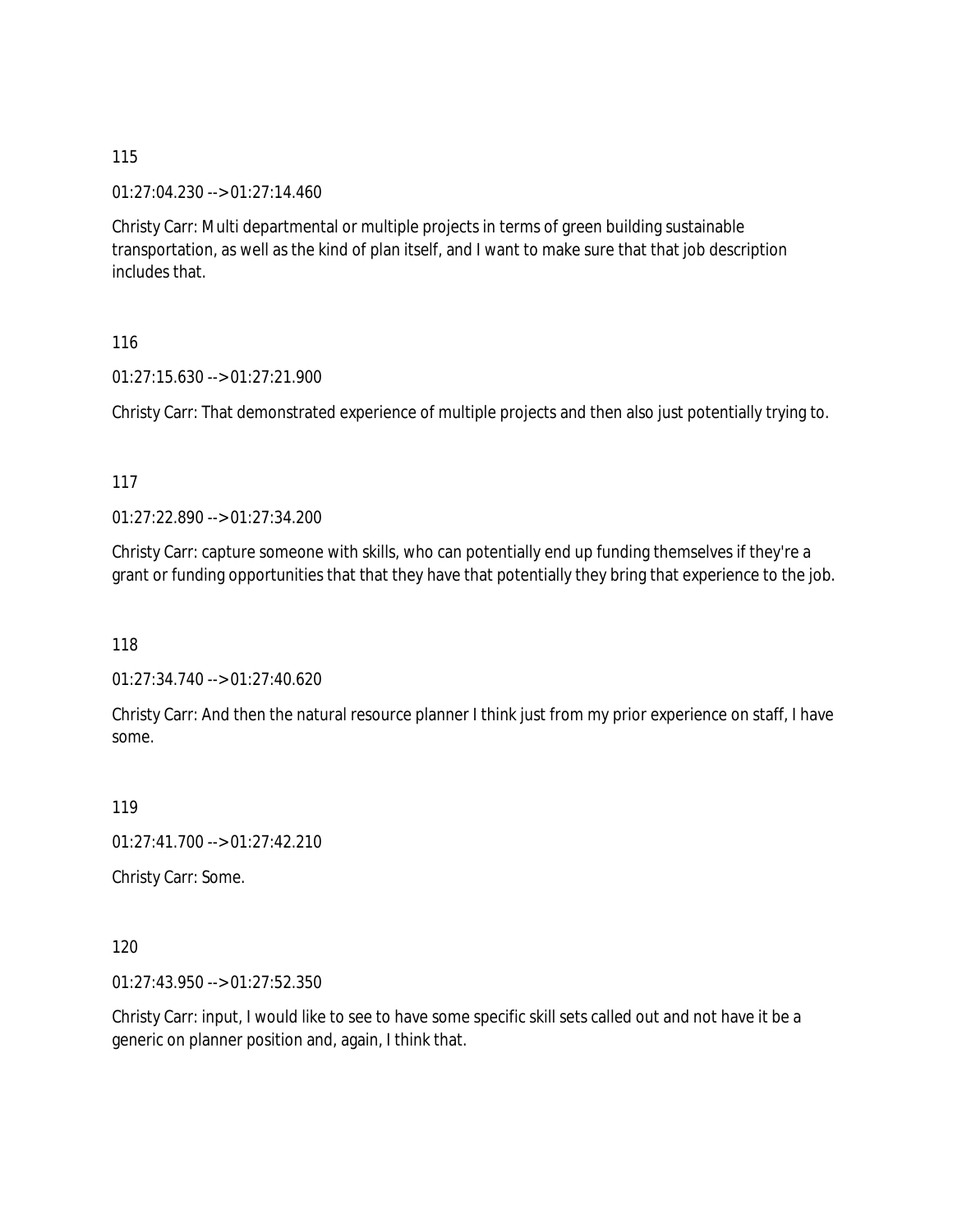01:27:52.680 --> 01:28:02.460

Christy Carr: that's a position that the Council has had strong interest in for a number of years and so that's why i'd like to have the Council just have the opportunity to take a look at those.

122

01:28:06.120 --> 01:28:09.690

Kirsten Hytopoulos: We have one in favor of adding that in any comments minimisation.

123

01:28:10.320 --> 01:28:11.640

Ellen Schroer: yeah and then.

124

01:28:13.200 --> 01:28:23.580

Ellen Schroer: Oh did councilmember factory Jensen, did you want to comment first okay um I will really encourage Council to provide me with the policy focus and.

125

01:28:24.150 --> 01:28:33.120

Ellen Schroer: And results you'd like to see from these positions it's really a typical for Council to actually review the job descriptions in a meeting.

126

01:28:34.080 --> 01:28:43.290

Ellen Schroer: And so, if that's the request i'm certainly happy to provide those documents, but I would really hope that we can focus on policy and.

127

01:28:43.680 --> 01:28:54.150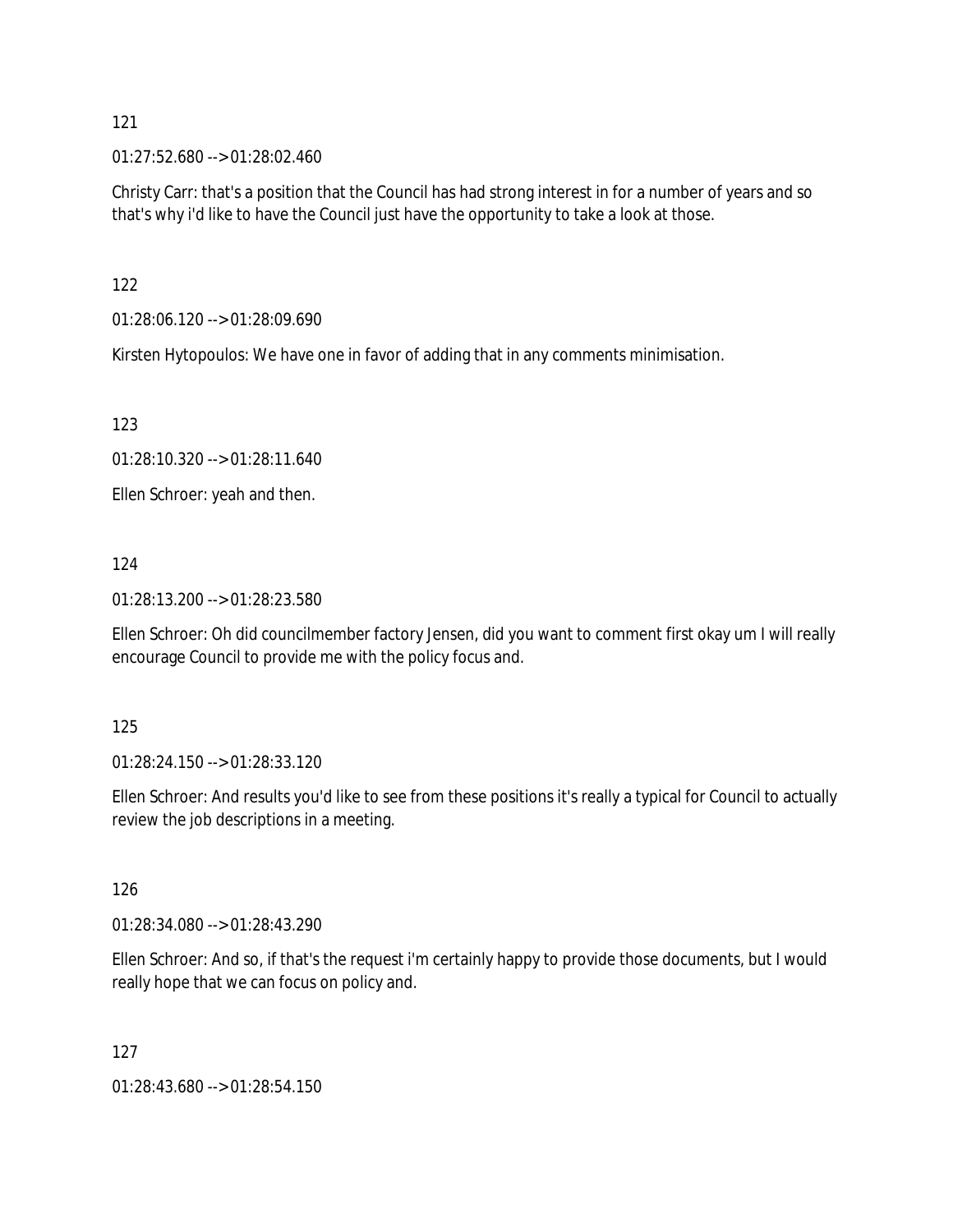Ellen Schroer: Results kind of orientation, in particular the natural resource position is a representative position, so the final decision will be a conversation between Labor and management and I.

128

01:28:55.140 --> 01:29:03.180

Ellen Schroer: I want to make sure that we don't have a conversation in a Council meeting that then the administration is not able to deliver on later on, so.

## 129

01:29:05.160 --> 01:29:09.090

Ellen Schroer: We can certainly make these available and take feedback and.

130

01:29:10.260 --> 01:29:17.070

Ellen Schroer: we'll just have to work through the final decision making, which will be both and administrative and Labor decision.

131

01:29:18.420 --> 01:29:27.450

Kirsten Hytopoulos: Does that sound that sounds consistent with what you would like to have happen Council little card that we're reviewing and giving feedback and then the final warning etc is mentally ministrations.

132

01:29:27.870 --> 01:29:37.650

Christy Carr: yeah and I totally understand the the Labor and administrative piece I just I just want to make sure that the Council feels comfortable and pass that.

133

01:29:39.060 --> 01:29:45.960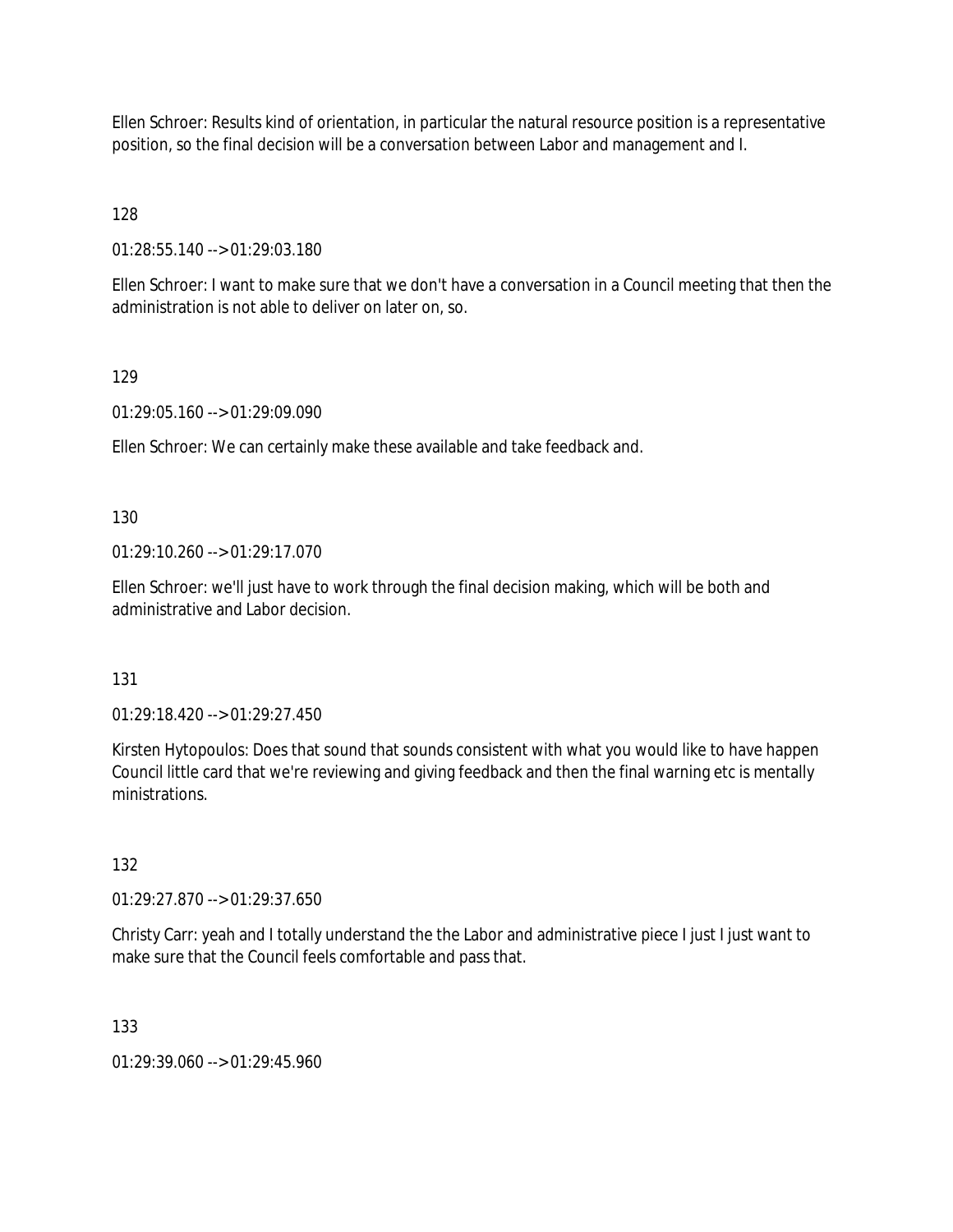Christy Carr: In from that policy perspective in terms of what the intent of these positions are that that's reflected in the job description so.

134

01:29:47.250 --> 01:29:49.950

Christy Carr: But I understand the logistics of it certainly.

135

01:29:50.910 --> 01:29:56.370

Kirsten Hytopoulos: And then, and then councilmember fan Tory Johnson, did you have something on this item, I noticed that the same manager had.

136

01:29:57.060 --> 01:29:59.010

Brenda Fantroy-Johnson: No, I was just showing my support for.

137

01:29:59.070 --> 01:29:59.400

Okay.

138

01:30:00.660 --> 01:30:05.070

Kirsten Hytopoulos: Okay terrific so it sounds like the council's and support of adding this item to eat your agenda.

### 139

01:30:06.180 --> 01:30:11.160

Kirsten Hytopoulos: Okay, great um and customer card, you have another item or is your hand still up.

140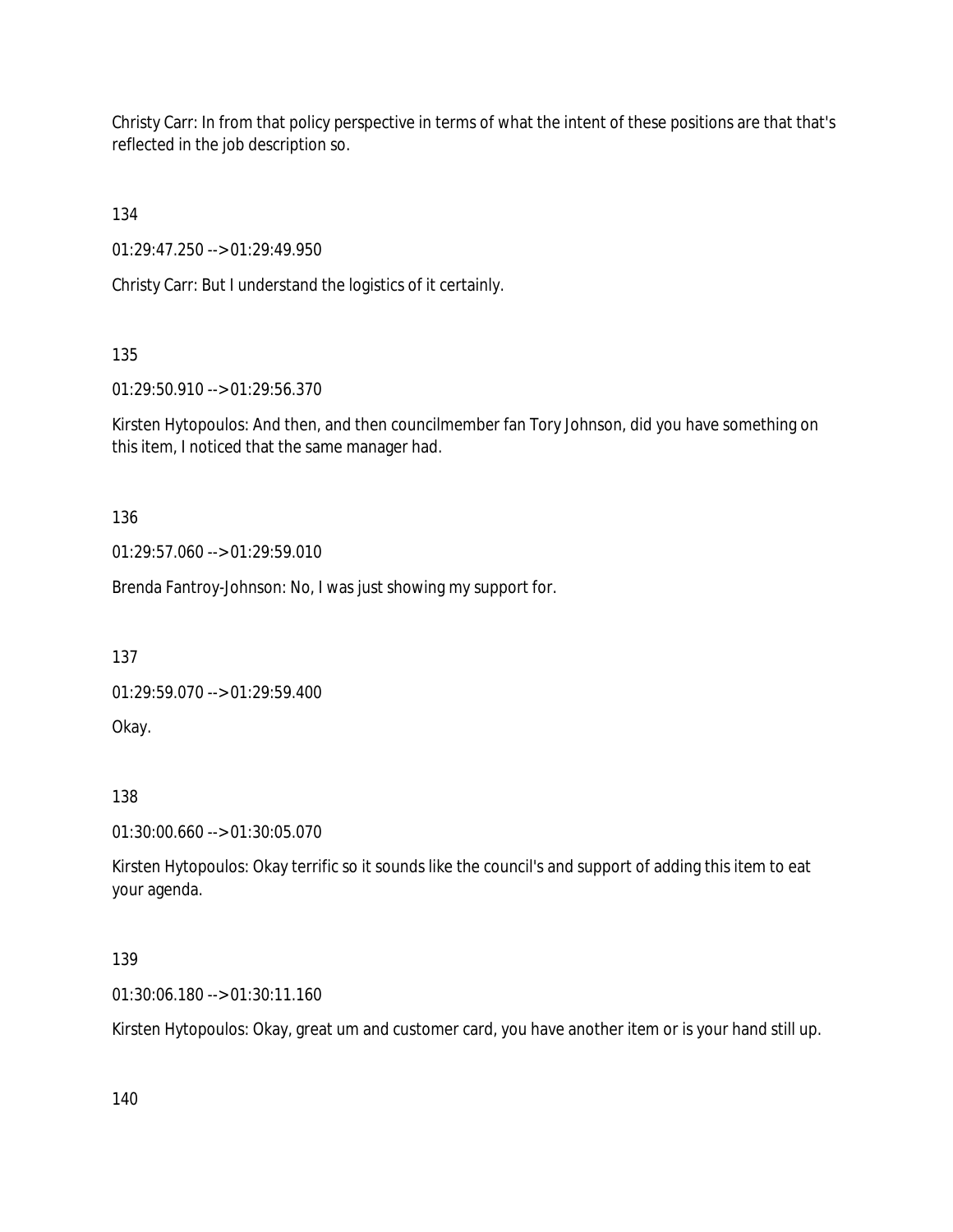01:30:11.580 --> 01:30:14.730

Christy Carr: Oh no, I think I said, thank you okay.

141

01:30:14.760 --> 01:30:16.380

Kirsten Hytopoulos: And next up is kelso.

142

01:30:16.380 --> 01:30:16.920

Kirsten Hytopoulos: The pollock.

#### 143

01:30:19.380 --> 01:30:27.330

Michael Pollock: it's just a comment on some of the agenda items have been proposed, I support them and including the last one, what would really help tremendously would be.

144

01:30:28.530 --> 01:30:39.300

Michael Pollock: If there were actionable items for closed, so I don't really support an open ended discussion at a Council meeting I think that's an efficient use of our time, but if you have.

145

01:30:40.170 --> 01:30:50.550

Michael Pollock: Constant on record, since you brought the last one up if you have a specific proposal about what you'd like to see I would sure like that on the agenda, and so that, so we have something to frame our discussion around.

146

01:30:51.510 --> 01:30:59.730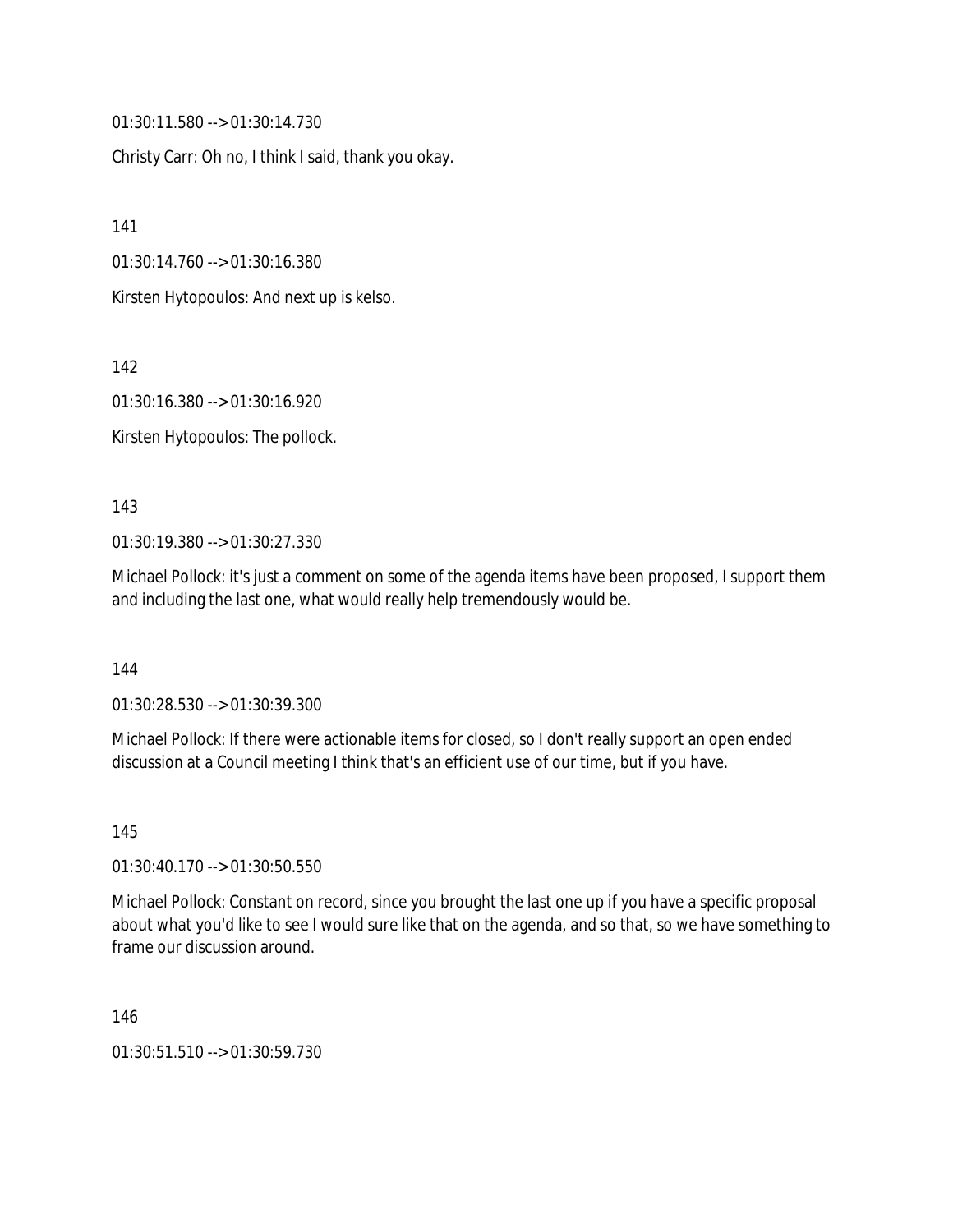Michael Pollock: You know I know you well enough i'm inclined, I am likely to be inclined to support it and you long and without extended debate just.

## 147

01:31:00.720 --> 01:31:13.590

Michael Pollock: And so I request that and then in terms of something like friends of the farm or some other discussion items it's the same thing your friends of the farm has a proposal to take our grant proposal I guess her permission great.

### 148

01:31:14.670 --> 01:31:24.630

Michael Pollock: As far as i'm concerned put it on the consent agenda, I don't need that 15 minutes or half hour discussion or debate on that where we all say how much we love it if it seems like it's pretty pro forma.

## 149

01:31:25.080 --> 01:31:35.340

Michael Pollock: And just put on the agenda, so we can move on and really use our time a little more efficiently so that's just a request that we do that, to the next town.

## 150

01:31:36.480 --> 01:31:43.890

Kirsten Hytopoulos: And for feedback on customer pollock I think that we're we're definitely having discussions on the agenda, setting meetings about trying to find that balance between.

## 151

01:31:44.310 --> 01:31:56.880

Kirsten Hytopoulos: You know, some information, etc, but also seeing if we can get people who are presenting to be to limit, for example, with a roundabout discussion to think we cut it down by half, so I think I think that that those concerns are.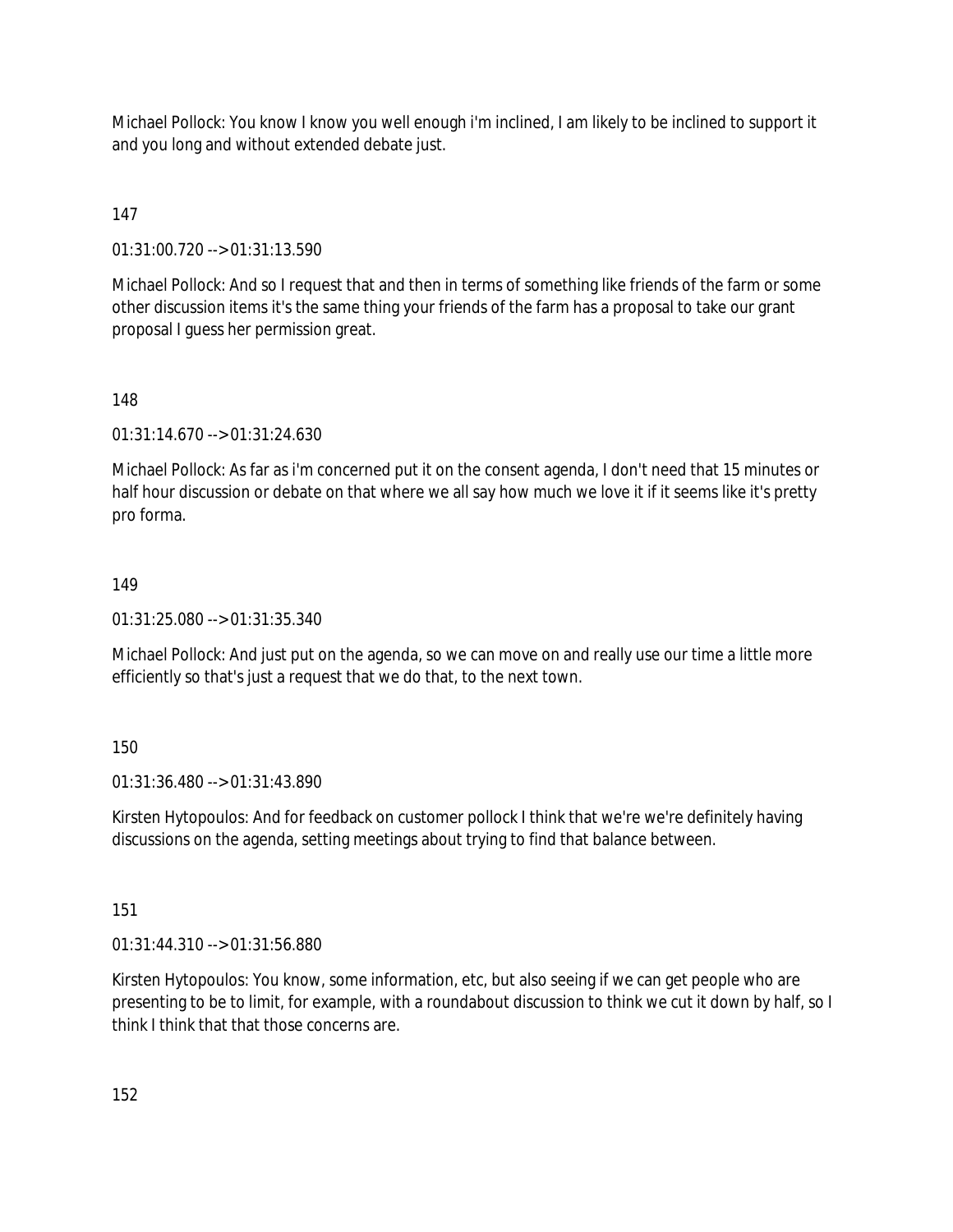01:31:58.050 --> 01:32:01.770

Kirsten Hytopoulos: present in the agenda, setting meetings, right now, and in your you are heard.

153

01:32:03.930 --> 01:32:05.820

Kirsten Hytopoulos: You want to speak to that mayor or.

154

01:32:09.090 --> 01:32:11.760

Kirsten Hytopoulos: Okay councilmember Schneider your next.

#### 155

01:32:12.600 --> 01:32:21.990

Leslie Schneider: Thank you, this is gonna sound like a bit of a counterpoint to what councilmember pollock said and I don't mean it as any sort of a rebuttal it just happened to kind of follow.

156

01:32:22.800 --> 01:32:41.490

Leslie Schneider: So I am very in favor of sort of our innovative ways of moving forward with trying different things to keep our meetings down, so my my point or my request is just that the interim city manager and you know later on with the city manager, make sure that.

157 01:32:42.540 --> 01:32:43.230 Leslie Schneider: That your.

158

01:32:45.420 --> 01:32:48.270

Leslie Schneider: That your needs for discussion around our.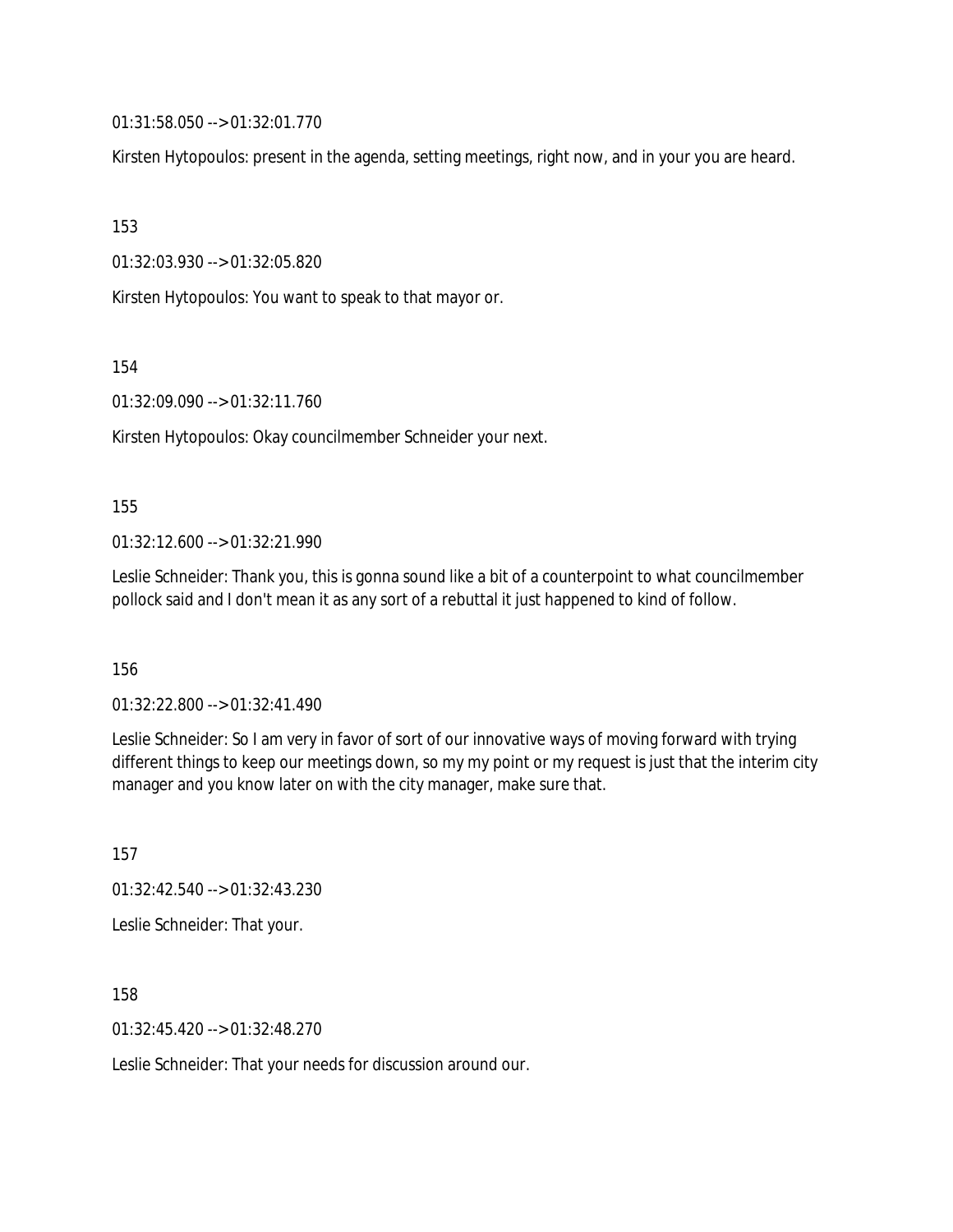01:32:49.410 --> 01:32:54.750

Leslie Schneider: Around agenda items also gets met, and so I mean that both in the case of.

160

01:32:56.070 --> 01:33:02.010

Leslie Schneider: The amount of discussion that needs to happen, and I really like the idea of keeping things shorter.

161

01:33:03.150 --> 01:33:12.480

Leslie Schneider: I think that we all need to be accountable for reviewing the longer materials on our own time, but I think that there could also be a lot of value in having.

162

01:33:13.380 --> 01:33:23.220

Leslie Schneider: A five or 10 minute sum up of all of that, so that helps to focus our conversation moving forward so that would be for those items, making sure that we.

163

01:33:24.030 --> 01:33:34.650

Leslie Schneider: don't eliminate conversations that need to happen, even if we do try to keep them a lot shorter and then the other side of that is of things that go directly to consent.

164

01:33:35.820 --> 01:33:54.900

Leslie Schneider: we're trying that I support trying that and I also would just ask that maybe in these agenda setting meetings, if you are putting things towards consent and you want to call out for us that they are going to consent and there might be just to let us know that.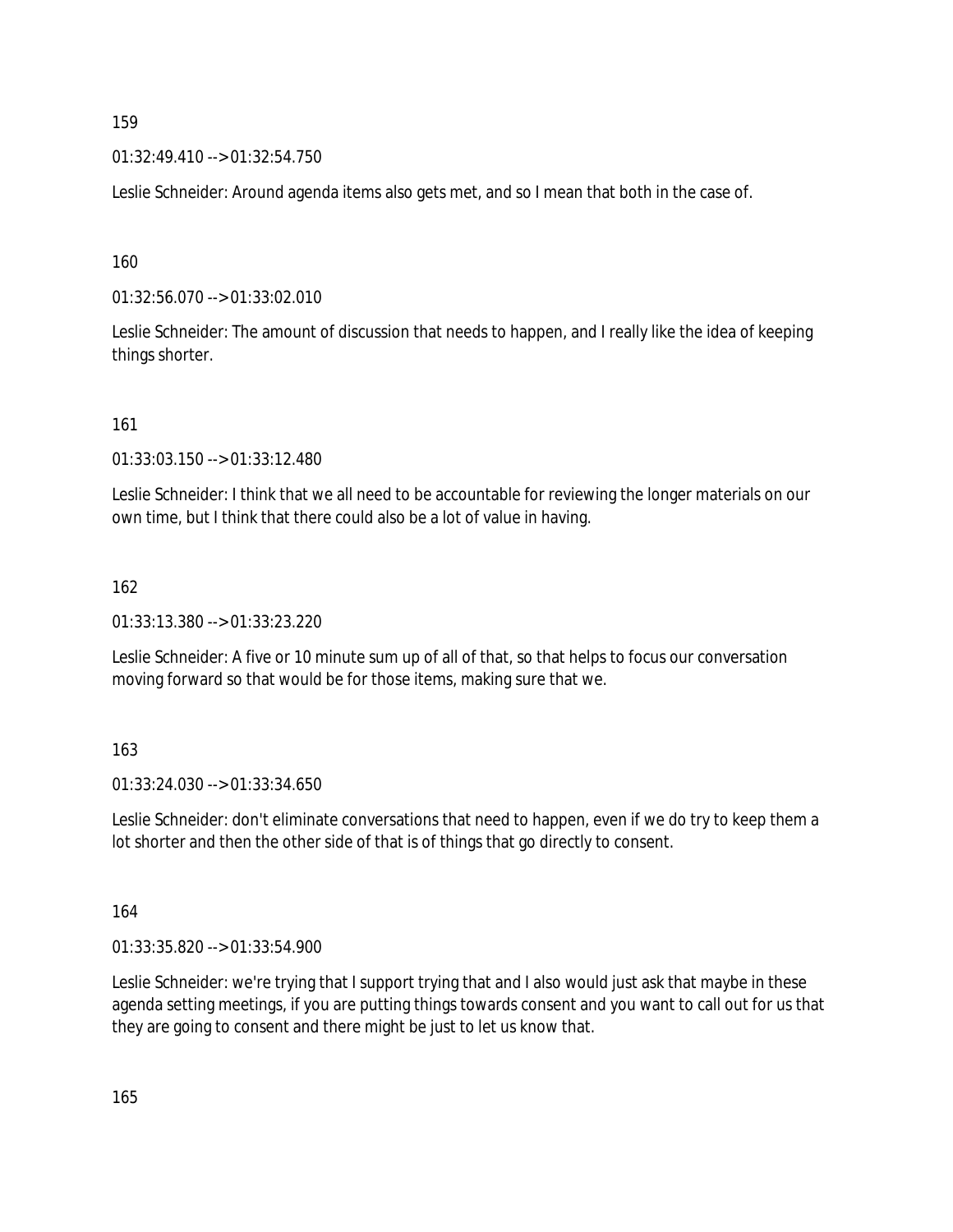01:33:56.190 --> 01:34:03.780

Leslie Schneider: Because we're not in the habit of paying a lot of attention to consent agenda items it's going to be a transition, and I think that there ought to be.

166

01:34:05.310 --> 01:34:17.520

Leslie Schneider: I personally would like your help in knowing when something is really meeting of my review and it's just going to consent, so those are those are my requests.

167

01:34:19.740 --> 01:34:20.610

Kirsten Hytopoulos: And they are nisar.

168

01:34:23.610 --> 01:34:33.180

Rasham Nassar: I just wanted to follow up quickly, I know we're ready to move on and say I appreciate councilmember schneider's comments and I want to reassure you that those discussions are happening during me.

169

01:34:33.540 --> 01:34:42.150

Rasham Nassar: Agenda setting room we're working really hard interim city manager has been wonderful receptive and open to ideas to really help counsel be more efficient, with the use of its time.

170

01:34:42.660 --> 01:34:49.230

Rasham Nassar: But also make sure that the relevant important information is being transmitted and also to start inventing and creating.

171

01:34:49.620 --> 01:35:02.730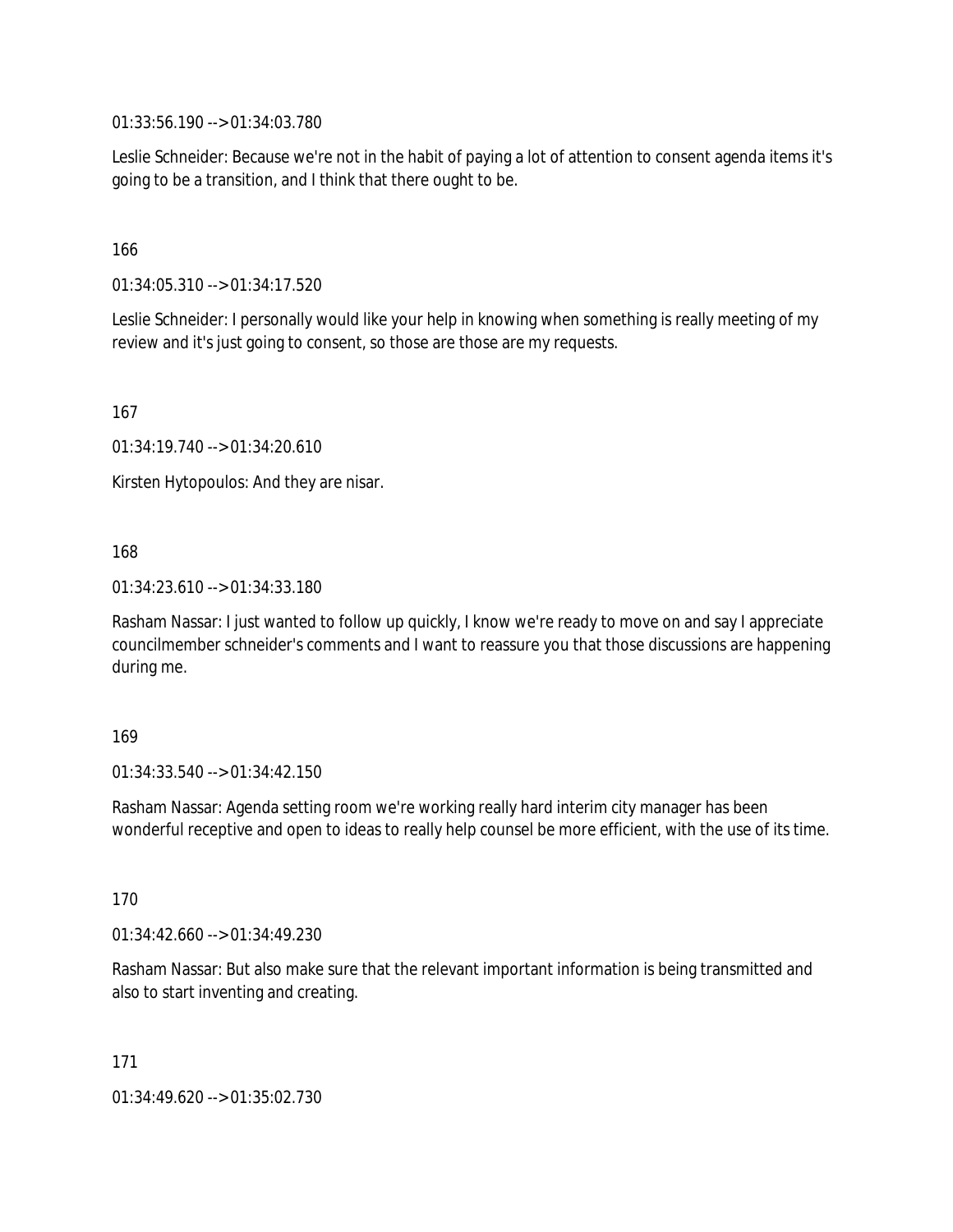Rasham Nassar: possible new ways for the administration to enhance its communications with the public, so that information that is important, especially to the public is communicated as as appropriate and as needed with regard to your comment about consent.

172

01:35:03.870 --> 01:35:10.890

Rasham Nassar: noted and that's something again that we're working really hard to identify right now we've kind of put the ball in the interim city managers court.

## 173

01:35:11.580 --> 01:35:20.670

Rasham Nassar: To work with department heads to identify when those items that are kind of on the fence might need to be flagged for Council member notification ahead of the meeting, so that Council members.

## 174

01:35:20.940 --> 01:35:28.320

Rasham Nassar: really have an opportunity to communicate off line with the appropriate department head to have questions answered outside of the meeting.

## 175

01:35:29.160 --> 01:35:36.090

Rasham Nassar: If and what appropriate to take that course of action so we'll continue to discuss we're still in the transition phase, I think it's working pretty well.

## 176

01:35:36.600 --> 01:35:46.530

Rasham Nassar: Certainly, like the fact that we've been out before 10 most of the times that we've met this year and and all of your your concerns and comments customer shiner are very well taken so thank you for making them.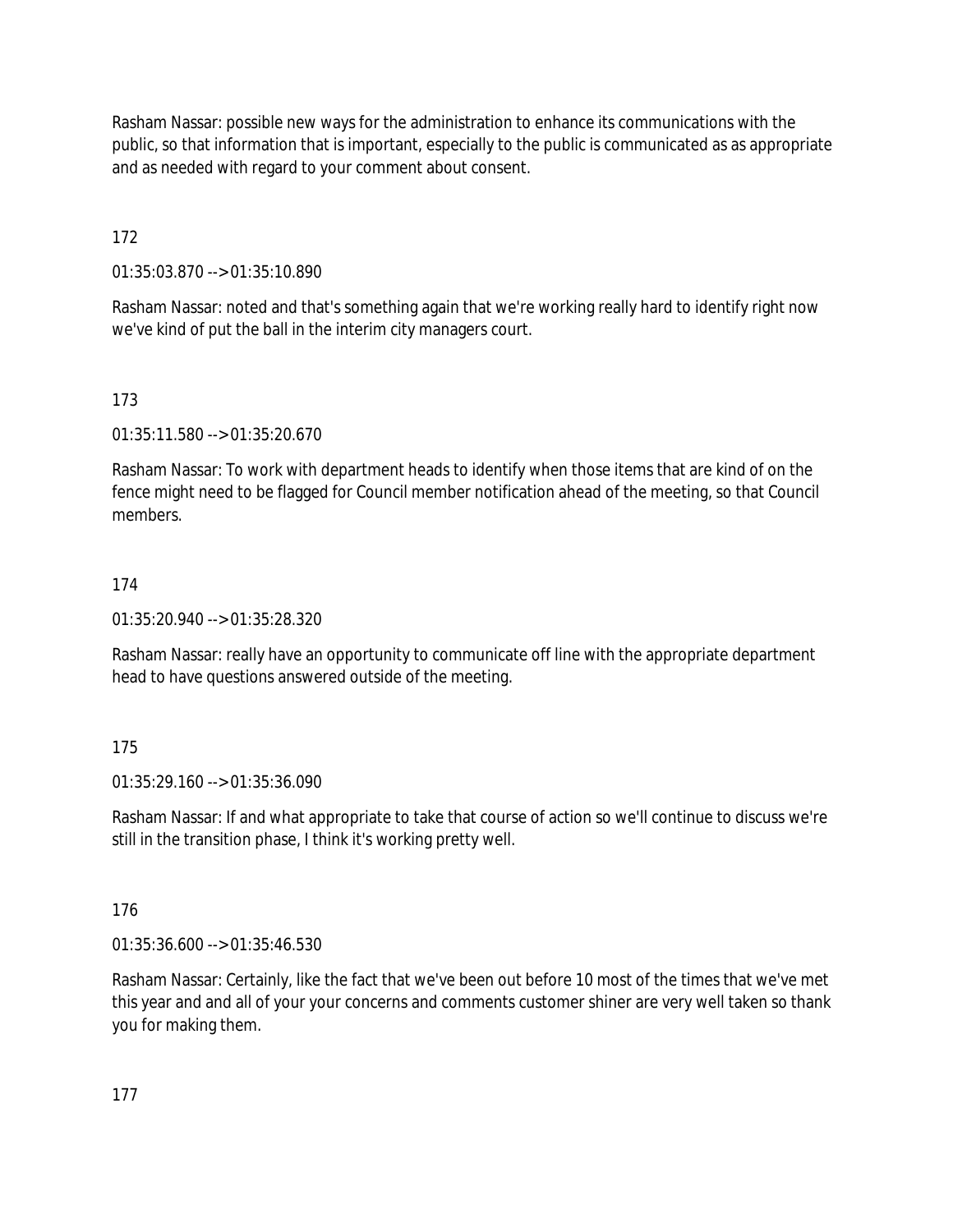01:35:47.730 --> 01:35:54.540

Kirsten Hytopoulos: And on that note, although we're 30 minutes behind I do want to just chime in real quick and a future agenda item myself and so going to what.

### 178

01:35:54.780 --> 01:36:01.080

Kirsten Hytopoulos: Customer pollock was saying, a moment ago about not supporting an open ended discussion on Council agendas, I absolutely agree.

### 179

01:36:01.590 --> 01:36:07.710

Kirsten Hytopoulos: And so, looking forward to the item that's coming up next week on the discussion of potential future.

### 180

01:36:08.130 --> 01:36:16.980

Kirsten Hytopoulos: items, which is the police court facility costs i'd like to encourage all of us to come forward with ideas about what that conversation would look like if we schedule it.

### 181

01:36:17.220 --> 01:36:27.900

Kirsten Hytopoulos: i'm assuming we will schedule it so sure be great if we can talk about what that looks like when we do it next week, so we can have a plan i'd love to see that that's just my two bits.

182

01:36:29.190 --> 01:36:47.310

Kirsten Hytopoulos: So, moving on and two presentations item five we are at item five a Washington State Department transportation presentation on the asr 3058 as well as it would round up project and it looks like we have director crispr speaking here.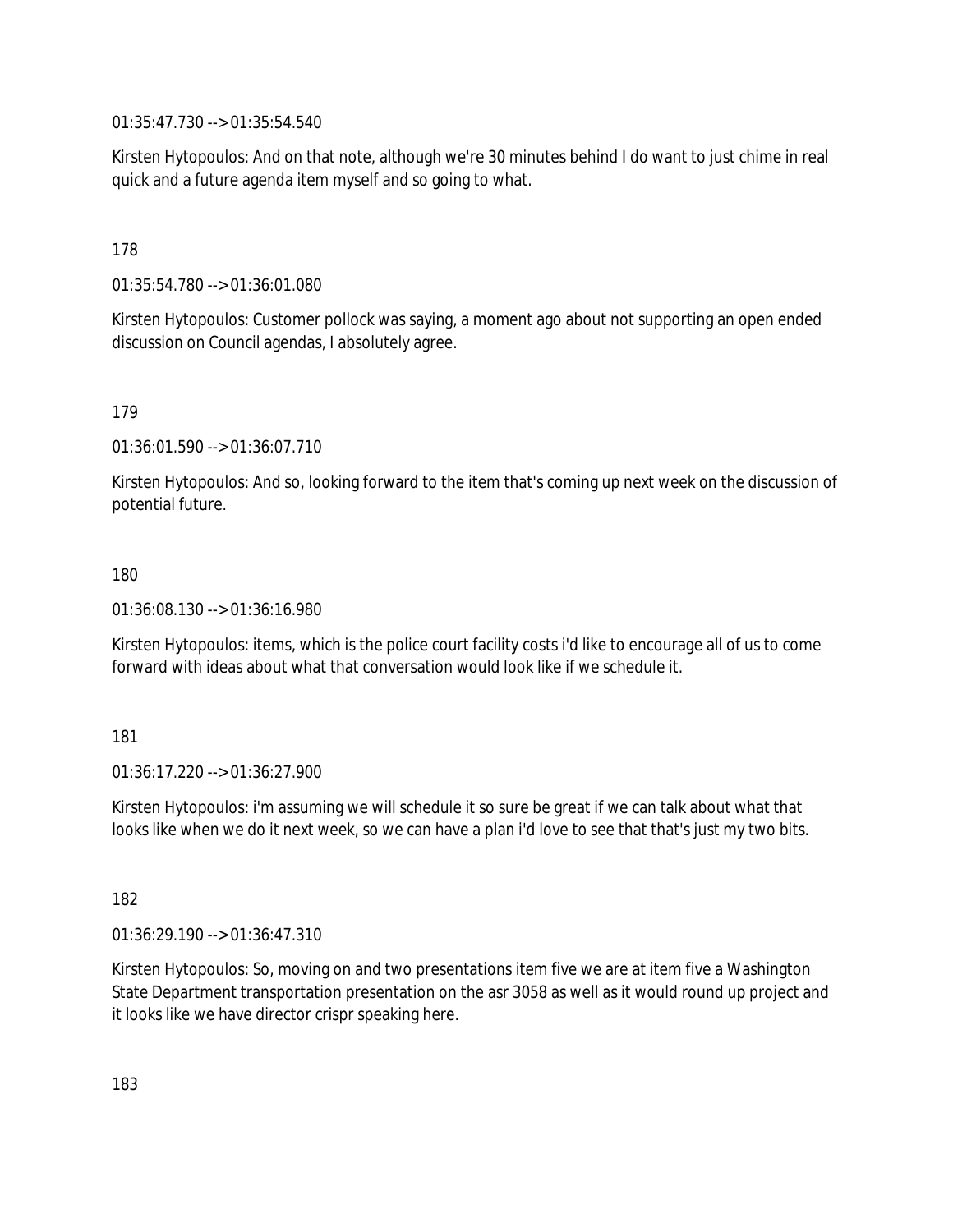01:36:53.220 --> 01:36:55.380

Kirsten Hytopoulos: As well as the guests from was that was that.

184

01:36:59.850 --> 01:37:08.190

Chris Wierzbicki: Even counsel Chris was Mickey public works director, I believe we have our two representatives from washed out here this evening to talk about round about and.

185

01:37:08.910 --> 01:37:14.670

Chris Wierzbicki: Just for your information, this is, this is really is just information item tonight, there is not a decision point to make.

186

01:37:15.240 --> 01:37:24.840

Chris Wierzbicki: But we wanted to make sure that the Council and the Community understood some of the details behind this project and some of the history there so with that i'll introduce the folks from mashed up.

187

01:37:27.390 --> 01:37:46.590

Lone Moody: hello, and thank you for having us on your agenda, I am learning Moody on the project engineer for washed out in the port orchard office and with me, I have you wanna Claire do project manager for for this series of project on is our 305 and.

188

01:37:48.150 --> 01:38:05.100

Lone Moody: I don't know if they're promoted into the project, but we have fun standby a couple of our consultants, if there are some technical questions, we need to answer, but I will attempt to share my screen here and bear with me for just a second i'm not the best at this tech stuff here.

189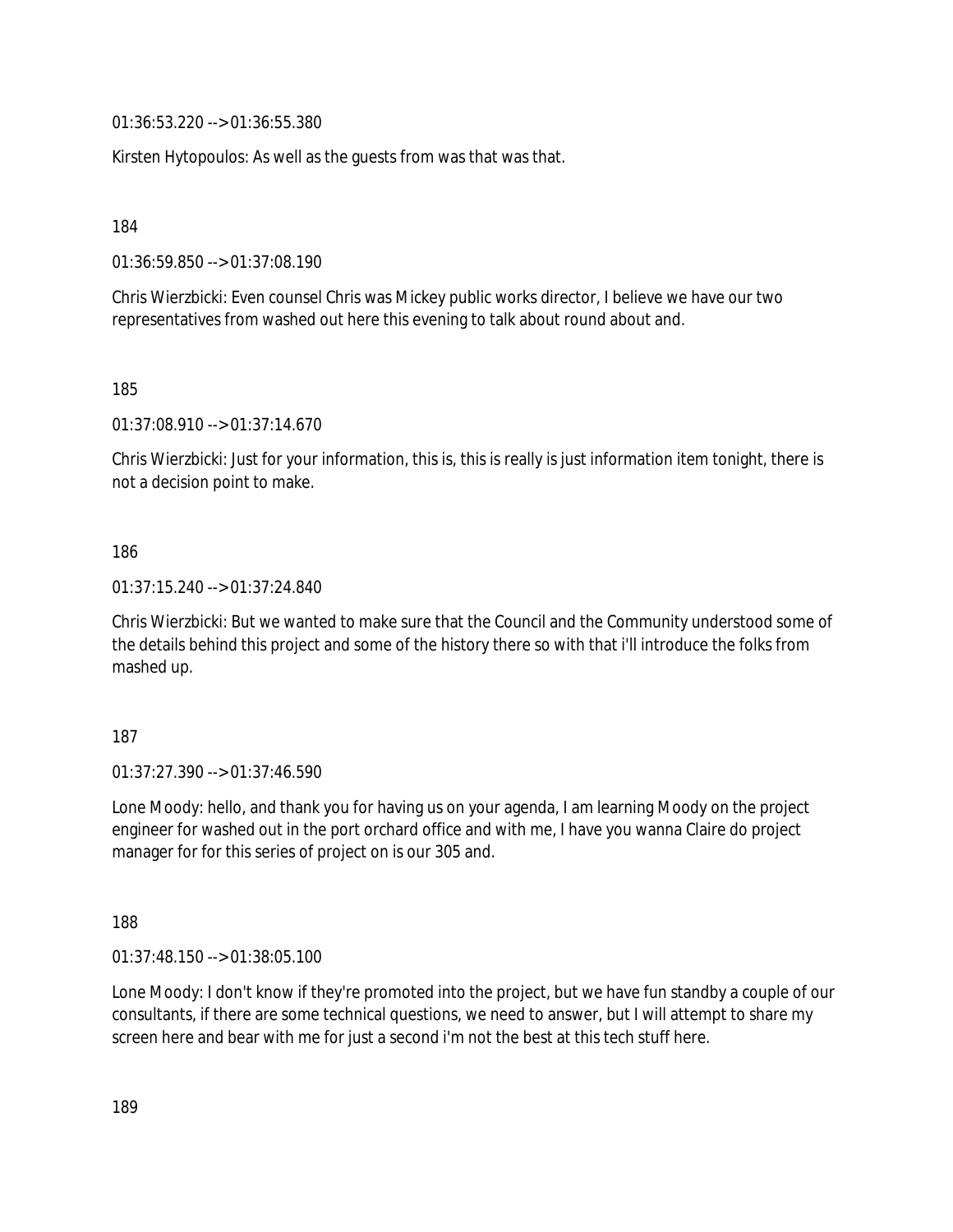01:38:06.150 --> 01:38:06.840

Lone Moody: So.

190

01:38:08.640 --> 01:38:17.340

Lone Moody: Can you see my presentation at this point, the first paste so to five winslow very to hoss mark.

191

01:38:18.990 --> 01:38:19.770

Lone Moody: The set you up.

192

01:38:21.990 --> 01:38:22.920

Chris Wierzbicki: Okay, yes, we can see.

193

01:38:23.370 --> 01:38:25.170

Lone Moody: All right, so.

194

01:38:27.120 --> 01:38:37.380

Lone Moody: What we're going to talk about today is just give you a brief overview of the SF we have five winslow to house mark projects there's a series of projects on to your five.

195

01:38:37.950 --> 01:38:44.880

Lone Moody: and will provide more detail is specifically about the westport Madison and agate would add as well safety improvement projects.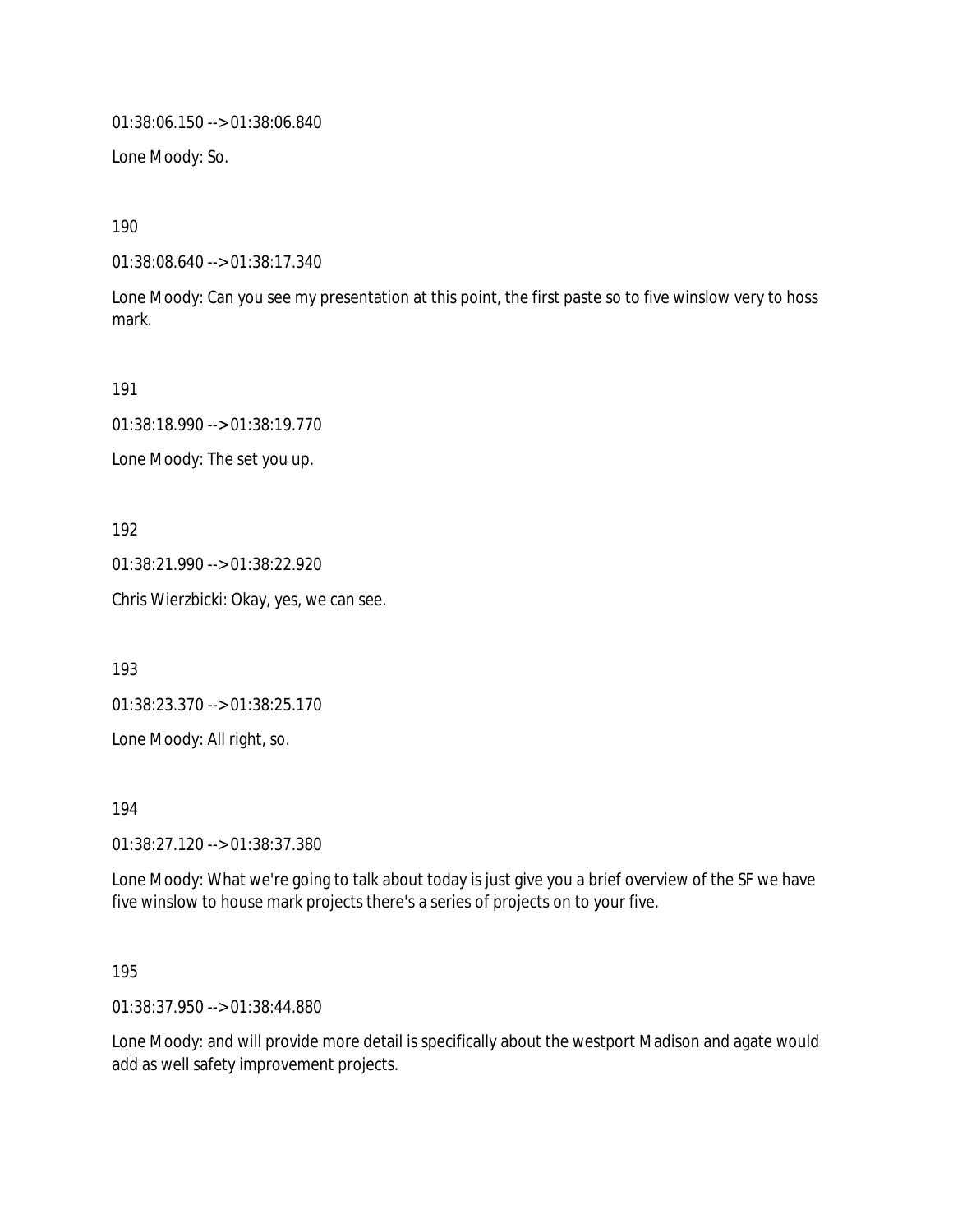01:38:45.510 --> 01:38:58.170

Lone Moody: So we'll give you a little bit of background something about the quarter priorities and improvements our delivery plan design, update and then hopefully we might have time for some questions at the end.

197

01:39:00.120 --> 01:39:13.050

Lone Moody: So the purpose of this project is to improve as our field five from Poles voter winslow ferry did this section of roadway experience congestion.

198

01:39:14.490 --> 01:39:24.810

Lone Moody: And you're probably all familiar with with how it functions, so the purpose is to improve travel time travel safety and performance of the road way.

199

01:39:25.530 --> 01:39:32.760

Lone Moody: So we plan to improve the safety and mobility address some other constraints and existing agate pass bridge.

200

01:39:33.630 --> 01:39:44.820

Lone Moody: provide some multimodal incorporation through and across the corridor increase the ability to move people and improve the quarter capacity overall.

201

01:39:45.600 --> 01:40:00.000

Lone Moody: and provide travel time improvements and reliability and address access needs for adjacent properties and protect and enhance environment, so this is for the core core projects as a whole.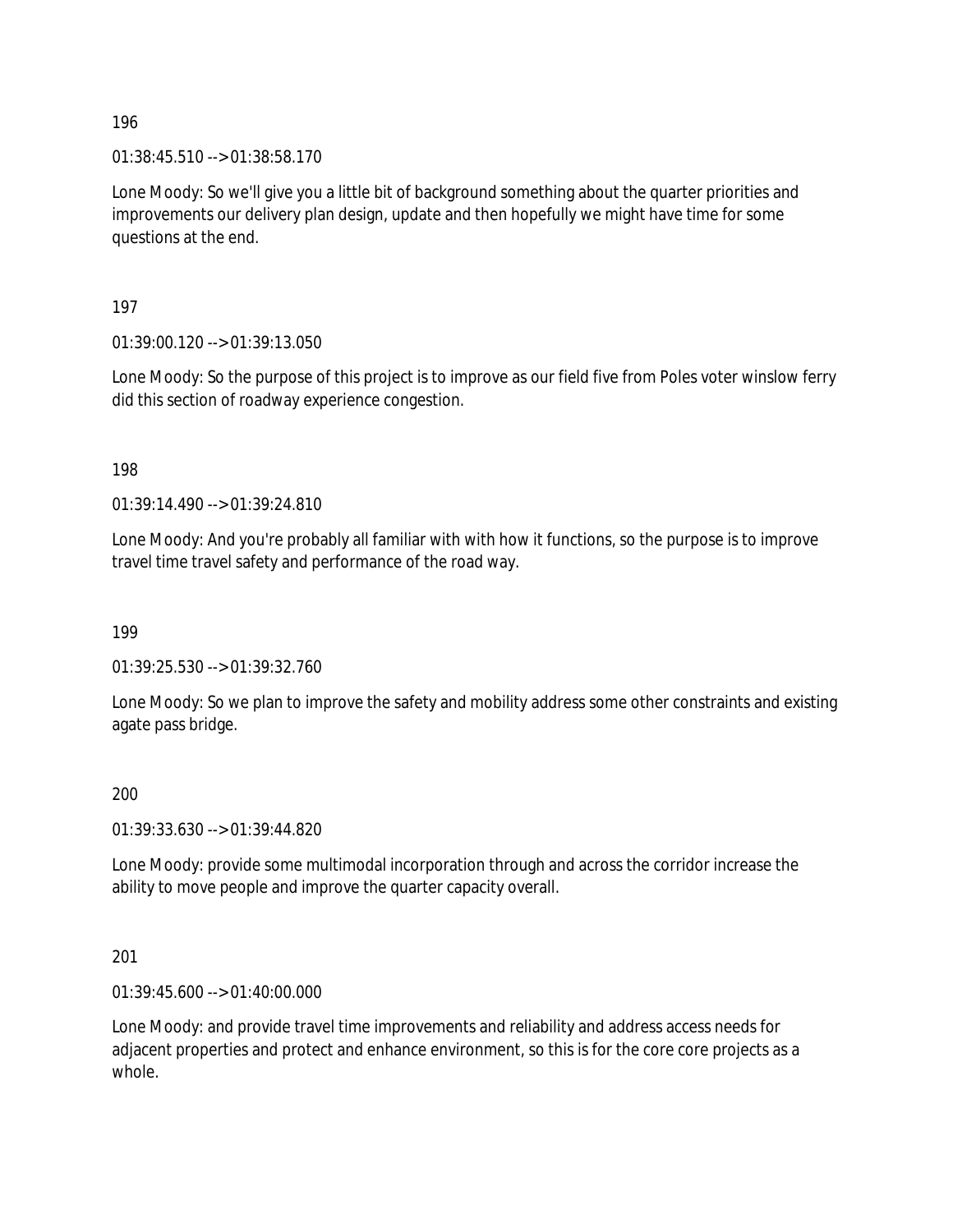202 01:40:02.160 --> 01:40:02.880 Lone Moody: and

203

01:40:05.610 --> 01:40:21.300

Lone Moody: Some of the benefits of the projects is improved safety and reducing the conflict points that are on the Court or currently primarily for reducing the Left turn movements in the project we're going to talk about later.

204

01:40:22.680 --> 01:40:29.880

Lone Moody: It improves traffic flow and access provide safer intersections for pedestrians of bicycles as well.

205

01:40:31.230 --> 01:40:37.830

Lone Moody: And the correct three fish passage barriers and improves the water quality and protects.

206

01:40:39.150 --> 01:40:40.170

Lone Moody: The environment.

207

01:40:42.510 --> 01:40:58.110

Lone Moody: So this slide provides us an overview of all the projects under court or and we're going to focus on the westport medicine agate word analysis will improvements that to intersections here there's actually three in the quarter or two projects here.

208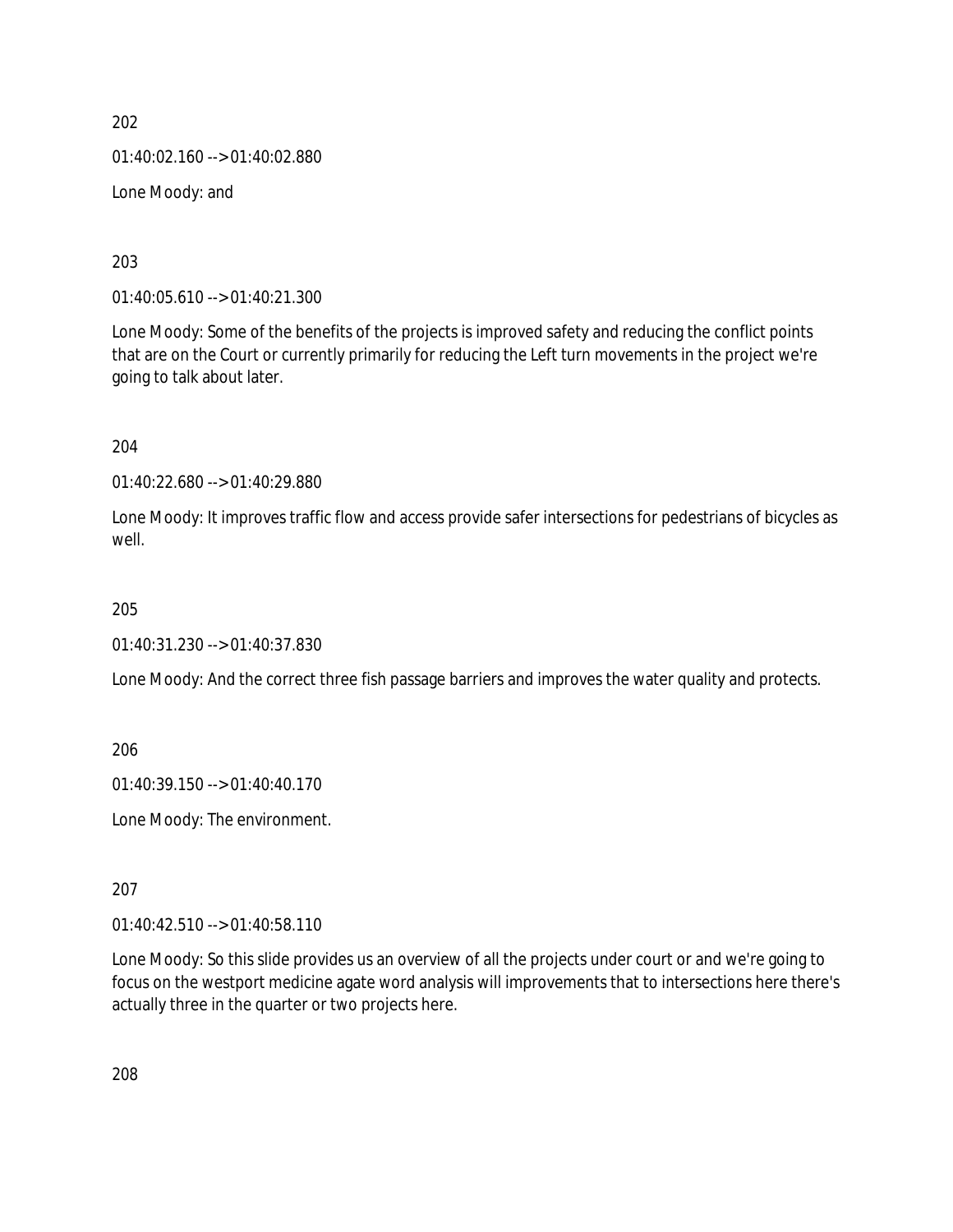01:40:59.220 --> 01:41:03.780

Lone Moody: If we fist barriers I shown up here as as Samsonite or.

209

01:41:04.800 --> 01:41:12.300

Lone Moody: football and Verdun down here, and those are all funded separately from this this project.

210

01:41:16.320 --> 01:41:29.610

Lone Moody: So the projects cord or the project series has had about a 20 year history of decision making, for the Court or and we had a major major milestone in.

### 211

01:41:31.050 --> 01:41:33.870

Lone Moody: When we got connecting Washington funding.

212

01:41:34.890 --> 01:41:40.050

Lone Moody: That funding package allocate about 36.8 million for the quarter or.

### 213

01:41:41.100 --> 01:41:50.940

Lone Moody: Another big milestone is that the Johnson road round about is now under construction, and it was awarded last year and is in construction, as we speak.

### 214

01:41:51.990 --> 01:42:06.690

Lone Moody: The next one up for construction is that to five westport Madison agate wouldn't Agnes will projects and then after that taught and road is up in the squamish roundabout.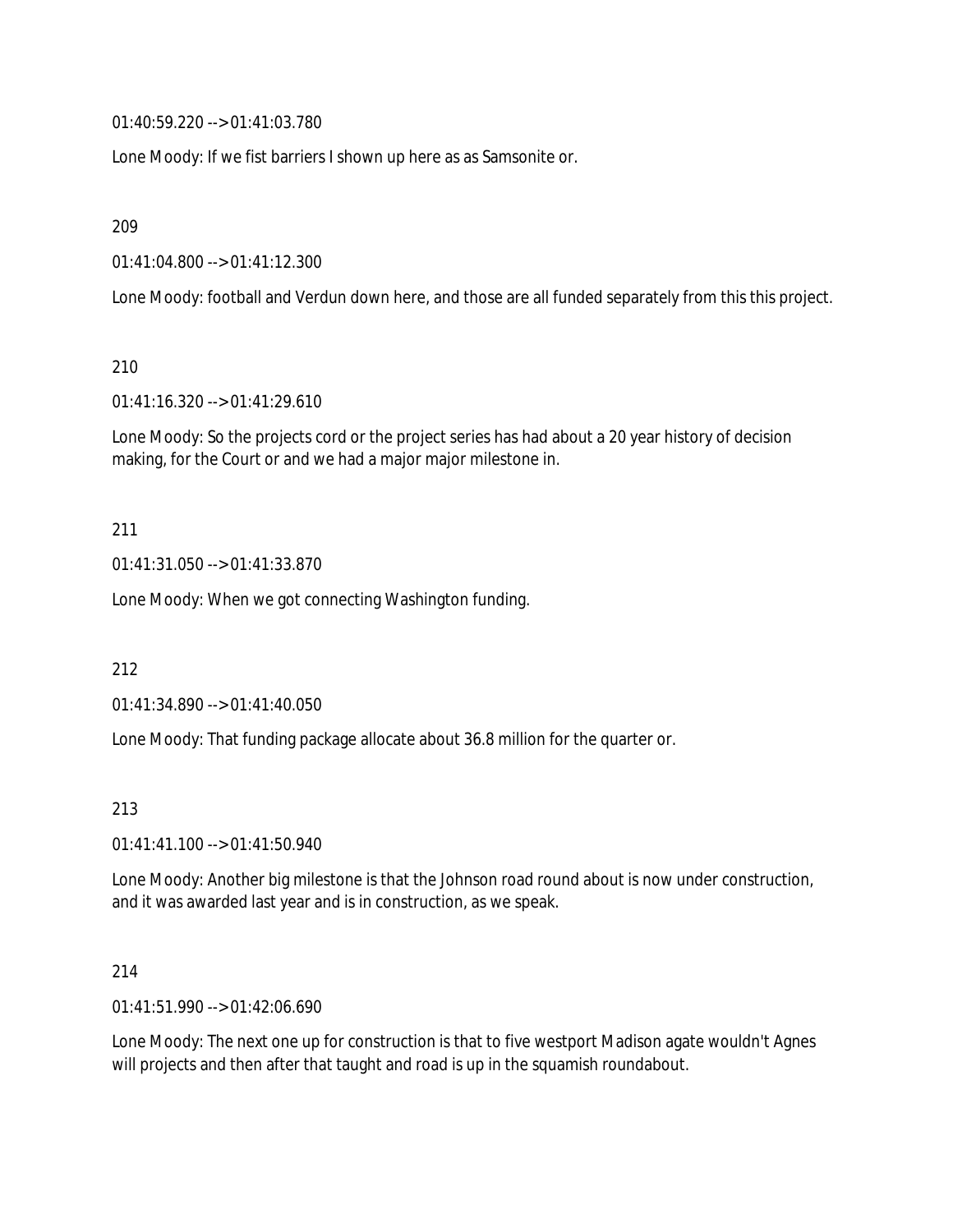01:42:07.830 --> 01:42:08.730

Lone Moody: After that.

216

01:42:12.090 --> 01:42:18.750

Lone Moody: This slides is provides a an overview of the Community outreach that has been done to date.

217

01:42:19.980 --> 01:42:27.300

Lone Moody: been quite a bit of outreach over the last three and a half years, and the stakeholder meetings.

#### 218

01:42:28.290 --> 01:42:41.190

Lone Moody: include two separate groups, the working group that's comprised of elected officials from six agencies and then a technical group that's comprised of technical staff from each agency.

#### 219

01:42:41.940 --> 01:42:53.940

Lone Moody: So these groups were initiated as part of the needs and opportunities study from 2017 and these groups have continued to guide the projects and are still doing that.

#### 220

01:42:55.050 --> 01:43:05.280

Lone Moody: So, so the agencies that are part of this working group is a super woman is trying to cities have bainbridge island and proposal kids up county and kids up transit and wash dot.

221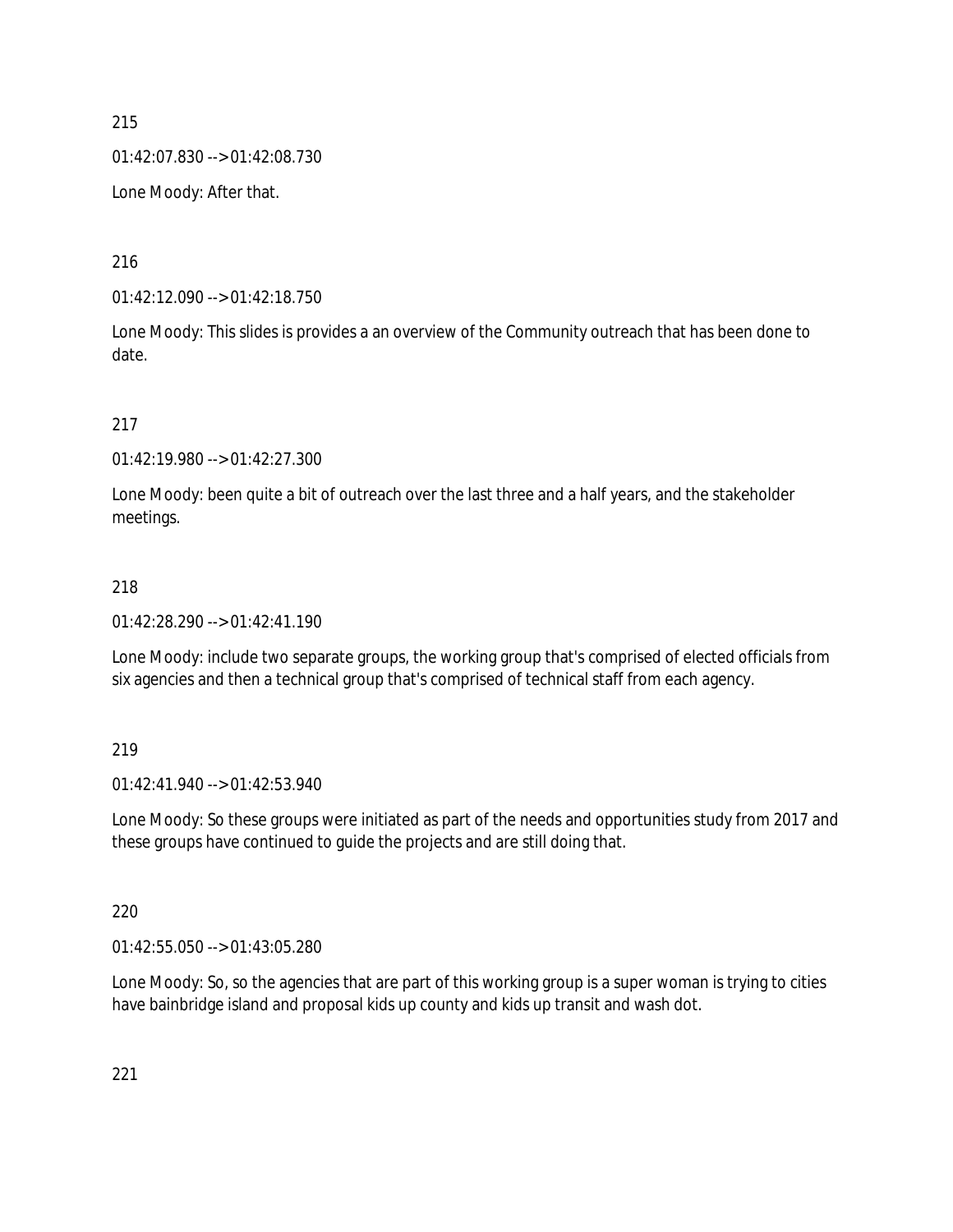01:43:06.390 --> 01:43:07.140

Lone Moody: And we've been.

222

01:43:08.400 --> 01:43:15.120

Lone Moody: reaching out to to several communities and interest groups, as well as you can see, under this this graphic here.

### 223

01:43:18.600 --> 01:43:30.480

Lone Moody: So the of the working group establish some performance criteria for the individual projects and prioritize construction facing based on the performance criteria.

### 224

01:43:31.710 --> 01:43:46.350

Lone Moody: So first up with Johnson road on on the prior to prioritization for construction and that's underway, as I mentioned before, and next step for construction is to address will important Madison intersections.

### 225

01:43:51.300 --> 01:43:59.790

Lone Moody: This here, provides an overview of does our design skittle currently so Johnson road design complete under construction.

### 226

01:44:00.420 --> 01:44:18.960

Lone Moody: westport medicine we're finishing up design we're into right away and promoting phase as right now and we plan to have to project out for advertisement in late spring this year and and hopefully in construction late summer early fall.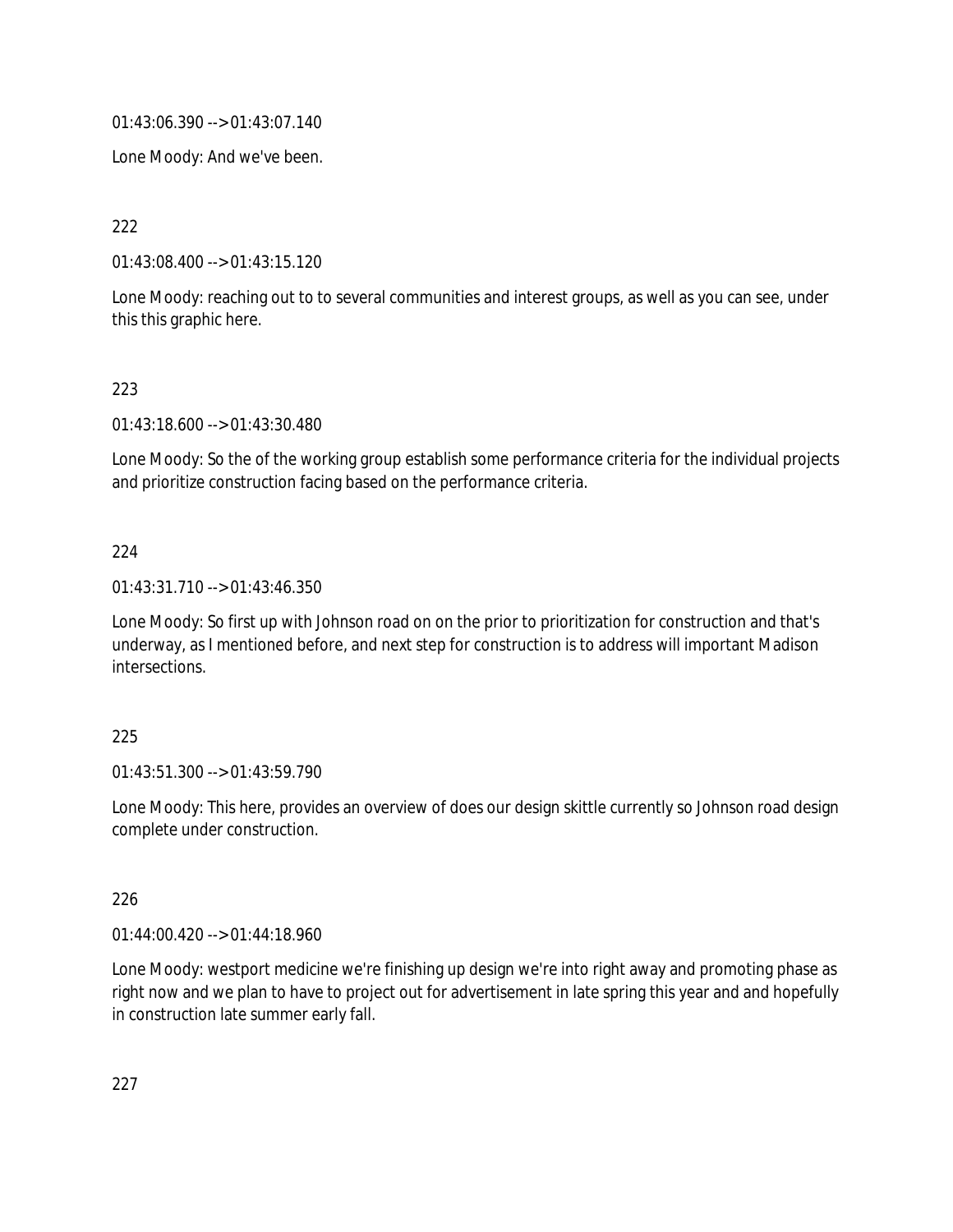01:44:19.980 --> 01:44:24.570

Lone Moody: And then totten road we're starting to work we're working on the design and later.

# 228

01:44:25.710 --> 01:44:32.970

Lone Moody: This year will be moving into the right away phase and then hopefully have this out to construction in the spring next year.

# 229

01:44:34.440 --> 01:44:46.290

Lone Moody: So squamish right away brown about we're still working through the schedule to determine when that's going to fall on the actual schedule for these improvements on the Court or.

# 230

01:44:50.760 --> 01:45:00.750

Lone Moody: So this slide here, provides an overview of of the improvements that we're proposing on as our three or five from address will.

### 231

01:45:02.820 --> 01:45:06.060

Lone Moody: That address will intersection up to westport medicine.

# 232

01:45:07.530 --> 01:45:20.820

Lone Moody: And we're proposing to construct to roundabouts in the stretch of highway and these this that will complete to the five top five priority projects in the Court or.

### 233

01:45:22.170 --> 01:45:36.330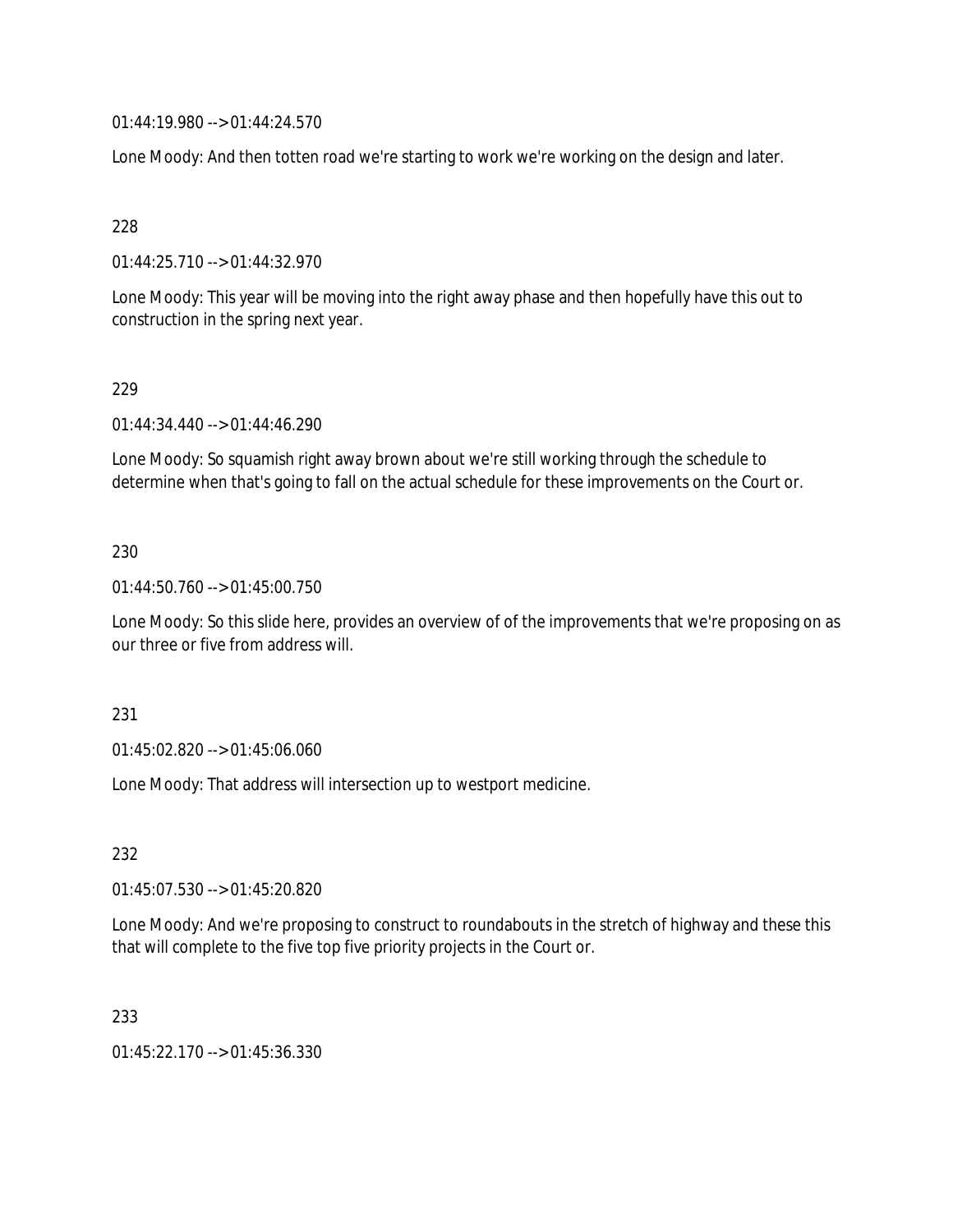Lone Moody: And the changes are the proposal here is that these three intersections work together as a system, so the ag would would intersection here a tea and a section would be changed to write in.

# 234

01:45:37.740 --> 01:45:57.120

Lone Moody: English right out intersection own needs and motorist who would be entering and exiting from egad would would if they're accidentally they would have to turn right and go go North in this direction, but if they actually hit a year away with us around about as a u turn and go back.

# 235

01:45:58.170 --> 01:46:11.130

Lone Moody: same if they were coming going self through around about and they needed to into agate or do continue down to westport mouse and used around about to turn around and turn right in so that eliminates all of the dough.

# 236

01:46:12.540 --> 01:46:19.980

Lone Moody: The Left turn movements across the highway and crossing traffic and reducing the conflict point Sarah.

# 237

01:46:22.020 --> 01:46:29.880

Lone Moody: And these improvements here are compatible with future improvements that are planned for the for the Court or.

# 238

 $01:46:34.140 \rightarrow 01:46:46.950$ 

Lone Moody: This section of of highway I should mention has a history of crashes here that are higher than average in in the state for this seven section of roadway.

# 239

01:46:48.090 --> 01:46:57.360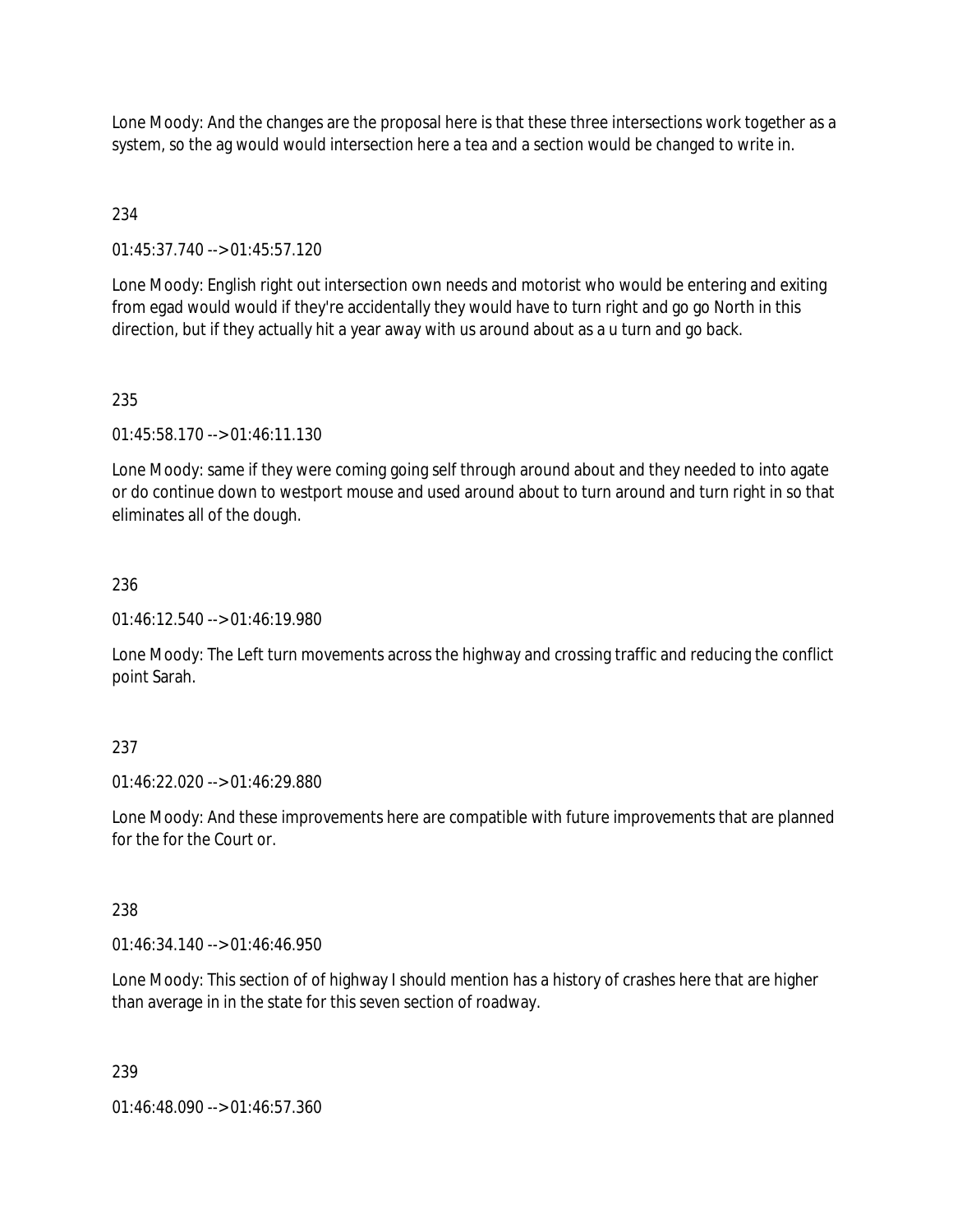Lone Moody: Or the same time for roadway that is so it's really important to get the safety improvements completed for for the users out there.

240

01:47:02.790 --> 01:47:10.530

Lone Moody: This slide just shows the existing conditions of these three intersections and, as you can see you're you're very.

# 241

01:47:10.980 --> 01:47:22.500

Lone Moody: Probably very familiar with them, but the is traditional intersection with stop conditions, and if you had to go North on feel five coming from as well you'd have to turn across the highway.

# 242

01:47:23.340 --> 01:47:30.180

Lone Moody: Worse we're proposing now you go down turn right turn around and do the round about and come back.

# 243

01:47:31.830 --> 01:47:41.400

Lone Moody: So these found about and this system that we're proposing is going to eliminate all of the Left turn movements and other improvement that we're going to do is to.

### 244

01:47:43.410 --> 01:47:52.950

Lone Moody: improve the shoulders right now there's six feet foot or less, you can see that if their shoulders here are pretty narrow so that will be improved.

# 245

01:47:53.760 --> 01:48:04.890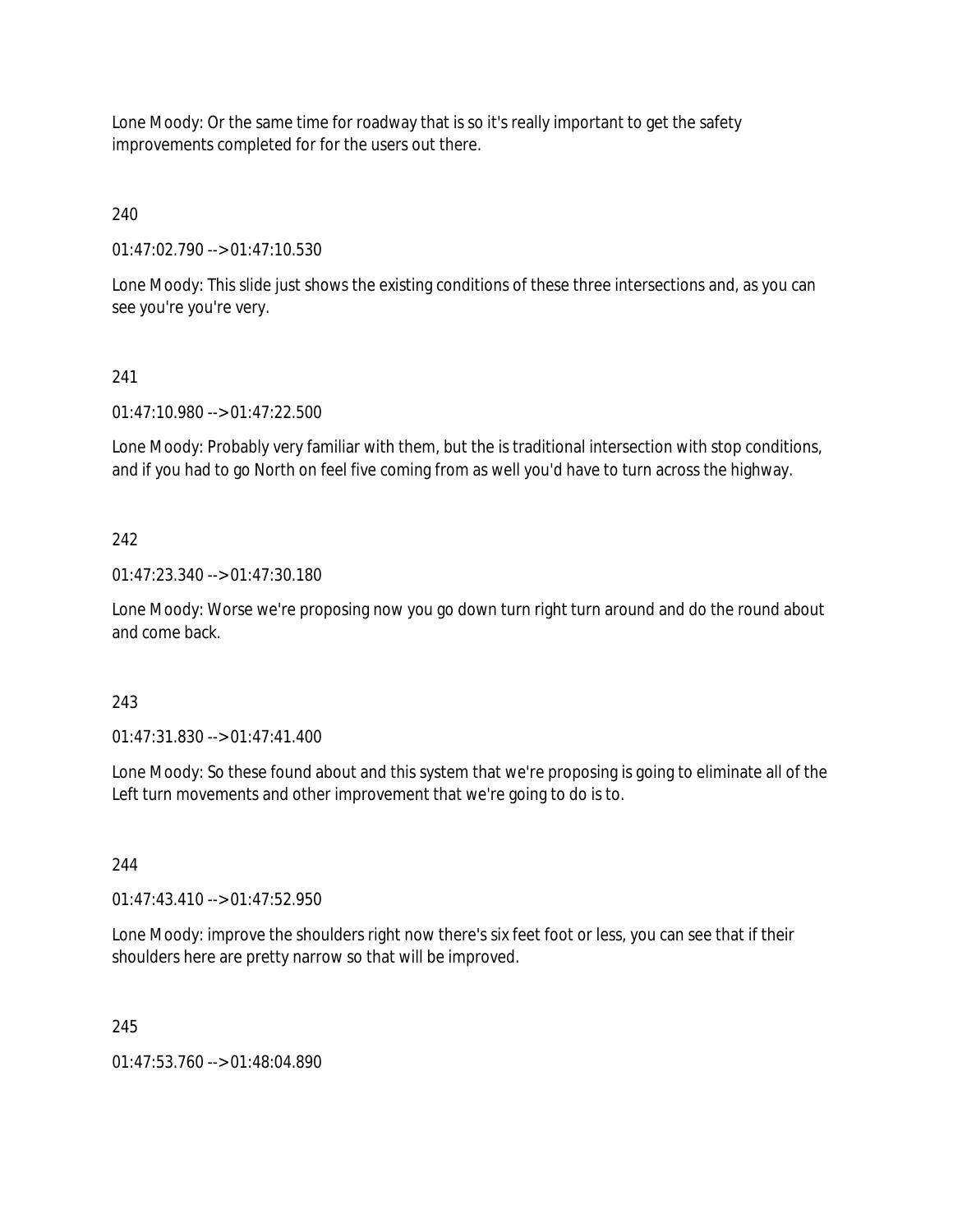Lone Moody: there's no pedestrian facilities at any of the intersections of that will be improved as well and does a bus stop just only on one side of.

246

01:48:07.050 --> 01:48:18.810

Lone Moody: three or five at as well, and it would, and you can see one bust bust up sign up here on this photo and, as I mentioned the history of collisions, since this is.

### 247

01:48:21.900 --> 01:48:38.580

Lone Moody: A high accident corridor it's important to get these safety improvements completed we're also going to construct some strong strong more equality and flow control facilities as part of the project as an environmental improvements.

#### 248

01:48:40.680 --> 01:48:41.850

Lone Moody: This next slide.

#### 249

01:48:43.230 --> 01:48:51.690

Lone Moody: shows you what the future intersections here would look like so round about so looking North in both of these graphics.

250

01:48:53.100 --> 01:48:58.050

Lone Moody: You can see that, to add us will round about and.

251

 $01.49.01.770 -> 01.49.02.130$ 

Lone Moody: You can.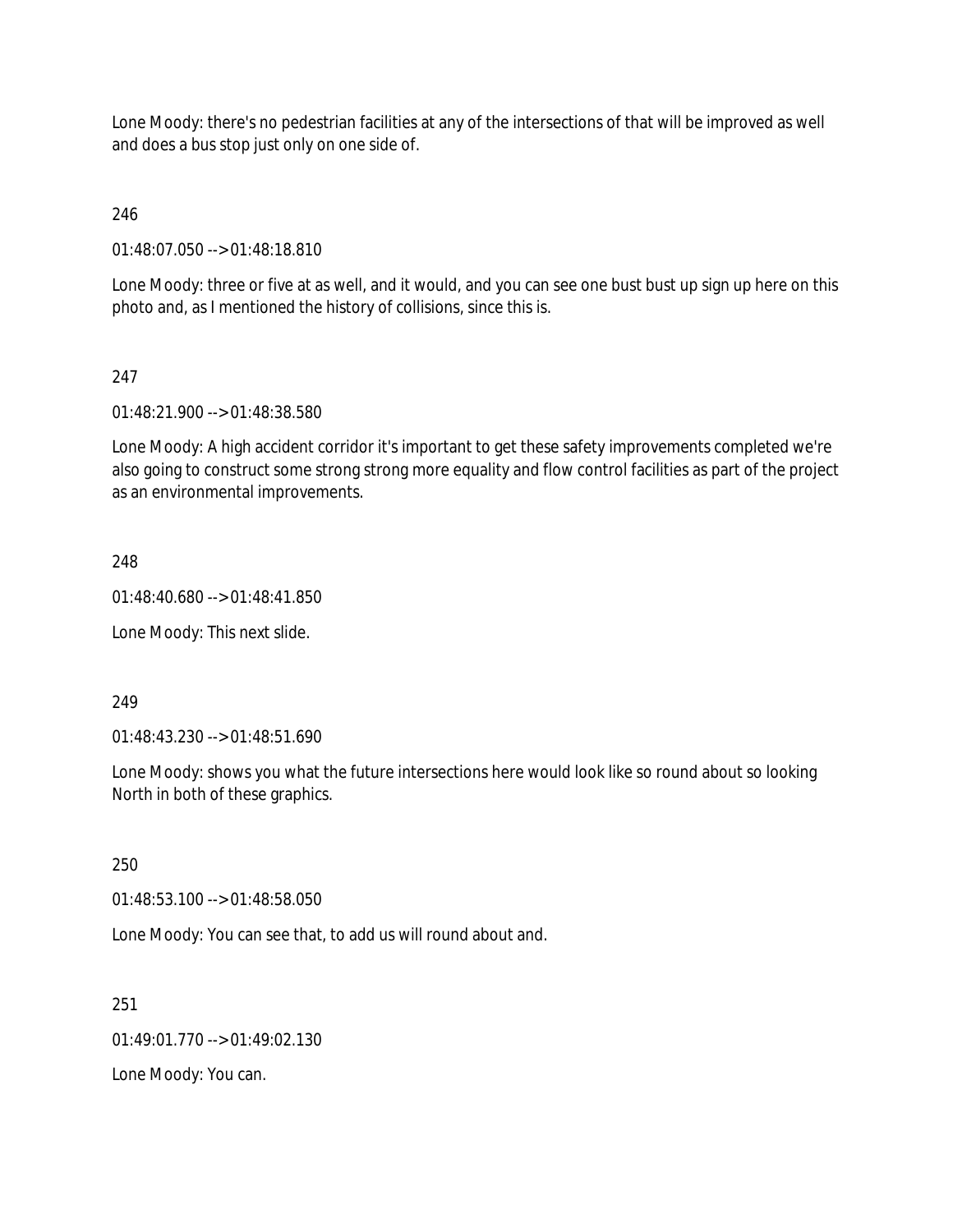01:49:03.480 --> 01:49:07.680

Lone Moody: See the improved pedestrian facilities around around about here.

### 253

01:49:08.820 --> 01:49:22.320

Lone Moody: Over, on the other, graphic you can see, the wider shoulders that will be improved as part of his sidewalks will be 10 foot wide mixed use and as.

### 254

01:49:22.830 --> 01:49:36.960

Lone Moody: We have shielded provide a little bit more buffer around the sidewalk where we could so that was port Madison there's there's extra buffer all the way around, except for the bus stop.

### 255

01:49:37.980 --> 01:49:50.070

Lone Moody: At at us, will there is on one side on this side here would upon we didn't have room to to do the same, but we've provided that, to the extent that we can.

### 256

01:49:51.810 --> 01:49:59.340

Lone Moody: There will be bus shelters or bus stops on either side of the roadway and what as bus stopped in.

#### 257

01:50:00.630 --> 01:50:03.300

Lone Moody: The sidewalks will be wider at 15 feet.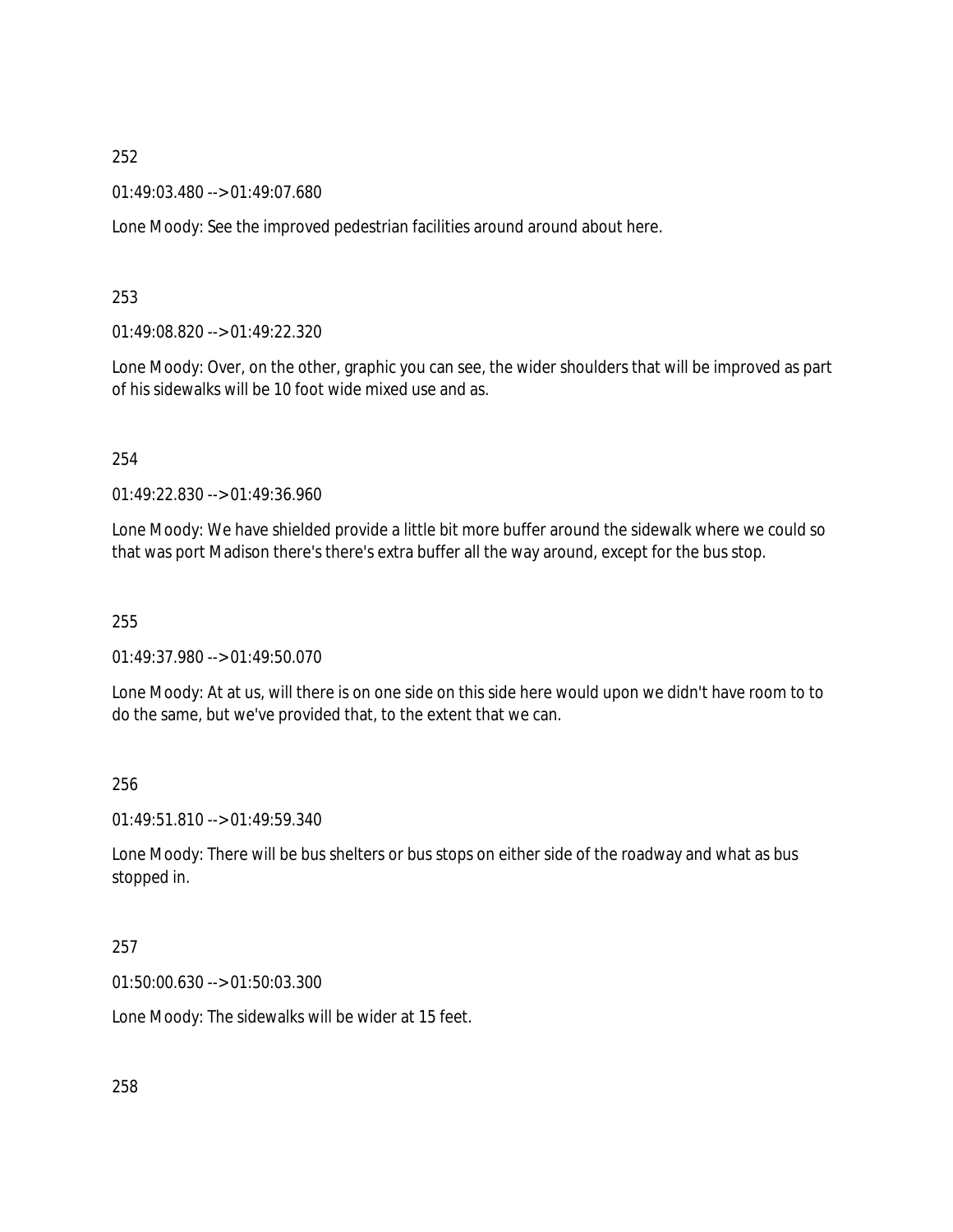01:50:05.040 --> 01:50:09.180

Lone Moody: And as part of the project I mentioned, we would be constructed some water quality.

259

01:50:10.980 --> 01:50:12.090

Lone Moody: In flow control.

260

01:50:13.470 --> 01:50:22.680

Lone Moody: system, so we kind of constructing a pond at at at us will and as another pond up here so you'll see a better than a different graphic.

### 261

01:50:24.120 --> 01:50:25.740

Lone Moody: At westport Madison.

262

01:50:29.160 --> 01:50:33.840

Lone Moody: This slide here gives you a view aquatic.

263

01:50:35.220 --> 01:50:38.130

Lone Moody: At us will intersection will look like when it's completed.

### 264

01:50:39.810 --> 01:51:00.720

Lone Moody: And just close up view of you can see, the wider shoulders the improved pedestrian facilities and cross walks here to make that better and and traffic will flow very easily around that around about and avoid all the conflicts point at least with do stem significantly.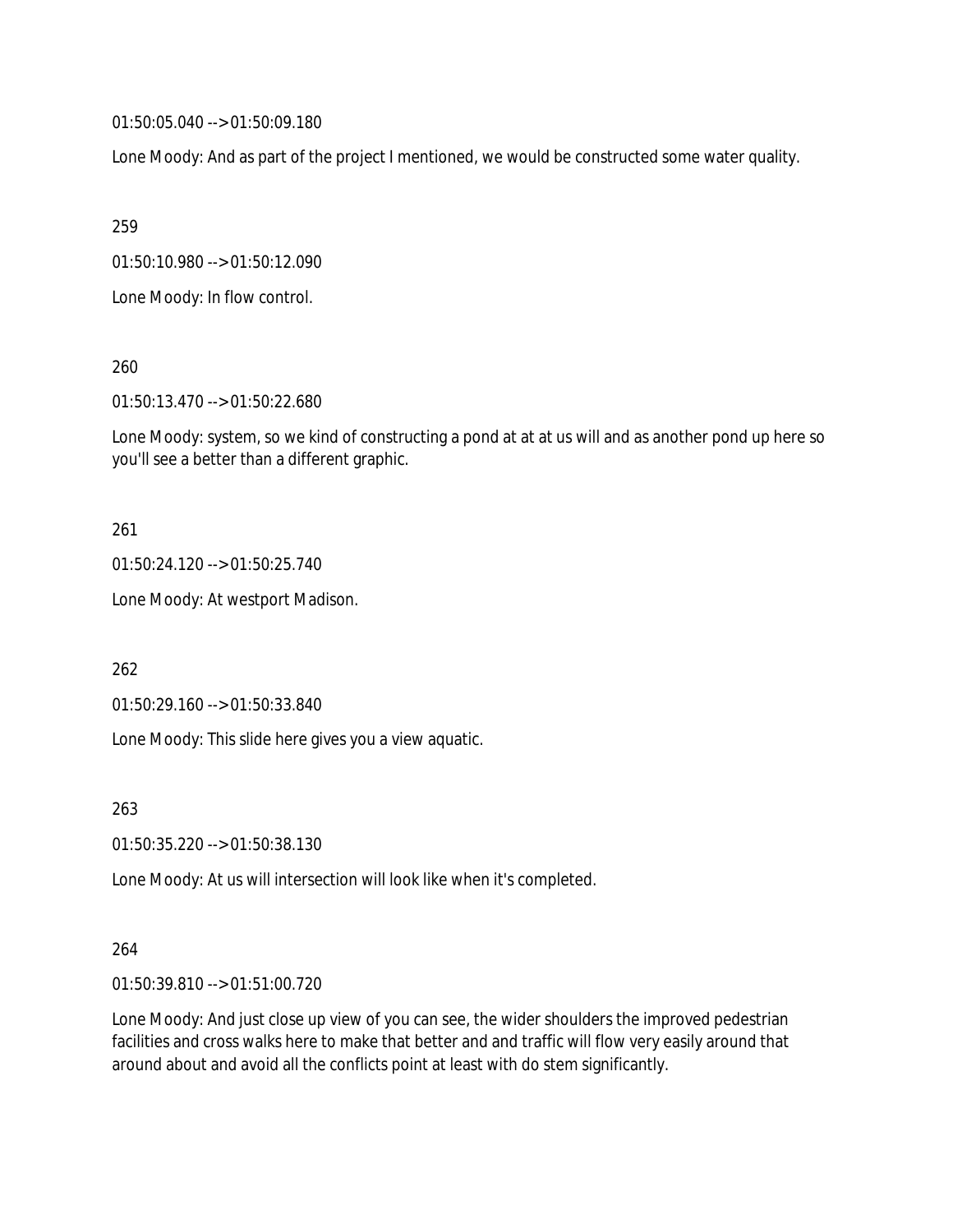01:51:04.470 --> 01:51:18.390

Lone Moody: The next slide is just a different view of the same intersection at as will looking North in this time and you here is, if you can believe see the wider sidewalk at the bus stop.

266

01:51:20.310 --> 01:51:27.090

Lone Moody: And and get it gives a pretty good impression of what it might look like when we're the project is complete.

267

01:51:31.800 --> 01:51:34.830

Lone Moody: So here's a view of the West port Madison.

268

01:51:35.850 --> 01:51:42.240

Lone Moody: round about what it would look like when it's completed sort of same you can see that the buffers.

### 269

01:51:44.100 --> 01:51:48.630

Lone Moody: around it for the for the pedestrian improvements and the Cross walks.

270

01:51:50.490 --> 01:51:58.050

Lone Moody: Was pull outs or appear across from each other and each direction with bus pull outs for the.

### 271

01:52:00.690 --> 01:52:03.570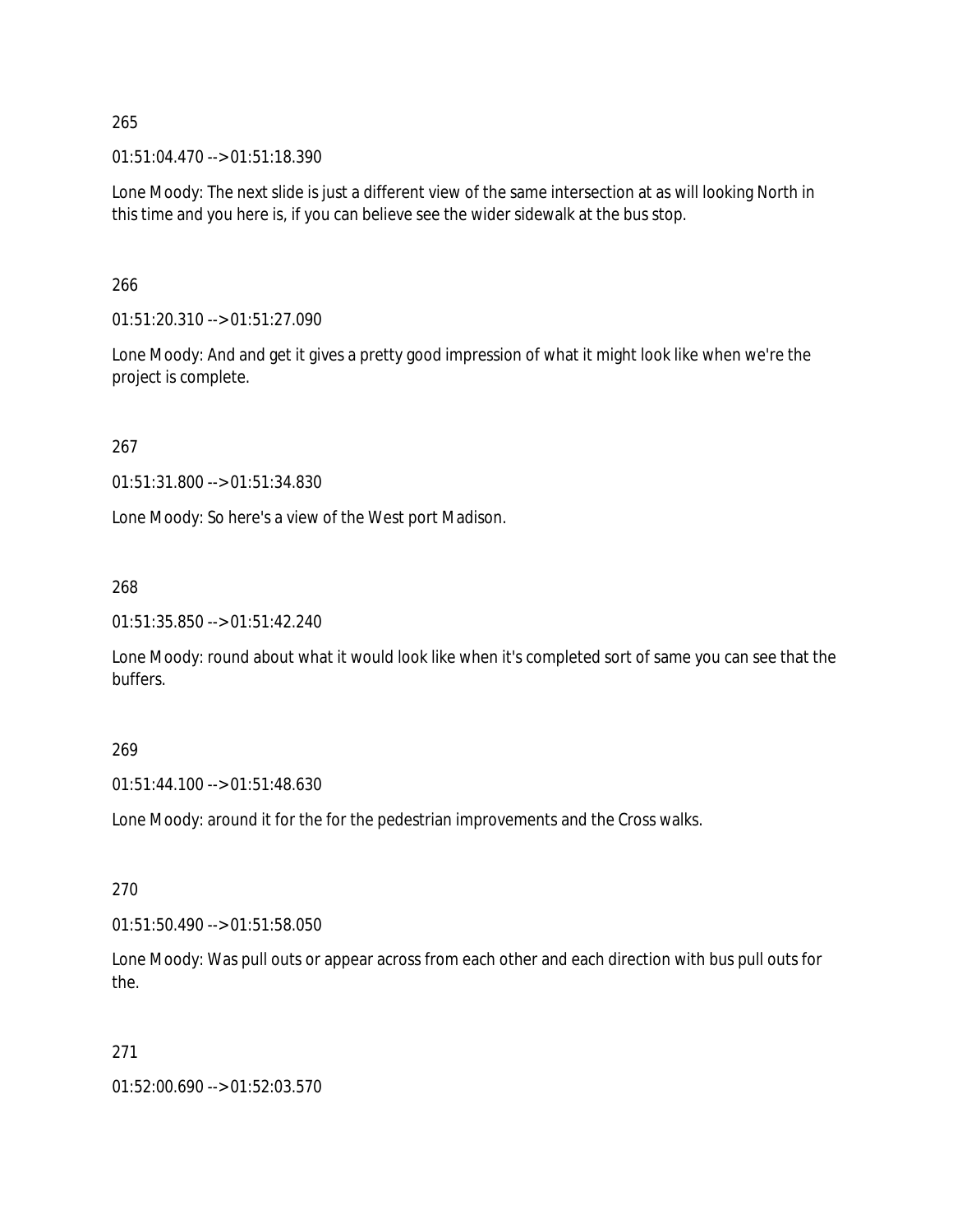Lone Moody: End of the quarter so more detention facility.

272

01:52:06.120 --> 01:52:08.520

Lone Moody: Next slide is the same intersection.

# 273

01:52:10.080 --> 01:52:21.360

Lone Moody: a slightly different view of it i'm looking north, this time, and you can get a better view of the possible outs and in our section improvements for here.

# 274

01:52:22.380 --> 01:52:39.150

Lone Moody: So with these improvements that we hope that we can reduce the overall crashes into quarter by 20% and reduce the serious injury crashes by up to 65% so that's pretty significant reduction in.

275

01:52:40.230 --> 01:52:41.280

Lone Moody: In accidents.

276

01:52:42.330 --> 01:52:55.680

Lone Moody: With this improvement and travel times should be improved as much as 34% so more than 30% by these improvements as opposed to not doing anything for the next 20 years in this area.

### 277

01:53:00.000 --> 01:53:09.060

Lone Moody: So this is pretty quick overview of a project, I know you don't have a lot of time, but do you have any questions at this point.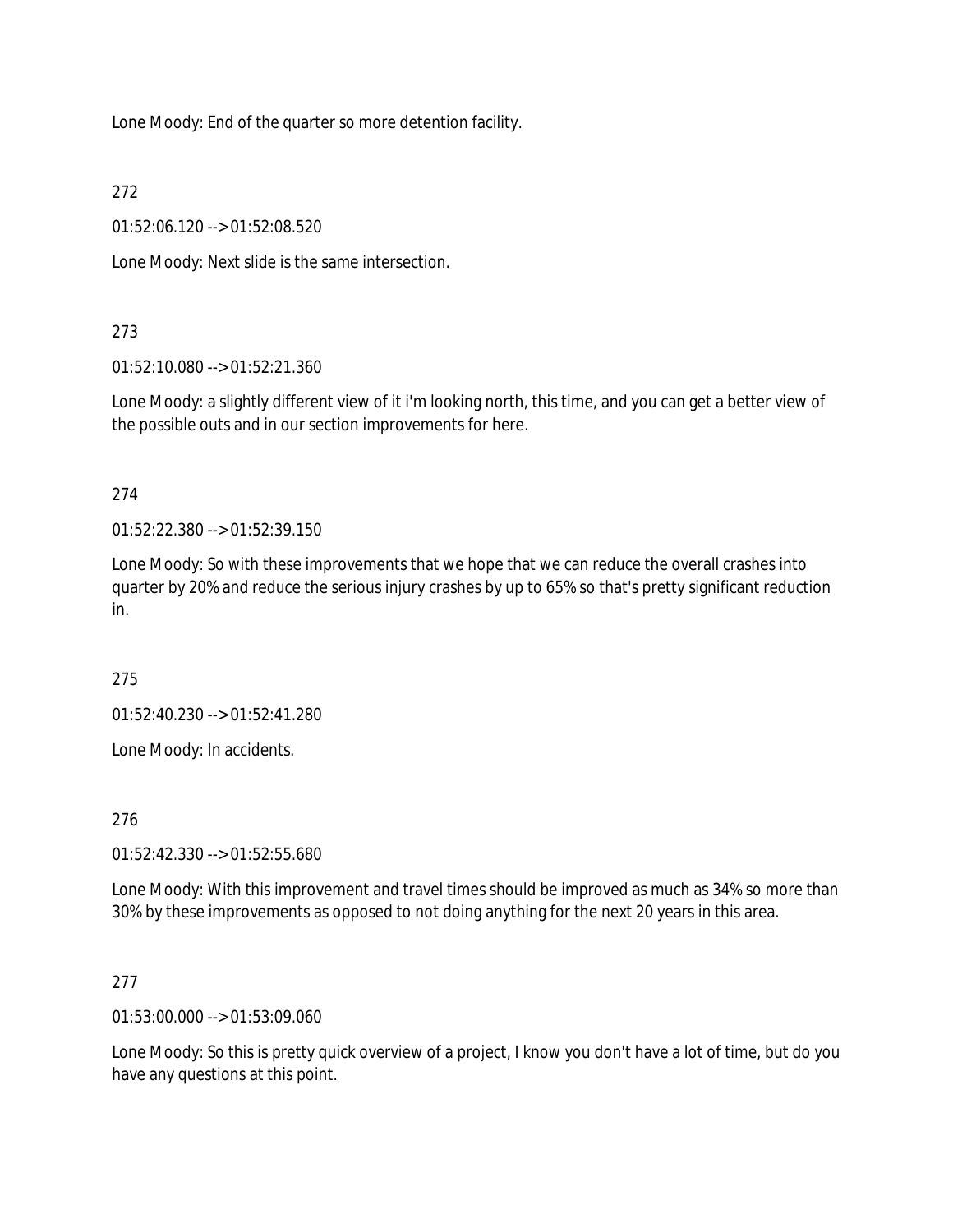01:53:12.180 --> 01:53:13.260

Kirsten Hytopoulos: councilmember Schneider.

### 279

01:53:14.910 --> 01:53:26.640

Leslie Schneider: Thank you very much i'm really excited about the improvements for multimodal and seeing the the bus pullouts on both sides appreciate that lots, I have two questions, one is.

### 280

01:53:27.390 --> 01:53:36.180

Leslie Schneider: So there is one more road intersection at the very end before people leave the island and go over and that's the rate an.

### 281

01:53:37.530 --> 01:53:46.620

Leslie Schneider: Exit so i'm I think it services roughly 25 households or 30 household something like that, and it.

### 282

01:53:48.570 --> 01:53:54.090

Leslie Schneider: With it is a dangerous one, there have been quite a few accidents coming on and off of Ray town.

#### 283

01:53:55.170 --> 01:54:01.050

Leslie Schneider: And one person who lives down there has mentioned to me that it will probably get worse, with all of this.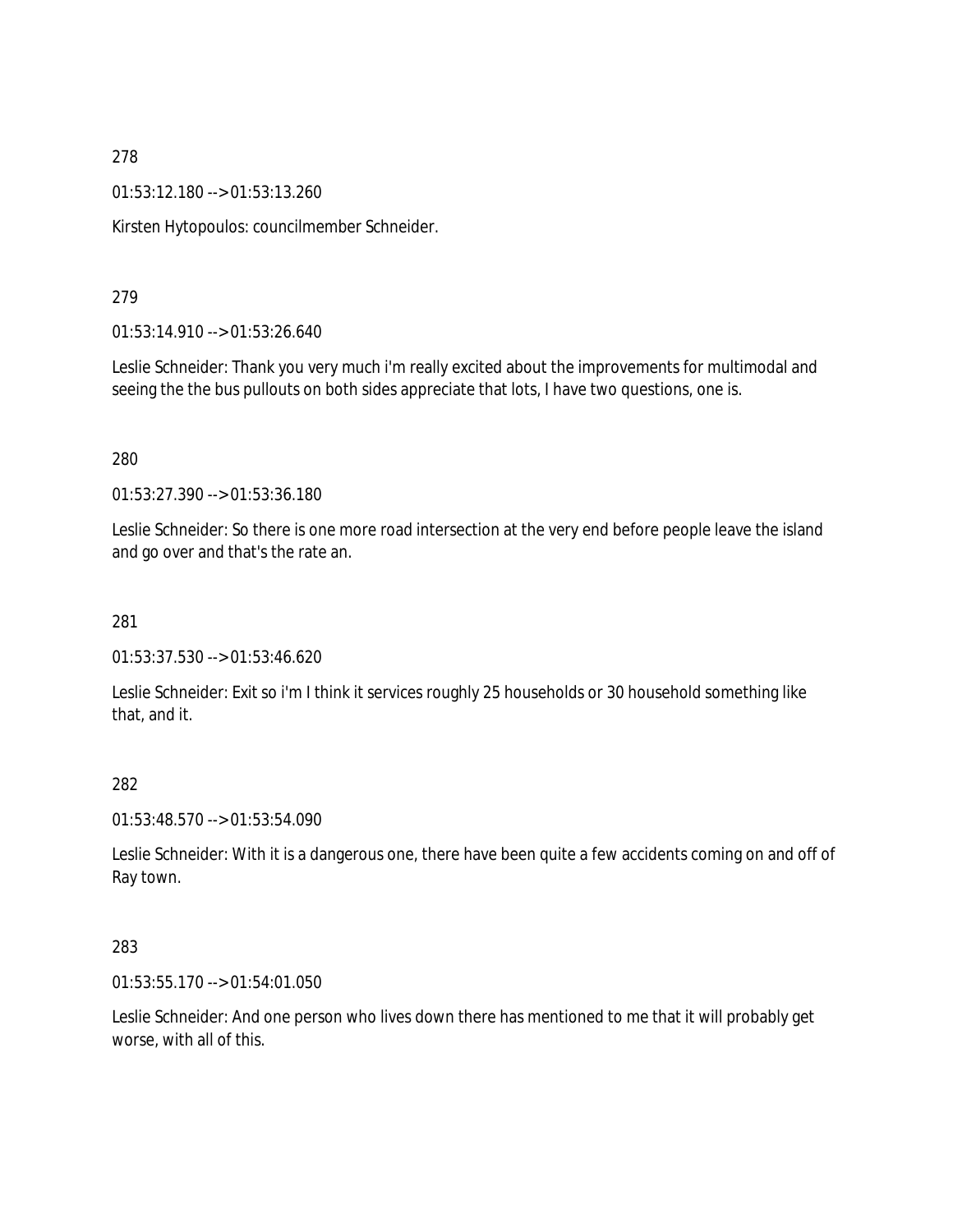$01:54:01.860 \rightarrow 01:54:12.510$ 

Leslie Schneider: Especially before you have the option of going to do the turnaround you know clear across the bridge I don't know if that's the preferred solution of going across the bridge to do around about there and then coming back.

285

01:54:13.650 --> 01:54:18.060

Leslie Schneider: Right now there's usually the opportunity to wait until the light.

286

01:54:19.350 --> 01:54:34.440

Leslie Schneider: further south turns and then that provides a little bit of a break in the traffic to make a left hand turn to go back into town, do you have any thoughts on on re tan and what people will either.

287

01:54:35.550 --> 01:54:44.970

Leslie Schneider: Immediately until anyway just what the what washed out is looking at as far as the status for that road.

288

01:54:48.090 --> 01:54:48.750

Lone Moody: So.

289

01:54:49.830 --> 01:54:52.860

Lone Moody: Rachel will work in conjunction with this.

290

01:54:54.630 --> 01:55:00.840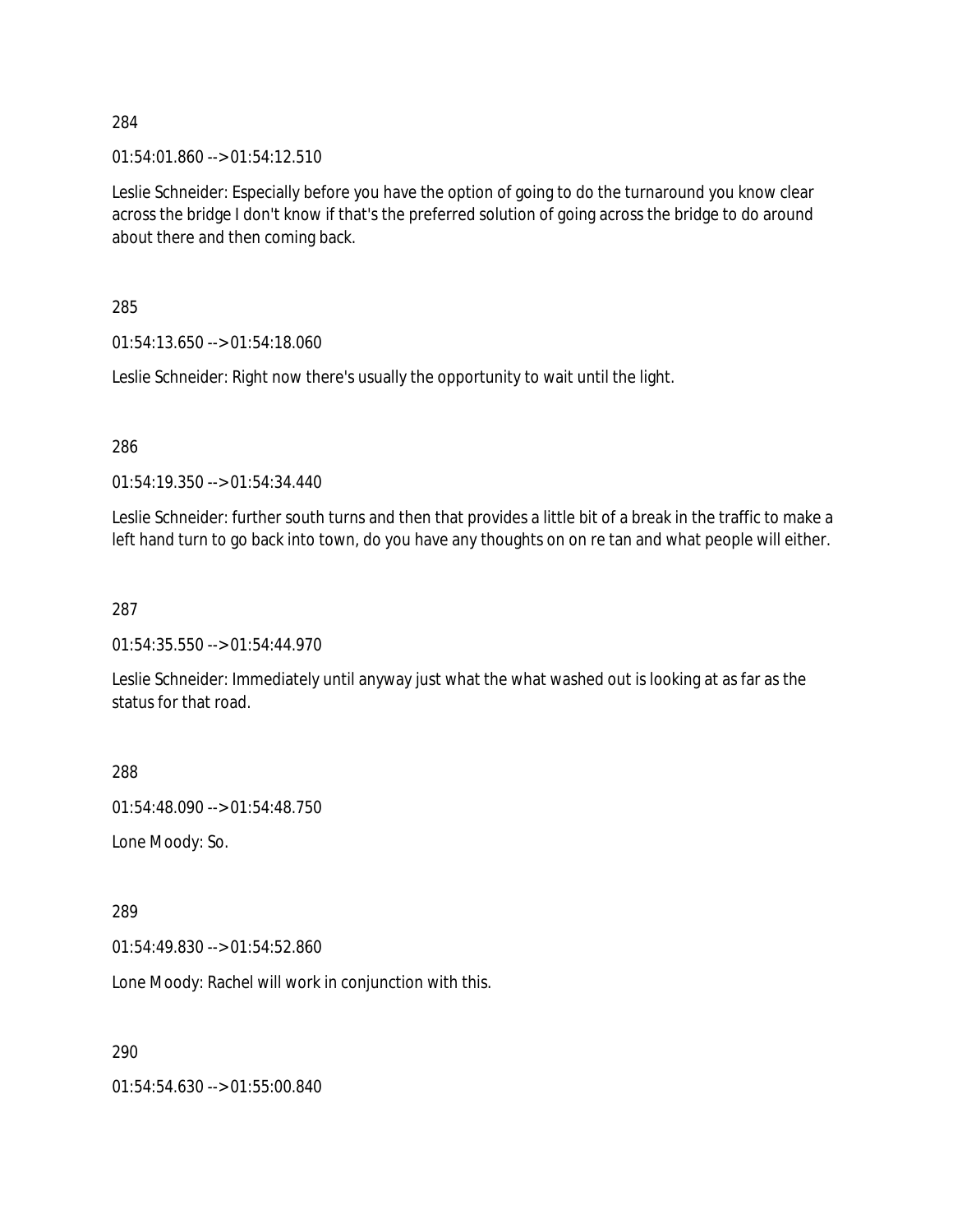Lone Moody: So those users can also use that around about to turn left instead of crossing the road.

# 291

01:55:02.070 --> 01:55:12.690

Lone Moody: So right when users will will have to to wait until we get this apartment right about completed, but the improvements are my and so.

292

01:55:14.070 --> 01:55:15.450

Lone Moody: In the future, for that.

# 293

01:55:16.500 --> 01:55:27.510

Leslie Schneider: So the that the expected behavior would be to make a right hand turn go across the bridge and then do the roundabout and then come back across to get into town yeah.

294

01:55:28.140 --> 01:55:28.920

Lone Moody: I believe so.

295

01:55:30.120 --> 01:55:30.960

Leslie Schneider: Okay, is there any.

# 296

01:55:33.270 --> 01:55:35.880

Leslie Schneider: Well, anyway, let me, let me ask my my second question.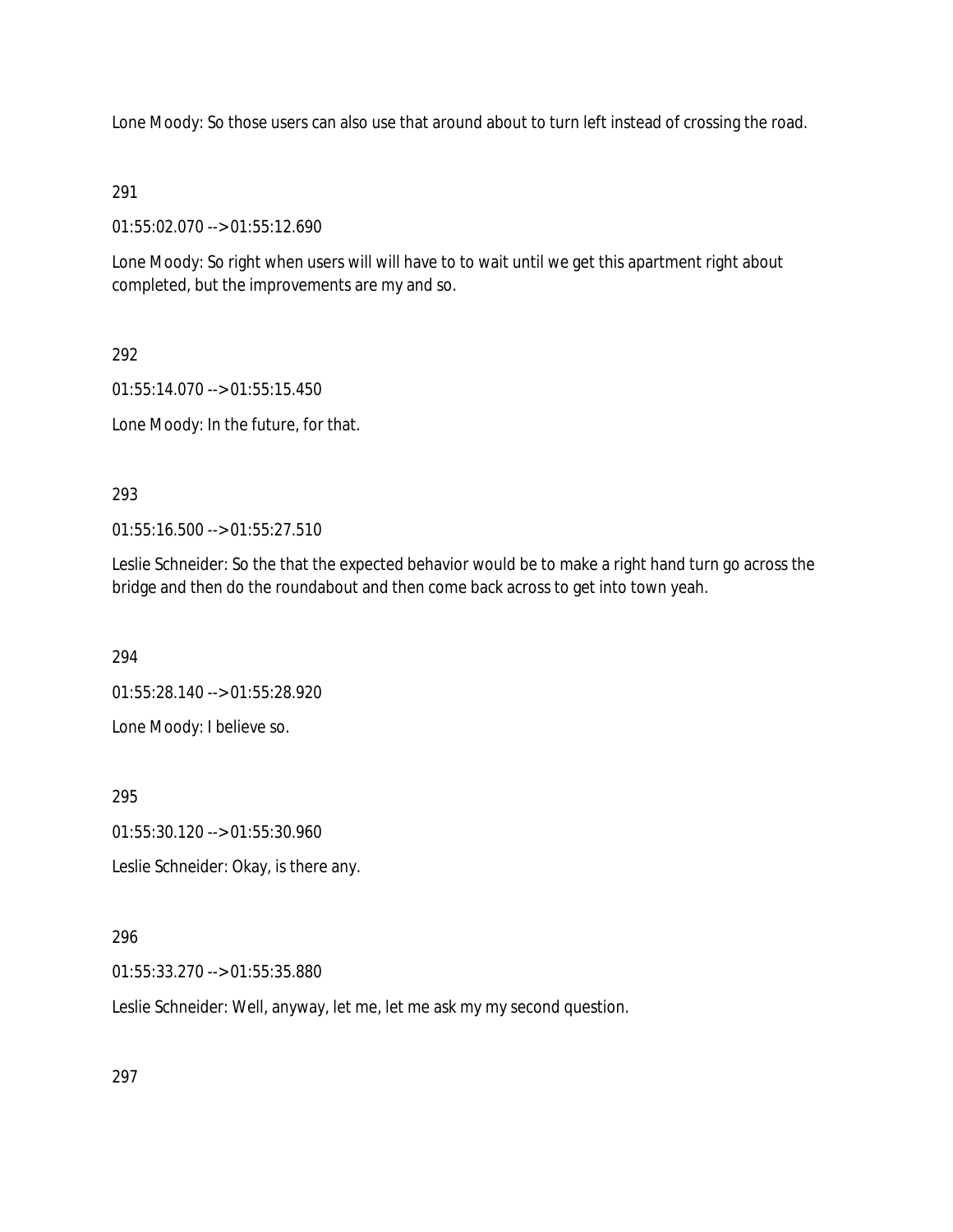01:55:37.350 --> 01:55:51.060

Leslie Schneider: I hope I know your answer to this one, but I was in a meeting recently where it was mentioned that there, it was sort of a done deal that we would end up one of these days, having to add lanes on 2305 and I thought that.

# 298

01:55:52.350 --> 01:56:05.340

Leslie Schneider: That these roundabouts and so forth, was to eliminate that as a down the road solution is that true, or is there still some plan or options on the table to widen.

# 299

01:56:08.070 --> 01:56:23.160

Lone Moody: i'm not aware that there is, but I can I can go back and check and see if there is anything that's out, I mean further further out in the future, but i'm, to my knowledge, there isn't but i'll go i'll definitely check that out.

300

01:56:23.250 --> 01:56:34.170

Leslie Schneider: For you all right, well, I appreciate that I was just surprised to hear that that was sort of in in people's minds right on bainbridge island, so I would hope, the answer is no.

301

01:56:35.730 --> 01:56:38.220

Leslie Schneider: But anyway, all right, thank you very much.

302

01:56:40.080 --> 01:56:42.000

Kirsten Hytopoulos: A councilmember deeds oh.

303

01:56:42.420 --> 01:56:45.690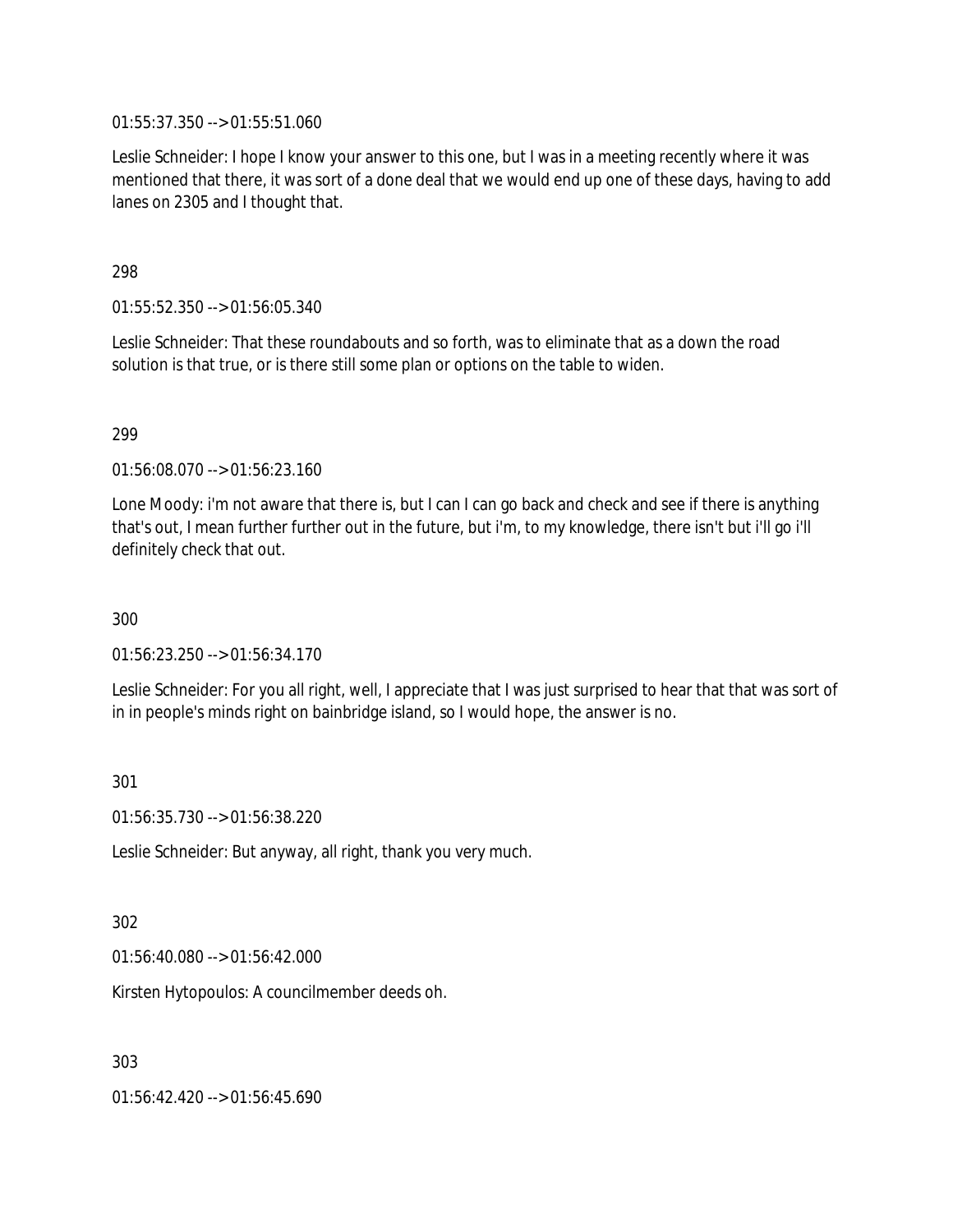Joe Deets: I think, thank you, Deputy Mayor say, can we.

304

01:56:46.020 --> 01:56:51.900

Michael Pollock: put on Sunday, during one point of order, can we get the screen back to the Council members.

```
305
```
01:56:51.900 --> 01:56:52.170

yeah.

306

01:56:53.430 --> 01:56:54.420

Joe Deets: that's what I was gonna ask.

307

01:56:56.130 --> 01:56:56.940

Joe Deets: you a question.

308

01:56:57.000 --> 01:56:59.160

Joe Deets: That I said stop sharing screen, please.

### 309

01:57:00.330 --> 01:57:02.670

Lone Moody: Okay, let me see if I can figure out how to do.

### 310

01:57:10.230 --> 01:57:12.840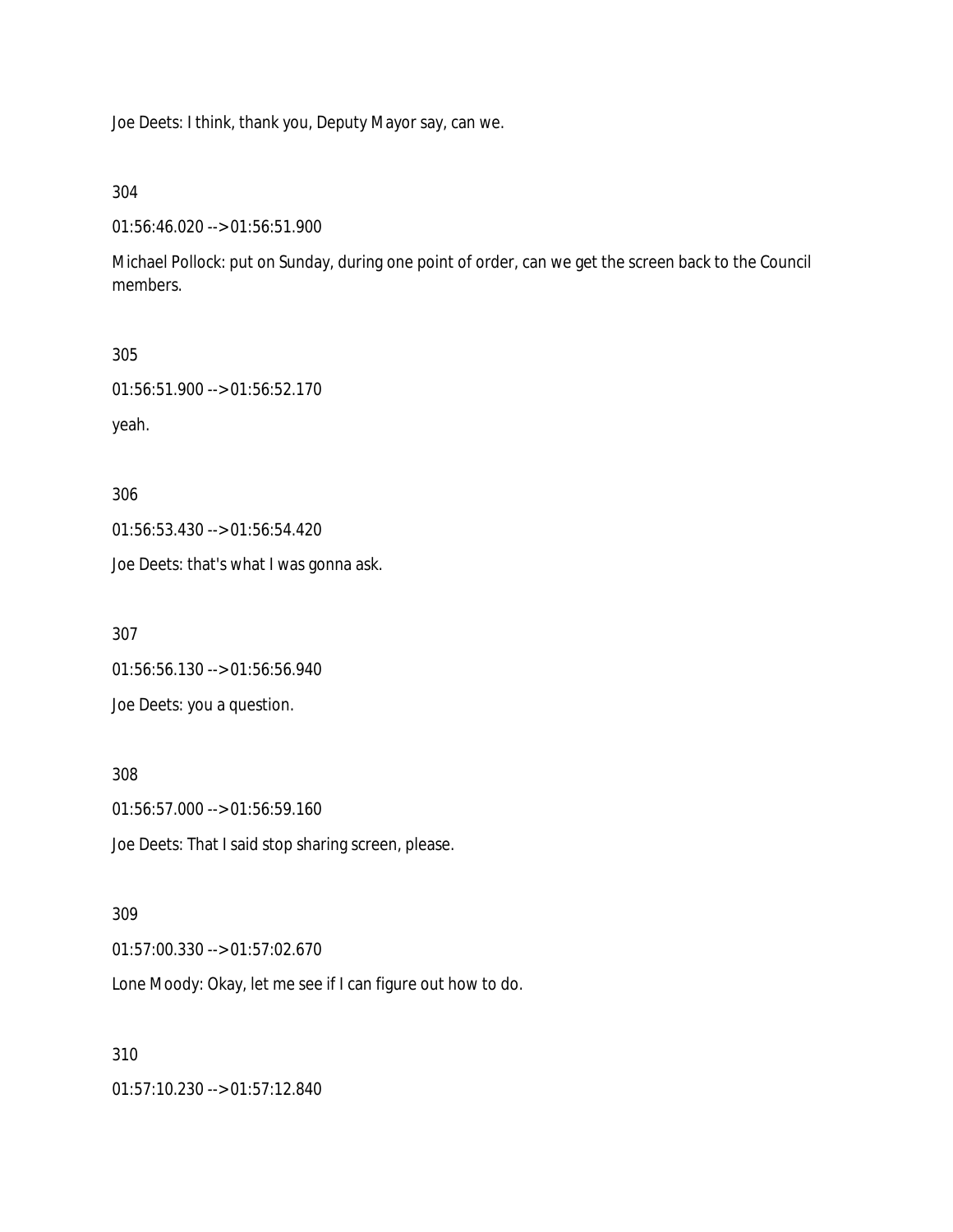Joe Deets: And while you're doing that see if you can multitask.

311

01:57:13.860 --> 01:57:16.710

Joe Deets: I actually I this wasn't my question, but I.

# 312

01:57:18.300 --> 01:57:35.640

Joe Deets: Okay, thank you very much, let me piggyback on what councilmember Schneider was talking about the concern that does pop up about expanding the width of three or five folks a lot of this depends on what happens with three or five bridge if that becomes big and wide.

313

01:57:36.810 --> 01:57:41.280

Joe Deets: that's going to put a lot of pressure on us to make 305 big and wide.

314

01:57:42.540 --> 01:57:51.210

Joe Deets: So that's it's not in the plans as i'm aware of, but I mean we just we painted the bridge so it's good, for I don't know how many years, maybe.

315

01:57:51.900 --> 01:58:05.190

Joe Deets: Moody knows the answer, but so in question that when there are real big issue is going to come up is what to do with the three or five bridge and then that's going to have a big impact on how the effect on 305.

316

01:58:05.730 --> 01:58:10.830

Joe Deets: So that actually wasn't my question or my statement, but I just wanted to add to that.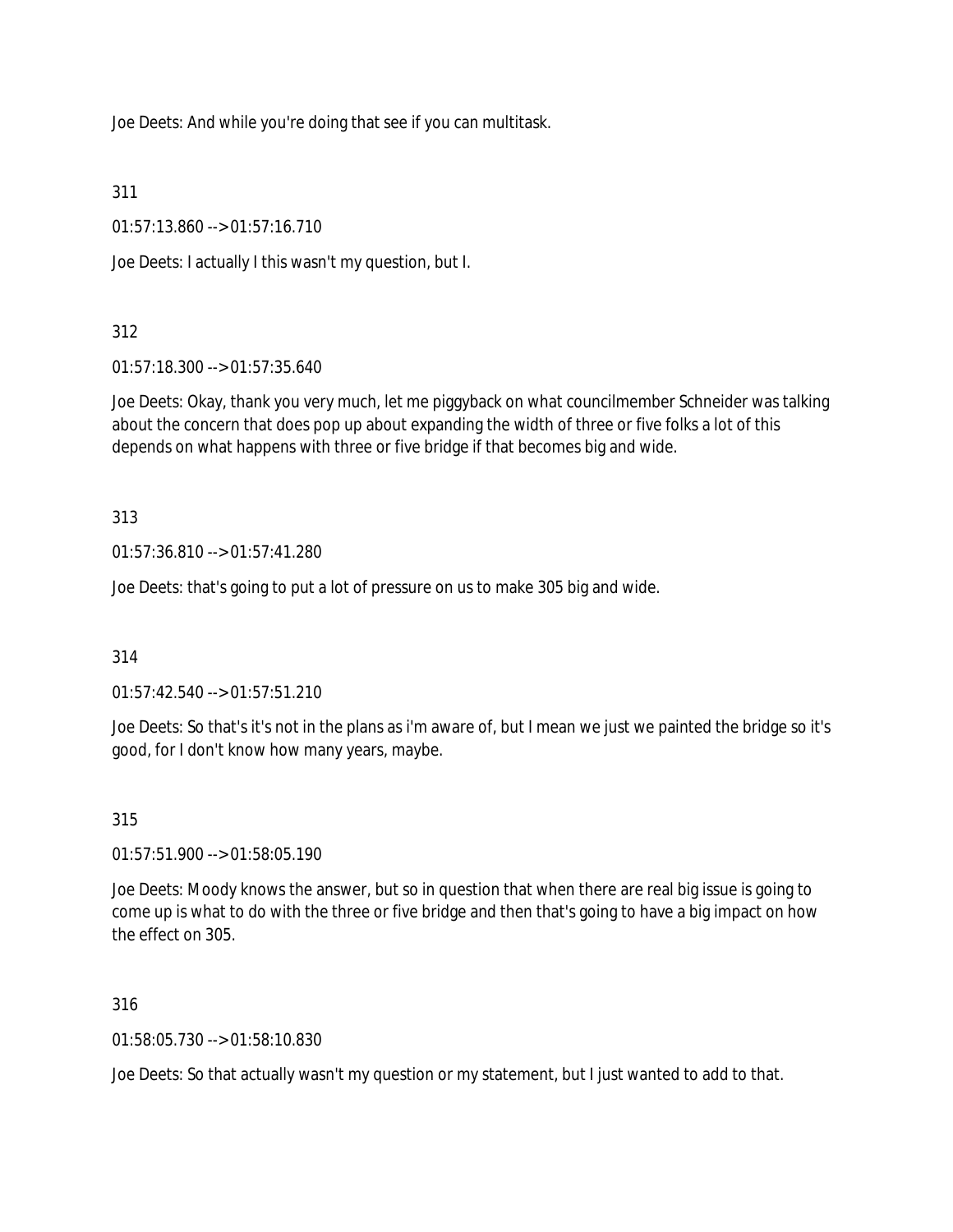#### 01:58:11.880 --> 01:58:20.820

Joe Deets: But I relating to the squamish the the proposed round about by the squamish casino.

318

01:58:21.930 --> 01:58:25.860

Joe Deets: Now I was on the 305 working group, but we haven't met for like a year.

319

01:58:28.110 --> 01:58:36.150

Joe Deets: So I but I don't know i'm as guilty, do you know if that squamish tribe, given their approval to that round about by the casino.

#### 320

01:58:38.070 --> 01:58:48.780

Lone Moody: Night yet we're still working with them to to come up with a solution to for that, so we have not gotten there a approval as of yet okay.

321

01:58:48.810 --> 01:58:49.230

Joe Deets: Thank you.

322

01:58:50.760 --> 01:58:51.660

i'll stop there.

323

01:58:54.090 --> 01:58:54.330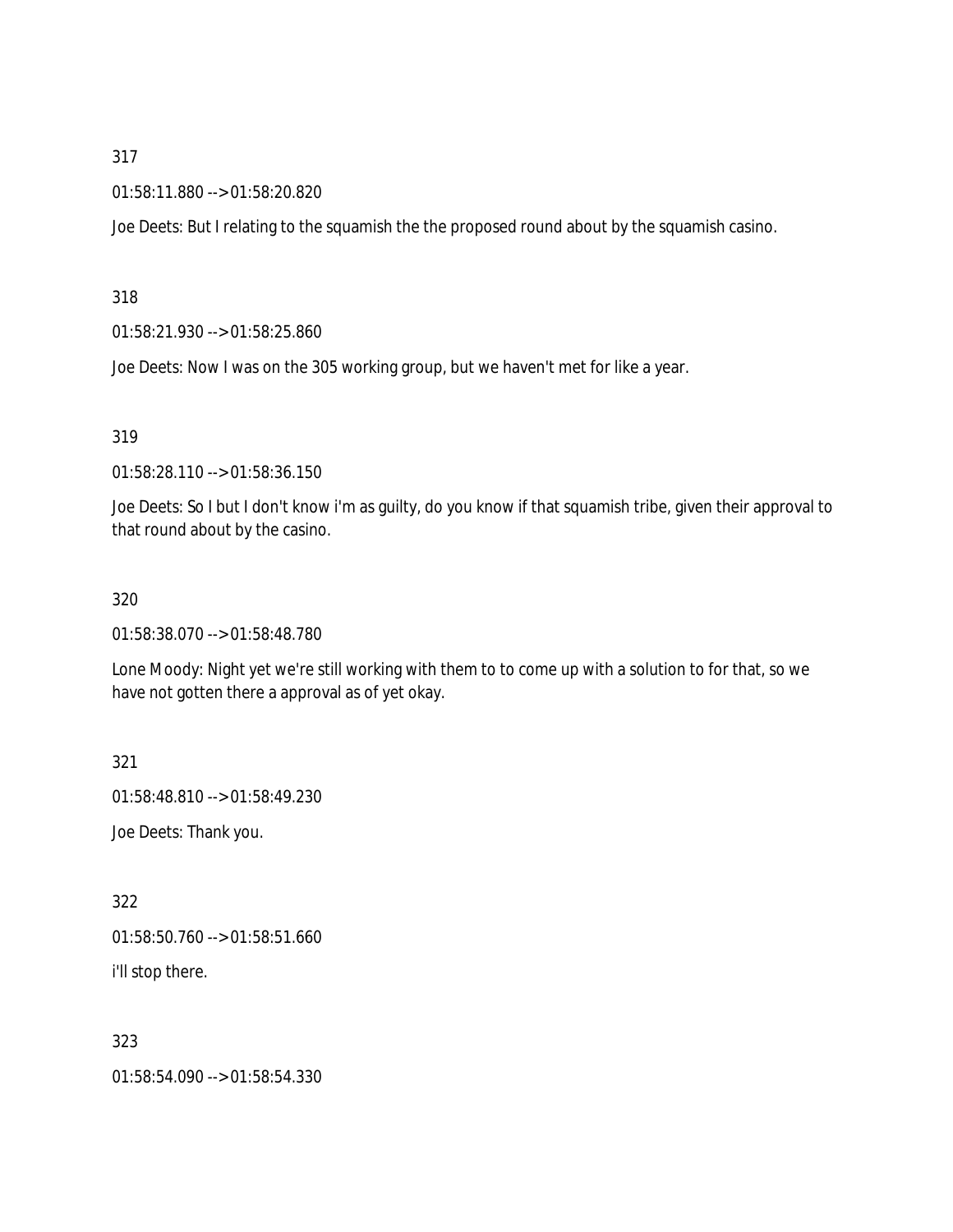Joe Deets: He.

324

01:58:54.930 --> 01:58:56.370

Kirsten Hytopoulos: killed some other country Johnson.

# 325

01:58:57.480 --> 01:59:16.950

Brenda Fantroy-Johnson: Thank you, Deputy Mayor, my question is regarding there's a road when you're driving into it as well before you turn on a beach there's a road that leads to there's trails and a park there what's going to happen to that road is does it.

326

01:59:18.990 --> 01:59:20.310

Brenda Fantroy-Johnson: Just disappear or.

327

01:59:24.720 --> 01:59:26.880

Lone Moody: So just just before.

328

01:59:27.840 --> 01:59:29.970

Brenda Fantroy-Johnson: it's as you're trying to add as well.

### 329

01:59:30.030 --> 01:59:30.360

Brenda Fantroy-Johnson: yeah.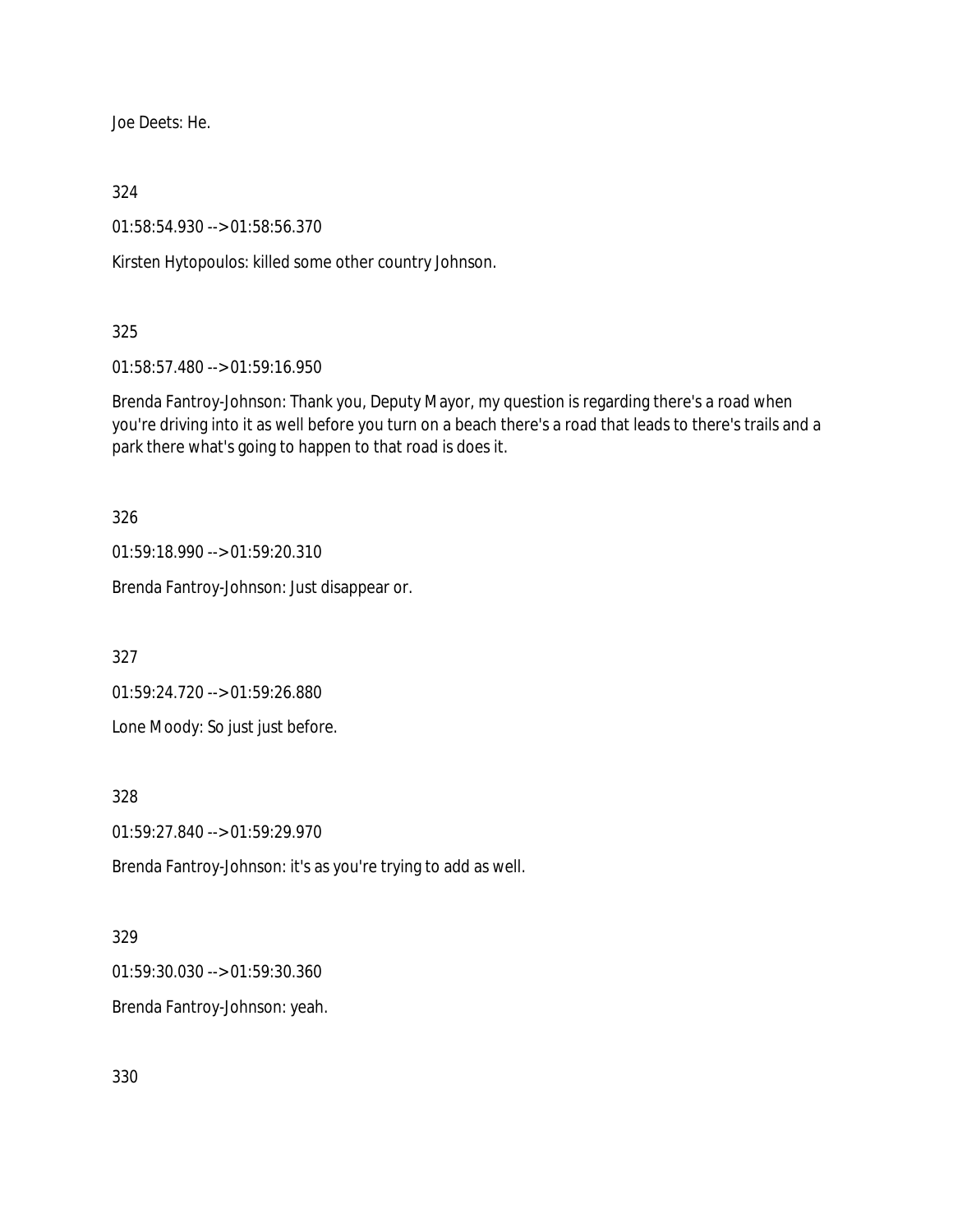01:59:30.750 --> 01:59:37.260

Brenda Fantroy-Johnson: there's a road to the right there's a house that's that's located there a little cabin.

331

01:59:37.560 --> 01:59:42.000

Brenda Fantroy-Johnson: And then there's also walking trails that take you down to the beach.

332

01:59:42.270 --> 01:59:44.490 Lone Moody: So that road will remain.

333 01:59:45.660 --> 01:59:46.050 Okay.

334

01:59:47.370 --> 01:59:52.170

Brenda Fantroy-Johnson: It because it looks like so is the pond, on the other side.

335

01:59:53.610 --> 01:59:58.770

Brenda Fantroy-Johnson: is dependent on the agate woodside or is it on the agate data's will find.

#### 336

01:59:58.830 --> 02:00:02.400

Lone Moody: It it's on it's on the opposite side of it as well.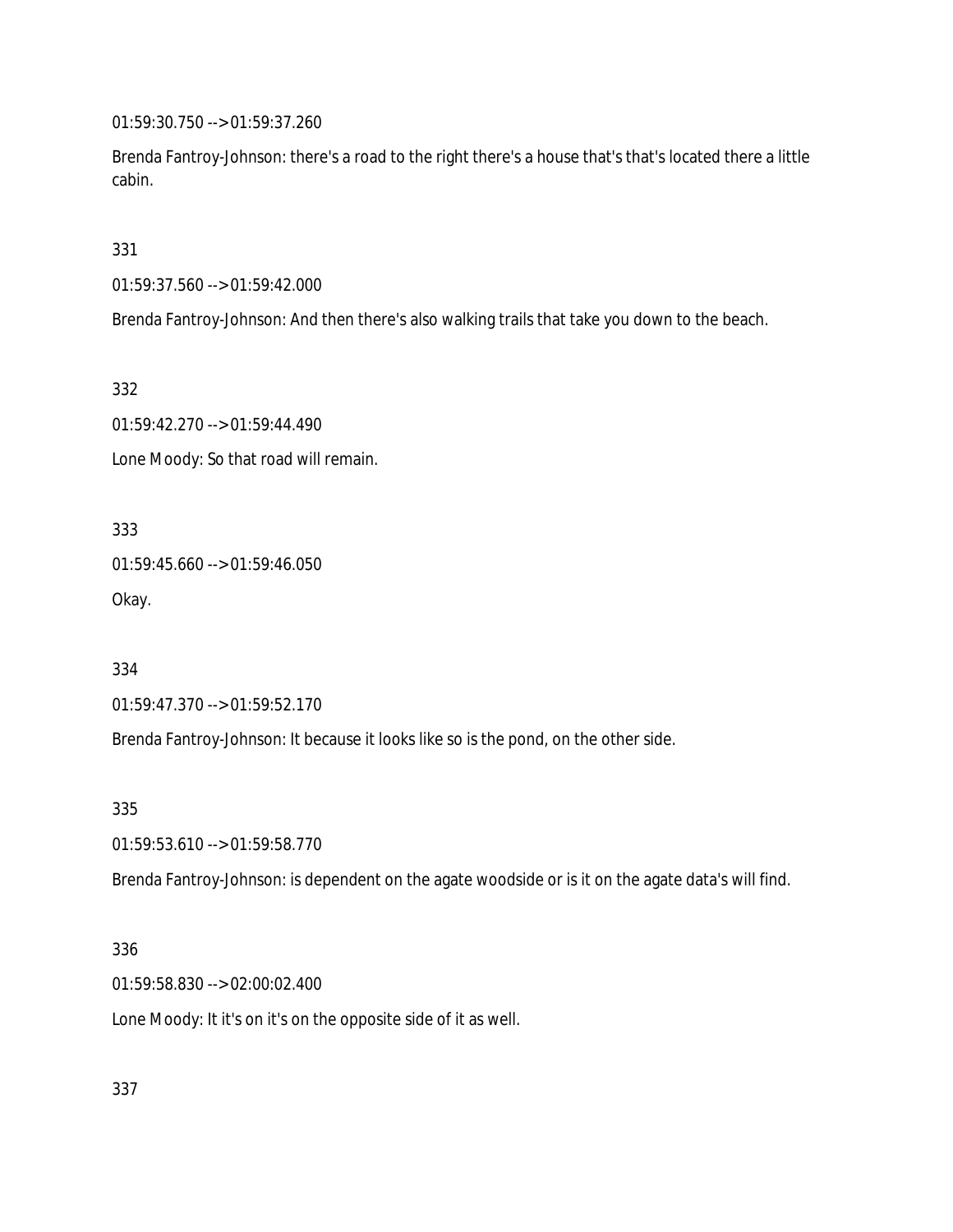02:00:04.050 --> 02:00:05.340

Lone Moody: it's up against the hill.

338 02:00:06.270 --> 02:00:06.660 Okay.

339 02:00:09.180 --> 02:00:10.290 Brenda Fantroy-Johnson: And there's some.

340 02:00:12.510 --> 02:00:13.890

Brenda Fantroy-Johnson: there's at least two.

341

02:00:15.540 --> 02:00:21.360

Brenda Fantroy-Johnson: landmark trees that are there and just wondering if they're going to be protected.

#### 342

02:00:23.100 --> 02:00:26.370

Brenda Fantroy-Johnson: I know this is already a done deal, I just want to i'm just.

### 343

02:00:26.550 --> 02:00:30.840

Brenda Fantroy-Johnson: looking for a little reassurance here that those there's two trees.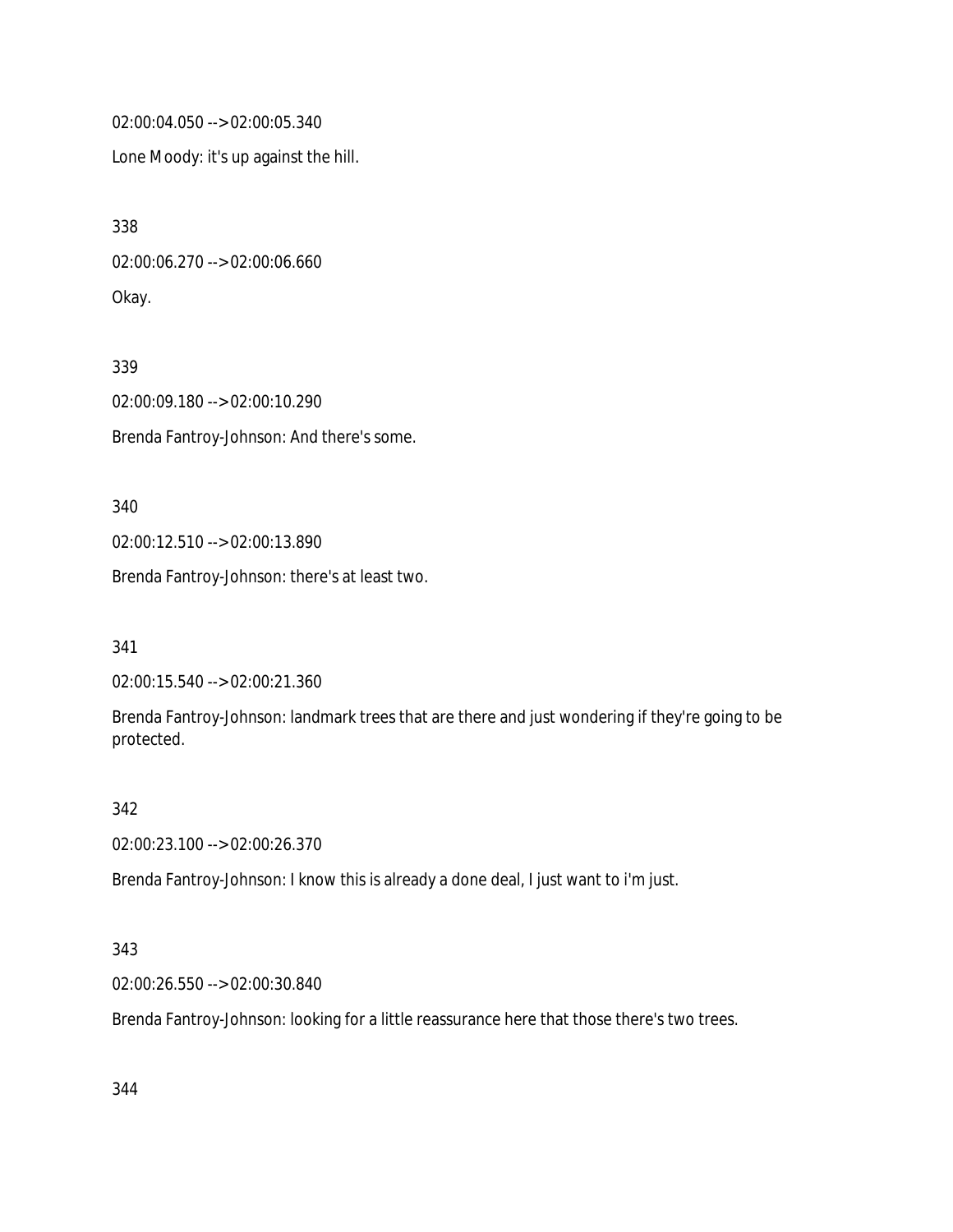02:00:31.260 --> 02:00:31.650

Brenda Fantroy-Johnson: That are.

345 02:00:32.550 --> 02:00:33.240 Huge.

346

02:00:34.530 --> 02:00:38.400

Lone Moody: So D add on the editorial side or the other side.

347

02:00:38.580 --> 02:00:39.270

Brenda Fantroy-Johnson: We have as well.

348

02:00:40.590 --> 02:00:56.040

Lone Moody: yeah so I don't know the specific trees, which ones, they are, but I can go back and find out if they are going to stay or what the plan is for those two trees, without knowing specifically where they're at exactly.

349

02:00:57.270 --> 02:00:57.690

Brenda Fantroy-Johnson: Okay.

350

02:00:58.980 --> 02:01:00.390

Brenda Fantroy-Johnson: I appreciate that Thank you.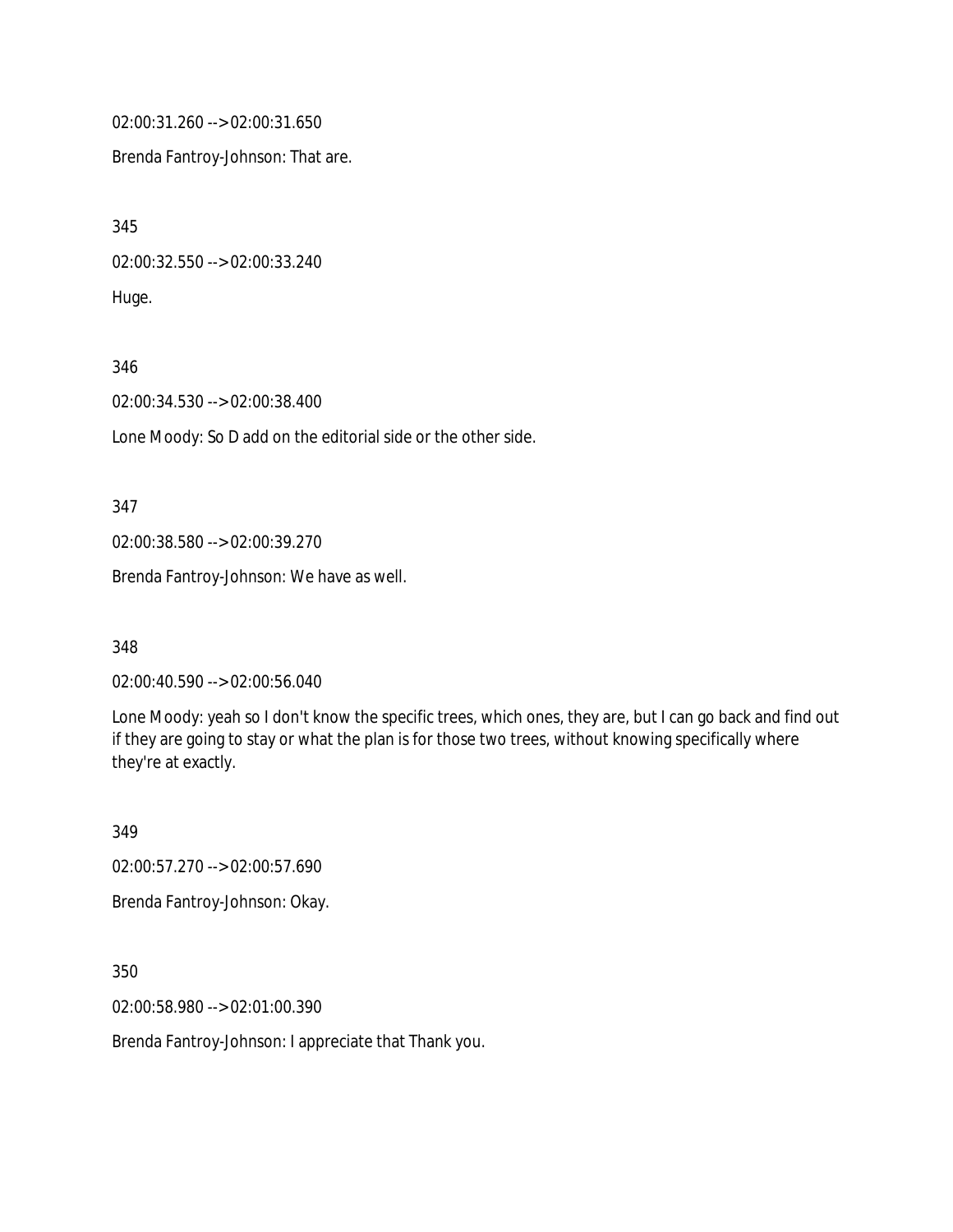02:01:00.750 --> 02:01:01.410

Lone Moody: yeah well.

352

02:01:02.580 --> 02:01:03.510

Kirsten Hytopoulos: that's never pollock.

353

02:01:04.740 --> 02:01:10.770

Michael Pollock: Thank you well i'm i'm not going through the gastric about what I saw just to be clear.

# 354

02:01:11.730 --> 02:01:22.830

Michael Pollock: I looked at it and I saw a lot of payment and and a lot more pavement and a lot less green and open space and i'm really thinking about it in the context of climate change and.

355

02:01:23.550 --> 02:01:28.920

Michael Pollock: It seems like every time there's a climate change issue answer is more cavemen and I just don't think that's.

356

02:01:29.520 --> 02:01:39.000

Michael Pollock: The approach we should be taking, not this larger scale so i'm wondering what washed out and the other agent listed a number of agencies, including us that were part of this project.

357

02:01:39.450 --> 02:01:48.390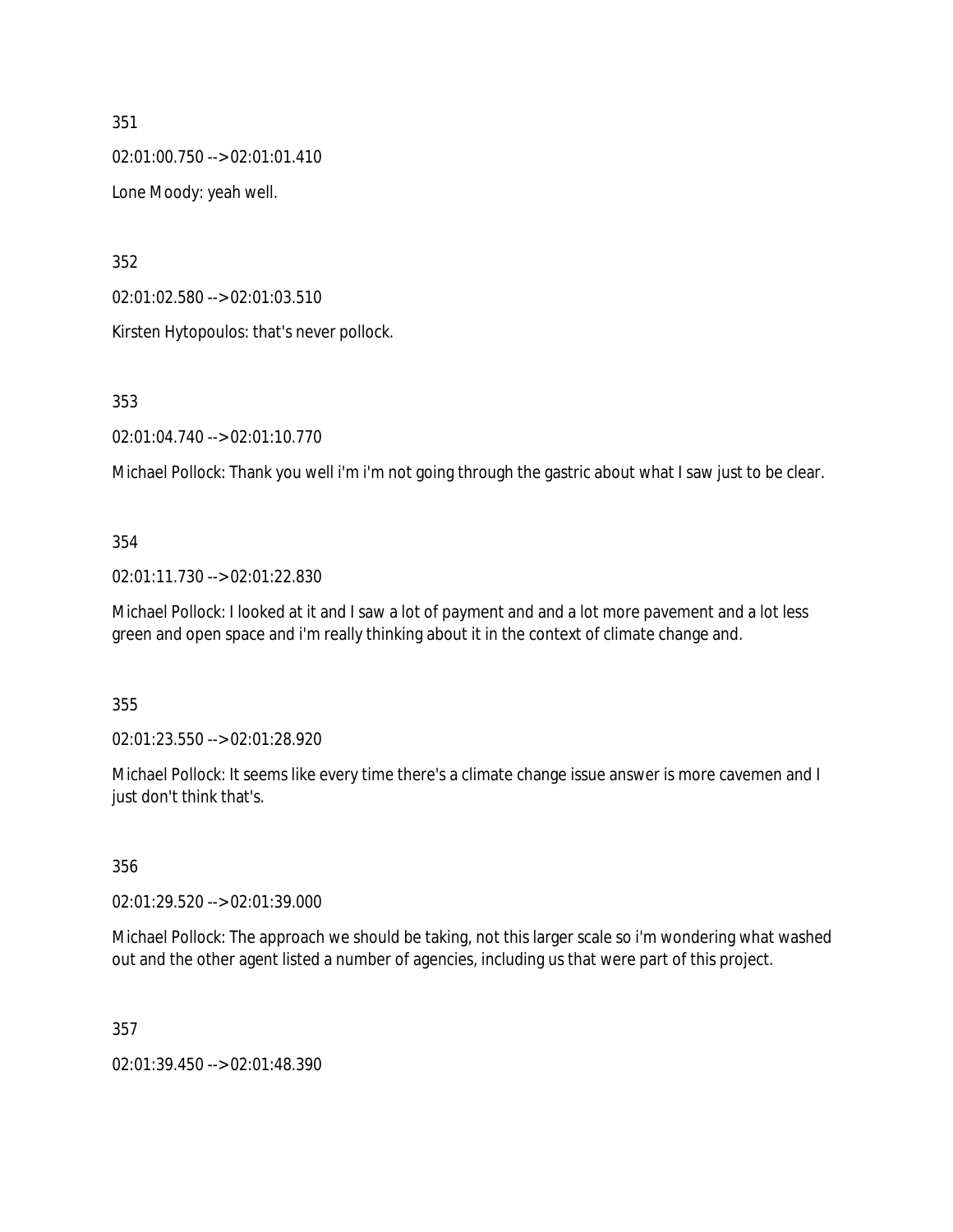Michael Pollock: And what we're going to do to mitigate those climate change impacts, including production of the concrete the cement that is going to be used.

358

02:01:48.780 --> 02:01:58.200

Michael Pollock: And then the loss of open space or loss of carbon fixing capacity of the land that's now going to have payment on it, etc, so.

# 359

02:01:58.860 --> 02:02:10.590

Michael Pollock: As that thinking gone into this at all and that's sort of one question and say no, and get back to us, and then the other is is this doesn't seem really designed with the sense of the.

# 360

02:02:11.700 --> 02:02:21.780

Michael Pollock: Upcoming sort of 5g network and autonomous vehicles and that some of the safety issues are going to be taken care of in the long run, that so this kind of seems like a band aid.

361

02:02:22.110 --> 02:02:33.810

Michael Pollock: And an expensive band aid to get us through the next decade or two while we're developing that Thomas vehicle technology and software and capacity so could you comment on both of those.

### 362

02:02:34.860 --> 02:02:39.810

Lone Moody: Well, so, for the first question that that added pavement so.

# 363

02:02:41.010 --> 02:02:48.990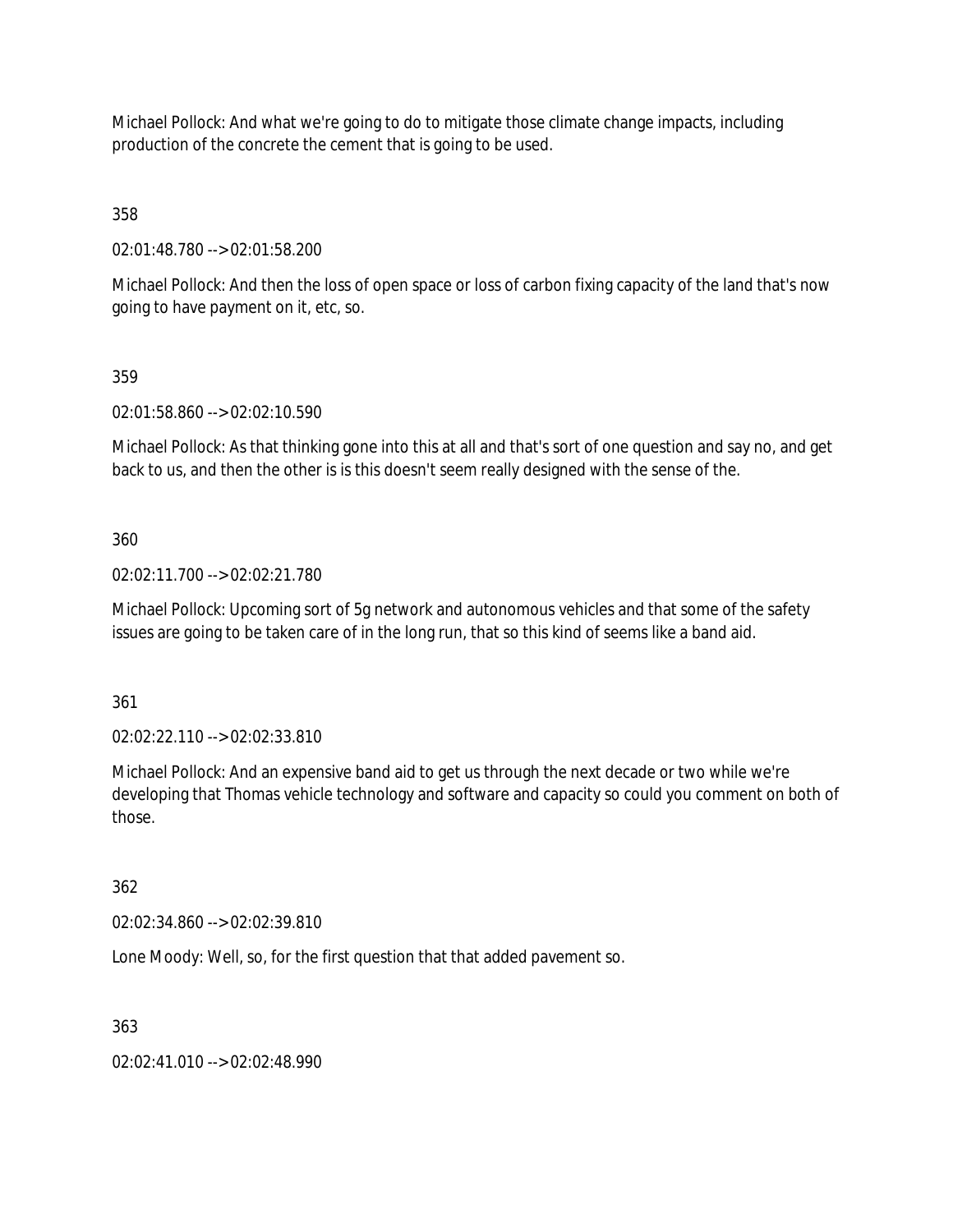Lone Moody: These are safety improvements are, I think, badly needed for report or for the users out there and.

364

02:02:49.620 --> 02:03:00.480

Lone Moody: we've tried to minimize it as best recurred to not have to white have a footprint, but some is needed to make the improvements to to get rid of the narrow.

# 365

02:03:01.200 --> 02:03:22.290

Lone Moody: shoulders and to make to eliminate the Left turns so this, this is, I think the most minimal option we can do, but we still need to to add some pavement to make the improvements for both vehicles and pedestrians and bicycles they're all important as part of their safety Program.

366

02:03:23.310 --> 02:03:23.790

Lone Moody: and

367

02:03:24.960 --> 02:03:26.340

Lone Moody: So your second point was.

368

02:03:27.240 --> 02:03:37.860

Michael Pollock: What about what about mitigation artists are going to be an urban baking buying of open space elsewhere to offset that the damage caused by this payment is that is that.

### 369

02:03:38.880 --> 02:03:45.480

Michael Pollock: washed us thinking right now in terms of how to address and mitigate for the climate change caused by construction activities.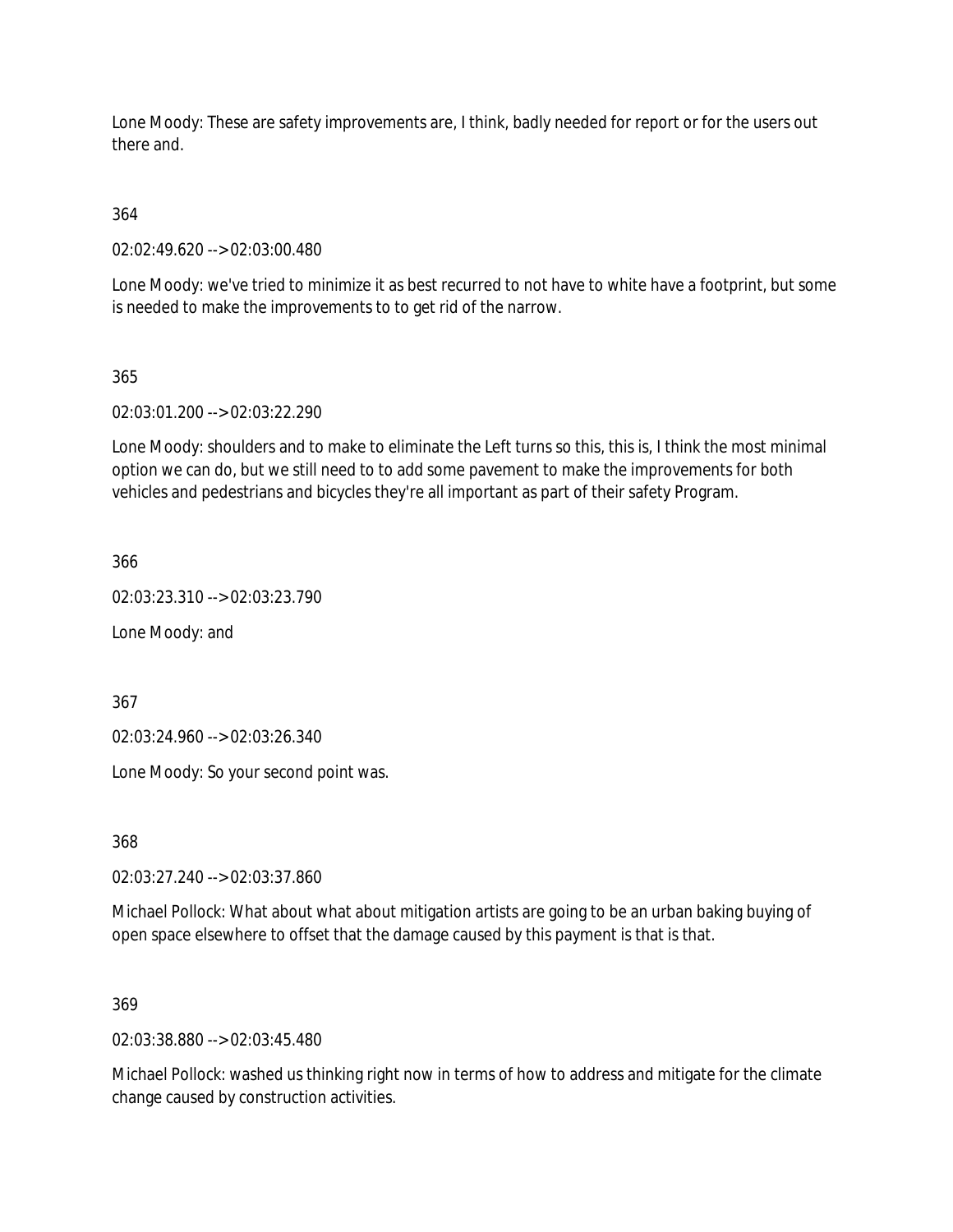02:03:46.050 --> 02:03:57.390

Lone Moody: So for this specific project here we're not buying extra open space we we are replanting everything that we are all the vegetation that will be moving.

371

02:03:58.650 --> 02:04:01.320

Lone Moody: To meet the city's guidelines but.

372

02:04:02.490 --> 02:04:13.320

Ioanna Kladou, WSDOT: And you need to add two more things about that is that that was there and about they did use actually the greenhouse gases, because people are not sitting waiting on the traffic and.

373

02:04:13.470 --> 02:04:24.210

Ioanna Kladou, WSDOT: You know, research shows that that increase their quality and, in addition to that, for the environmental purposes now all the projects has has way more strong water.

374

02:04:24.720 --> 02:04:38.040

Ioanna Kladou, WSDOT: treatment and water quality requirements and right currently on that section, there is no water treatment happening and those projects will add that in the air.

375

02:04:39.150 --> 02:04:54.240

Ioanna Kladou, WSDOT: yeah and also you know the mitigation of you know, the landscape impact that deity has you know, a strong restoration policies so to balance what you know we are doing out there yeah.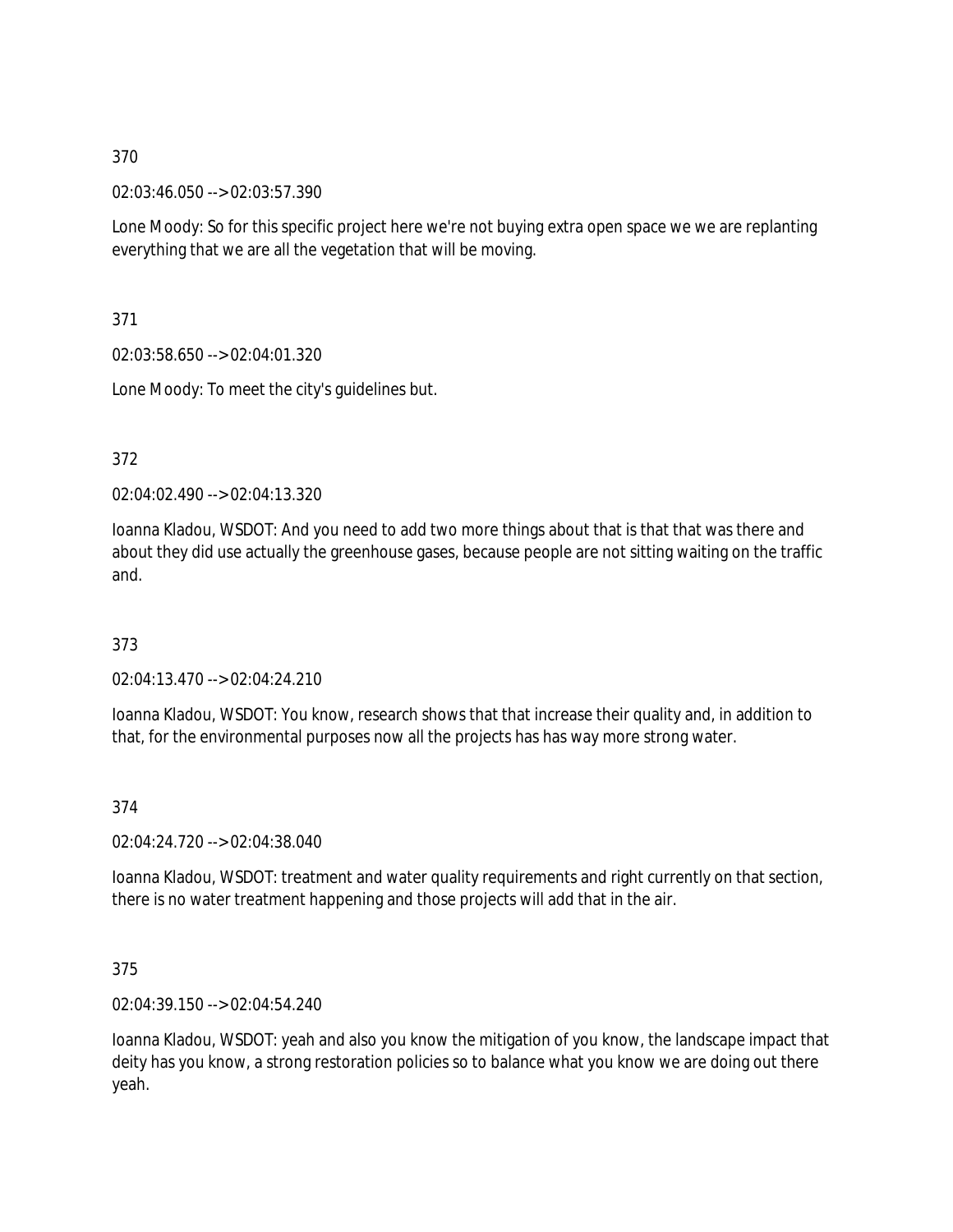02:04:54.720 --> 02:05:13.860

Lone Moody: Thank you that's that's important points, but for washed out as a full, I mean there's there's a lot of emphasis on climate change and how we how we address that and that's that's kind of outside of my area, but I know that there's a lot of focus on it in the Agency, as we go forward.

377

02:05:15.180 --> 02:05:21.600

Michael Pollock: And then, my second question was about autonomous vehicles and self driving vehicle if it was designed with that in mind.

### 378

02:05:22.800 --> 02:05:25.980

Michael Pollock: take up too much time, so maybe, just a quick response to that.

379

02:05:26.460 --> 02:05:37.590

Lone Moody: I, I believe that this will be compatible with that, I mean so future projects, this will be easily more easily compatible than some of the existing systems that we have.

380

02:05:37.980 --> 02:05:51.750

Ioanna Kladou, WSDOT: And deity has a strong guidance for autonomous vehicles, as well as you know, that's coming from the governor and we're really trying to implement that on the project but also these projects will be supporting and you know any future trail.

381

02:05:52.200 --> 02:06:10.560

Ioanna Kladou, WSDOT: connections and hopefully by increasing the safety for the bicycle is we are moving people to feel more safe using the corridor with their bicycles, and you know doing that more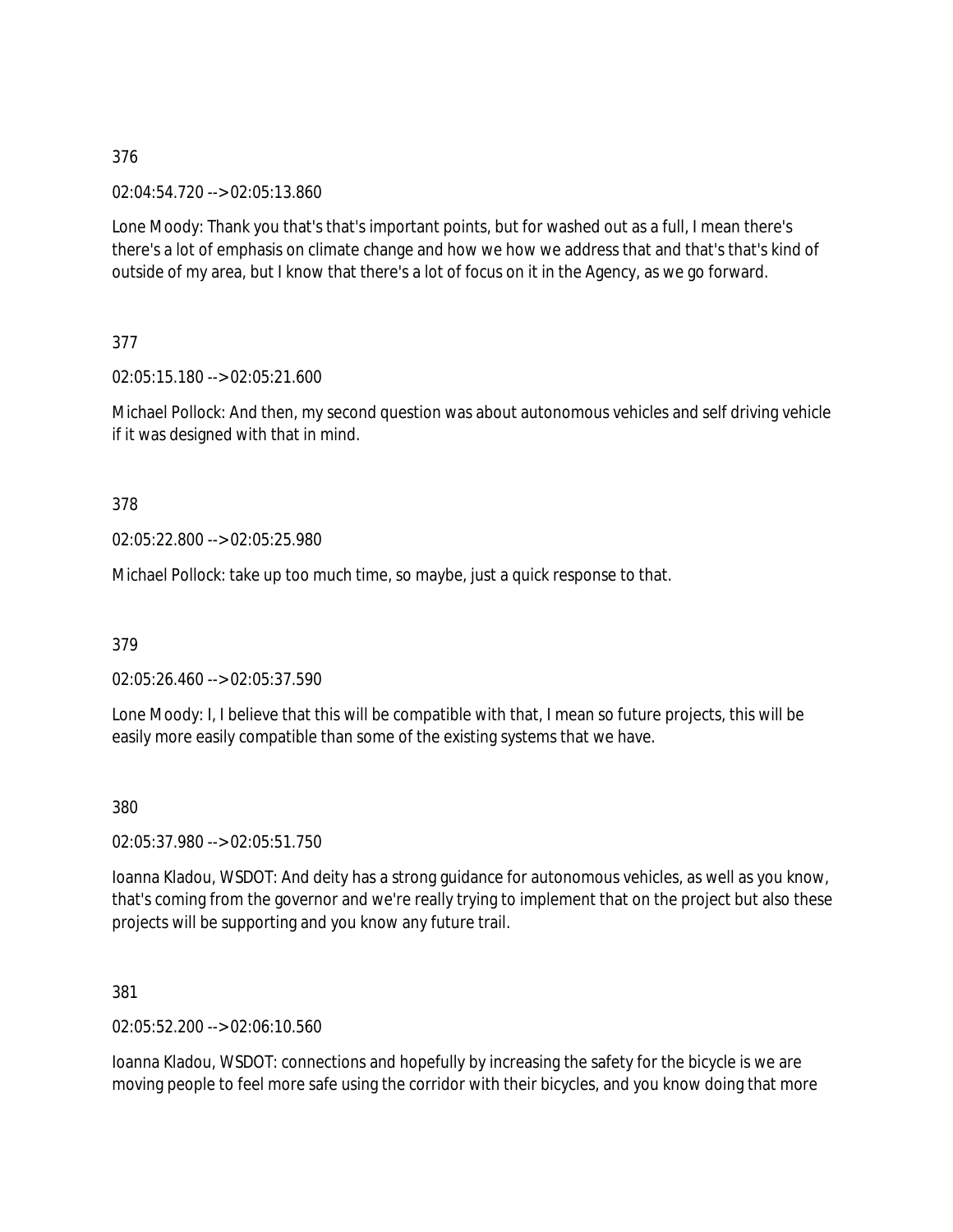with the more sections, they can feel safe with white their soldiers and also safe ways to cross on the intersections.

382

02:06:13.350 --> 02:06:26.730

Kirsten Hytopoulos: So I just want to remind Council we're 45 minutes behind the last 15 minutes on this item and I just wanted to point that out to each well think about the fact that we tried to keep this very small informational item, but we can see that there's always lots of interest to comment.

### 383

02:06:27.810 --> 02:06:36.750

Kirsten Hytopoulos: On the counselor country Johnson, I see the top, but I think your leftover and same with a customer policy, so it is a counselor car.

### 384

02:06:38.760 --> 02:06:46.170

Christy Carr: I think you wanted to thank washed out staff for being here with us tonight, and I appreciate your presentation and the information.

385

02:06:46.860 --> 02:06:53.340

Christy Carr: I just had a clarifying question the slideshow showed proposed conceptual design, but I think what I heard.

386

02:06:53.670 --> 02:07:06.930

Christy Carr: You say in your presentation was that there were either at complete design it looked like that was supposed to be in 2020 at the end of the year or that we're nearing completed design so i'm wondering where we actually are in the process, and I understand that.

387

02:07:07.650 --> 02:07:24.330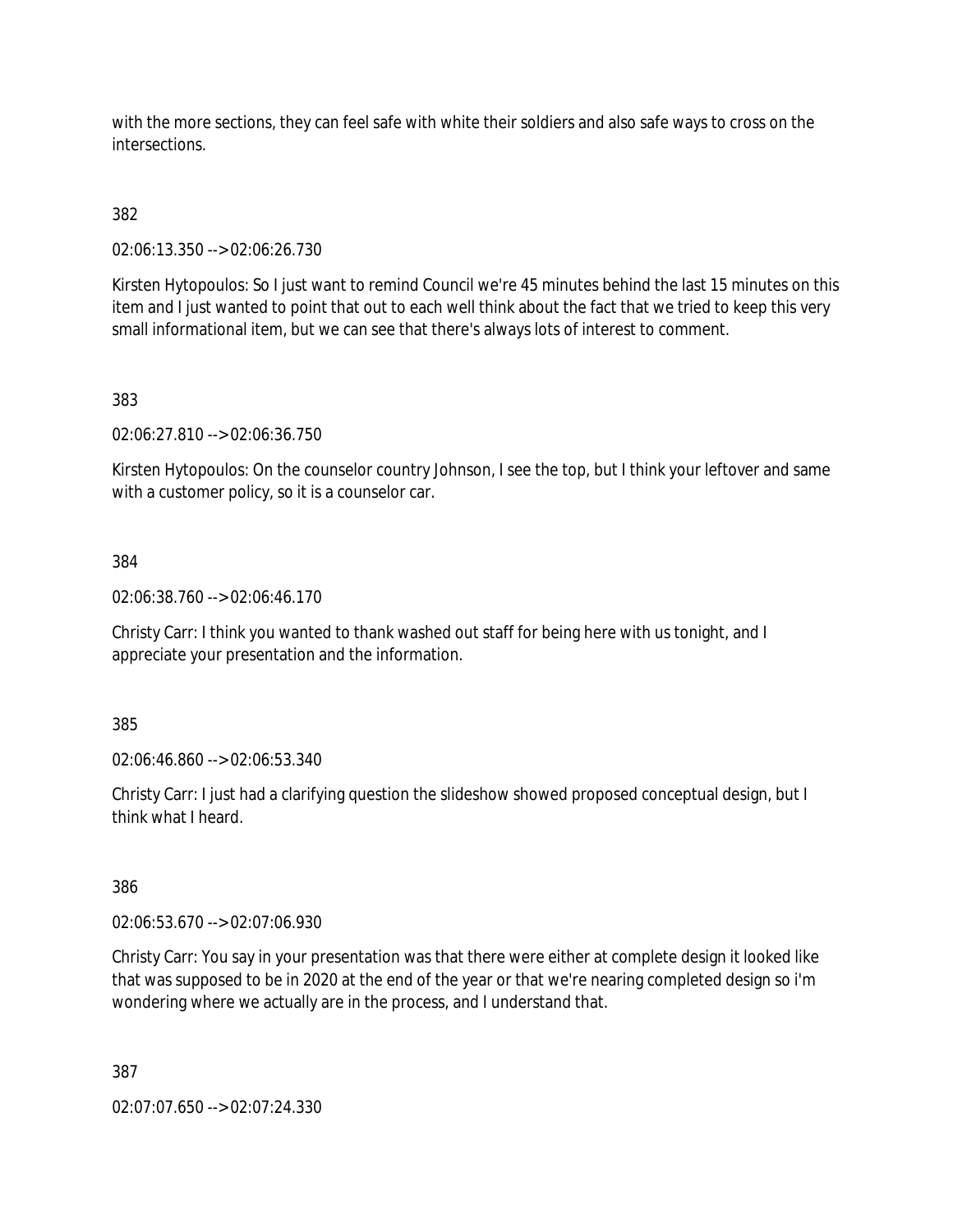Christy Carr: you're giving us information you're not asking us for input, but in terms of our Community and constituents has all that, and you didn't mention the number of public meetings you've already had previously quite a few of them is washed out done taking public comment on the design.

388

02:07:24.870 --> 02:07:34.290

Lone Moody: So we are in final design right now, so the plan is to put the project out for advertisement in the spring, so we are, we are at the final.

### 389

02:07:35.310 --> 02:07:51.540

Lone Moody: stages of design and that's, not to say that we don't listen anymore, you know but it's very close to being complete so and we're working with city staff, just to work through permitting and those sorts of issues to get the project ready for for advertisement.

390

02:07:52.170 --> 02:07:58.950

Ioanna Kladou, WSDOT: And the reason we use the term conception is because I know that the visuals is a great tool, but they can be.

391

02:07:59.400 --> 02:08:14.130

Ioanna Kladou, WSDOT: Misleading if you know you try to over you know, make it fancy as a call with all these features and then you may end up giving a fake idea to the public and that's why we're very careful, by using the terms conceptual that you know.

392

02:08:14.910 --> 02:08:32.130

Ioanna Kladou, WSDOT: They are not to 100 like the concept of how the lanes will be how the traffic will be moving and all of that is accurate is just the result of that visual it's not 100% you know matching what How would be the reality, the features, how to present.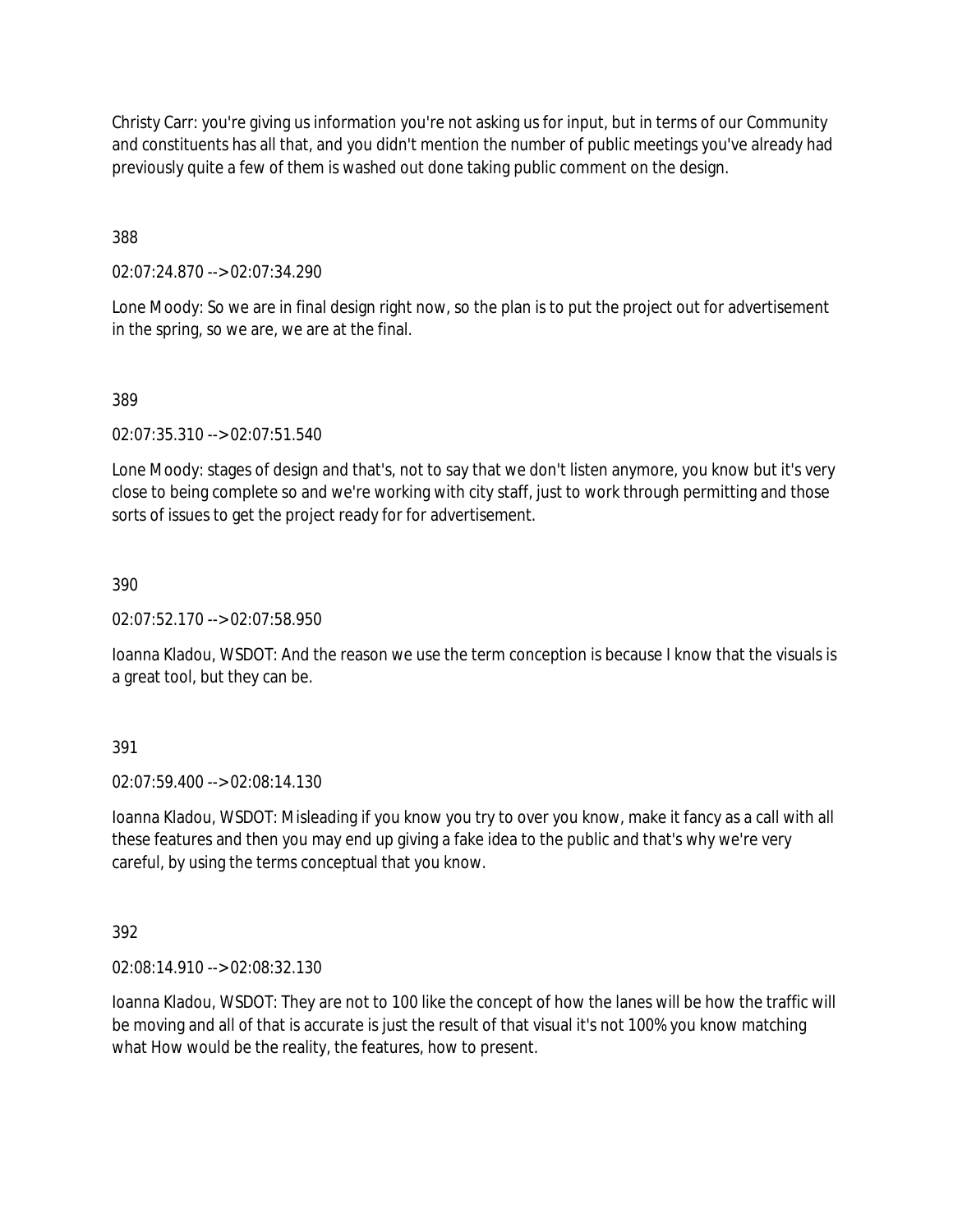02:08:34.140 --> 02:08:34.620 Thank you.

394

02:08:35.790 --> 02:08:36.180

Christy Carr: Okay.

395

02:08:36.240 --> 02:08:42.240

Kirsten Hytopoulos: I don't see any more hands up, so thank you very much to our guests on looks like we are moving on all right.

### 396

02:08:42.300 --> 02:08:44.250

Lone Moody: very much thank you for having us.

397

02:08:44.910 --> 02:08:45.510

Ioanna Kladou, WSDOT: Thank you for having.

398

02:08:46.740 --> 02:09:00.570

Kirsten Hytopoulos: US are starting next item is item five be proclamation declaring February 2020 ones black history month I know the mayor has all this is in the marriage name she's offered for any Council member who would like to would like to offer to read the proclamation.

399

02:09:02.490 --> 02:09:03.180

Kirsten Hytopoulos: Let me know.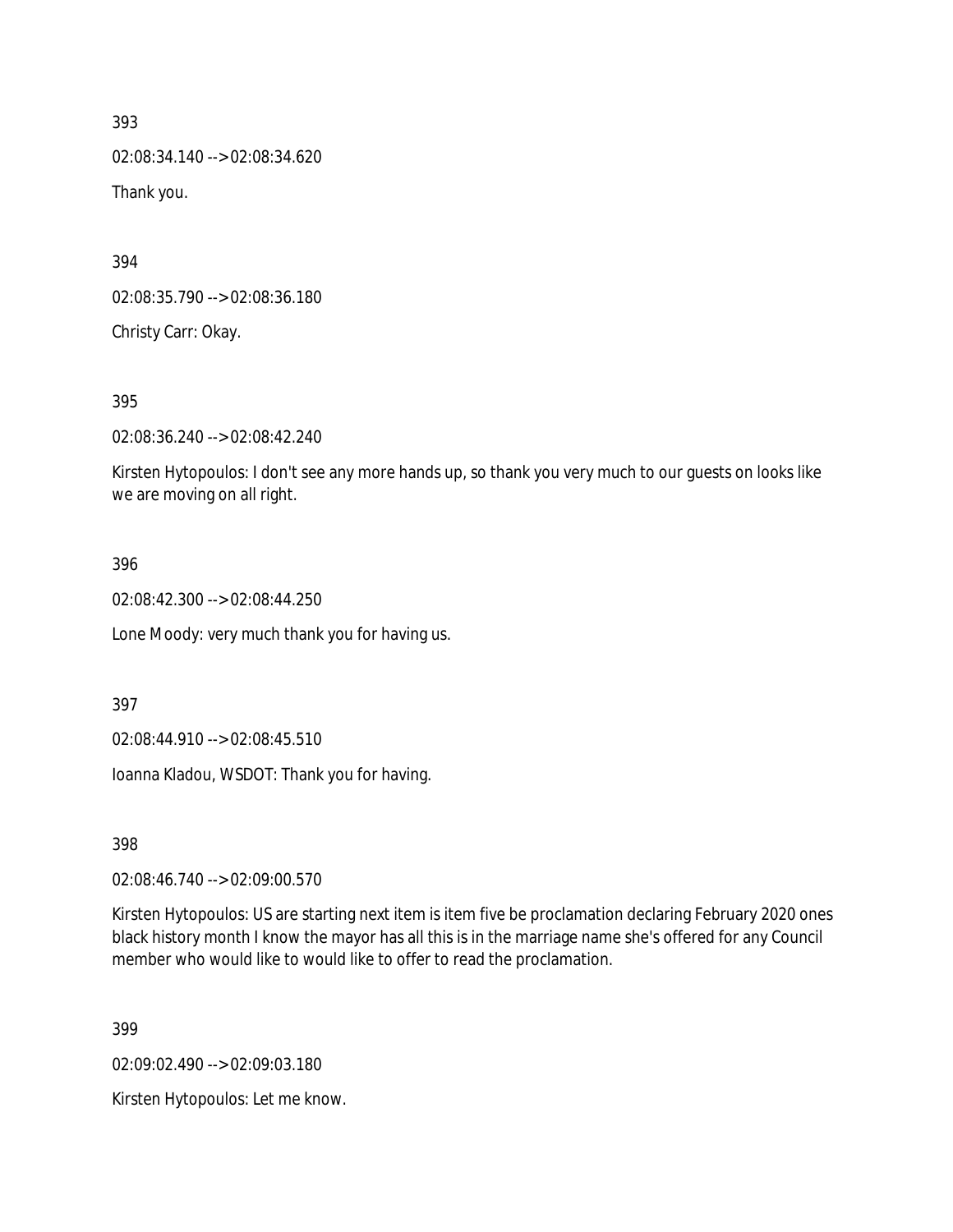02:09:07.680 --> 02:09:09.300

Kirsten Hytopoulos: or I will read the proclamation.

401

02:09:10.440 --> 02:09:19.620

Kirsten Hytopoulos: Which i'm happy to do okay proclamation a proclamation by the city council of the city of bainbridge island Washington declaring February 2021 is black history month.

402

02:09:20.460 --> 02:09:24.300

Kirsten Hytopoulos: Whereas black history month is celebrated throughout the nation during the month of February.

403

02:09:24.840 --> 02:09:36.450

Kirsten Hytopoulos: And, whereas black history month is a time to honor our diverse ancestry and to remember the often hidden history of civic economic professional medical and artistic achievements to have many black Americans.

404

02:09:36.960 --> 02:09:44.820

Kirsten Hytopoulos: And also serves as a reminder of the challenges that face all people of color and that the work to eliminate barriers, based on prejudice is ongoing.

405

02:09:45.810 --> 02:09:51.150

Kirsten Hytopoulos: And, whereas black Americans continue to make significant contributions to the growth of our nation.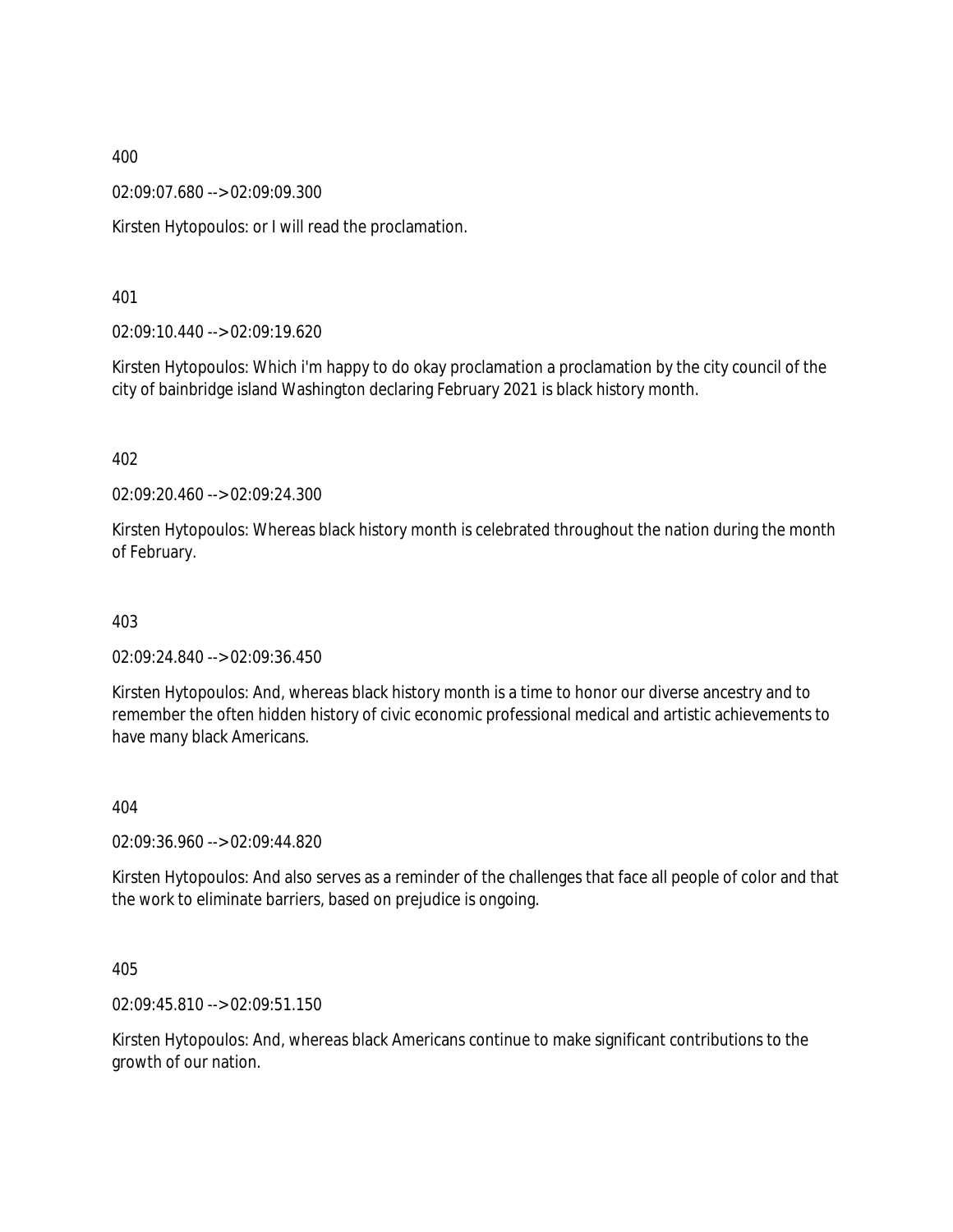02:09:51.510 --> 02:10:01.230

Kirsten Hytopoulos: In business and philanthropy as ministers doctors and nurses as artists and musicians as professors and teachers as lawyers and legislators as soldiers and leading athletes.

407

02:10:01.680 --> 02:10:11.580

Kirsten Hytopoulos: Black Americans have earned Olympic gold medals medals of honor and a slave both the White House where the black the first black President and his family resided from 2009 to 2016.

408

02:10:12.390 --> 02:10:20.310

Kirsten Hytopoulos: And, whereas we continue to be inspired by division of Reverend Dr Martin Luther King jr and by the vision of local leaders such as former Seattle mayor norm rice.

409

02:10:20.700 --> 02:10:25.860

Kirsten Hytopoulos: Judge Theodore spearman Bishop Lawrence Robertson what Lillian and James **Walker** 

### 410

02:10:26.340 --> 02:10:31.710

Kirsten Hytopoulos: And wears black history month serves as a reminder, the challenges that face people of color and other marginalized groups.

411

02:10:32.190 --> 02:10:36.780

Kirsten Hytopoulos: There is still more to be done to ensure equality under the law and equal opportunity.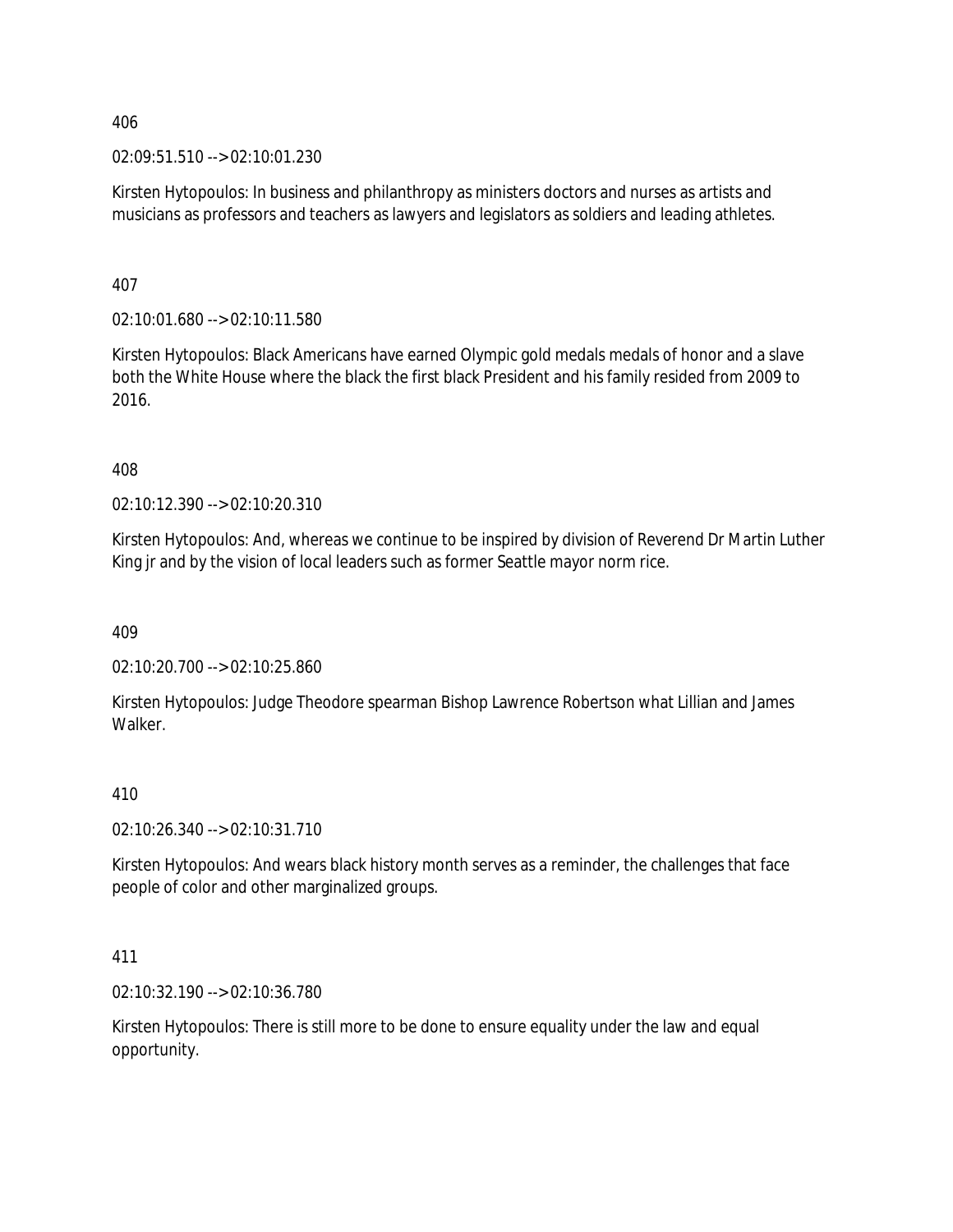02:10:37.500 --> 02:10:48.510

Kirsten Hytopoulos: And, whereas black history month theme for 2021 is the black family representation identity and diversity and and now, therefore, on behalf of mayor.

413

02:10:49.110 --> 02:11:03.630

Kirsten Hytopoulos: Russia i'm sorry msr Mayor of the city of bainbridge island Washington, on behalf of the City Council I do here by the claim February 20 2021 as black history month in the city bainbridge island and urge all islanders to join me in a special observance.

414

02:11:05.340 --> 02:11:05.820

Kirsten Hytopoulos: Okay.

415

02:11:07.980 --> 02:11:13.980

Kirsten Hytopoulos: The next up is the item six unfinished business six a interim green building Program.

416

02:11:16.350 --> 02:11:21.180

Kirsten Hytopoulos: And this is an update I believe who's joining us from staff.

417

02:11:23.880 --> 02:11:27.330

Ellen Schroer: should have some stuff from the planning department momentarily.

418 02:11:27.540 --> 02:11:27.840 Okay.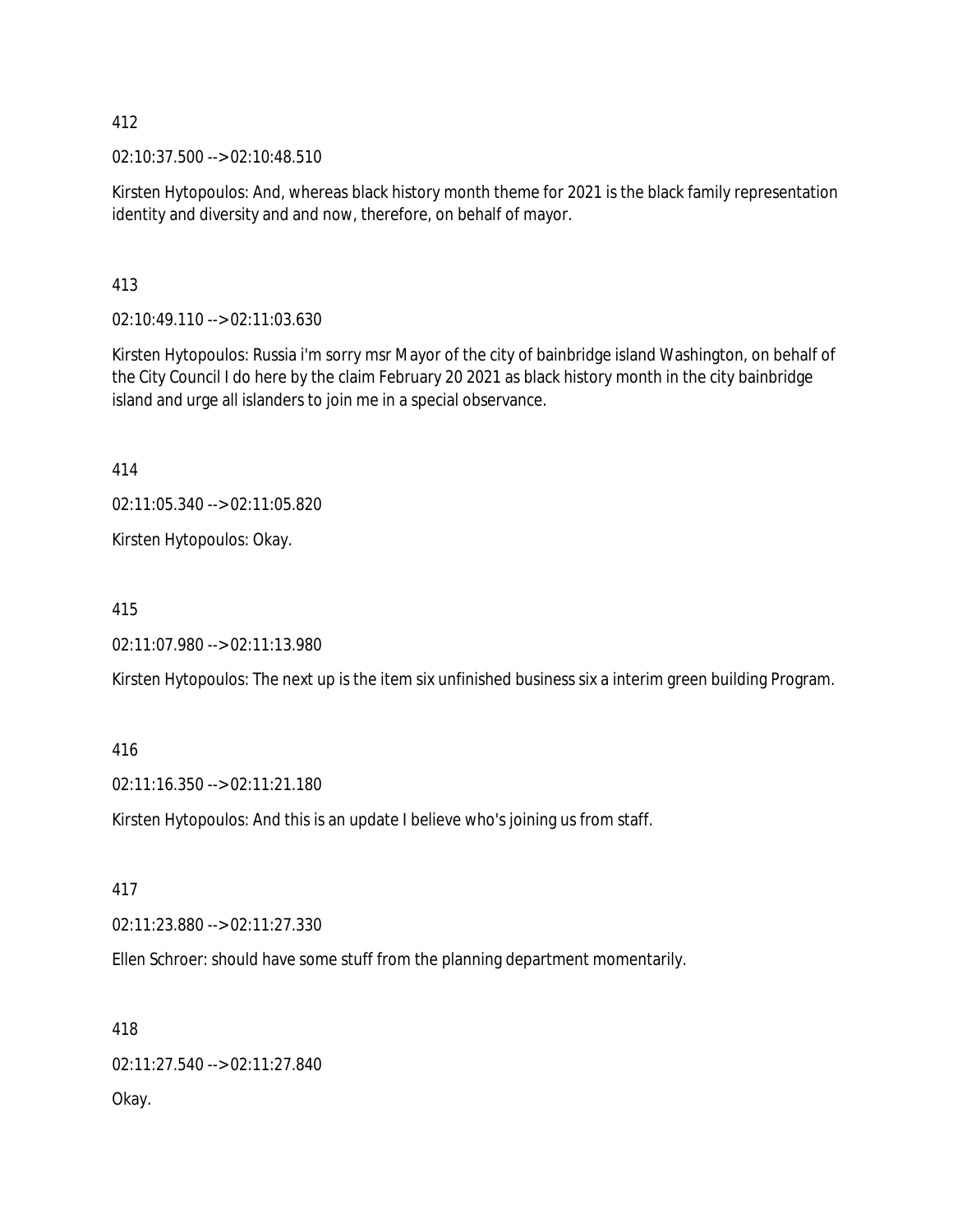02:11:30.990 --> 02:11:33.540

Ellen Schroer: looks like Peter best is here, and just needs to be promoted.

#### 420

02:11:37.380 --> 02:11:37.920

Ellen Schroer: There we go.

421

02:11:44.130 --> 02:11:44.610

Peter Best (COBI): Okay.

422

02:11:44.850 --> 02:11:45.450

Kirsten Hytopoulos: hello, Peter.

### 423

02:11:45.840 --> 02:12:01.230

Peter Best (COBI): hello, thank you, good evening so this item is coming back to you at your request, just i'll say a few things, and then the action item is really for you to decide if you want to pursue seeking legislative changes.

### 424

02:12:02.580 --> 02:12:15.930

Peter Best (COBI): To the legal barriers, we ran across and trying to develop our interim green building proposal, so this is the green building Task Force for follow up to their recommendation.

425

02:12:16.890 --> 02:12:34.440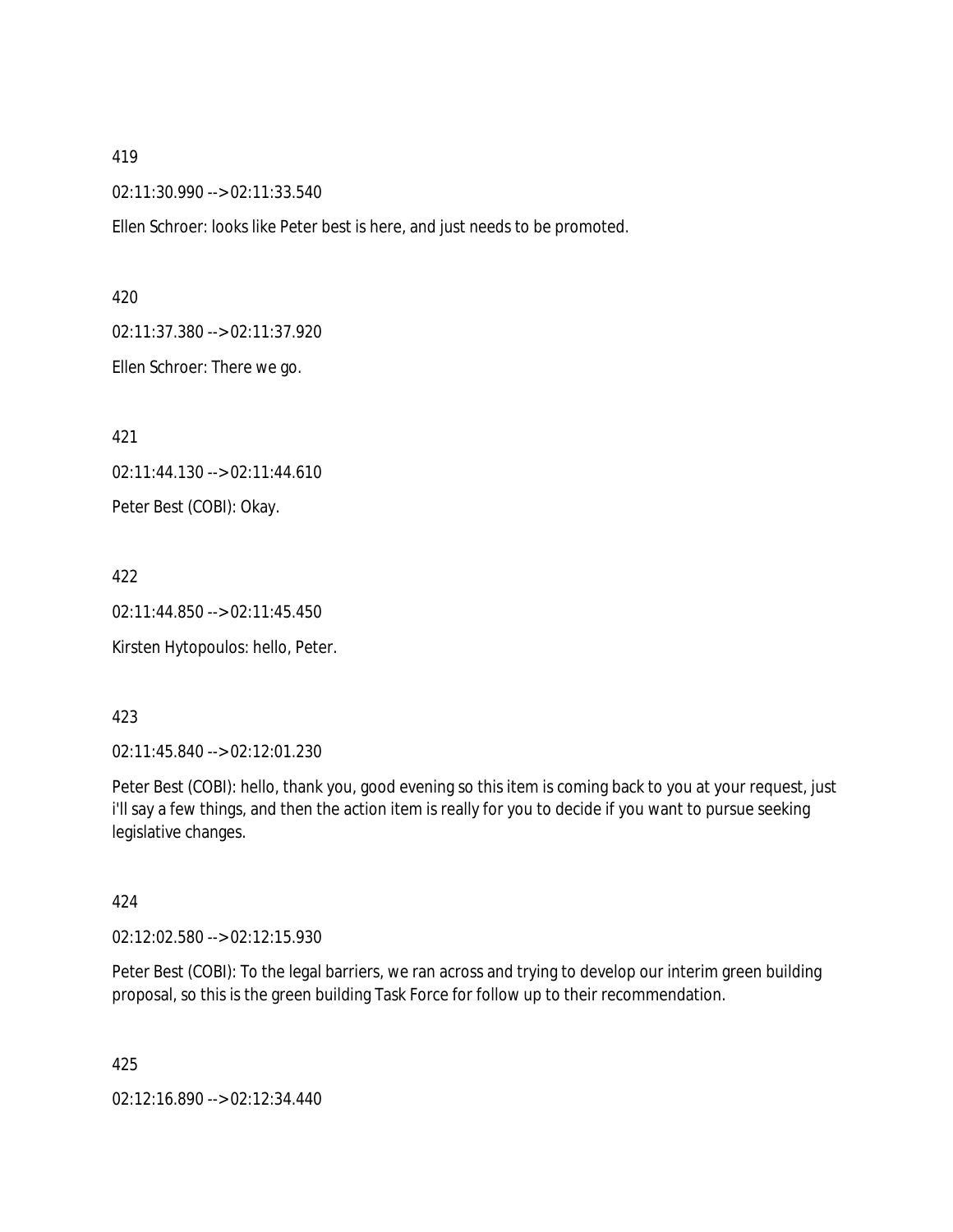Peter Best (COBI): As you may recall, we brought forward a recommendation that you had requested for an interim off the shelf program you'd asked for a very aggressive timeline to bring that to you, we, the task force develops a recommendation we thought.

426

02:12:37.020 --> 02:12:47.220

Peter Best (COBI): Or we we hoped was consistent with what we knew and State law but we knew we were approaching the boundaries of what was would be allowed.

427

02:12:48.510 --> 02:12:56.010

Peter Best (COBI): We came back to you, and after thorough review determine that indeed there were state.

### 428

02:12:58.680 --> 02:13:08.430

Peter Best (COBI): Barriers legal barriers and State law that would prevent us from being able to adopt and move that forward the key issue is is mandating.

#### 429

02:13:09.600 --> 02:13:16.260

Peter Best (COBI): The Green building certifications that are out there from third parties, and you can think of leed certification or the.

430

02:13:17.610 --> 02:13:21.810

Peter Best (COBI): Urban certification that was recommended from the International living futures Institute.

#### 431

02:13:23.580 --> 02:13:38.370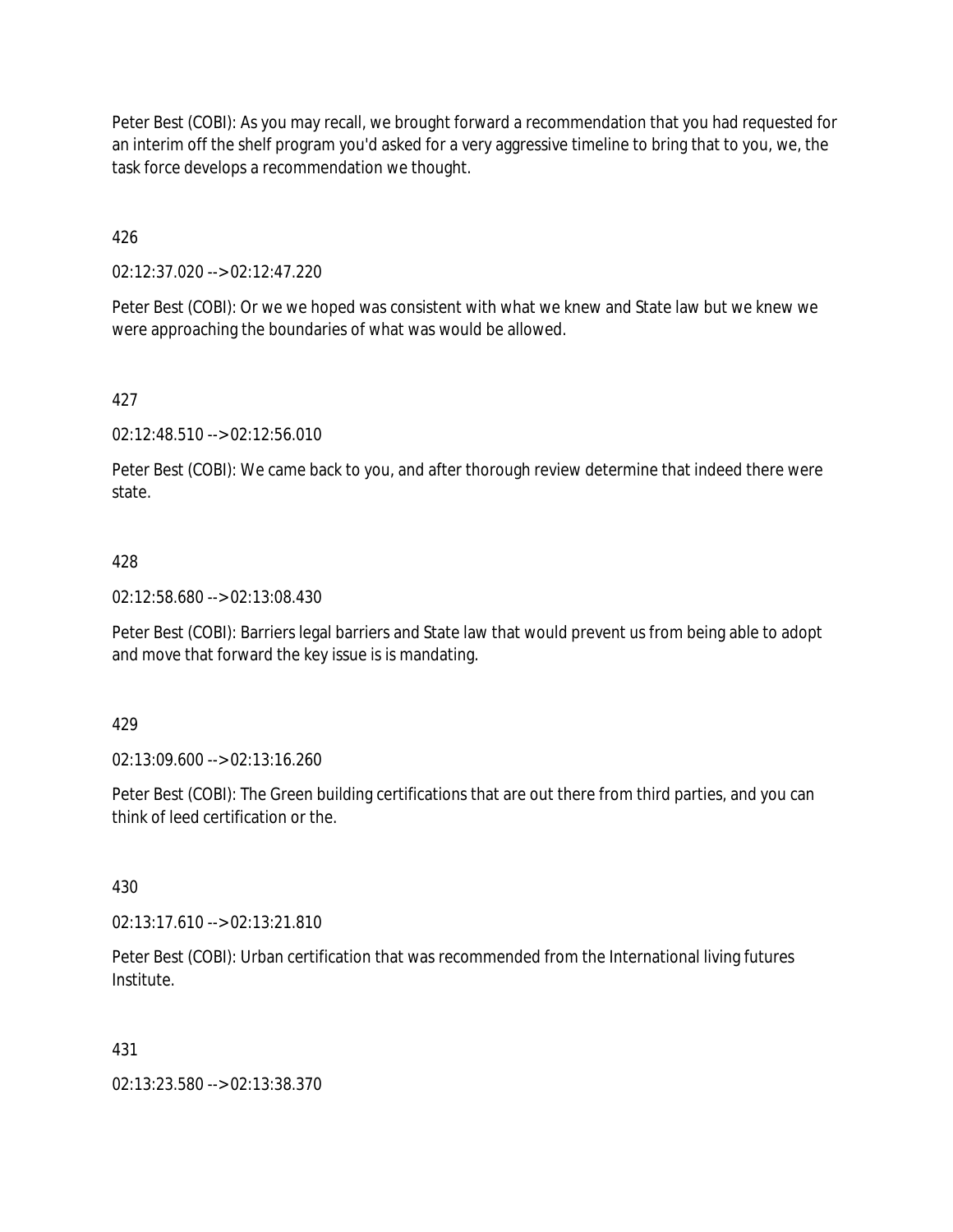Peter Best (COBI): So well the the task forces now working on developing a proposal that would be consistent with State law you'd asked for some briefing materials on those barriers and information about how they might be fixed.

432

02:13:39.300 --> 02:13:45.810

Peter Best (COBI): So that's the content of the memo for you tonight i'll just highlight the two the two issues.

### 433

02:13:46.950 --> 02:14:01.320

Peter Best (COBI): Are that the State energy code has two different standards in it for residential development State law establishes the state energy code is both the minimum and the maximum.

#### 434

02:14:02.310 --> 02:14:14.220

Peter Best (COBI): That can be applied statewide so normally the city works with state rules that established the minimum in we are allowed to create local requirements that exceed that.

435

02:14:14.940 --> 02:14:28.770

Peter Best (COBI): But in this specific case for residential development we're preempted from doing so, whereas for non residential development we are allowed to do that so it's only specific to residential, which is the majority of the development on the island.

436

02:14:30.390 --> 02:14:41.520

Peter Best (COBI): So the fix the possible fix of that is to simply remove the maximum limitation, the second is delegation of authority, and this is primarily associated with.

437

02:14:42.270 --> 02:14:52.020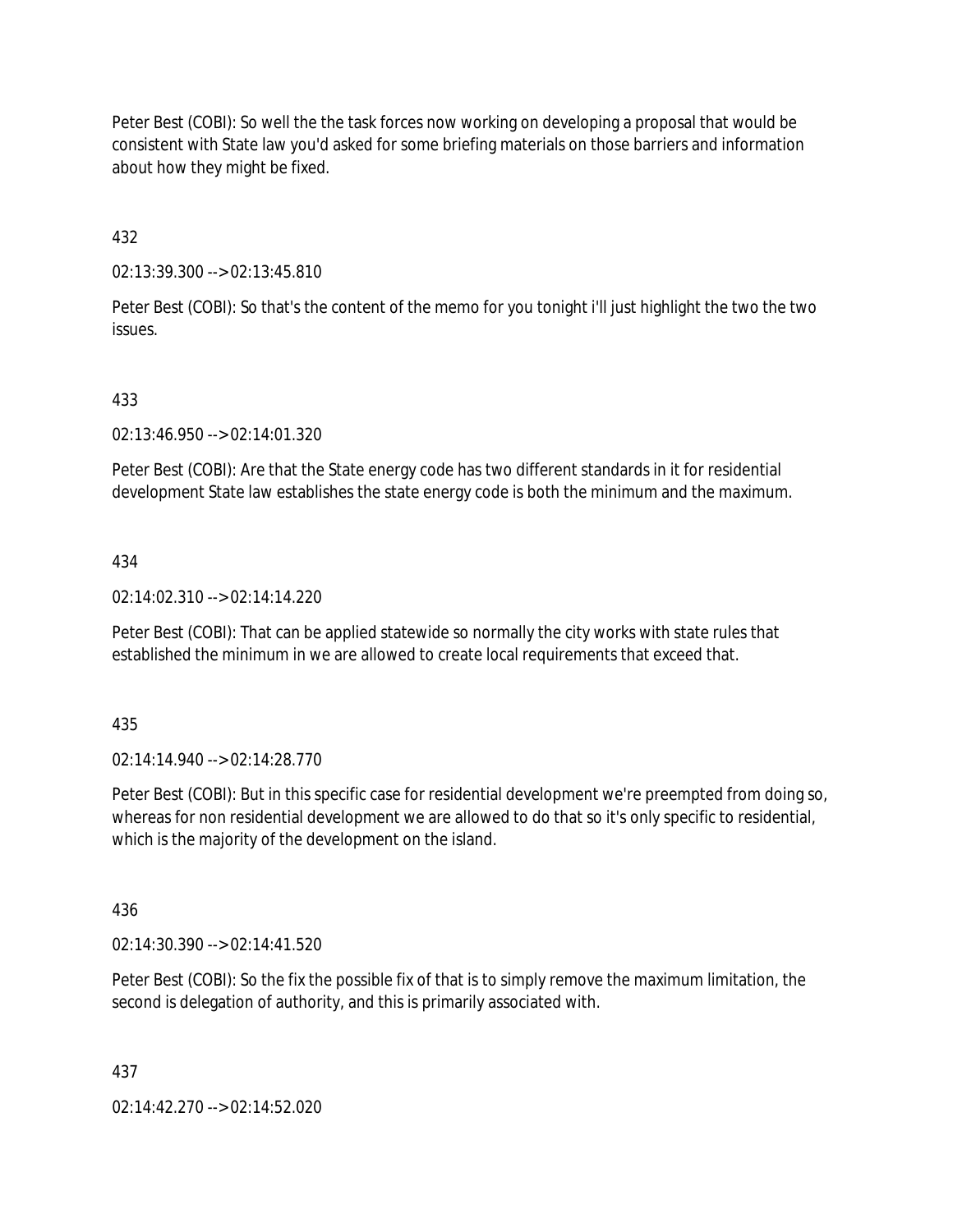Peter Best (COBI): This if the city adopted these third party certifications then it's that third party organization that's making the decisions and responding to any.

438

02:14:54.210 --> 02:15:13.410

Peter Best (COBI): Appeals or requests for a type of exemption and so we're delegating city's authority to be able to make those decisions to that that third party, so the possible fix here would be to in State law explicitly authorized local governments to.

439

02:15:14.550 --> 02:15:18.540

Peter Best (COBI): Adopt third party certification programs into local building codes.

440

02:15:19.710 --> 02:15:25.440

Peter Best (COBI): And to establish kind of a due process for the building official to be able to.

441

02:15:29.940 --> 02:15:39.090

Peter Best (COBI): Ensure that there's administrative relief in the process, or, to be able to wave wave the requirement if someone's due process would be.

442

02:15:39.720 --> 02:15:54.330

Peter Best (COBI): Restricted so kind of giving that that state umbrella to local governments so i'll stop there, if there are questions i'm happy to answer them, otherwise i'll leave it up to you to decide how how you'd like to proceed moving forward.

443

02:15:55.980 --> 02:15:56.790

Kirsten Hytopoulos: counselor pollock.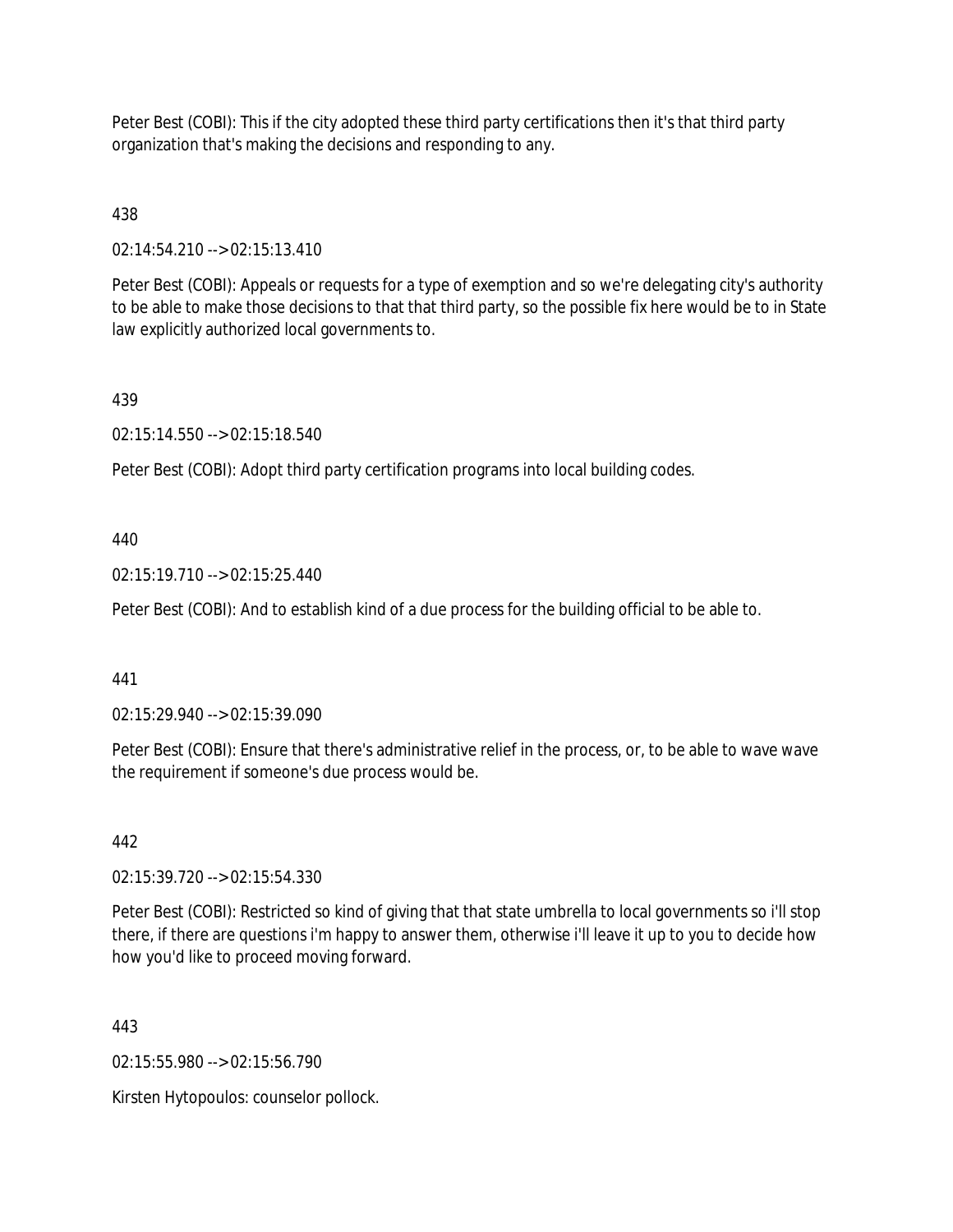02:15:57.510 --> 02:15:58.500

Michael Pollock: yeah Thank you.

445

02:15:59.640 --> 02:16:05.490

Michael Pollock: I appreciate that I guess what would be helpful for me right now is, if you have a recommended path forward.

#### 446

02:16:06.720 --> 02:16:19.110

Michael Pollock: Rather than have this just an open ended, I mean I generally support I think what you're saying is as important as some sort of legislative solution i'm not sure if you're asking us to support.

447

02:16:20.130 --> 02:16:27.630

Michael Pollock: A state legislative change or if you're supporting saying here's what we suggest in the interim, and then you should support.

448

02:16:28.050 --> 02:16:39.840

Michael Pollock: legislative change i'm not sure what it would look like to support legislative change at the state level So could you kind of like put it in a format of a suggested motion or something or action.

### 449

02:16:40.770 --> 02:16:45.810

Michael Pollock: Because i'm not really clear what you want, quite honestly, or the green golden Task Force once okay.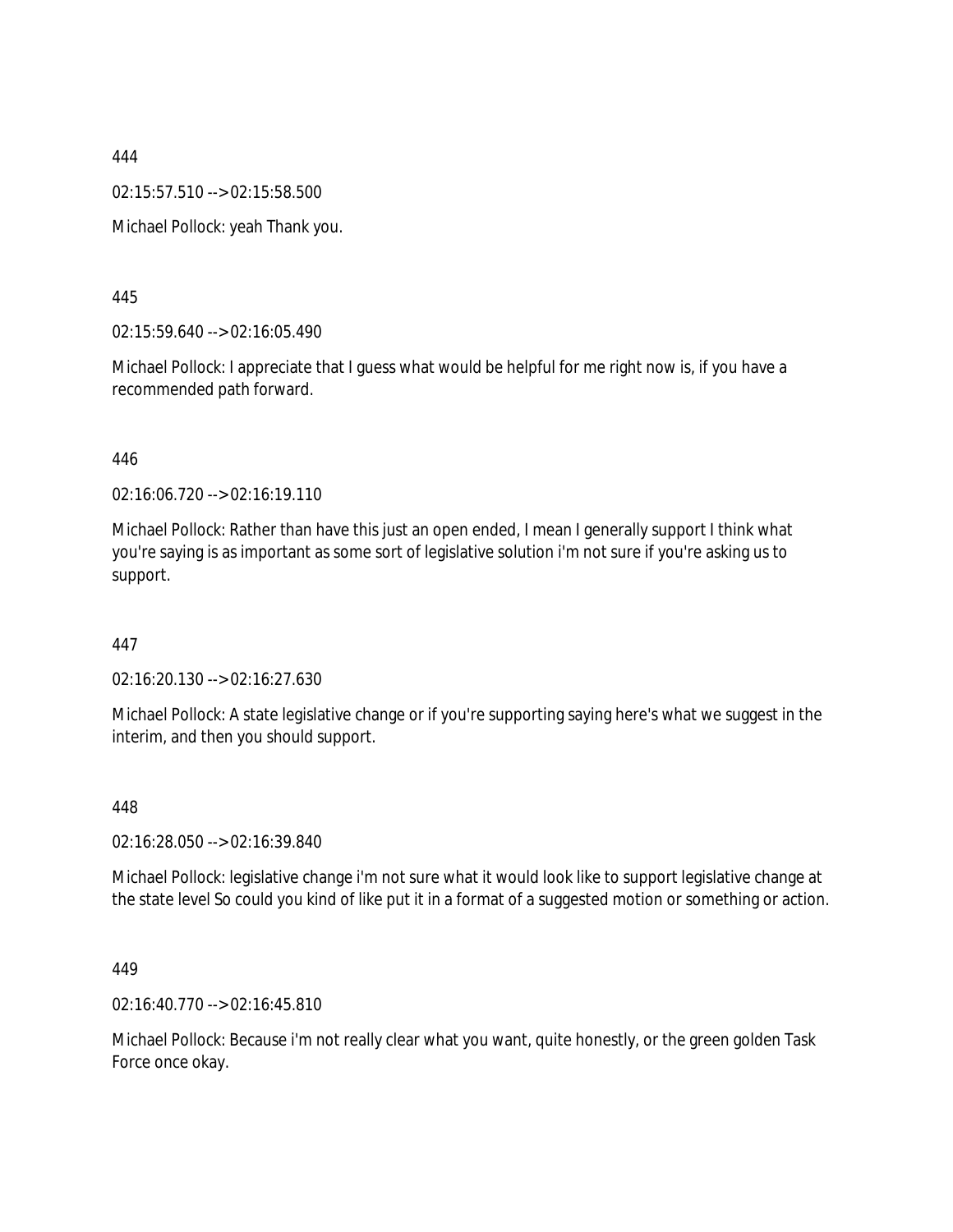02:16:46.410 --> 02:16:57.540

Peter Best (COBI): And so, so we, the request to staff was to provide this information free for you to be able to decide whether you wanted to move forward to lobby the legislature for changes so.

451

02:16:58.170 --> 02:17:14.400

Peter Best (COBI): And in that requests, you know we looked at, are there, less than legislative changes to be made, and I think, in this case there's not so this would take an act of the legislature to to make these changes, obviously we can move forward with some.

452

02:17:16.050 --> 02:17:32.880

Peter Best (COBI): Green building program but the implication so that just so it's clear is we're now building from the ground up more of a local program than relying on these well established programs that are out there for any mandatory context.

453

02:17:34.290 --> 02:17:50.580

Peter Best (COBI): And for being able to utilize these certification programs out there were then relying on incentivized approaches and and in that we're likely to not achieve the same greenhouse gas reduction.

454

02:17:51.750 --> 02:17:58.380

Peter Best (COBI): That we would through the interim the approach that we originally proposing to the Council.

455

02:17:59.010 --> 02:18:07.050

Michael Pollock: Okay, so that help Okay, so I mean there's a there's a problem with timing here, which is that the legislature is in session right now.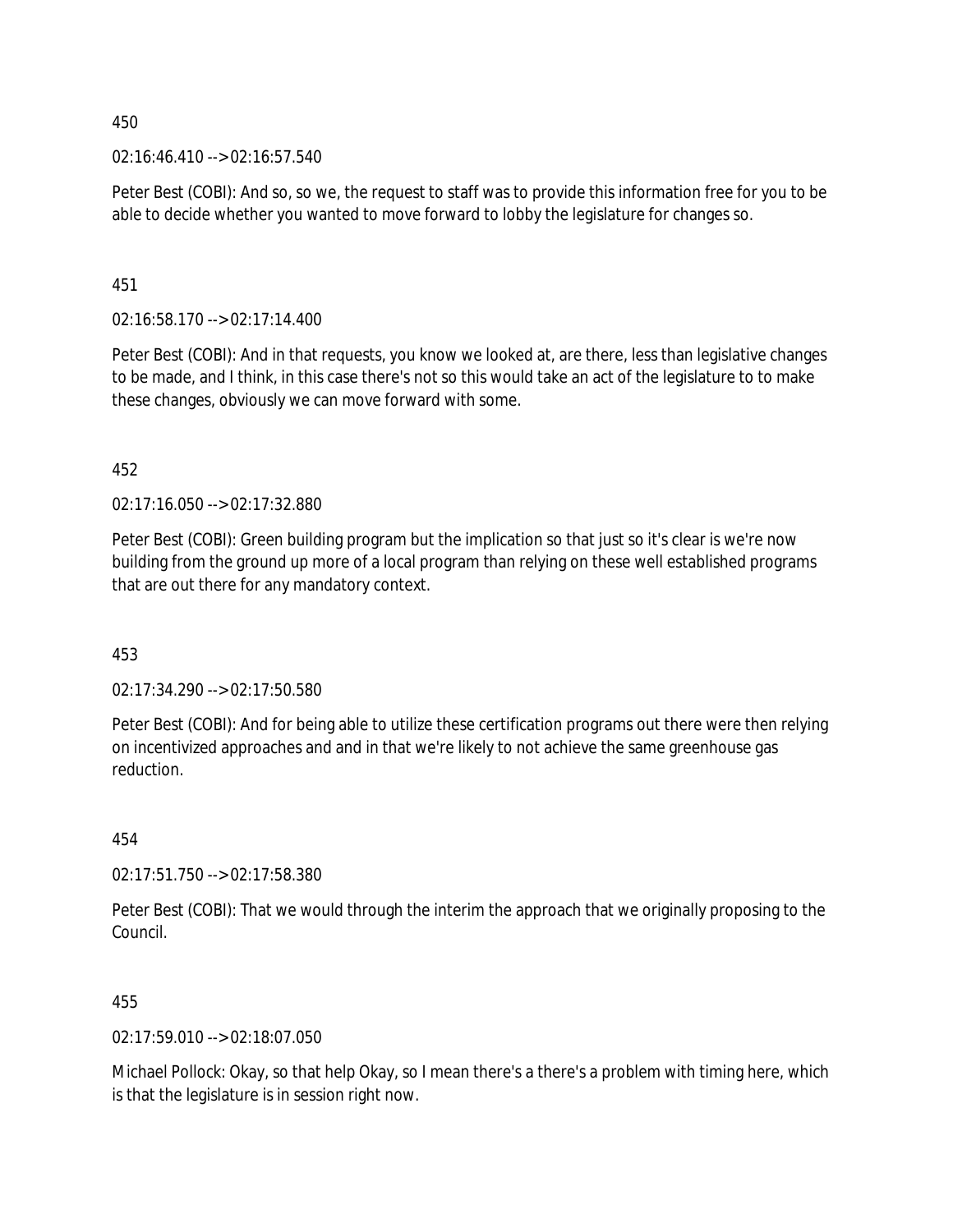02:18:07.380 --> 02:18:23.730

Michael Pollock: And so anything we would do in that regard would be for next year more than likely to be difficult to get something important, I think, from what I know of the legislators unless there's something ready to go and their support that's beyond being the giant one, so I guess i'm i'm i'm.

457

02:18:24.780 --> 02:18:33.240

Michael Pollock: thinking that the approach forward would be to move whatever we can move forward on a on a I guess voluntary.

458

02:18:34.560 --> 02:18:40.470

Michael Pollock: that's quite the right word, but some sort of green building code, with the idea.

459

02:18:41.100 --> 02:18:48.060

Michael Pollock: That we would go to the legislature to seek legislative really healthy at the state level so that we can implement them it's been recommended.

460

02:18:48.570 --> 02:19:01.260

Michael Pollock: That that seems like a good path forward is that so i'm looking to pete i'm into the rest of the Council, but to Peter does that kind of comport with the answer you're looking for or Task Force is looking for.

461

02:19:01.530 --> 02:19:13.170

Peter Best (COBI): yeah so so based on our last meeting with counsel, but the task force is moving forward with developing a program that includes both mandatory and incentivize components and with a range of alternatives because now it's.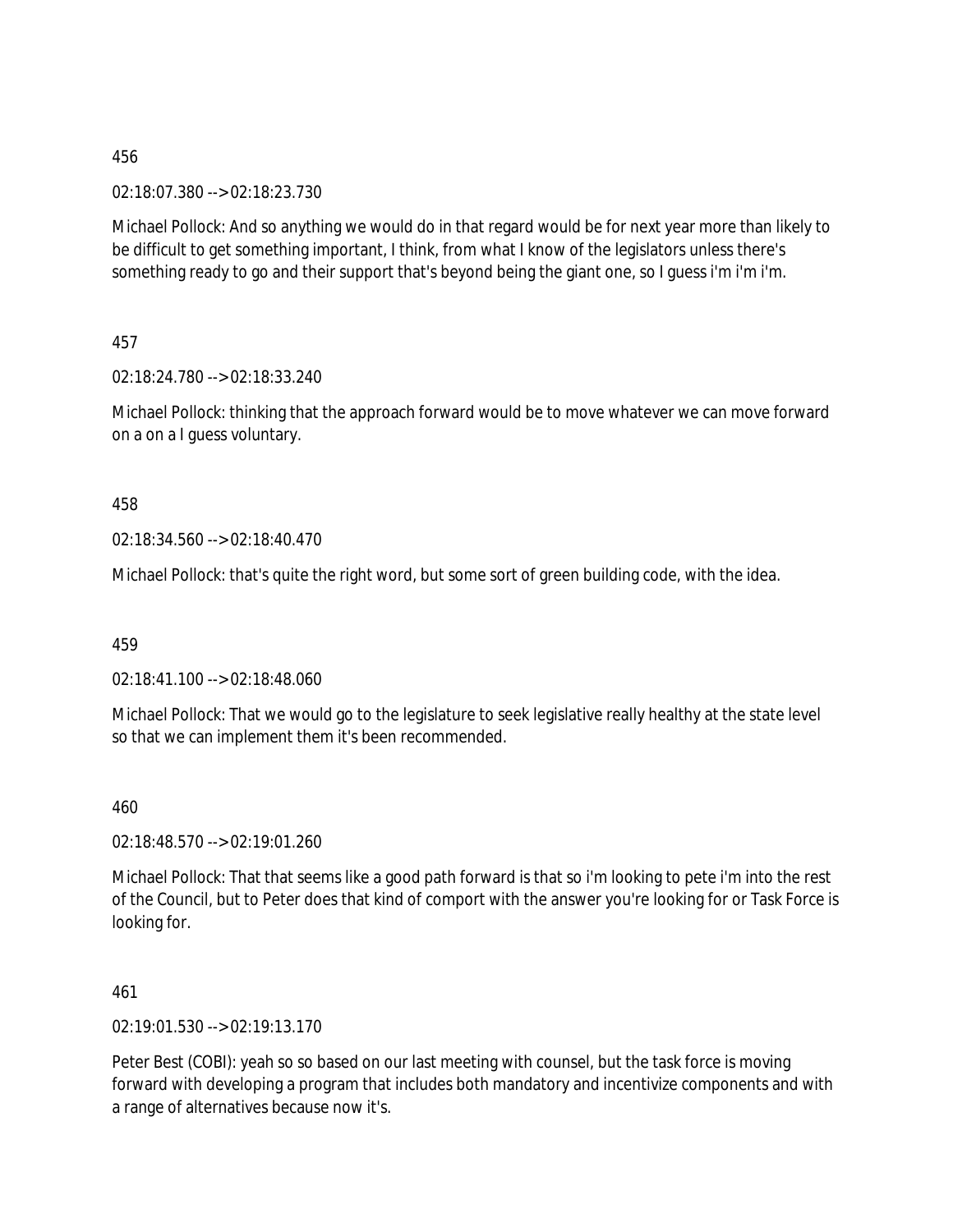02:19:13.290 --> 02:19:29.340

Peter Best (COBI): more complex and so there's more policy guidance will need from us, so we want to give you some alternatives to consider so beyond that then it's it's it's really your decision about whether you want to seek legislative action so that.

463

02:19:30.480 --> 02:19:40.260

Peter Best (COBI): For for us in the future and other jurisdictions, you know you could take a quicker easier approach to implementing green building programs.

464

02:19:40.740 --> 02:19:55.500

Peter Best (COBI): That that likely would result in greater greenhouse gas reductions, then what will be able to achieve under the current barriers and if if that's you know targeted towards the next legislature and you want as evidence to that.

465

02:19:56.550 --> 02:20:02.970

Peter Best (COBI): comparison between what we could have adopted, and what we ended up adopting you know it certainly is not.

466

02:20:04.020 --> 02:20:08.310

Peter Best (COBI): an imminent need from the staffs perspective because we're moving forward with Plan B.

467

02:20:10.980 --> 02:20:12.030

Kirsten Hytopoulos: councilmember deeds.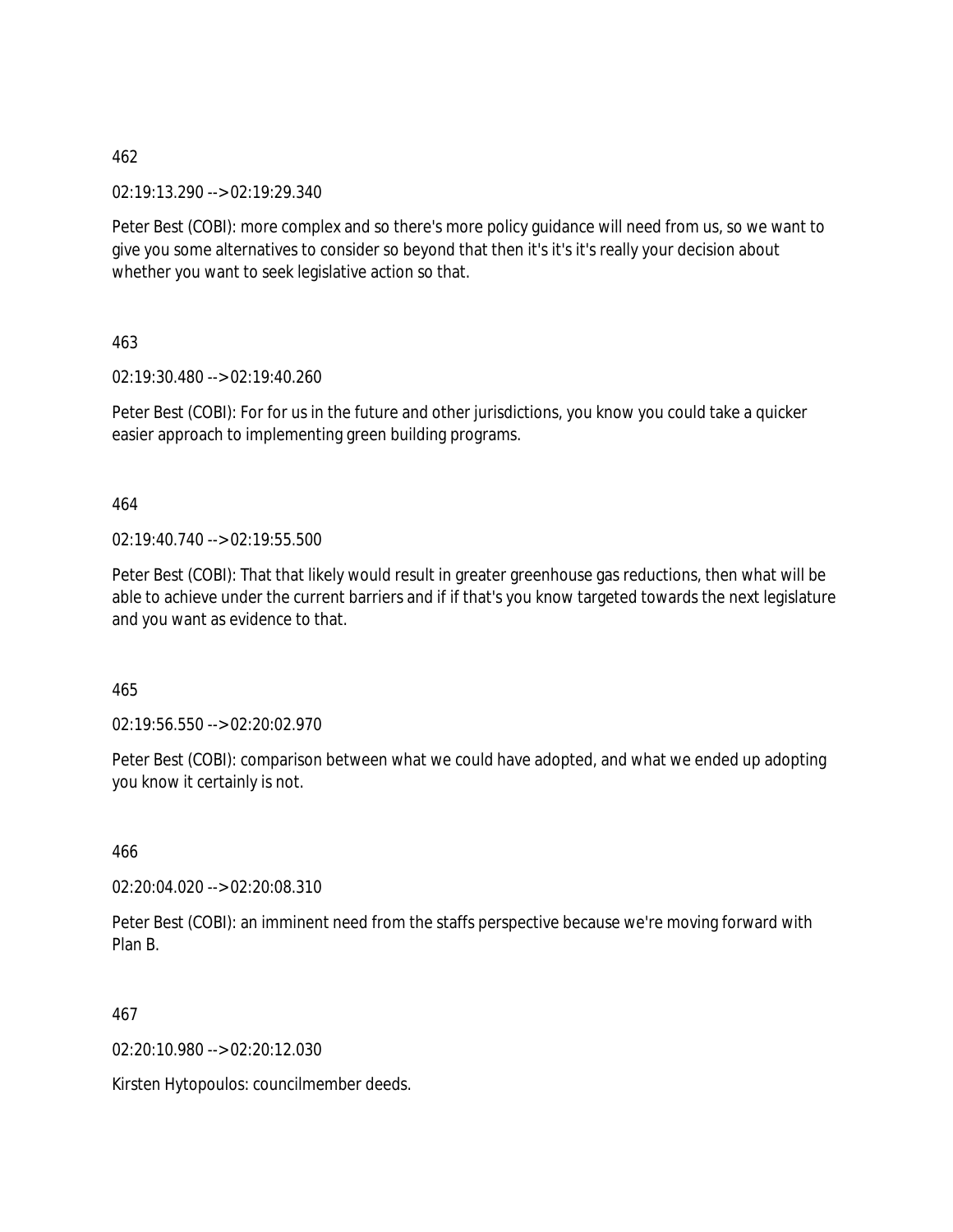02:20:12.360 --> 02:20:19.260

Joe Deets: yeah Thank you tiffany marissa hi Peter good to see you and yeah, I just wanted to really follow up on my colleague comes from a republic.

469

02:20:20.430 --> 02:20:28.440

Joe Deets: Because you know we originally did this, we said go and have an off the shelf mandatory program and then we found out that can't be done and.

470

02:20:29.190 --> 02:20:40.680

Joe Deets: I guess say in in hindsight, we should have known that yeah when we did this because that was like we subsequently learned and that's actually always been the case you can't change.

471

02:20:41.370 --> 02:20:48.330

Joe Deets: You have to adhere to the State energy code that's always been the case so anyway, we just it's now abundantly obvious now.

472

02:20:49.530 --> 02:20:55.560

Joe Deets: But I just wanted to get you know i'm all for supporting legislation but that's that's kind of a.

### 473

02:20:56.400 --> 02:21:01.980

Joe Deets: Real wild card I means as Council members, we sometimes do that sometimes, as a group, sometimes individually.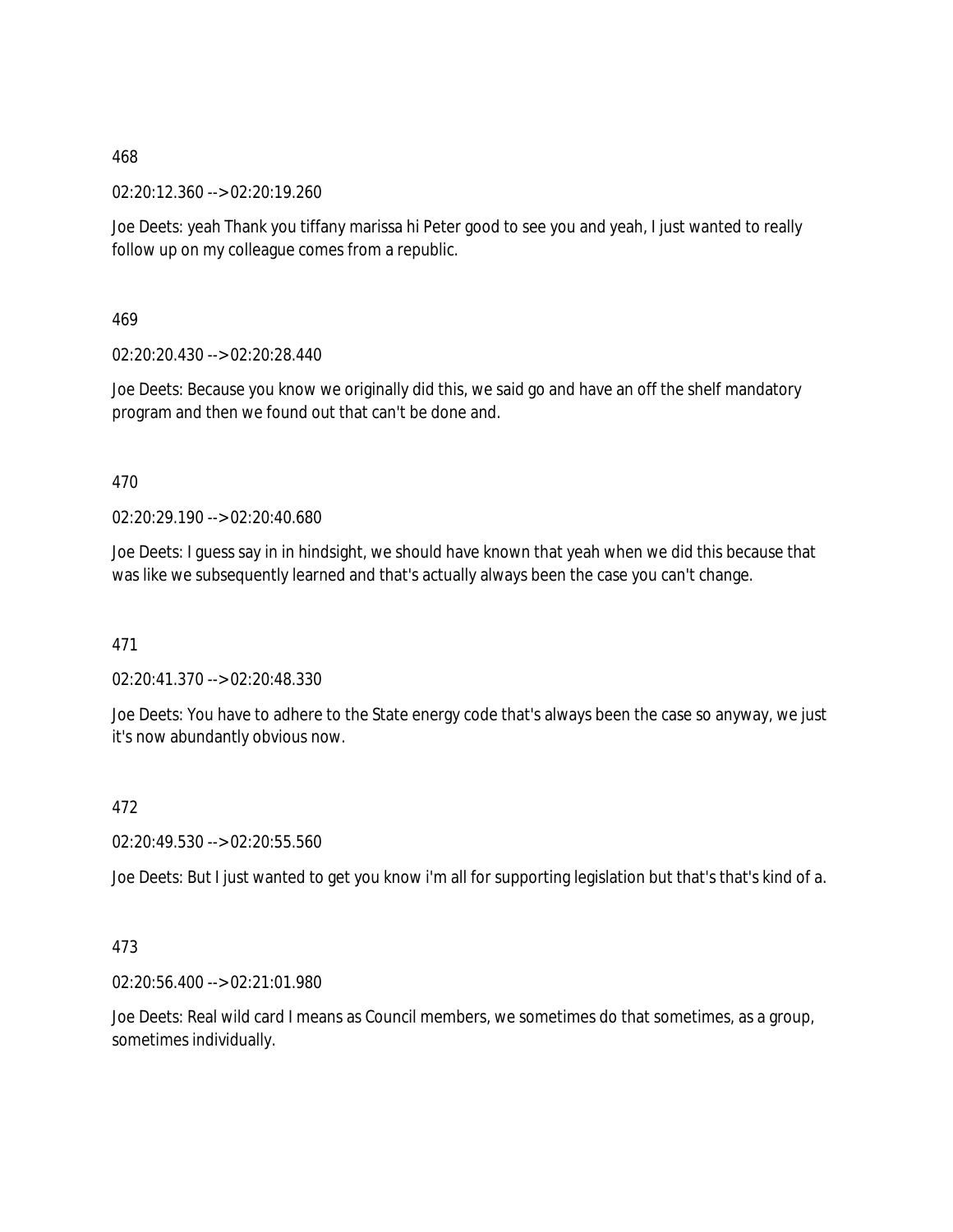02:21:02.760 --> 02:21:16.140

Joe Deets: But in particular legislation Peter, are you aware of any bills, that we should know about that with let's just say allow jurisdictions to implement their own mandatory program is there any bills outstanding right now.

475

02:21:17.640 --> 02:21:22.200

Peter Best (COBI): I don't know and I be honest, I have not looked so i'm not aware.

476

02:21:22.650 --> 02:21:33.780

Joe Deets: Okay yeah i'm not trying to put you on the spot, but it was just if there is and i'd like to know where it is what the status is and then hey we can get behind that but meanwhile we have to work with existing law.

477

02:21:34.110 --> 02:21:40.470

Joe Deets: So Am I correct and you're saying that you know the task forces moving forward with a.

478

02:21:41.490 --> 02:21:44.970

Joe Deets: An incentivize program since we can't do a mandatory Program.

479

02:21:45.480 --> 02:21:48.180

Peter Best (COBI): Well, so, so we can.

480

02:21:49.890 --> 02:22:05.370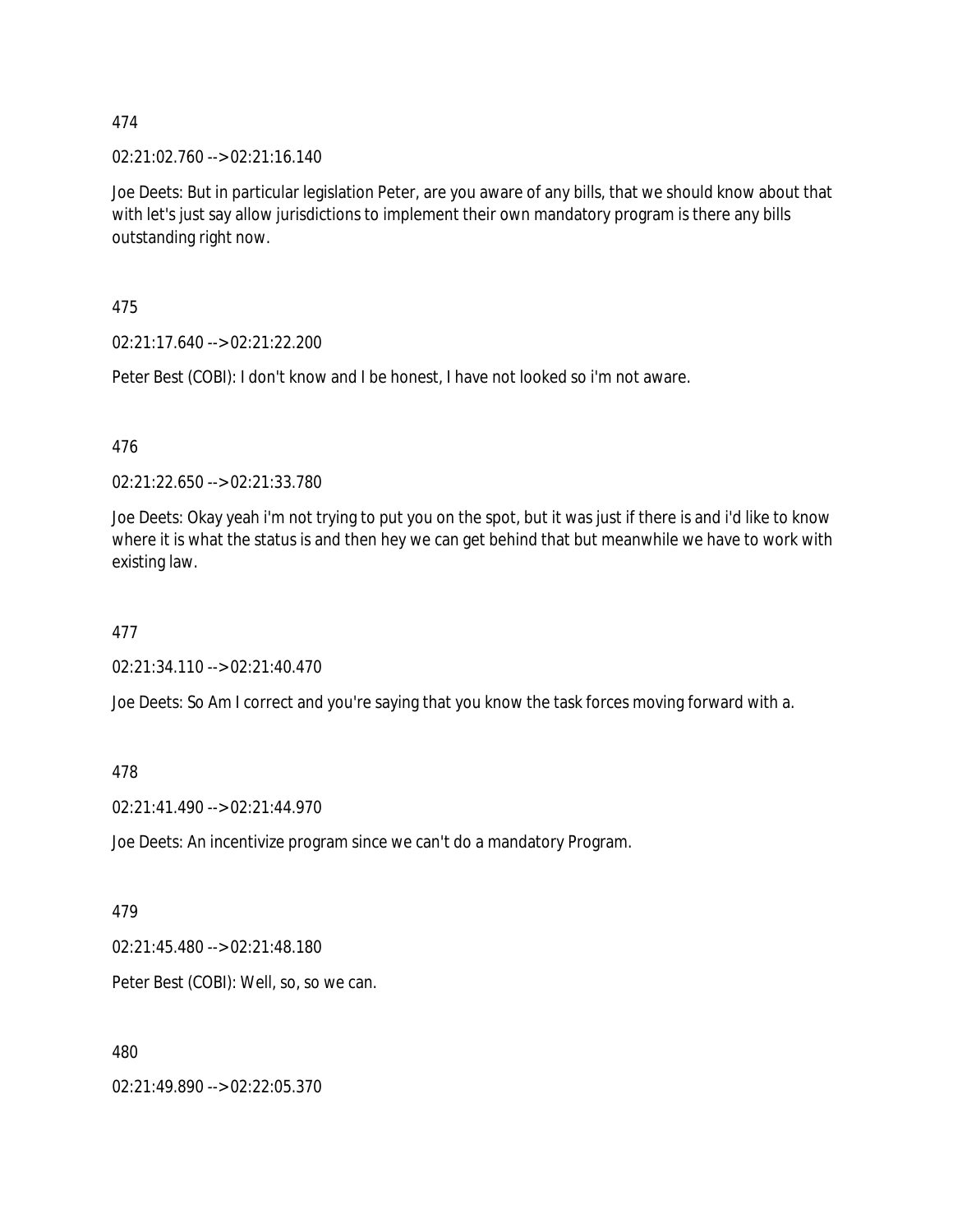Peter Best (COBI): There are serious limits to what we can mandate, and so the task force is exploring pathways for mandatory action, but we don't expect them to be as ambitious as what we could achieve through a third party Program.

481

02:22:06.540 --> 02:22:13.170

Peter Best (COBI): In that paired with incentive based programs, so we expect to bring some of both.

482

02:22:14.280 --> 02:22:19.230

Peter Best (COBI): The full extent of what we can could bring as a mandate is we're still working on okay.

483

02:22:19.320 --> 02:22:20.460

Joe Deets: Thank you, Peter yeah.

484

02:22:21.870 --> 02:22:22.560

Kirsten Hytopoulos: So.

485

02:22:22.590 --> 02:22:34.740

Kirsten Hytopoulos: I guess i'd like to comment on, I would really like us to pursue lobbying for change, and if we have until next the next legislative session, maybe we have time to find like minded jurisdictions to share the cost of a lobbyist with us.

486

02:22:35.370 --> 02:22:42.870

Kirsten Hytopoulos: I would love for us to be leaders, and this, and this also gives us time to ask the climate advisory committee, whether they think this should be a priority for us or not and.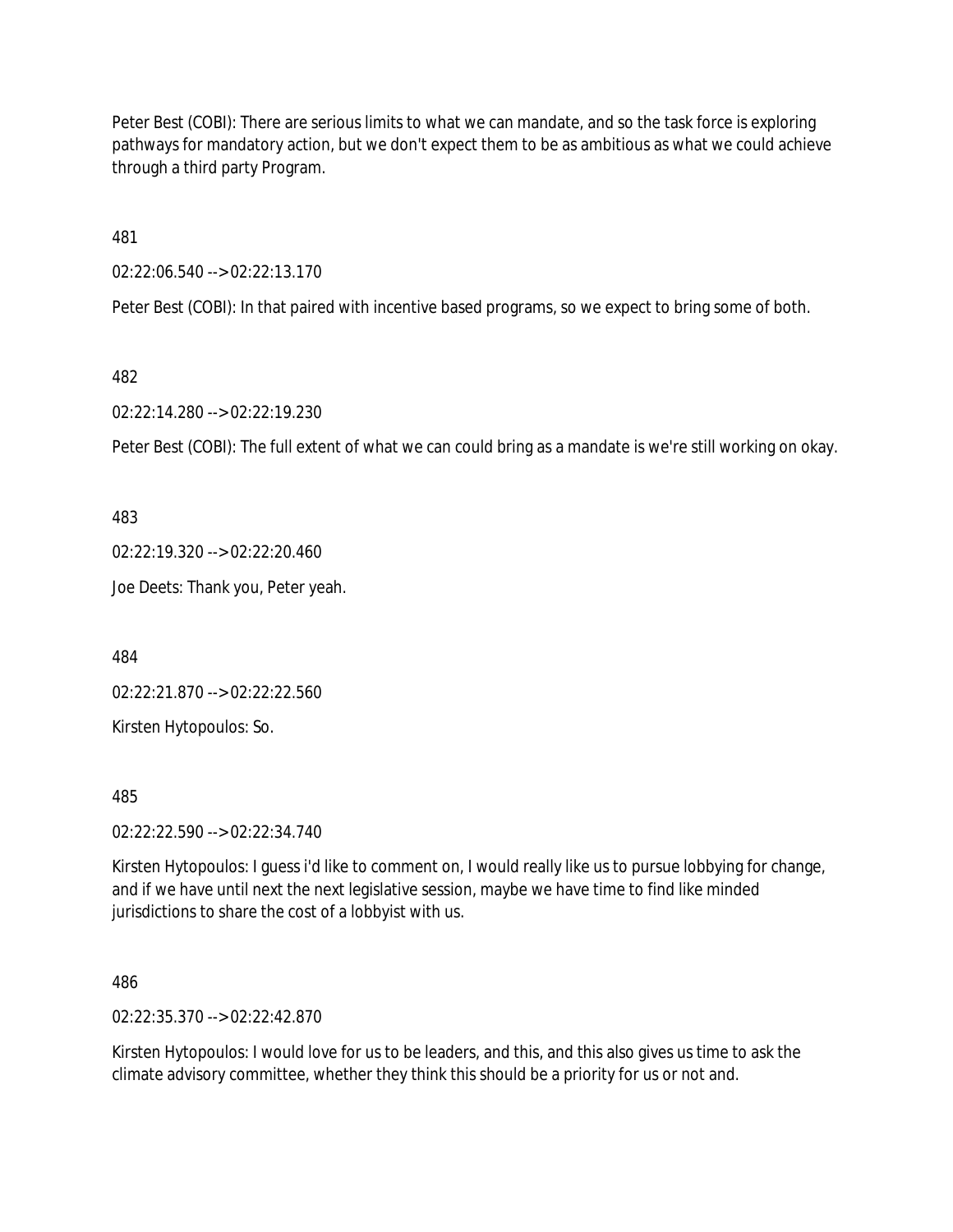02:22:43.350 --> 02:22:50.190

Kirsten Hytopoulos: With president of the course costs associated the lobbyists and we have funded, we were quite well funded the.

488

02:22:50.820 --> 02:22:56.100

Kirsten Hytopoulos: CFP and be good to hear from the committee, whether they think this is worth using some of those funds for.

### 489

 $02:22:56.670 \rightarrow 02:23:12.510$ 

Kirsten Hytopoulos: So that's what i'd like to do i'd like us to asks as staff to start looking into, are there any bills, we should get behind, are there any jurisdictions that we that would be coming together with and have the advisory committee, give us opinion on this move.

490

02:23:13.950 --> 02:23:16.980

Kirsten Hytopoulos: Any thoughts on that so Council members can also record.

491

02:23:19.320 --> 02:23:26.940

Christy Carr: yeah Thank you I support what you just said, actually I I wouldn't want us to drop it, I think it would be good if we were leaders in this.

### 492

02:23:27.450 --> 02:23:39.240

Christy Carr: And I think that we could be more savvy at the State level to move something forward and work with other jurisdictions I can't imagine that we're the only ones who have come across this.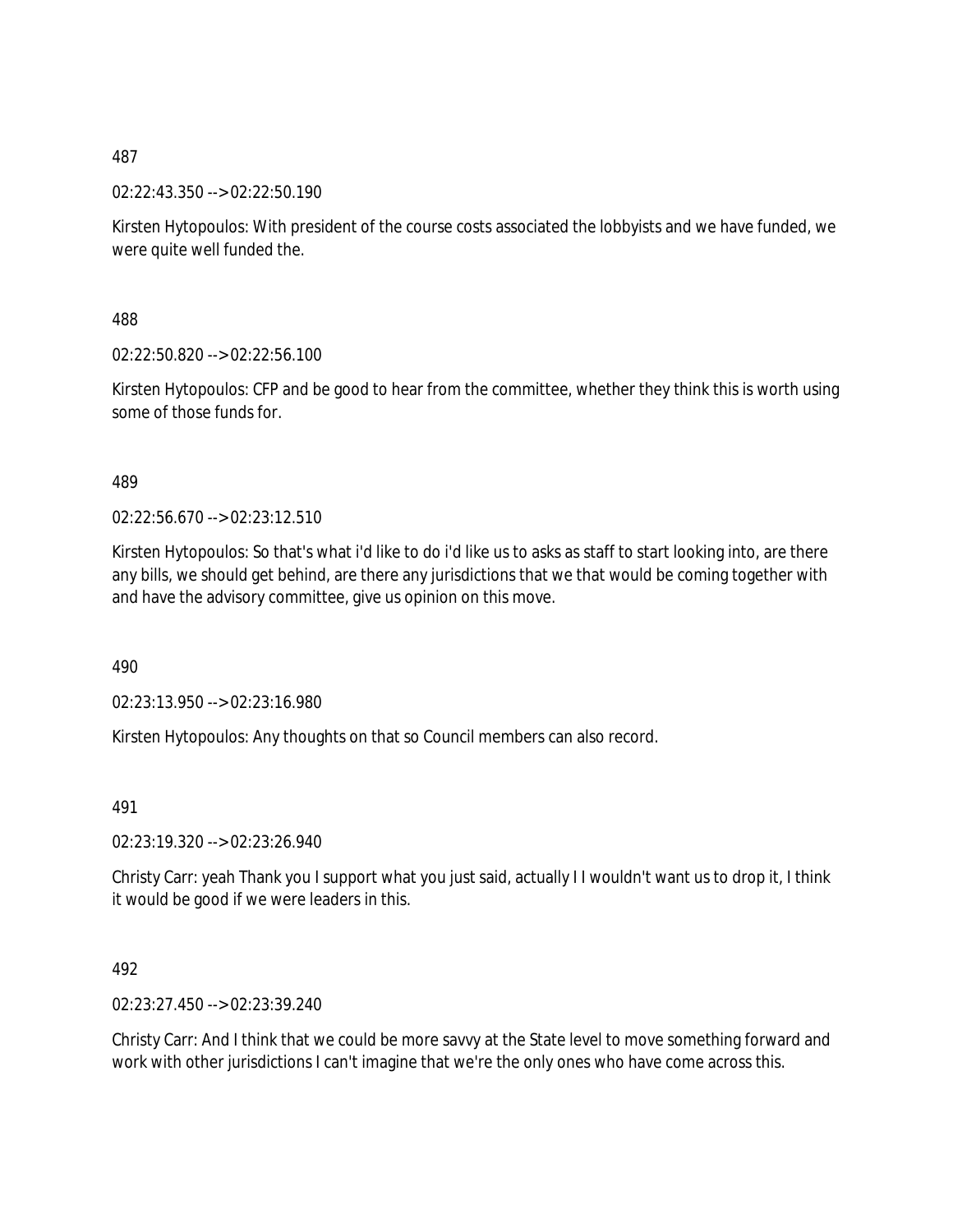02:23:39.750 --> 02:23:46.470

Christy Carr: So to councilmember pollock's point I do think we're not in a position right now to move something forward but.

494

02:23:47.340 --> 02:23:59.400

Christy Carr: And like Deputy Mayor said, if we have another year that gives us some time, so I would support moving forward with the input of the green building Task Force and climate change advisory committee.

495

02:24:01.410 --> 02:24:07.890

Christy Carr: That being said, i'm curious what our new timeline is for a local Program.

496

02:24:08.790 --> 02:24:22.500

Christy Carr: And is there anything we can do on an interim basis, not a full program but other specific regulations or prohibitions or requirements that don't have dependencies that we could move forward if we're now looking at.

497

02:24:22.890 --> 02:24:37.410

Christy Carr: Another year or 18 months when i'm specifically thinking of a city seattle's recent adoption of their energy code that had some very specific prohibitions are there lessons learned there.

498

02:24:38.760 --> 02:24:51.960

Peter Best (COBI): so quickly to respond city Seattle, is any new unique situation in which they are not subject to the State energy code, they are grandfathered in adopting their own is my understanding.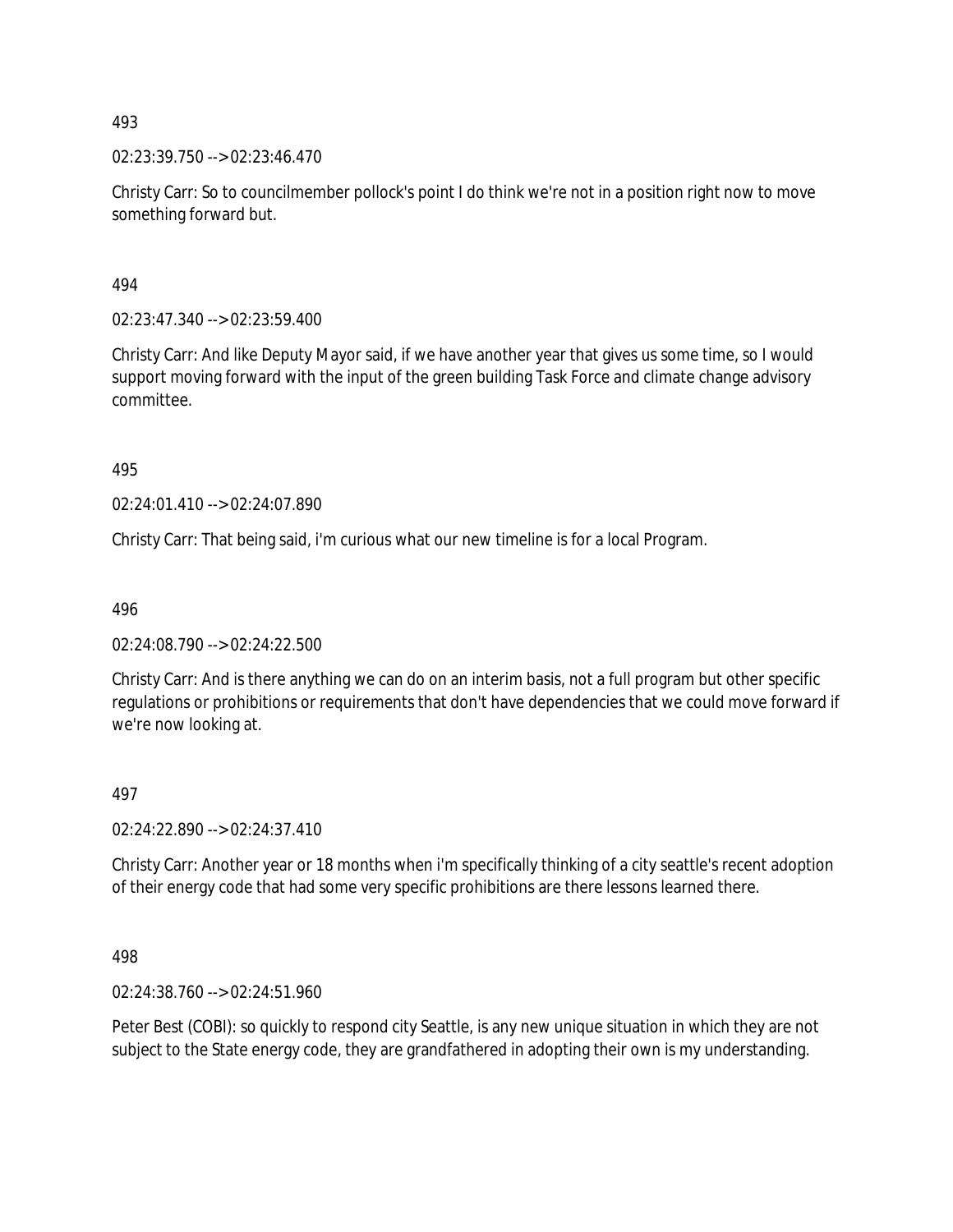02:24:53.370 --> 02:24:57.060

Peter Best (COBI): So, so they have some ability that we do not.

500

02:24:58.410 --> 02:25:16.650

Peter Best (COBI): So, as far as timeline goes that's what we would expect to bring to you at your next meeting, or when we next brain green building forward is what what the alternatives are and what the what the process and timeline would be implementing those.

501

02:25:17.700 --> 02:25:35.370

Peter Best (COBI): In those alternatives that we've started to work on some aspects of those possibly could be implemented earlier and I think that's a great question, and if the Council would like I can make sure that we emphasize if they're early action items in the next presentation we give you.

502

02:25:38.010 --> 02:25:39.960

Kirsten Hytopoulos: killed a Member a Schneider.

503

02:25:41.160 --> 02:25:58.770

Leslie Schneider: Thank you, I wanted to comment on councilmember cars thought that we should move forward with a legislative agenda and my my addition to that is just should that be something that we could add to the F T for.

504

02:25:59.910 --> 02:26:15.900

Leslie Schneider: Facilitating climate change, so we were recently, you know earlier this evening, talking about the job description there and so maybe just if a note, could you know, is this an appropriate thing to be coordinated by our our new.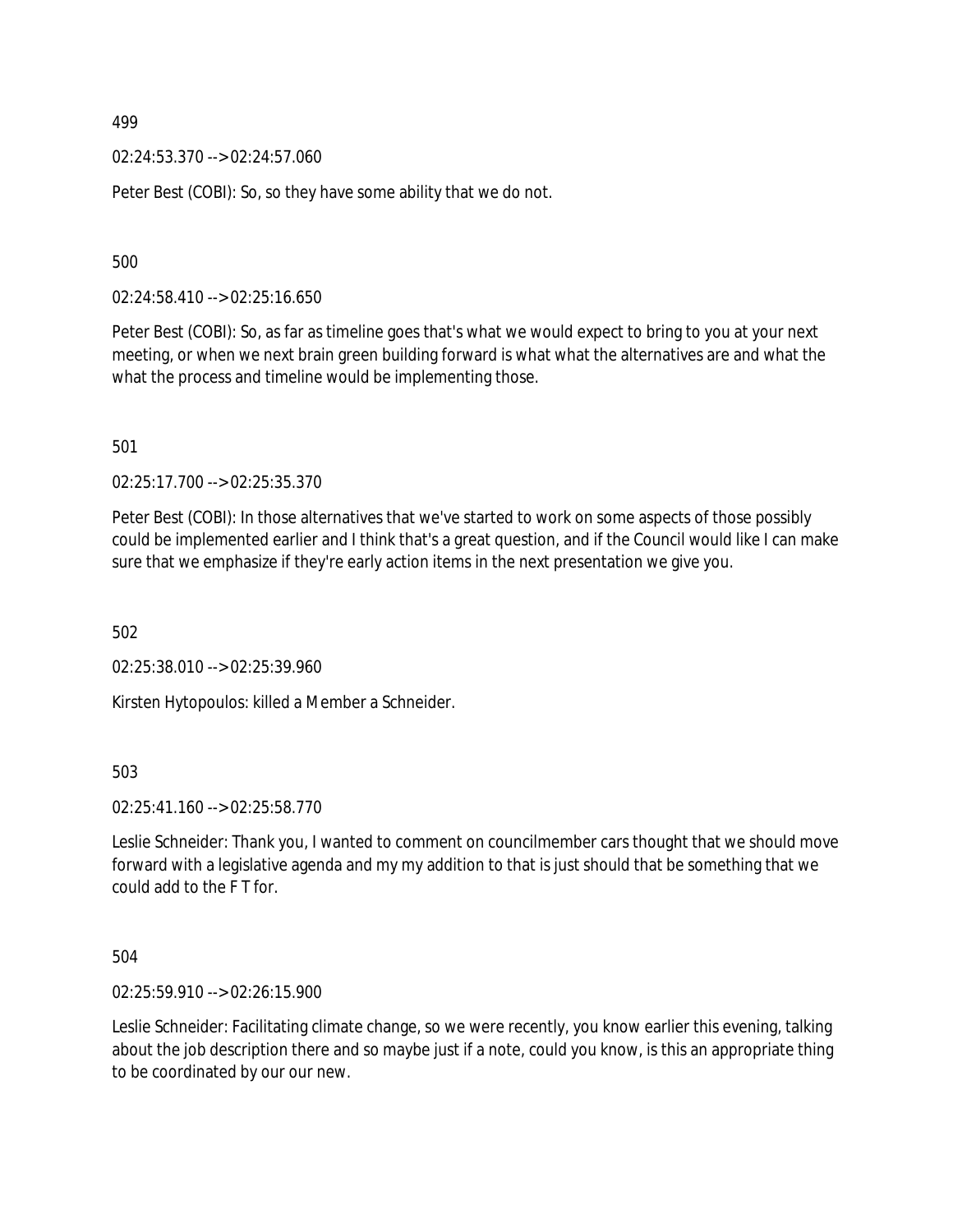02:26:17.760 --> 02:26:22.740

Leslie Schneider: i'm not sure what we're calling it climate change facilitator, or whatever it is that we're working on.

506

02:26:25.200 --> 02:26:26.730

Kirsten Hytopoulos: customer base pantry Johnson.

507

02:26:27.420 --> 02:26:33.690

Brenda Fantroy-Johnson: I just wanted to agree with what councilmember car was saying, but I also wanted to know.

508

02:26:35.790 --> 02:26:42.180

Brenda Fantroy-Johnson: Is there a way to find out what comparable cities are doing to remove those barriers.

509

02:26:45.570 --> 02:26:53.820

Peter Best (COBI): So we could look at legislation, and there are some associations of jurisdictions that work on green building and sustainable policy.

510

02:26:54.420 --> 02:27:10.200

Peter Best (COBI): So there are some forums that could be utilized to identify and and perhaps recruit support for a change, and if the new climate position wanted to take that on that would be the new.

511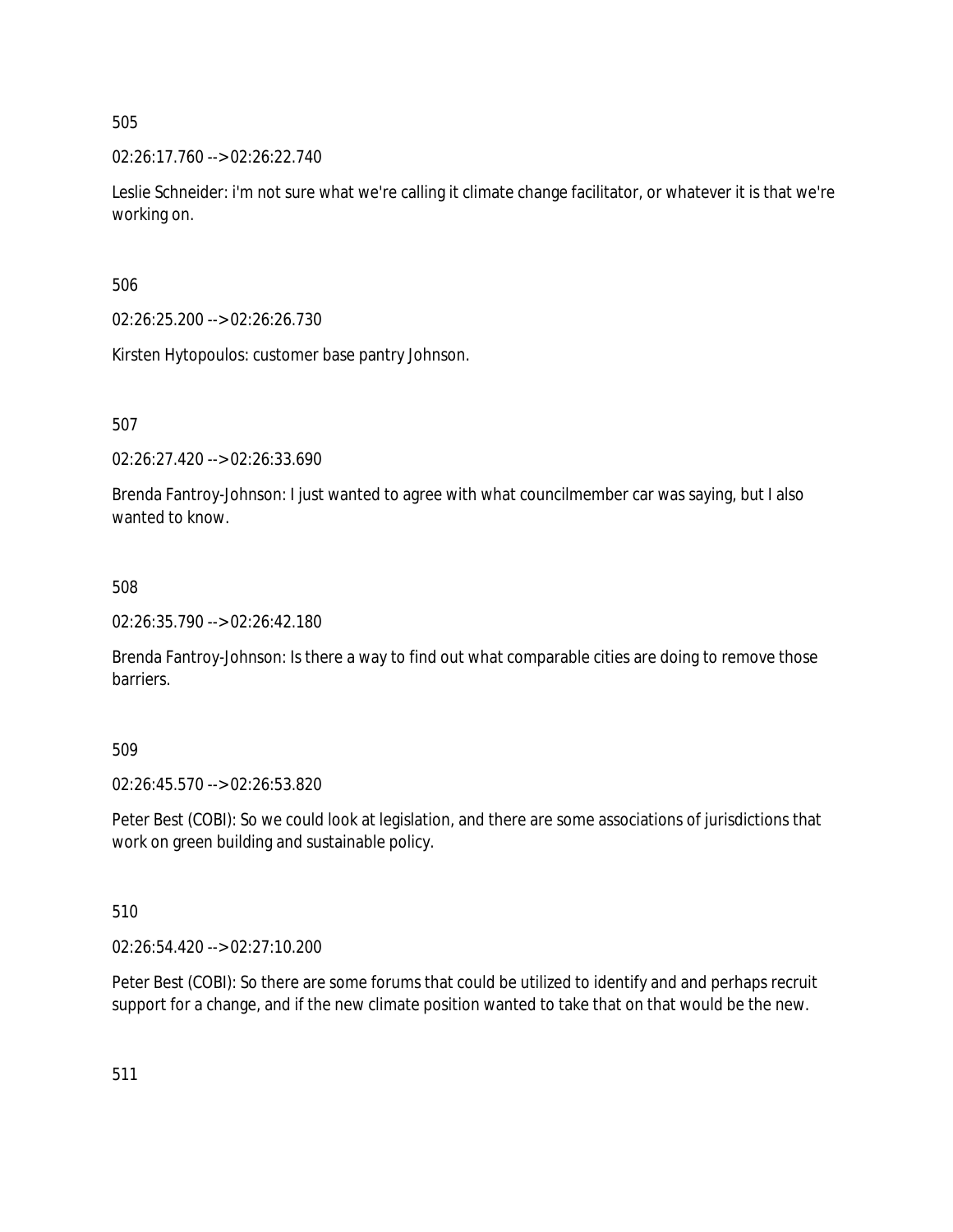02:27:11.790 --> 02:27:14.070

Kirsten Hytopoulos: Thank you mayor disarm.

512

02:27:15.000 --> 02:27:24.840

Rasham Nassar: yeah thanks for the for the information Peter really great discussion tonight, I just want to voice also my support for Deputy Mayor his proposal.

513

02:27:25.530 --> 02:27:34.710

Rasham Nassar: Deputy Mayor, I agree with everything you said, I think I heard majority Council support to head in that direction and I was wondering if perhaps you wanted to restate.

## 514

02:27:35.610 --> 02:27:51.120

Rasham Nassar: The the direction that you provided just re identify that for counsel against so we're all clear perhaps restate that in emotion, I would certainly be happy to second that and and get get that through so we can move forward and move along so.

515

02:27:51.150 --> 02:28:05.940

Kirsten Hytopoulos: it's a little scattered because it sounds like it's going to depend on whether we're gonna wait for our new climate implemented or or what so I can put it in emotion it's a little hot policy and not specific action of what I yeah.

516

02:28:06.600 --> 02:28:18.450

Rasham Nassar: Sorry, I didn't mean to interrupt but in terms of authorizing our committees to begin to yeah or to direct them or authorize them to look at somebody in terms of what you identified.

517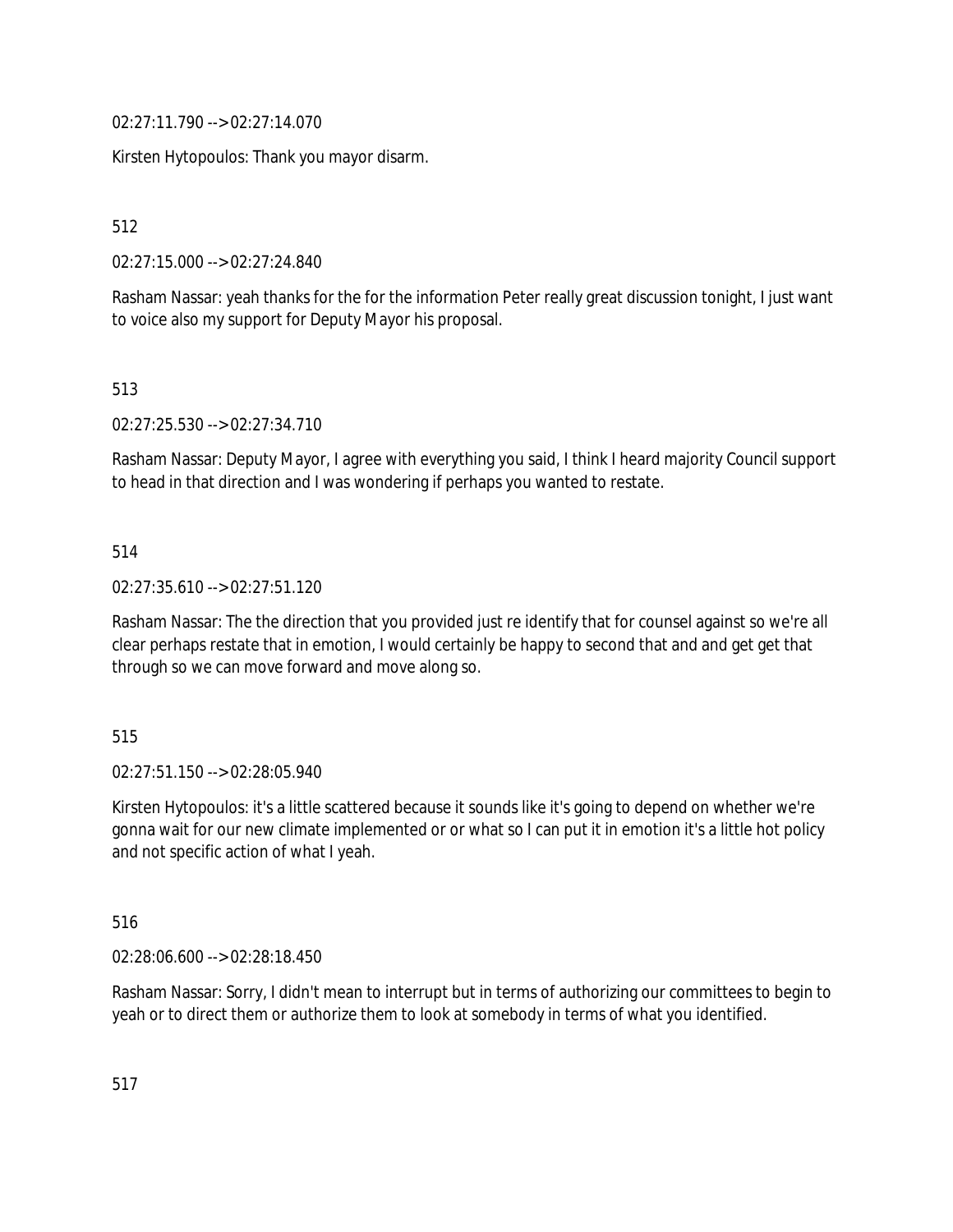02:28:18.900 --> 02:28:24.510

Rasham Nassar: As possible next steps for work, I just think it's really good that we're all clear about that So if you could just put that aspect of it.

518

02:28:24.660 --> 02:28:30.480

Rasham Nassar: Sure terms, there any items that are that were unclear and we could follow up on that up about that offline.

519

02:28:31.110 --> 02:28:31.680

Kirsten Hytopoulos: So I guess.

520

02:28:31.710 --> 02:28:33.360

Kirsten Hytopoulos: i'm that i'm moving that we.

521

02:28:33.360 --> 02:28:42.510

Kirsten Hytopoulos: Direct our the green building Advisory Committee and the climate advisory committee climate change advisory committee, to give us feedback on our.

522

02:28:43.350 --> 02:28:54.930

Kirsten Hytopoulos: suggested approach, which is legislative change, hopefully in conjunction with other jurisdictions and presumably utilizing some sort of lobbying professional lobbyist.

523

02:28:55.530 --> 02:29:03.390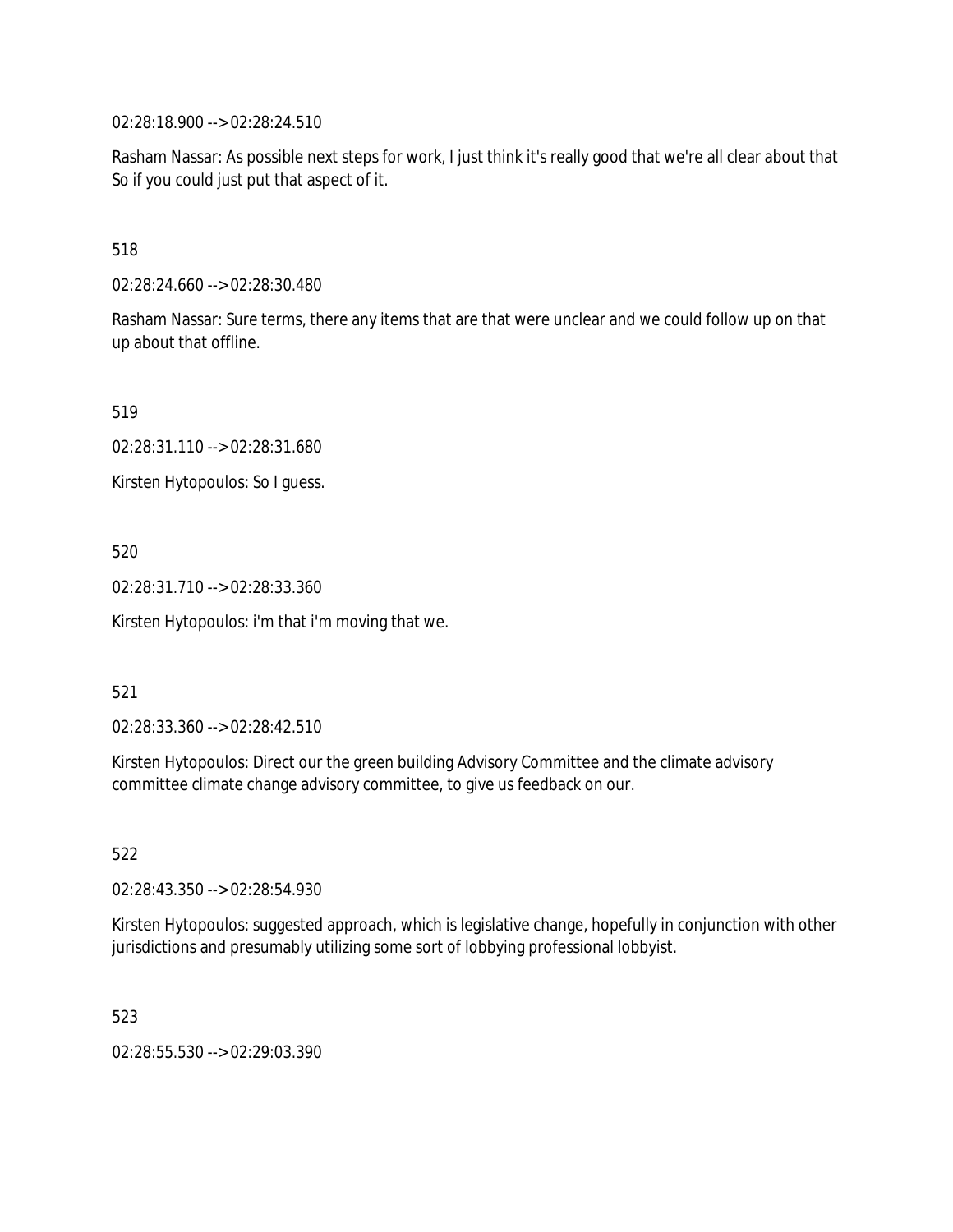Kirsten Hytopoulos: And whether or not that is sounds like a good direction for them to them do they believe that's a good direction for us is that what we're asking.

524

02:29:04.710 --> 02:29:05.940

Kirsten Hytopoulos: Because our public seconded.

525

02:29:07.320 --> 02:29:08.310 Kirsten Hytopoulos: And discussion.

526

02:29:09.900 --> 02:29:10.650

Kirsten Hytopoulos: All those in favor.

527

02:29:11.820 --> 02:29:12.000

Leslie Schneider: Aye.

528

02:29:12.600 --> 02:29:21.090

Kirsten Hytopoulos: Okay, great um, I guess, I just want to throw out there, one thing I heard from a citizen after the last one of these conversations, which was have we ever considered limiting.

# 529

02:29:22.440 --> 02:29:28.080

Kirsten Hytopoulos: It we don't have we legally could limit conditioned space as sort of a backdoor way of.

530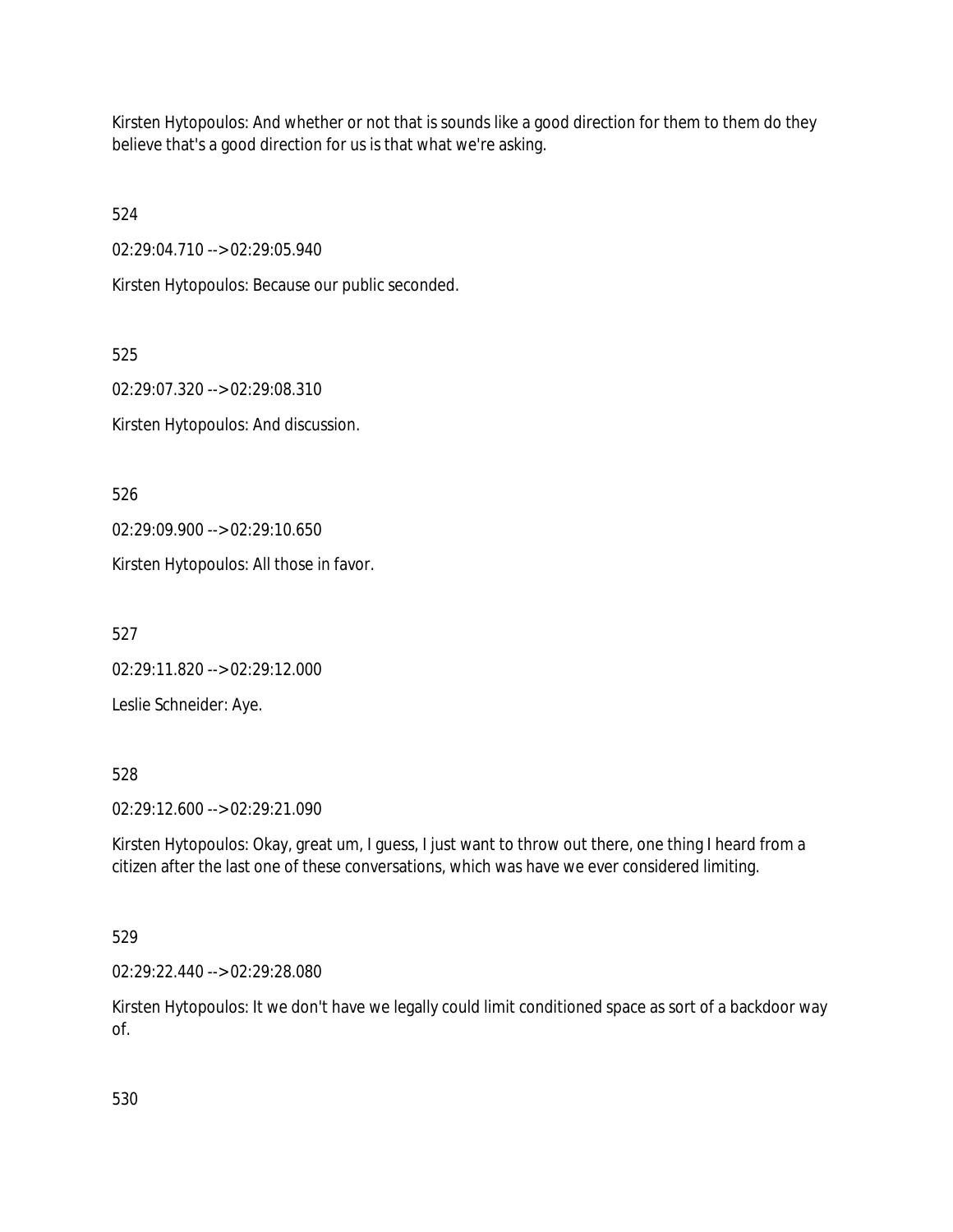02:29:29.010 --> 02:29:40.080

Kirsten Hytopoulos: Thus, reducing usage, so I don't know if you've ever considered that but and I don't want it to start it right now, but I will throw that out there in case anybody wants to run with that if it's doable but it seemed like a creative idea.

531

02:29:41.970 --> 02:29:46.230

Kirsten Hytopoulos: Okay, are we didn't have any other comments on this topic, yes, Mr Schneider.

532

02:29:46.650 --> 02:29:49.710

Leslie Schneider: I just wanted to ask you to restate that i'm not sure I understood your.

### 533

02:29:49.740 --> 02:29:56.610

Kirsten Hytopoulos: Your question oh if we could legally limit square footage of condition space just in residential buildings.

534

02:29:59.040 --> 02:30:03.390

Kirsten Hytopoulos: So I don't know if it's possible, but that would necessarily reduce usage.

535

02:30:04.980 --> 02:30:07.170

Kirsten Hytopoulos: Okay, any other discussion on this topic.

536

02:30:08.070 --> 02:30:09.630

Heather Wright: You sent a quick thing to say, if I click.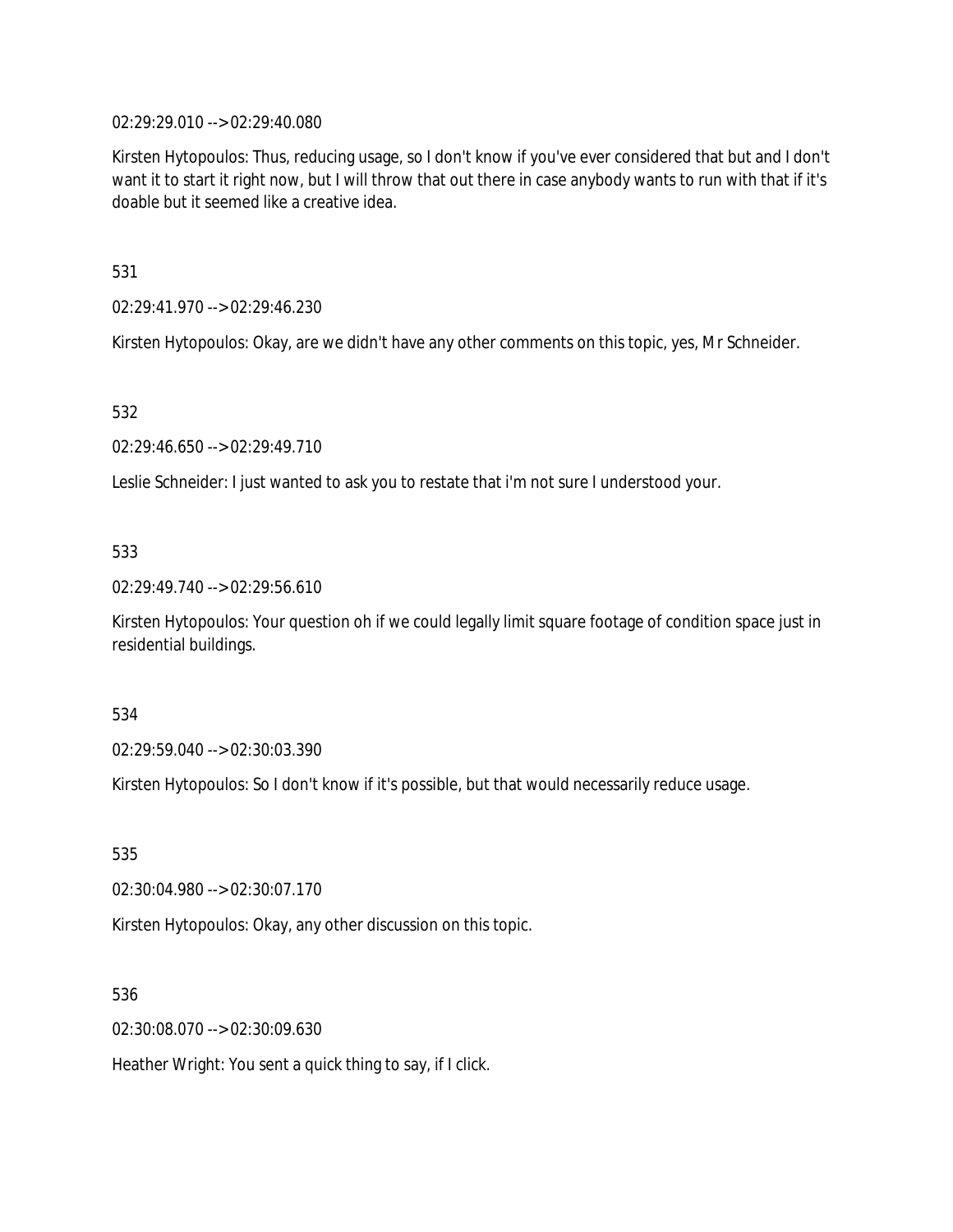02:30:09.660 --> 02:30:20.130

Heather Wright: Deputy Mayor, thank you, I just wanted to let you all know that the legislator is considering just for public facilities on reduction of greenhouse gases, they are discussing it on the fourth.

538

02:30:21.240 --> 02:30:28.410

Heather Wright: Of this month, so you can view the documents on the State legislators website so we can send that to you as a link, so you can just get a.

539

02:30:28.830 --> 02:30:38.280

Heather Wright: sense of some of the items that they're currently discussion discussing and also and some good news is that the building code will be revised.

540

02:30:39.150 --> 02:30:42.900

Heather Wright: Maybe at next week's meeting will be bringing to you the 2018 energy code.

541

02:30:43.290 --> 02:30:54.420

Heather Wright: which will increase efficiencies and reduce greenhouse gas reduction from what we have in place currently right now, which is the 2015 codes, so there are some changes that are coming forward slowly so.

542

02:30:54.810 --> 02:31:00.030

Heather Wright: just wanted to provide you that information and like I said i'll send you a link to this information now.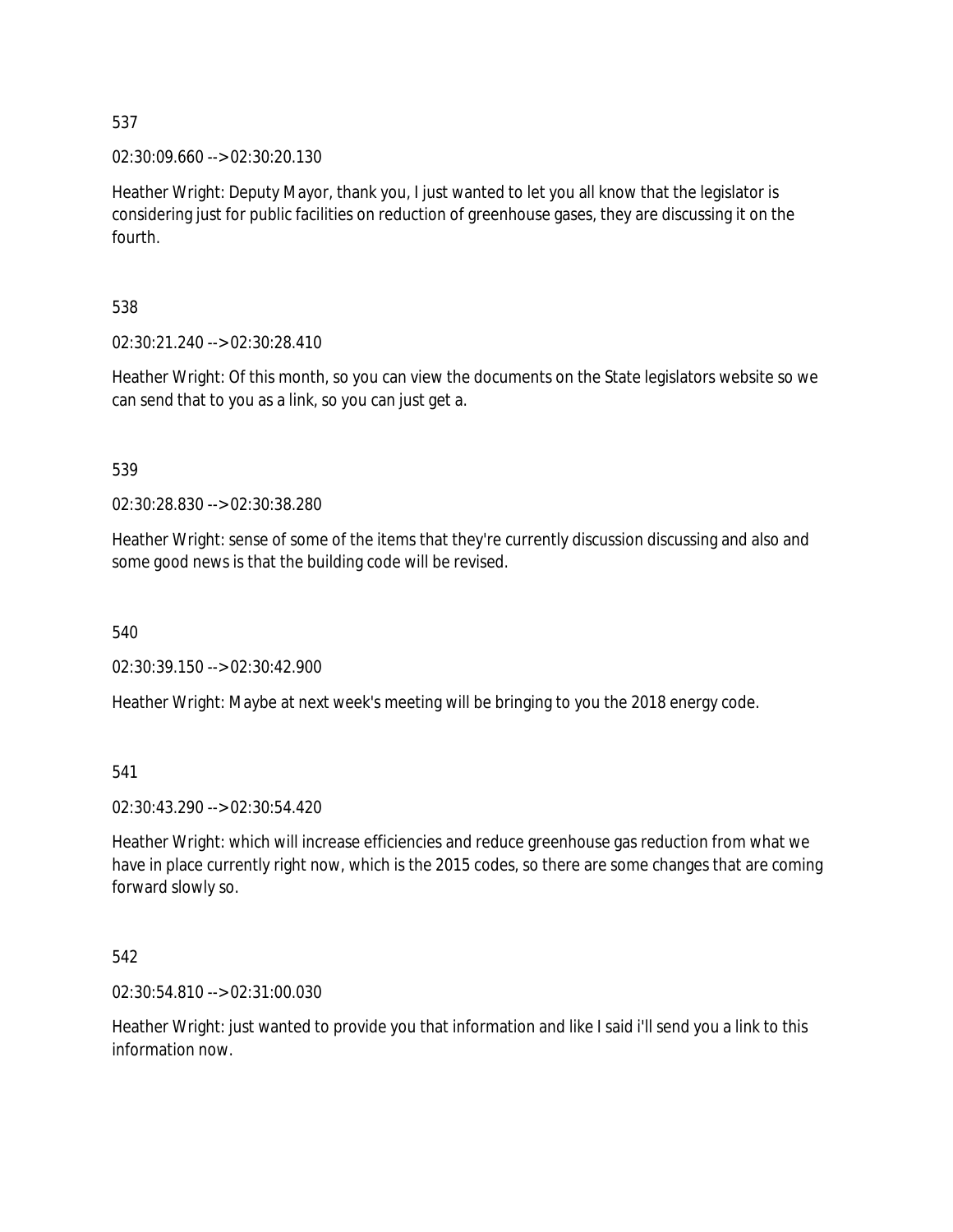02:31:00.870 --> 02:31:03.120

Kirsten Hytopoulos: Thank you so much for that information that's really helpful.

544

02:31:05.400 --> 02:31:07.620

Kirsten Hytopoulos: Any other comments or questions on this topic.

545

02:31:08.760 --> 02:31:12.210

Kirsten Hytopoulos: Okay, seeing them, thank you very much, Director right and Peter.

546

02:31:13.980 --> 02:31:14.160

Heather Wright: night.

547

02:31:14.580 --> 02:31:23.490

Kirsten Hytopoulos: good night and the next item up is a presentation by the climate change advisory committee as to recommendations and updates.

548

02:31:28.230 --> 02:31:42.300

Ellen Schroer: All right, well, maybe i'll just make a few introductory remarks, while the climate change advisory committee folks are promoted from attendee I think if I looking at here, I can see Mike cox's here and will be presenting and perhaps.

549

02:31:43.440 --> 02:31:47.130

Ellen Schroer: Another Sir anybody else coming Mike can can let.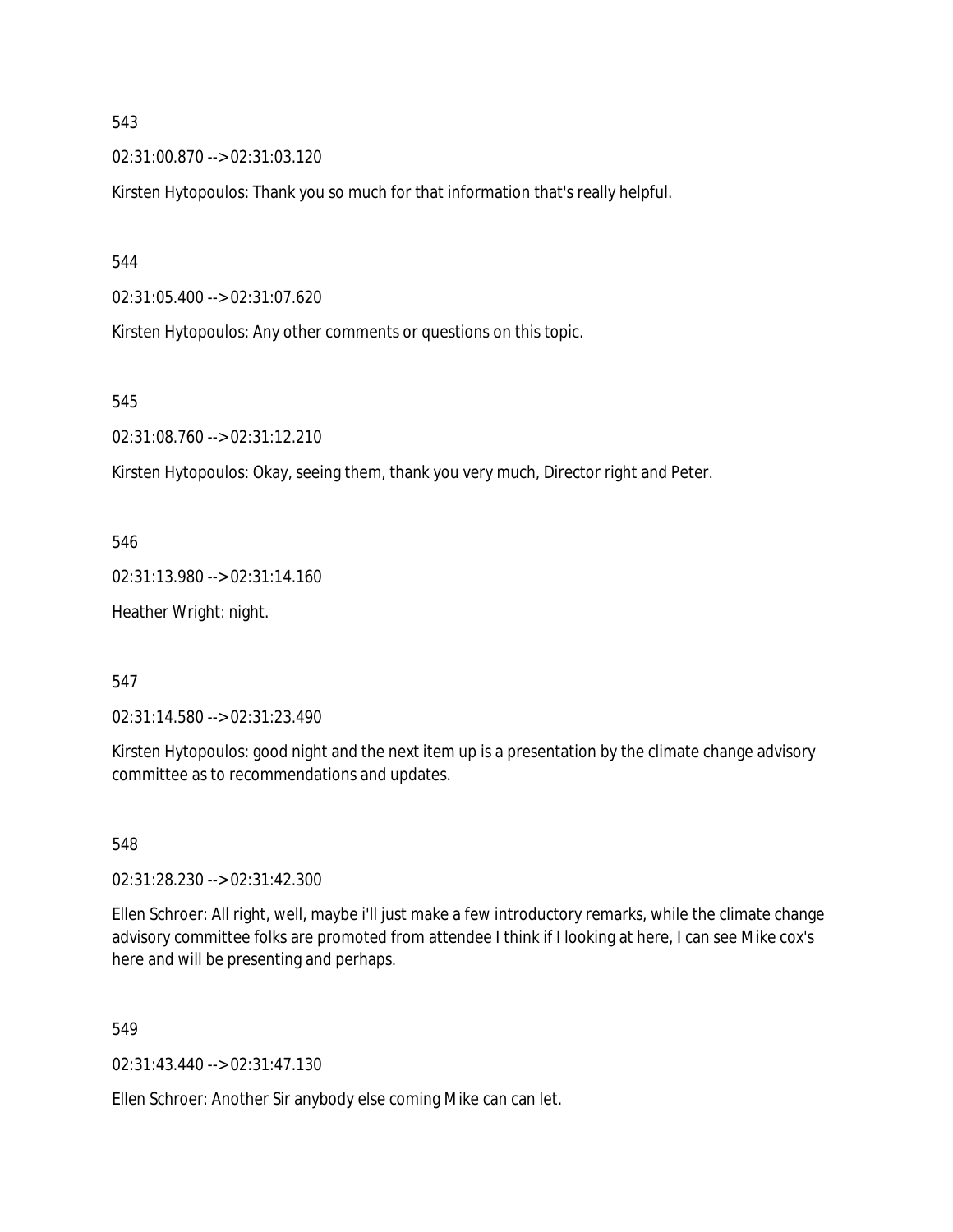02:31:47.130 --> 02:31:47.370

Kirsten Hytopoulos: me know.

551

02:31:48.720 --> 02:31:57.660

Ellen Schroer: um and just to say thank you to the climate change advisory committee for coming to present their progress on the Climate Action Plan, this is something that.

552

02:31:57.990 --> 02:32:08.790

Ellen Schroer: The Council adopted in November of last year and Mike, who is the chair of the committee is here to present on some status and then also to sum up some of the.

553

02:32:09.660 --> 02:32:18.510

Ellen Schroer: Work items that were well achieved or progress was made, and then look ahead to 2021 so with that i'll hand it over to Mike thanks very much.

554

02:32:21.510 --> 02:32:22.050

Michael Cox: Good evening.

555

02:32:23.640 --> 02:32:33.810

Michael Cox: So just to start just for everybody's information on February 10 we have the three state our streets representatives plus be invited governor inslee.

556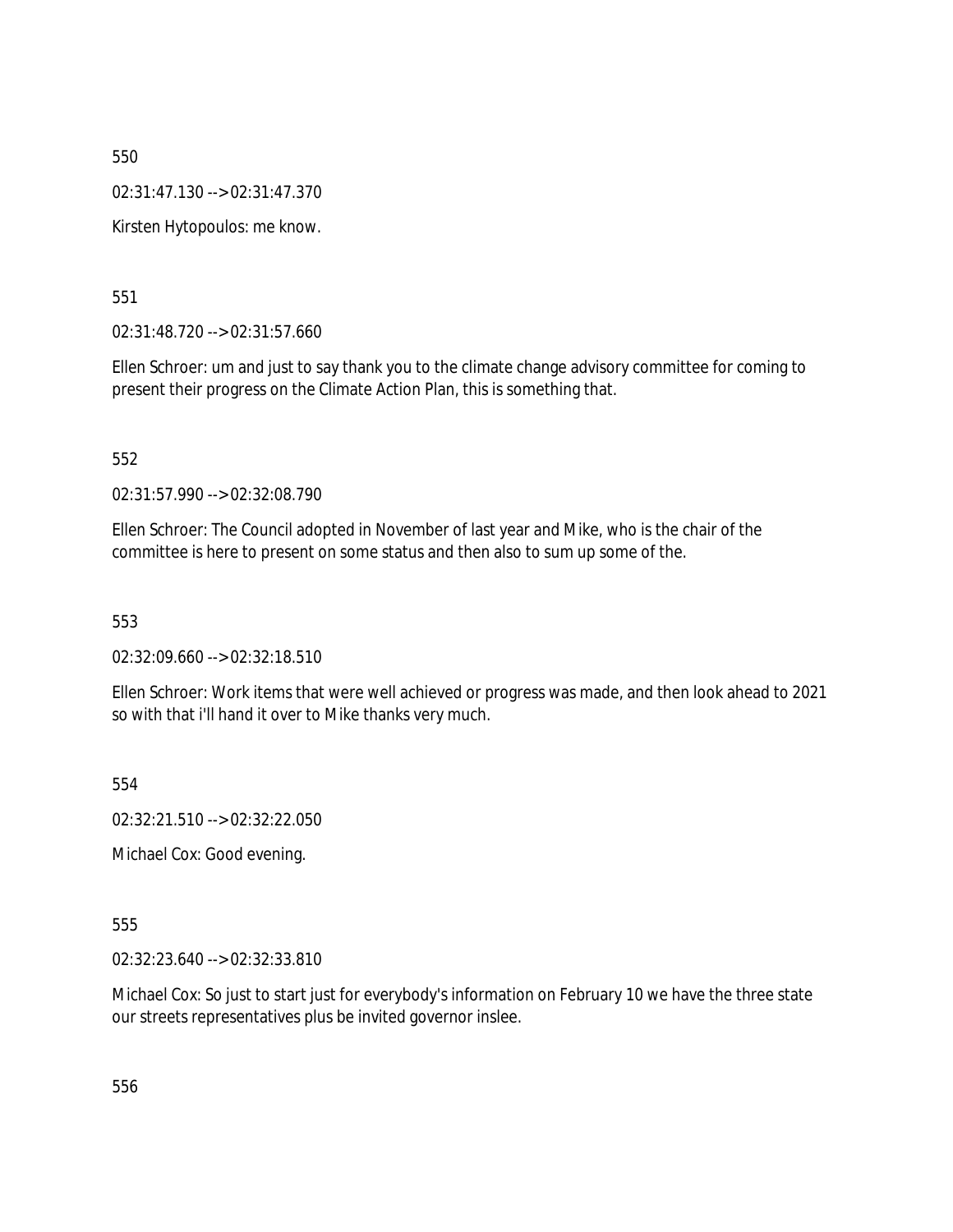02:32:34.200 --> 02:32:52.110

Michael Cox: To come to state legislative session for climate change and so just listening to the discussion that you've had and maybe opportune time for us to ask that question, so I just a heads up on that that they're all they've all agreed to come and we'll see how that goes, so let me.

557

02:32:53.310 --> 02:32:56.130

Michael Cox: To this screen and.

558

02:33:00.570 --> 02:33:01.320

Michael Cox: There we go.

### 559

02:33:02.760 --> 02:33:10.530

Michael Cox: Okay, just a little cartoon and i'm not much of a social media guy but the selfie it's kind of hard to get people's attention, sometimes so maybe.

### 560

02:33:11.100 --> 02:33:22.650

Michael Cox: We start using selfies Twitter instagram all those things I don't know what that they are but i'm sure they're really effective so anyway, a little jumpstart so what we're going to do as the.

561

02:33:24.000 --> 02:33:24.960

Michael Cox: Helen said.

562

02:33:26.130 --> 02:33:34.290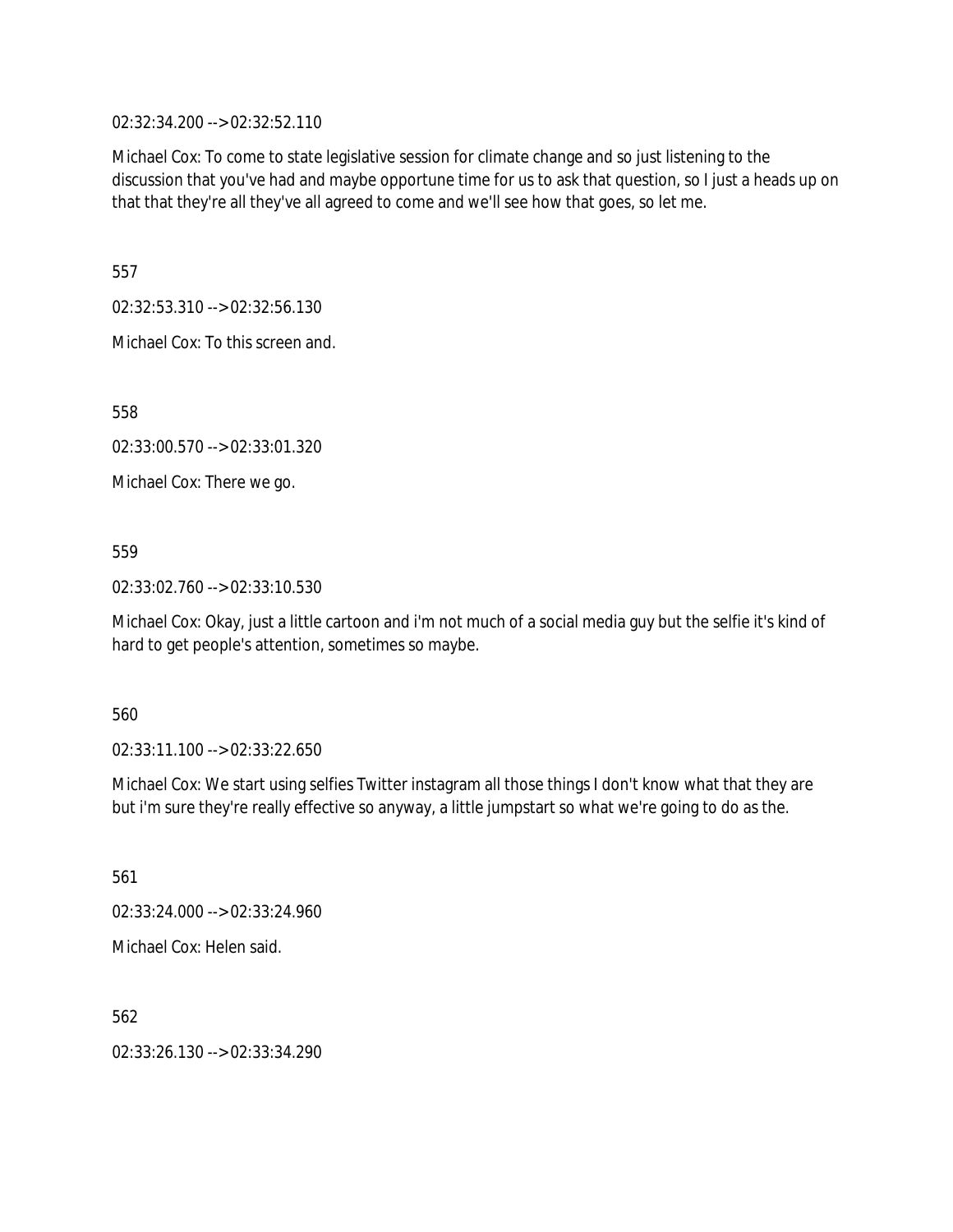Michael Cox: we're going to come to you you'd asked us many months ago to come up with some recommendations on carbon reduction police in court buildings we had.

563

02:33:34.890 --> 02:33:44.370

Michael Cox: The idea of working with the Green building team or Task Force on that that fell through, but now we're back and we're going to provide some recommendations second.

564

02:33:44.910 --> 02:33:57.750

Michael Cox: And given status on a PC franchise agreement again, there is a request from counsel from the CCC uic to come back and we're pretty close I think we're actually there i'll talk about that.

565

02:33:58.290 --> 02:34:07.230

Michael Cox: they're talking about progress in their work plan and we're not going to talk about the status in a room after you already there they're a part of your package.

566

02:34:08.160 --> 02:34:22.830

Michael Cox: And I wanted to also just do a shout out to the State into the city folks now RON, who is now been working with us Ellen, of course, and today we just had a meeting with Kristen drew talking about Community engagement, how to do that.

567

02:34:23.880 --> 02:34:32.310

Michael Cox: In a more comprehensive way, so I really appreciate the city putting up some time to work with us to get this going so.

568

02:34:33.240 --> 02:34:46.950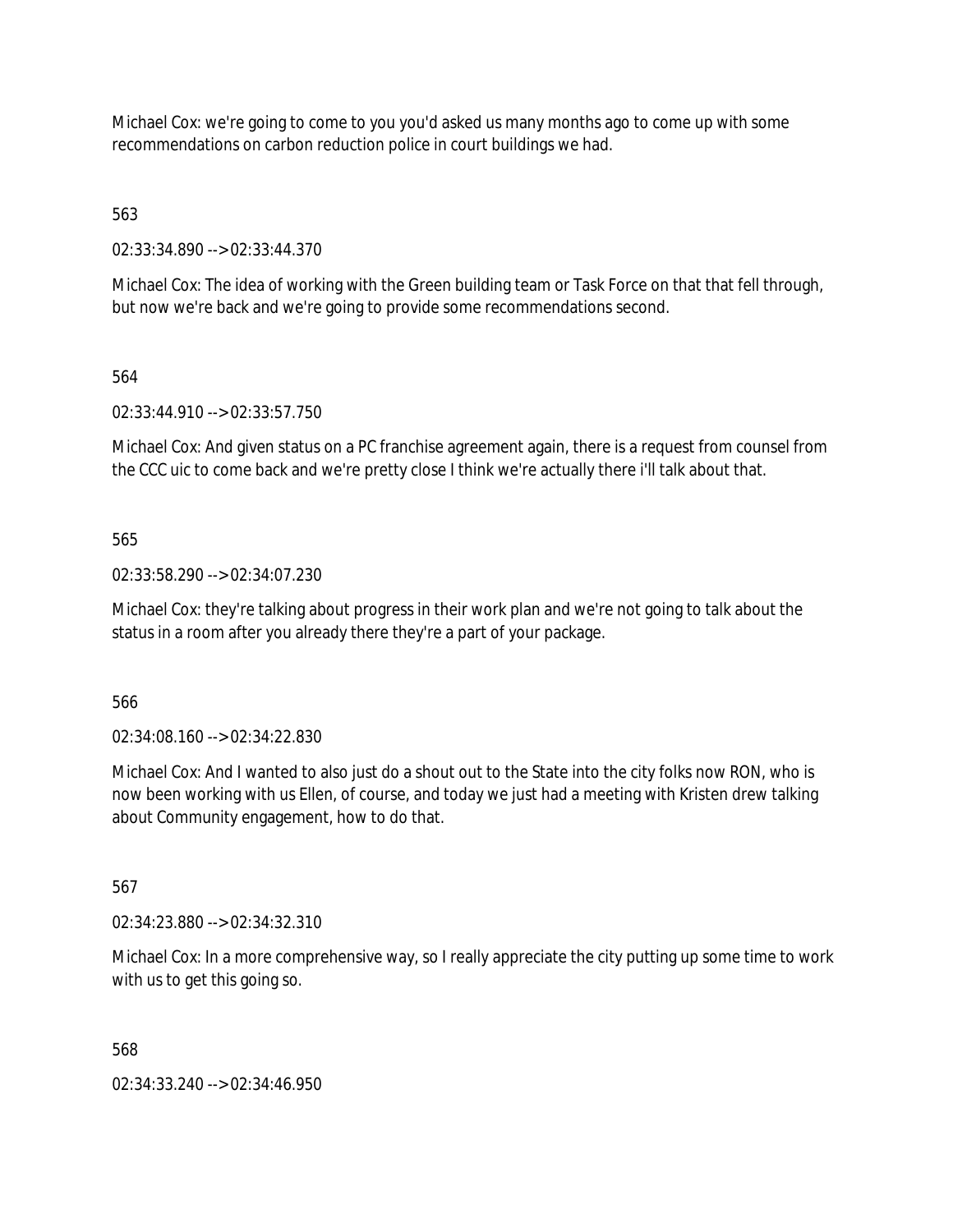Michael Cox: i'm going to have more Hansen, is going to lead the discussion on police and court building and then i'll take it from there, so Laura taken away and only one you advance Thank you so much.

# 569

02:34:47.250 --> 02:35:01.200

Lara Hansen: i'm good evening, thank you for having us to come and share some of the work that we've been doing on a question that you sent our way it sounded like from listening earlier we're going to get a couple more questions sent our way, so we are poised and ready.

# 570

02:35:02.880 --> 02:35:18.870

Lara Hansen: The City Council asked the climate change advisory committee to develop recommendations to offset the carbon emissions that would be reduced if, in fact, the police station court building were to be transitioned to a leed silver level.

## 571

02:35:20.670 --> 02:35:32.850

Lara Hansen: The first thing that the Committee said upon seeing the leed silver level was we should be trying for better than that the leed silver level is not a very high bar in the world of energy reduction.

# 572

02:35:34.560 --> 02:35:42.000

Lara Hansen: leed platinum is kind of the place where people who are serious about making reduction start, but you test us with silver so we're answering the silver.

### 573

02:35:43.200 --> 02:35:54.660

Lara Hansen: We wanted to start in our recommendations by acknowledging that the use of the Harrison building is better than constructing a new building there's already inherent energy savings in that, as well as material savings.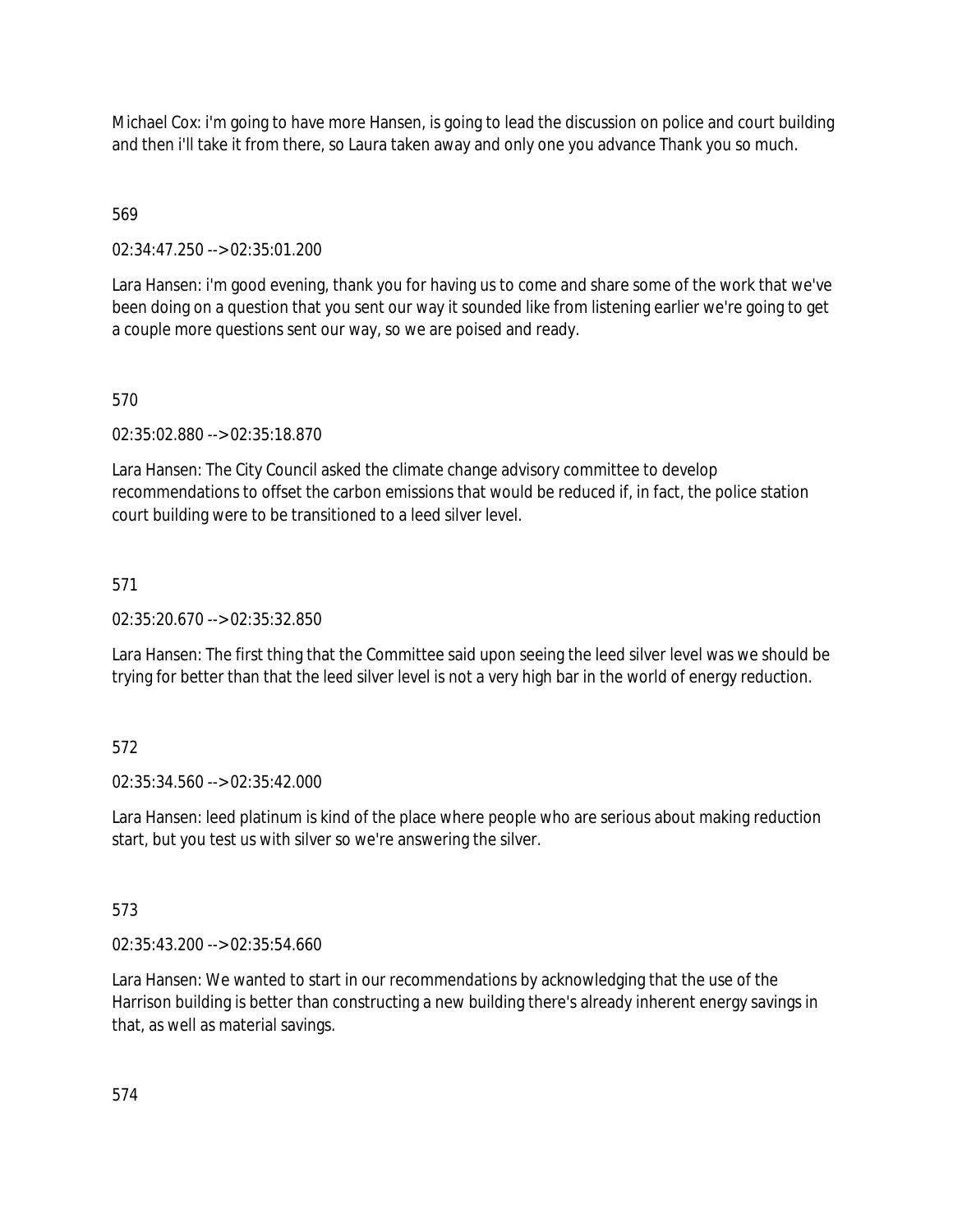02:35:55.410 --> 02:36:00.930

Lara Hansen: And all sorts of added value for the Community and not having an abandoned building not dealing with.

575

02:36:02.670 --> 02:36:04.380

Lara Hansen: derelict infrastructure and the like.

576

02:36:06.270 --> 02:36:14.130

Lara Hansen: We also think that it's probably likely that Harrison at the start is a more energy efficient building per unit of space.

## 577

02:36:14.430 --> 02:36:26.550

Lara Hansen: than the current building, but we have not been given the data to know that we suggest that Council could request that that would seem like a useful comparison to have because that seems like a starting point for some credit.

578

02:36:27.180 --> 02:36:32.190

Lara Hansen: toward achieving that leed silver gold, the current building is clearly not lead anything.

579

02:36:34.710 --> 02:36:48.330

Lara Hansen: The second is that use of the green building Task Force green building standard for comparison of carbon reductions, we think, would be a better standard then lead going back to what I said leed silver going back to what I said earlier.

580

02:36:49.020 --> 02:36:55.470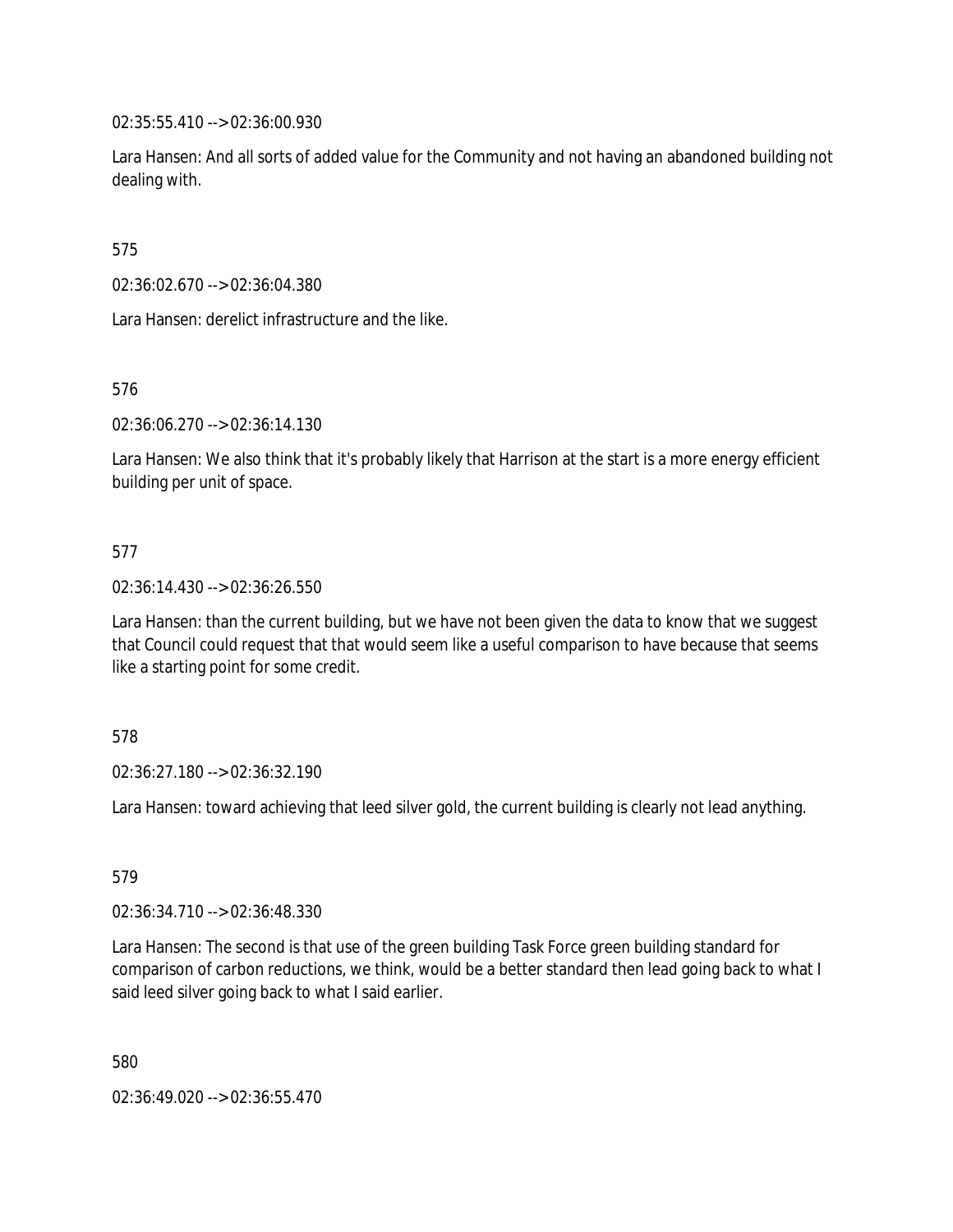Lara Hansen: So using that as a way to figure out what the amount of differential there is would be a great way to go forward.

581

02:36:56.850 --> 02:37:11.220

Lara Hansen: Our recommendation is to achieve the carbon reductions by investing locally in energy efficiency and conservation for low income housing on the island, that would be a permanent reduction of CO2 emissions by those.

## 582

02:37:11.670 --> 02:37:23.040

Lara Hansen: Those homes it through creating greater energy efficiency, replacing heating systems with heat pumps systems, for example.

### 583

02:37:24.060 --> 02:37:33.570

Lara Hansen: Increasing insulation replacing roofs all of those kinds of things that don't sound particularly sexy, but our were real energy reductions are.

584

02:37:35.010 --> 02:37:50.850

Lara Hansen: The second and that actually could fall into some of the categories of green energy funds that could be created, for example, as part of the franchise agreement with PSC and you might see some of that in the documents you get from Mike in the very near future.

585

02:37:52.500 --> 02:37:58.680

Lara Hansen: So that might be a way to help pay for that you could also come up with some other offset scheme, so that we create a.

#### 586

02:37:59.130 --> 02:38:09.900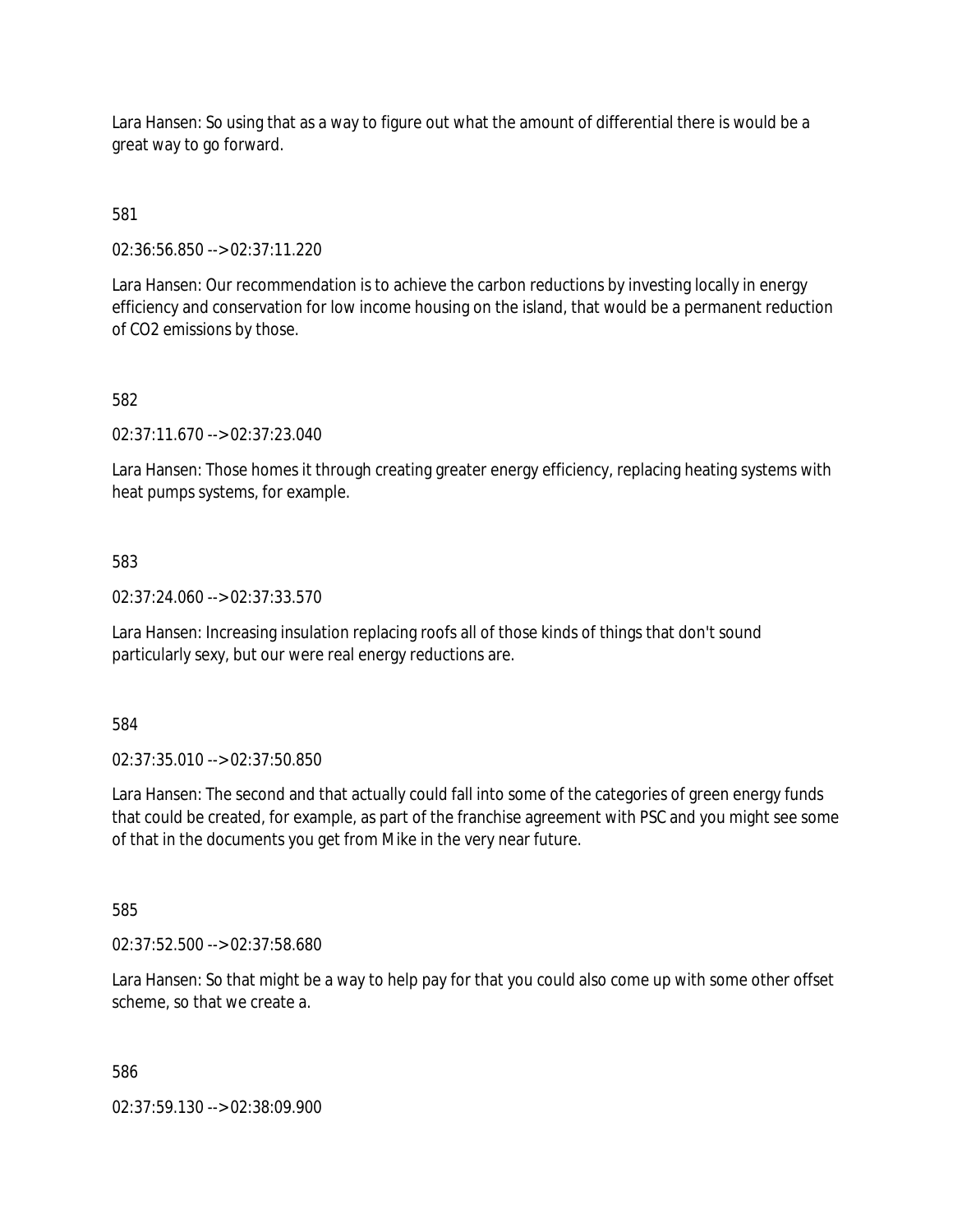Lara Hansen: threshold level of emissions that we allow in any new construction or remodel construction and if you can't meet those in your own property net zero would be great.

587

02:38:10.500 --> 02:38:19.320

Lara Hansen: other cities have done that, if you can't reach that when your energy efficiency standard, then you could offset it by decreasing further.

### 588

02:38:20.190 --> 02:38:31.800

Lara Hansen: The energy efficiency of low income housing on island, but again, this is in relation police station so probably has to be paid directly by the city, but again, perhaps it could become part of PSC franchise agreement.

## 589

02:38:33.240 --> 02:38:45.660

Lara Hansen: Community solar projects would also be a great space to increase local generation and have real, tangible carbon carbon reductions by replacing some of the currently.

590

02:38:46.680 --> 02:38:53.970

Lara Hansen: Coal fed energy production on this island with by adding some more solar and doing that, as Community projects.

# 591

02:38:54.810 --> 02:39:01.200

Lara Hansen: The fourth recommendation is, we strongly recommend, as you can see from the use of all capital letters in bold.

### 592

02:39:01.860 --> 02:39:08.250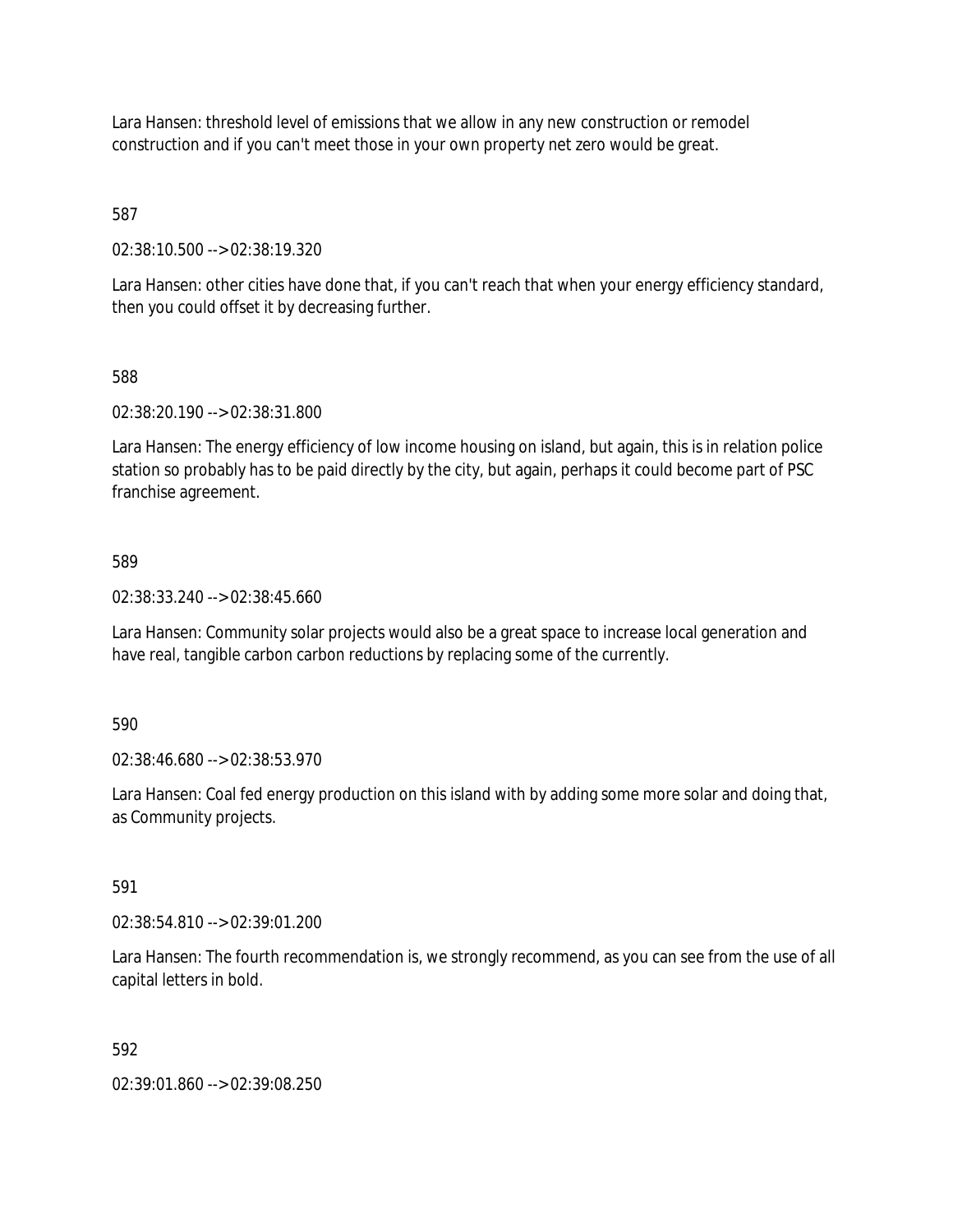Lara Hansen: That you not entertain the idea of using the kinds of offsets that were presented in the list we were given which are.

593

02:39:09.060 --> 02:39:20.370

Lara Hansen: off island third party commercially bought up sets that do not provide any direct reduction of on island greenhouse gas emissions from fossil fuel combustion, that is.

594

02:39:20.670 --> 02:39:39.330

Lara Hansen: really what we have to use as our standard is if in fact we're not going to reduce further the emissions from the police in court building, we need to figure out how do we directly reduce island based greenhouse gas emissions from fossil fuel combustion next slide please.

595

02:39:41.940 --> 02:39:54.780

Lara Hansen: So next steps, I think it sounds like a great idea to work with the Green building task force to determine green building standards to use for comparison, it sounds like from the previous conversation it's a little bit in flux what that looks like but.

### 596

02:39:55.140 --> 02:40:02.550

Lara Hansen: let's pick what our goal is and what we're going to try to be working toward and make that the standard that we do the comparison against.

597

02:40:03.300 --> 02:40:15.390

Lara Hansen: Once we pick what that standard is, we strongly recommend that the city hire a consultant to calculate carbon reduction of potential of potential projects that could be used in that that balancing mix.

598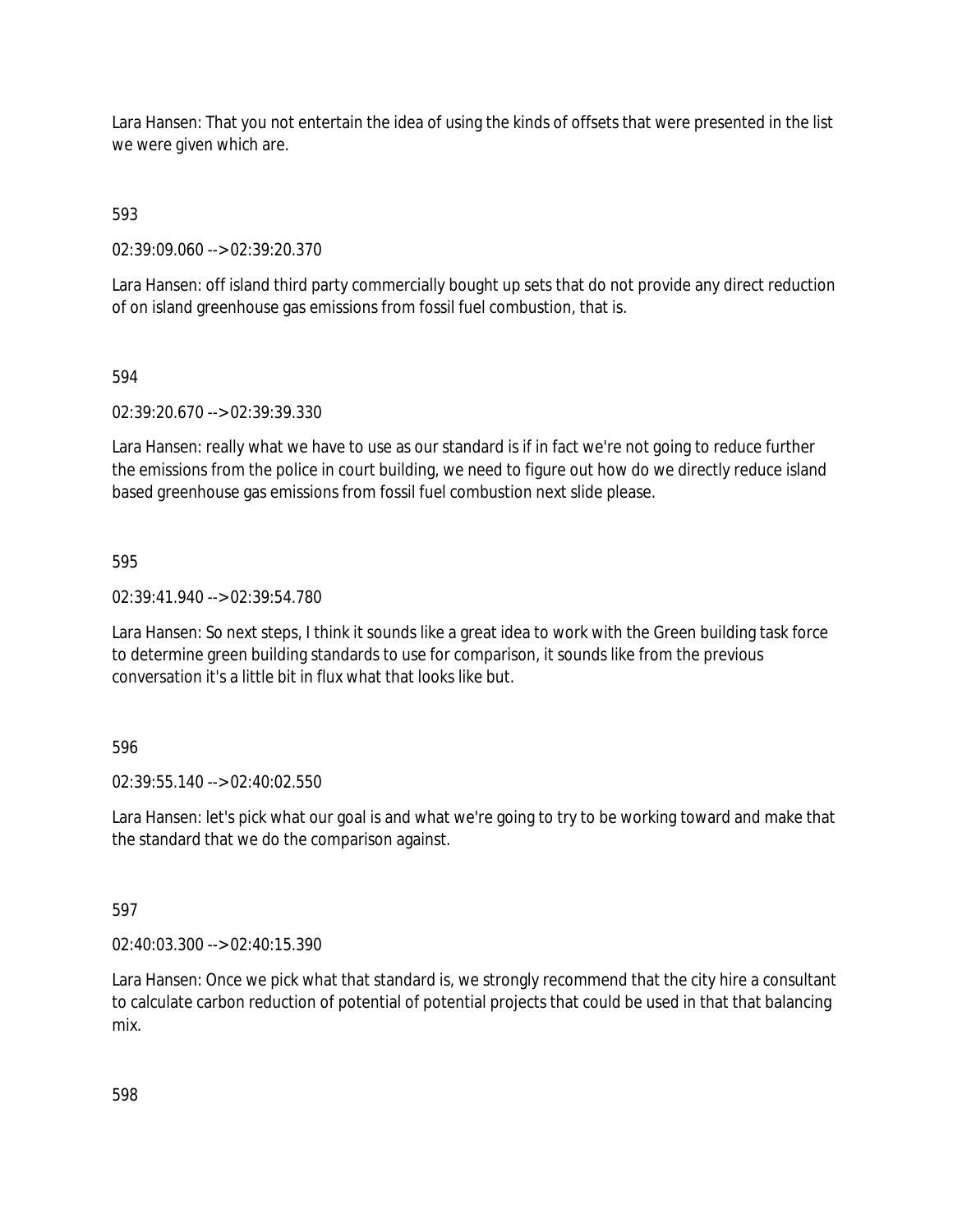02:40:15.930 --> 02:40:30.030

Lara Hansen: As well as a comparison to the existing building and the lifetime cost savings of an energy efficient building, as well as identifying local offsets implementation options, including novel approaches so finding this consultant is going to be.

599

02:40:32.190 --> 02:40:33.330

Lara Hansen: An important.

600

02:40:34.350 --> 02:40:41.940

Lara Hansen: An important decision Mike again has some ideas about some potential avenues for who and how to do that.

#### 601

02:40:42.720 --> 02:40:53.910

Lara Hansen: I think hiring a traditional engineering firm to do that probably isn't the right way to go, because we're looking to do something quite innovative here, and I think we need to think a little bit broader than what we normally might do.

#### 602

02:40:54.630 --> 02:41:04.950

Lara Hansen: And then, finally, we should develop a report with options for carbon reduction, including possible pathways to implementation, because it doesn't matter how great our plan is, if we don't do.

603

02:41:06.150 --> 02:41:08.850

Lara Hansen: And that is all I have on the police station court building.

604

02:41:11.850 --> 02:41:14.520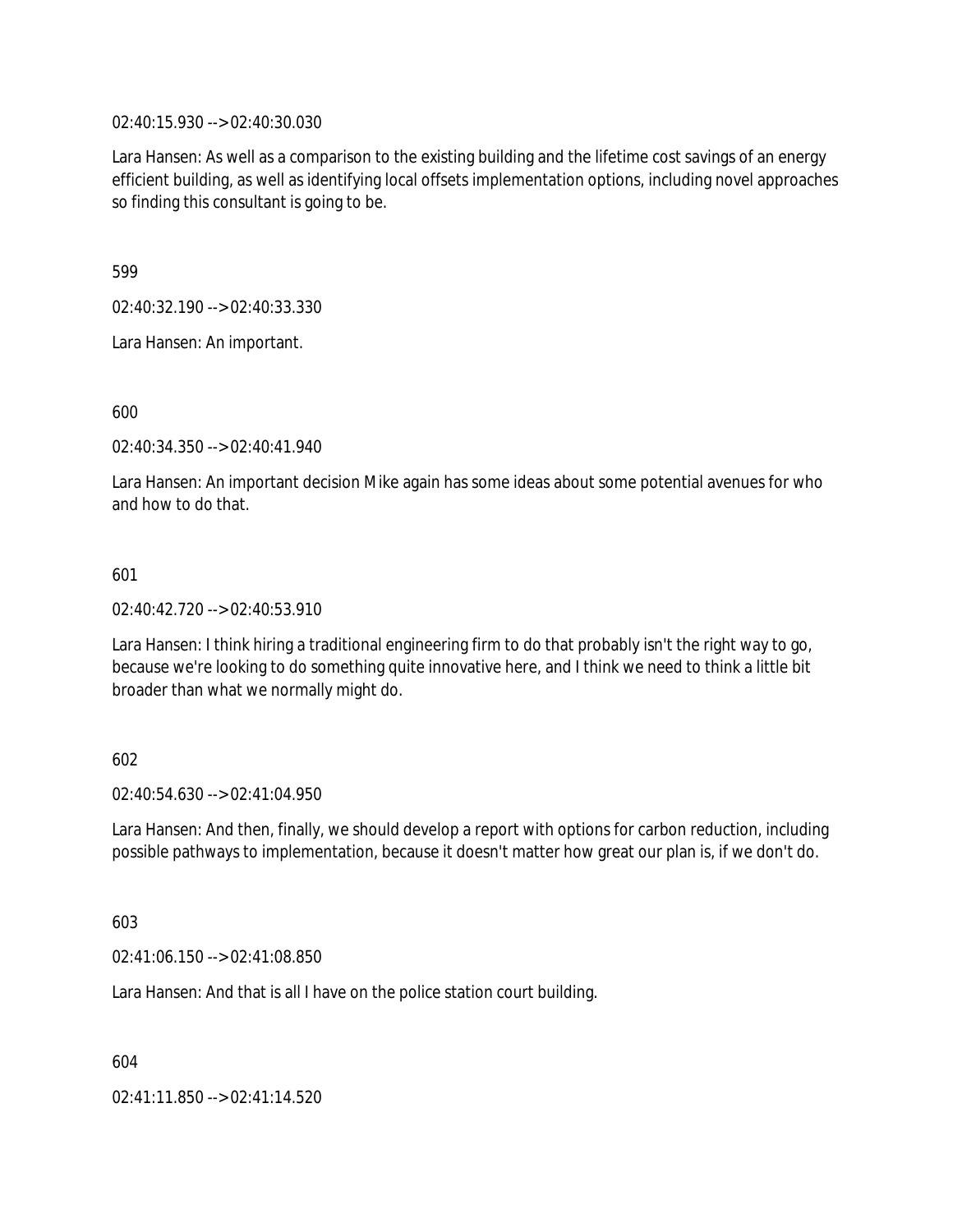Michael Cox: Today, well why don't we pause there and I have.

605

02:41:16.410 --> 02:41:21.120

Michael Cox: For we go on kind of just is a big one recommendation, so any questions.

606

02:41:22.560 --> 02:41:23.790

Michael Cox: Comments people have.

607

02:41:24.960 --> 02:41:27.420

Kirsten Hytopoulos: not seeing any right now Mike so.

608

02:41:28.830 --> 02:41:31.590

Michael Cox: One I will I will motor on.

609

02:41:33.510 --> 02:41:37.500

Michael Cox: So um let me go back here.

610

02:41:38.550 --> 02:41:53.400

Michael Cox: So PC franchise again your question, while back that subcommittee of the CCC usc pride recommendation on franchise agreement, as you probably know, it's up for renewal and 2022.

611

02:41:53.970 --> 02:42:05.670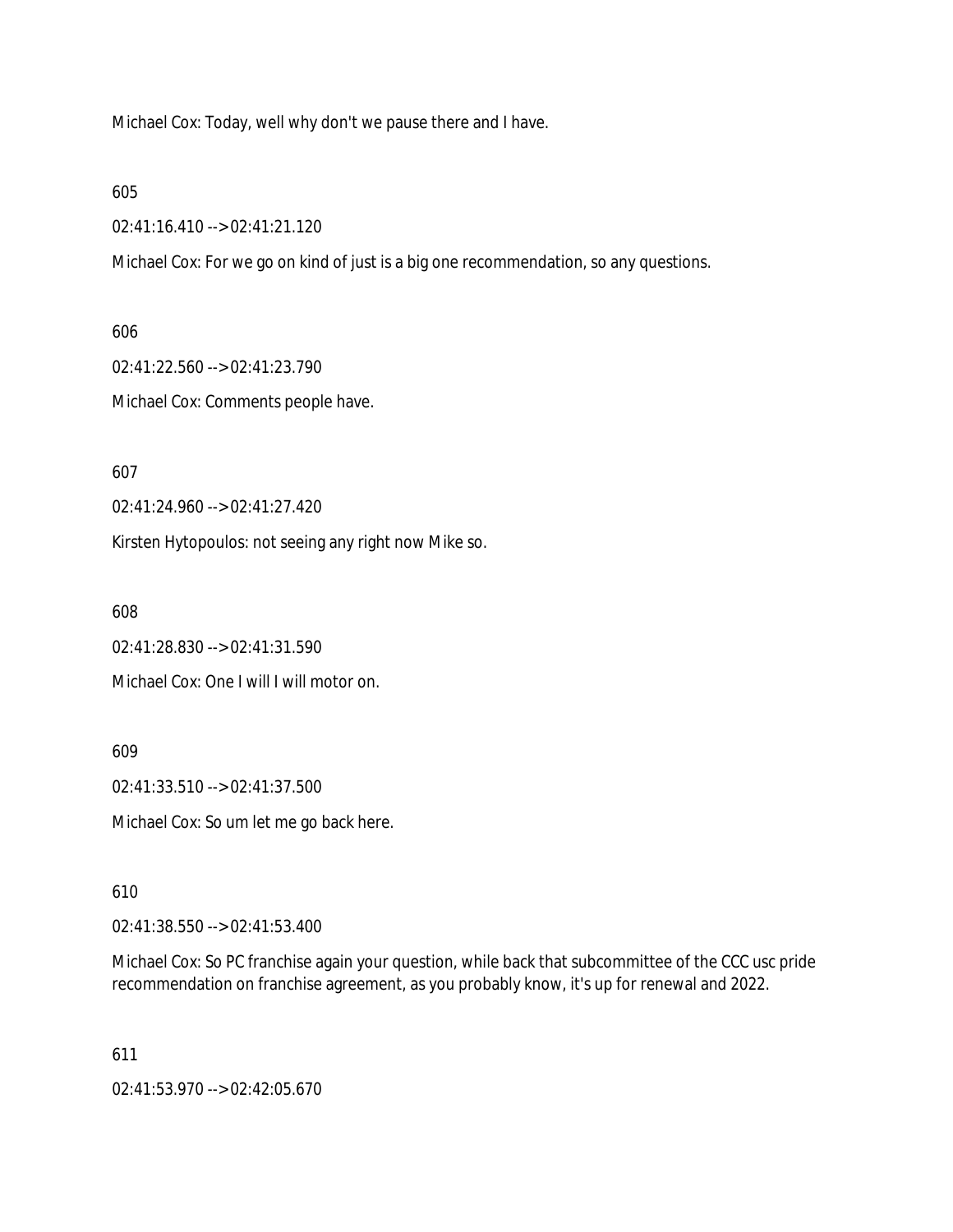Michael Cox: To 15 year agreement and that we have, so what we started doing we started saying okay let's try to do some research let's see what the world looks like out there, what other places have done.

612

02:42:06.270 --> 02:42:18.930

Michael Cox: So the first thing we did is we went to the comprehensive plan and miraculously it has a whole section on utilities electrical utility and element in there was nine policies.

# 613

02:42:19.500 --> 02:42:25.290

Michael Cox: And as you can see, on the right there just one of the policies is obtained 100% green electricity.

## 614

02:42:25.740 --> 02:42:37.230

Michael Cox: Other policies talking about energy conservation other policies, talking about reliability Paulson talks about underground and kind of the whole thing it's in our comprehensive plan and talks about.

### 615

02:42:37.860 --> 02:42:43.020

Michael Cox: Being with the public or private integrity PSC to accomplish some of those goals.

### 616

02:42:43.740 --> 02:42:52.860

Michael Cox: So what we did is, we decided to go do some research, so we found a great resource for the national renewable energy renewable energy lab.

### 617

02:42:53.520 --> 02:43:09.480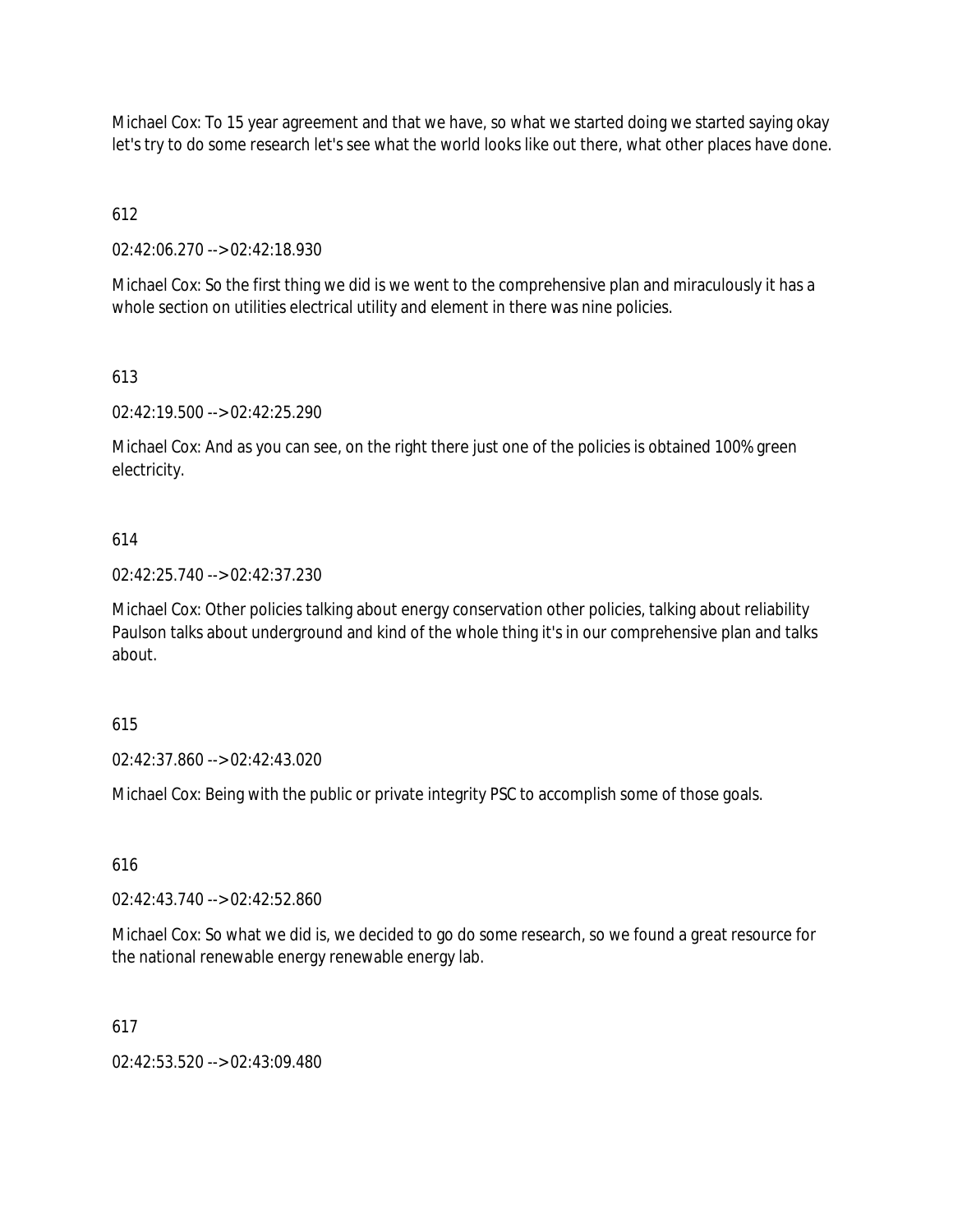Michael Cox: And, done a study of over 3000 cities in the United States about what they do in franchise agreements and multiple conversations with the author of that study gave us great insight and just for reference the 25.

618

02:43:10.650 --> 02:43:14.010

Michael Cox: Cities that were in the study that are in the PSC area.

619

02:43:14.550 --> 02:43:24.780

Michael Cox: None of those zero have anything in their franchise agreements about energy conservation renewable energy reliability any of those issues.

### 620

02:43:25.110 --> 02:43:30.510

Michael Cox: that we think are critical to being a franchise agreement that's just kind of the context of.

### 621

02:43:31.290 --> 02:43:37.200

Michael Cox: Where we're starting, most of them all of them are like our franchise agreement very standard kind of across industry.

622

02:43:37.710 --> 02:43:49.740

Michael Cox: We also talked to the world resources institute they've done a very good paper on looking to city utility but they have partnership agreements with many cities do.

### 623

 $02.43:50.160 \rightarrow 02.43:58.110$ 

Michael Cox: Is they had a franchise agreement and, in parallel, they create a partnership agreement with you tell me the partnership.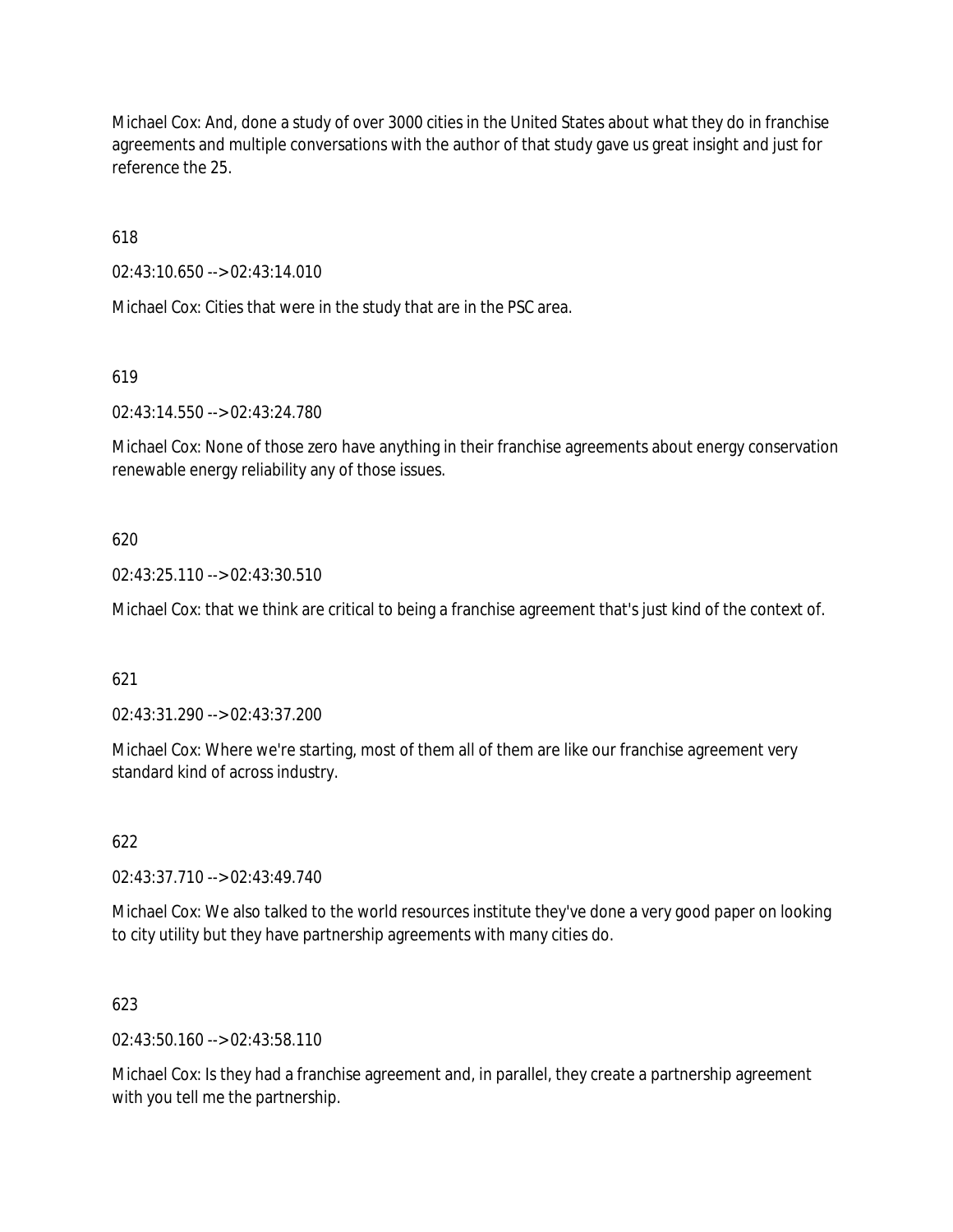02:43:58.950 --> 02:44:06.930

Michael Cox: The partnership agreements are working groups that are formed they sit down to come up with goals accomplished their.

625

 $02:44:07.560 \rightarrow 02:44:17.040$ 

Michael Cox: direction they want to do, and they come up with specific programs to help in energy efficiency or conservation or noodles or whatever it is.

### 626

02:44:17.490 --> 02:44:24.300

Michael Cox: In addition, and our research we interviewed a number of individuals in our area who tried to work on franchise agreements with.

# 627

02:44:25.050 --> 02:44:40.590

Michael Cox: Private utilities PSC specifically and it didn't work so men, so we learned a little bit from from those energies so just to kind of give the context about what we're going to provide to you, hopefully, you.

628

02:44:41.700 --> 02:44:48.960

Michael Cox: know a couple weeks is 90 years we want to work, our recommendations are to work collaboratively PSC.

629

02:44:49.470 --> 02:44:58.260

Michael Cox: achieve goals have a comprehensive plan, as I already said Climate Action Plan, and also the clean energy transformation and I think people are familiar with.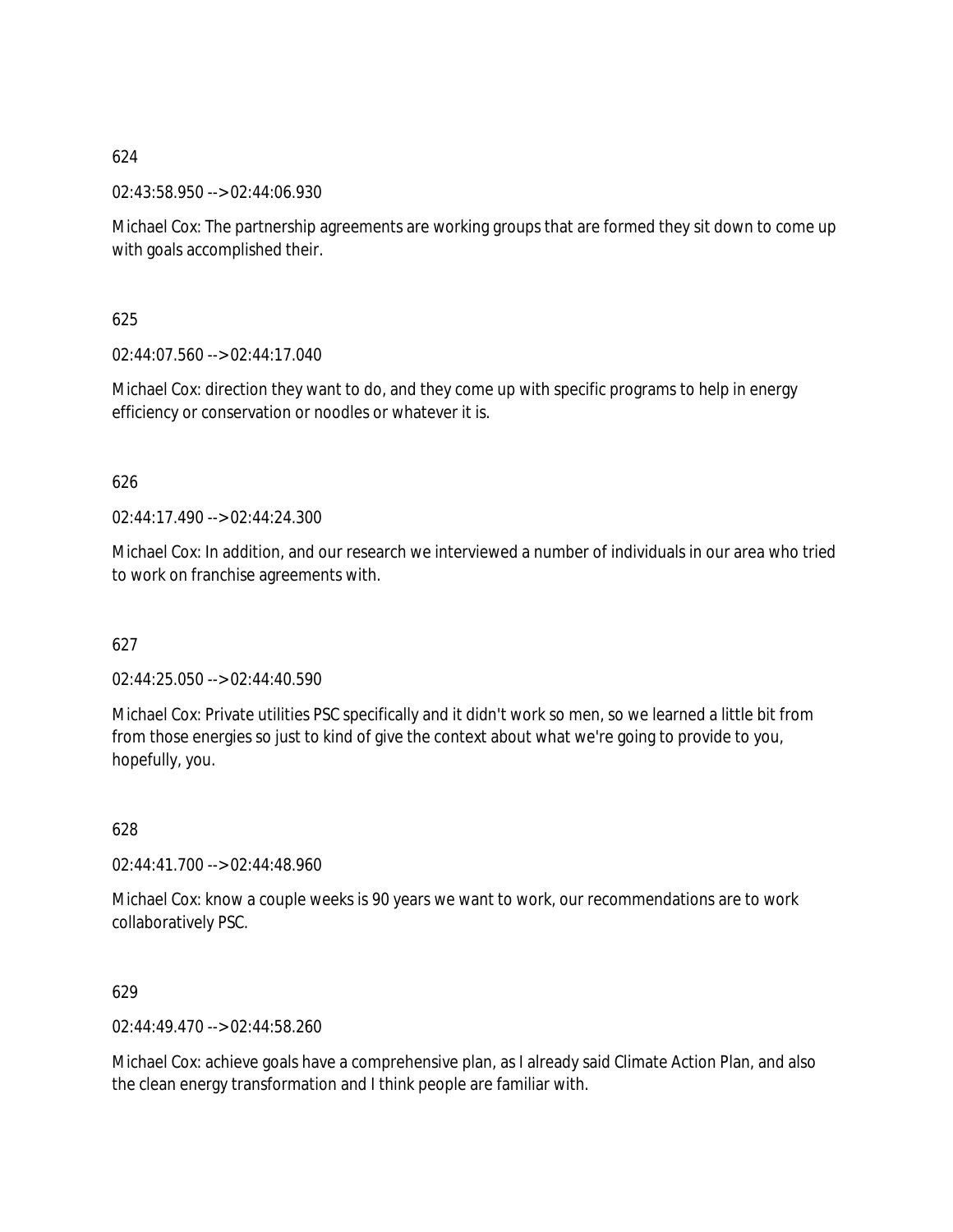02:44:58.740 --> 02:45:10.440

Michael Cox: That says State legislation that that requires private utilities to meet certain certain milestones along the path have to 2045.

631

02:45:10.980 --> 02:45:16.440

Michael Cox: So we think those three are really important to consider when you're thinking about franchise agreement.

## 632

 $02.45.17.100 -> 02.45.35.040$ 

Michael Cox: Our recommendation is the first steps in any negotiation is to do three things identified a shared vision which we talked about in more detail in their report agree on a set of principles and developing ritual understanding of goals vision principles goals and we provide some.

633

02:45:36.690 --> 02:45:42.450

Michael Cox: Examples in areas things that we think should be a part of those vision principles and goals.

### 634

02:45:44.190 --> 02:45:50.700

Michael Cox: Where we're at now in the last part of that which is the commitments there's a whole section on commitments and our last.

# 635

02:45:51.720 --> 02:45:59.220

Michael Cox: CCA see meeting we had a conversation and people were wanted to make a few changes so we're in the process of doing.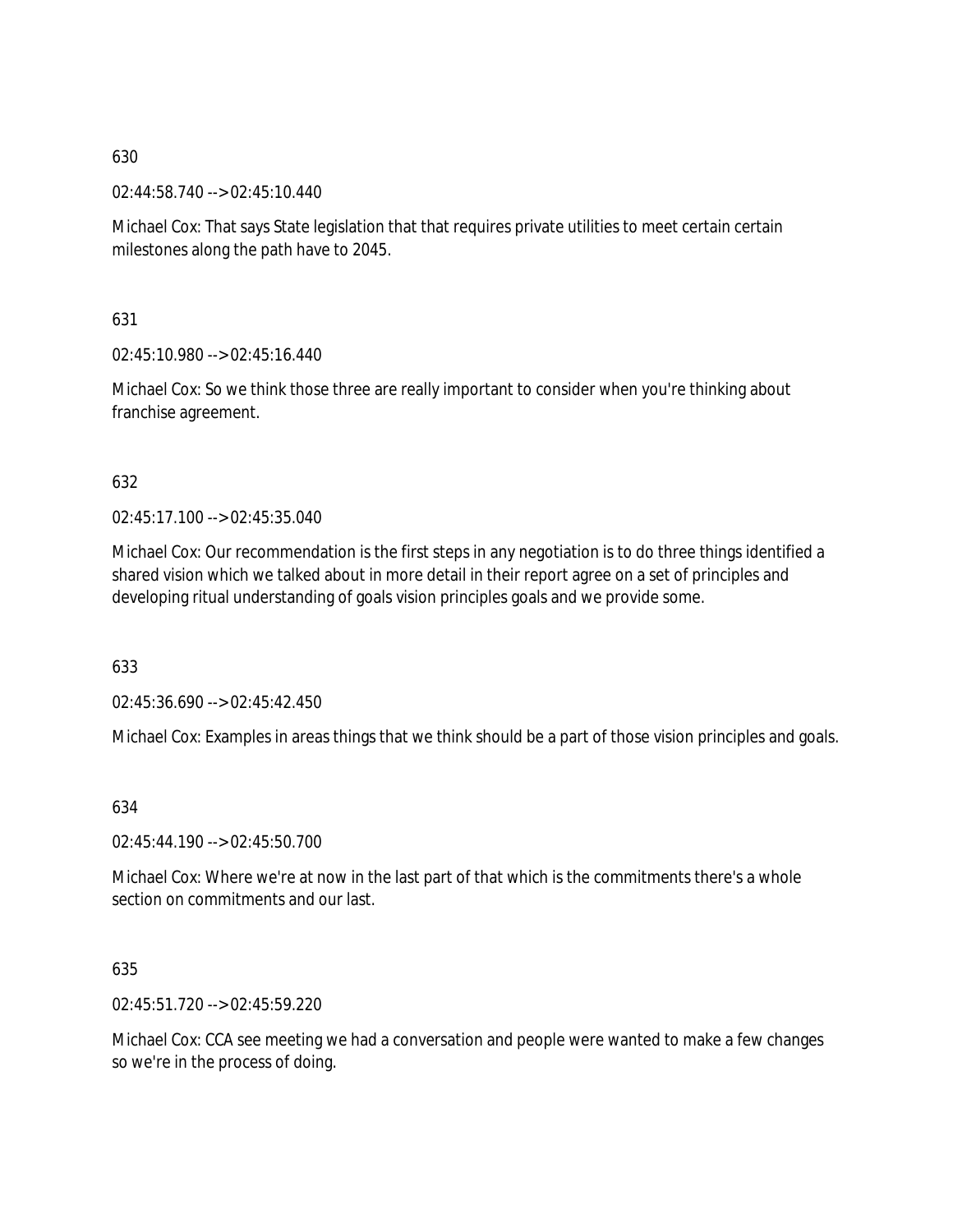02:46:00.120 --> 02:46:09.030

Michael Cox: At our next meeting, the 17th of February, I have every hope that we will finalize that the UFC has finalized it.

637

02:46:09.450 --> 02:46:18.360

Michael Cox: And I think we would then want to come back to the Council as soon as we tried to provide those recommendations, it was my understanding.

638

02:46:18.870 --> 02:46:28.860

Michael Cox: at the February 16 Council meeting public works Director will be coming to talk about the negotiations in the path forward that's my understanding, I might be wrong.

639

02:46:29.640 --> 02:46:39.690

Michael Cox: So that's where we stand now the franchise agreement will provide again like those recommendations after our next meeting 17th and for request I know.

640

02:46:40.170 --> 02:46:53.490

Michael Cox: meetings are packed if we could come back for another 1015 minutes at the nearest Council meeting, we can come back with our final recommendations for you and proceed from there.

641

02:46:54.360 --> 02:46:58.950

Michael Cox: So that's what I haven't franchise agreement, one I just finished this out because the other slides and pretty quick.

642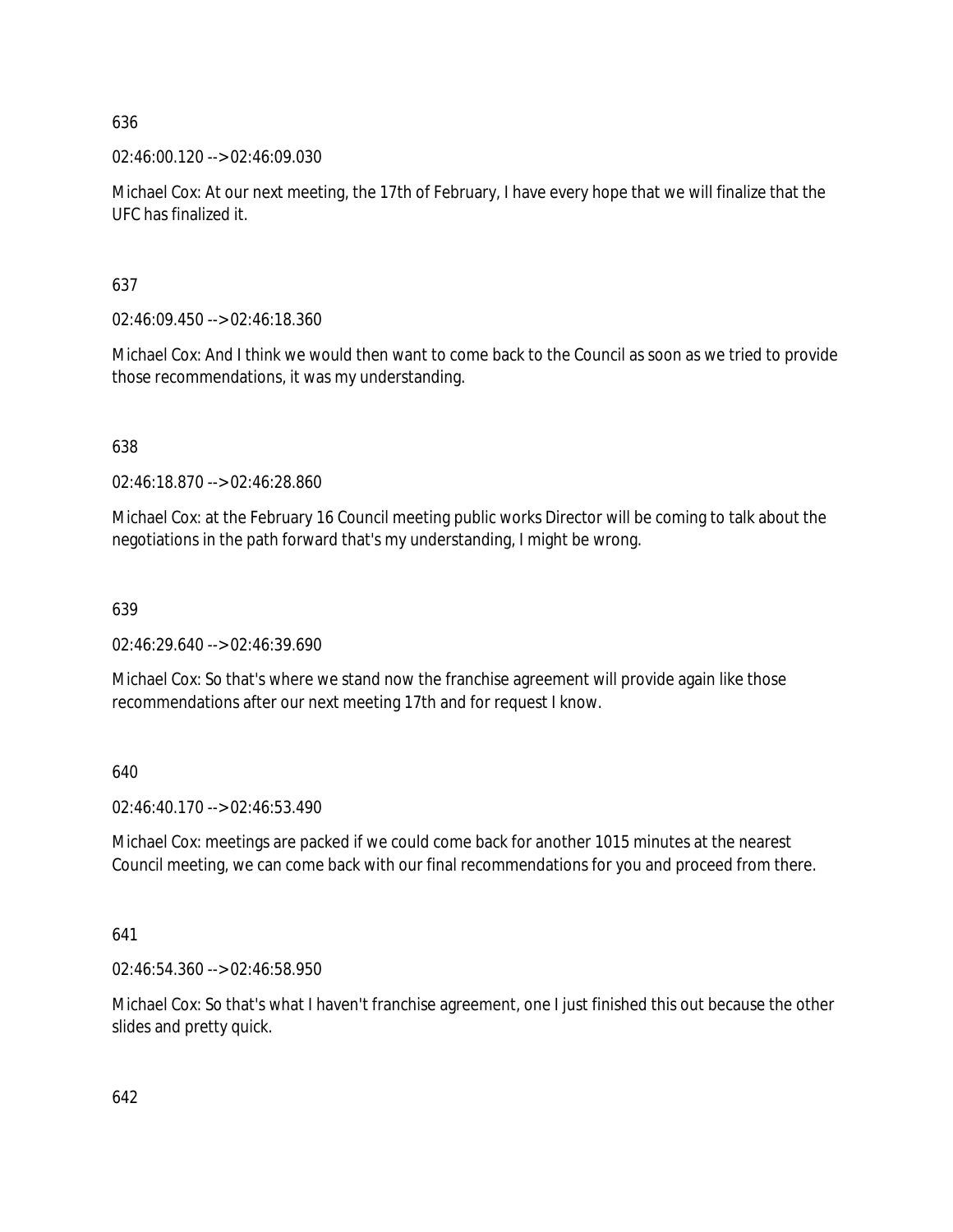02:46:59.700 --> 02:47:03.480

Michael Cox: Progress Report for CCC it's pretty darn easy we completed.

643

02:47:03.930 --> 02:47:14.820

Michael Cox: Climate Action Plan you approved it all this stuff there's just yakking about was how we get it and how we work with this city, how we worked with the Community how we had public meetings and all that so.

644

02:47:15.480 --> 02:47:27.690

Michael Cox: Progress Report hey we completed Climate Action Plan, where we do new for 2021 work with a city support to city to implement the plan pretty simple.

645

02:47:28.860 --> 02:47:30.330

Michael Cox: So that's got we got.

646

02:47:31.950 --> 02:47:36.180

Kirsten Hytopoulos: Okay councilmember Schneider and thank you, thank you Mike and Laura.

647

02:47:38.370 --> 02:47:48.690

Leslie Schneider: Oh, my gosh Thank you so much i'm just super impressed with the i'm thinking right now about the the PSC contract negotiations piece, and the fact that you.

648

02:47:49.020 --> 02:47:56.340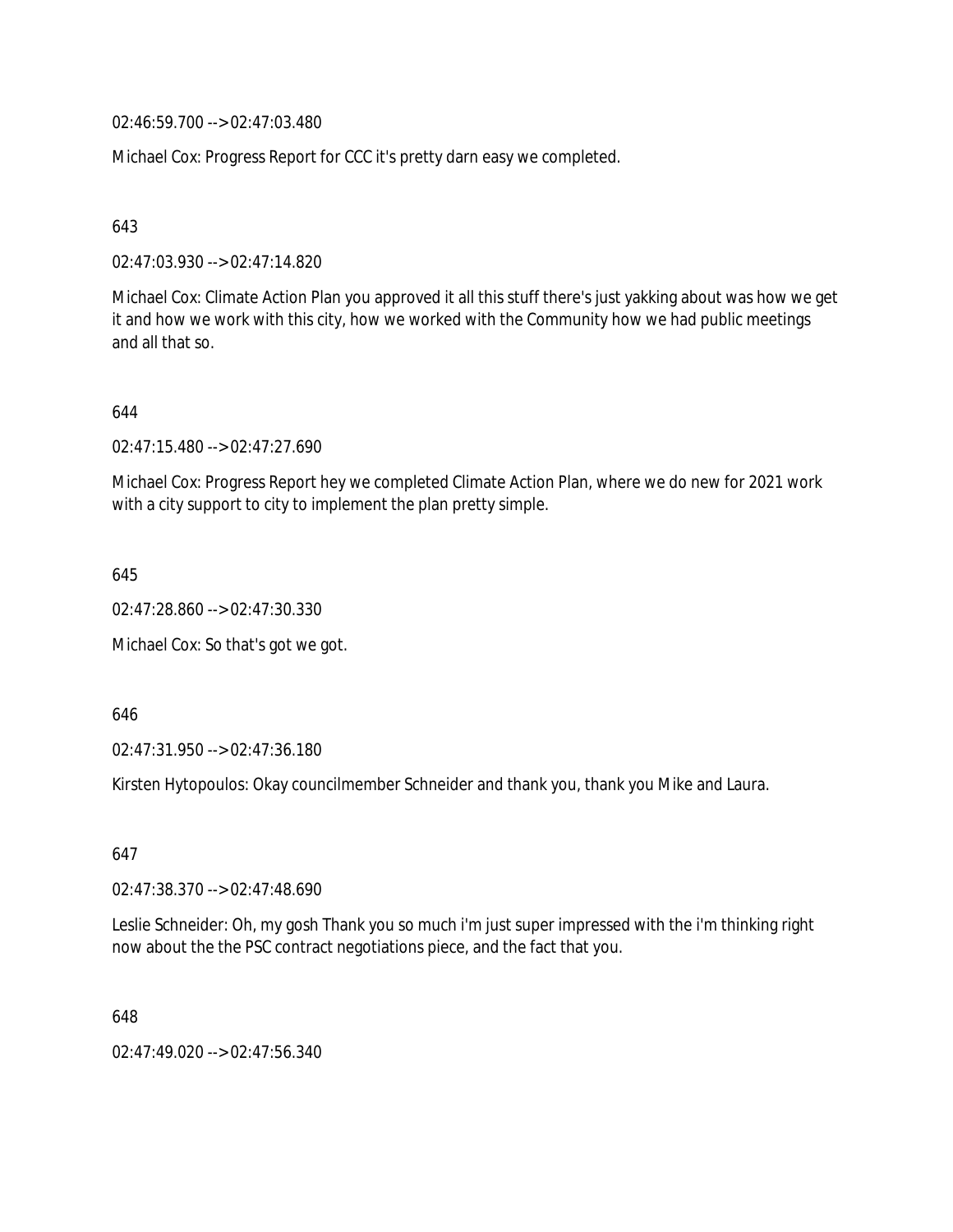Leslie Schneider: You know, found this great resource and and talked with the Director and learned about these other 25 cities doing business with PSC.

# 649

02:47:56.760 --> 02:48:14.340

Leslie Schneider: And the fact that you know they haven't really either chosen to push the envelope or haven't found a way to push the envelope, so in that context i'm excited about your sort of alternative path to having a separate group agreement with PSC.

# 650

02:48:15.510 --> 02:48:28.110

Leslie Schneider: I just think that makes a lot of sense to separate out the issues i'm not saying that I know that it's the right way to go, but I just think that it clears the air a little bit to start that way.

## 651

02:48:29.400 --> 02:48:32.550

Leslie Schneider: To partner, I guess, one of my questions is.

### 652

02:48:34.560 --> 02:48:53.550

Leslie Schneider: How would a separate agreement like that provide accountability and maybe it doesn't other than you just sort of know either each side is living up to their part of the agreement, so you know when it's broken down and that's data right but that's that's my question.

### 653

02:48:54.360 --> 02:49:04.710

Michael Cox: Knowledge it's a great question and other cities have grappled with this a lot and that's why it was great to find these resources because cities have gone through this.

### 654

02:49:05.190 --> 02:49:16.710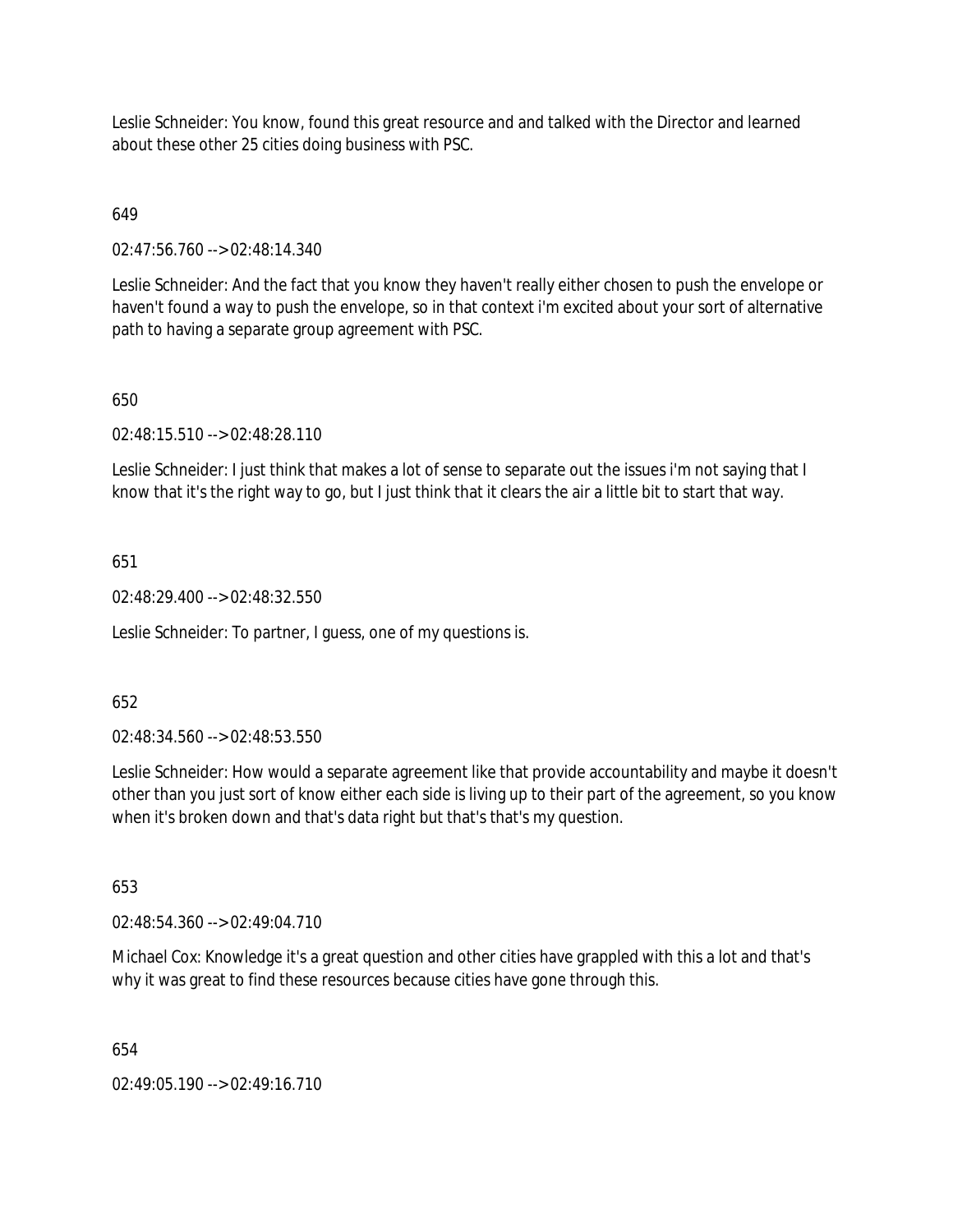Michael Cox: And so you'll see in our recommendations we have two categories, we have commitments in the franchise agreement and we have commitments in the partnership agreement, so there are some commitments on.

655

02:49:17.160 --> 02:49:28.230

Michael Cox: energy demand, supply reliability underground and the franchise agreement and some in partnership agreement, and we can talk about that one probably better to talk about when you can actually see it.

656

02:49:29.640 --> 02:49:34.620

Michael Cox: you're right the partnership agreements in most of them are not quote from binding.

657

02:49:35.070 --> 02:49:43.470

Michael Cox: But because they have a working group what they do is they always establish a working group between the city utility citizens.

658

02:49:43.830 --> 02:49:56.670

Michael Cox: And they come up with a good plan, every year, and they try to meet those commitments and, in many cases it's worked very well and a couple of didn't work so well, but the ones, and I had seen it work pretty well.

659

02:49:57.240 --> 02:50:08.010

Michael Cox: Because the whole starting point is collaboration least that that's what the message we're trying to send this thing has to be a collaborative effort if it becomes.

660

02:50:08.550 --> 02:50:20.100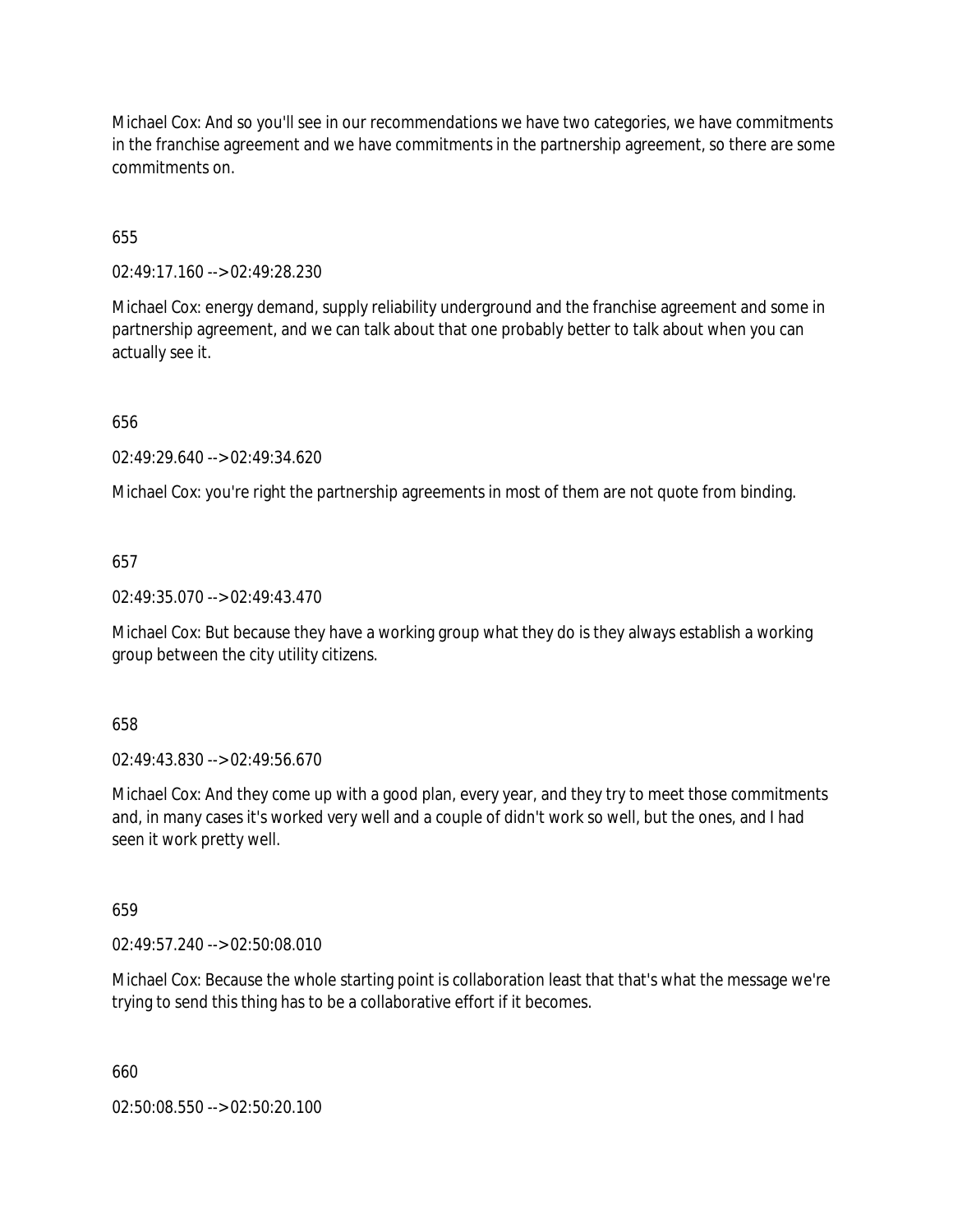Michael Cox: very contentious probably not going to get very far that's why we think it's important to establish vision principles and goals, right up front so with that, then we can all move forward together.

661

02:50:22.680 --> 02:50:23.580

Kirsten Hytopoulos: Because remember deeds.

662

02:50:23.970 --> 02:50:34.260

Joe Deets: yeah I think he Deputy Mayor hey good to see you Mike and Laura this is really exciting now now we've approved the Climate Action Plan let's actually start implementing it and.

663

02:50:35.460 --> 02:50:40.560

Joe Deets: I think your comment about Harrison, is, I think, timely under the discussions we've been having.

### 664

02:50:41.370 --> 02:50:58.020

Joe Deets: That it's good to hey we use a building, rather than just build a new so that I appreciate you just bringing that up something we haven't been hearing from folks of late, but mostly I want to talk about the PSC franchise because that is, that is a huge endeavor for us and.

665

02:50:59.310 --> 02:51:08.670

Joe Deets: I guess i'd love to see how we can maybe Council can help coordinate this interest like a partnership agreement, I love the idea.

666

02:51:09.450 --> 02:51:21.870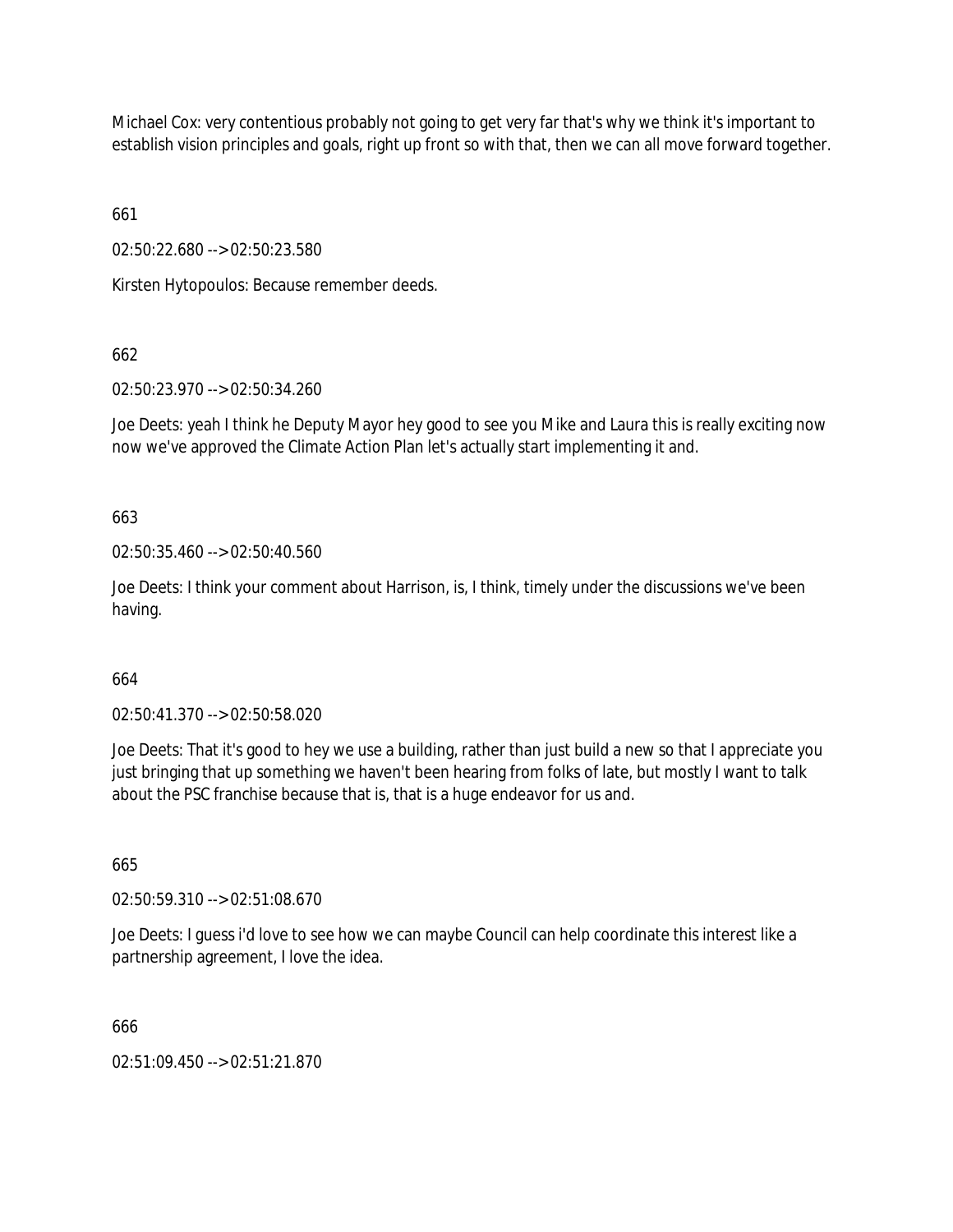Joe Deets: With the ongoing efforts that the city has started this long process with the franchise agreement what I don't want to have happen is that somehow this these negotiations have.

# 667

02:51:23.130 --> 02:51:30.960

Joe Deets: taken a certain momentum and it's really hard to introduce these newer ideas, so I think, maybe at some point.

## 668

02:51:31.800 --> 02:51:40.230

Joe Deets: city manager I I mentioned we'll get an update on the franchise agreement discussions and start thinking, how we can start.

### 669

02:51:40.710 --> 02:51:46.080

Joe Deets: blending in these ideas with that work that is started, because that has started, I believe.

### 670

02:51:46.710 --> 02:51:57.150

Joe Deets: So it's this one, this is maybe not i'm not sure how much of a question, but if it's a senior manager wants to comment on this, that would be great, but I think there's interest, I believe, from us.

### 671

02:51:57.510 --> 02:52:07.500

Joe Deets: On Council to help support this idea to start blending in these new ideas of how we can get more of a partnership, a real partnership with our electric utility.

### 672

02:52:10.050 --> 02:52:24.810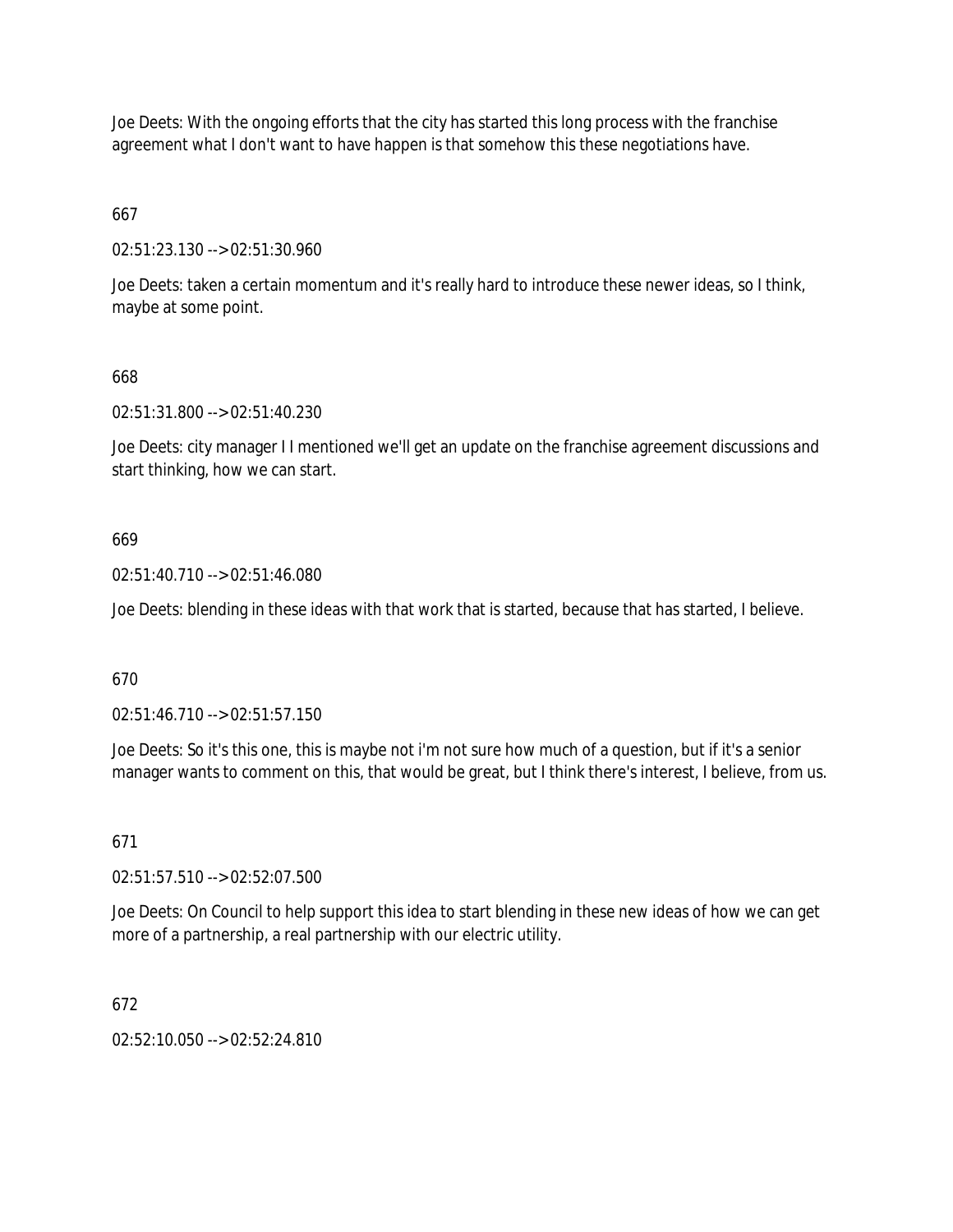Michael Cox: yeah and also, I want to make sure that everybody knows it we're not negotiating with PSC if we're asked to help and provide support were there, but this, this is not us doing it just to make sure that it's clear because.

673

02:52:25.350 --> 02:52:30.570

Michael Cox: There was some confusion not confusion, but some concern at some point so just want to be clear on that.

674

02:52:30.660 --> 02:52:34.080

Joe Deets: Absolutely you you've always made that clear, though yeah absolutely yeah.

675

02:52:35.100 --> 02:52:40.830

Ellen Schroer: um I will just say that we are coming in two weeks on the 16th to provide a briefing.

### 676

02:52:41.490 --> 02:52:52.770

Ellen Schroer: Christmas, the key in the public works Director will be providing that briefing on what the PSC franchise agreement work plan and Community engagement and timing approach is going to be recommended to be so maybe that will be.

677

02:52:53.010 --> 02:53:00.810

Ellen Schroer: The time to answer some of your questions so just let you know that that is already on the agenda for two weeks from now and we'll have more information for you then.

678

02:53:02.760 --> 02:53:04.290

Kirsten Hytopoulos: kills me repent re Johnson.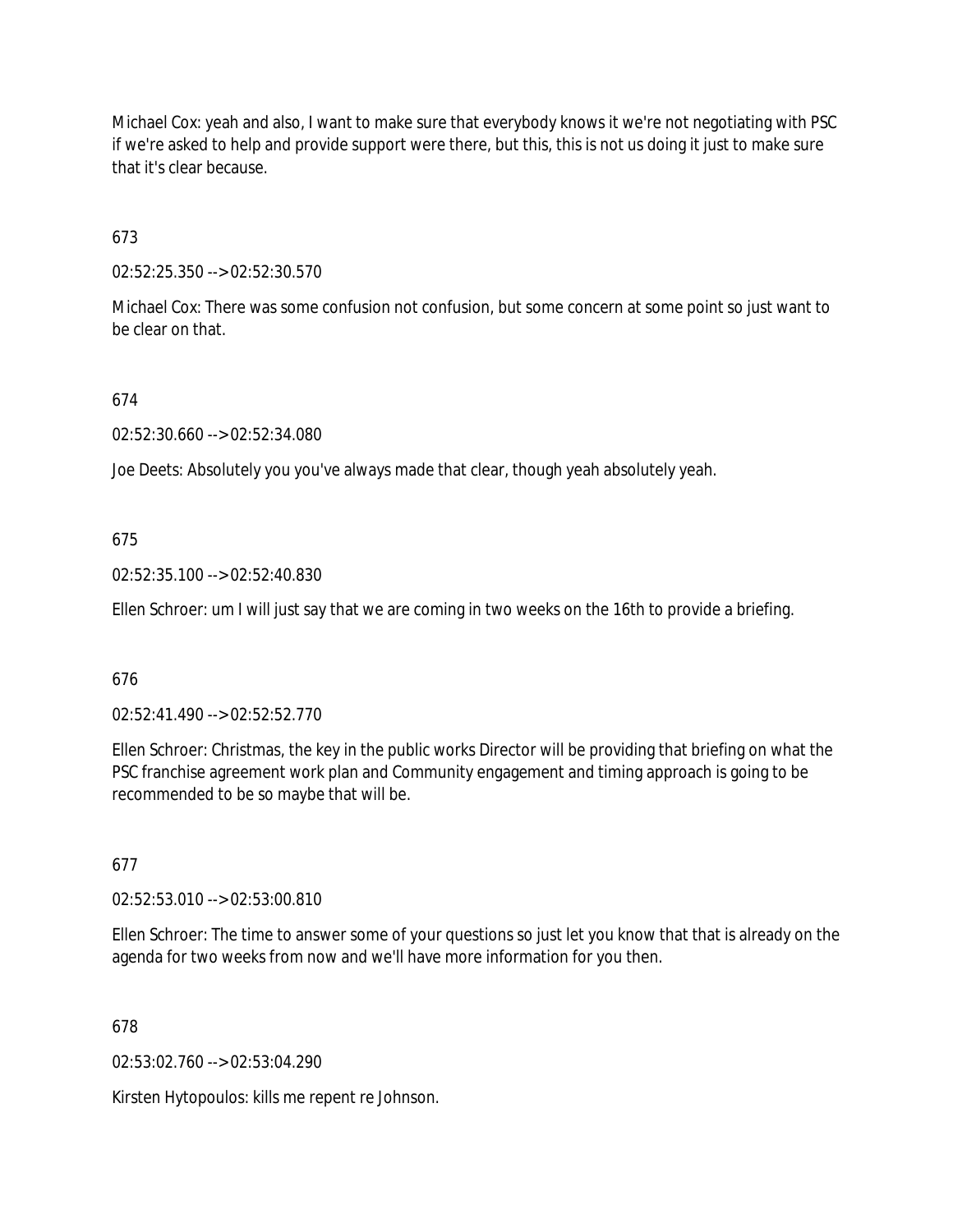02:53:05.280 --> 02:53:09.390

Brenda Fantroy-Johnson: I think this question is more for the first half of the presentation.

680

02:53:10.620 --> 02:53:18.450

Brenda Fantroy-Johnson: It was mentioned that one of the things we can do, was replacing things that's in low income housing that are energy.

681

02:53:19.860 --> 02:53:20.610

Brenda Fantroy-Johnson: suckers for.

682

02:53:22.380 --> 02:53:32.160

Brenda Fantroy-Johnson: But I don't see any of that on your immediate action list and i'm trying to find out where and when how that's going to take place.

## 683

02:53:32.550 --> 02:53:45.930

Lara Hansen: So that would be under the the the innovative tools that we want that consultant to help us develop we don't currently have a mechanism that I know of on this island that provides that kind of.

684

02:53:46.710 --> 02:53:57.690

Lara Hansen: Funding opportunity, so we need to create it so that's in that category, we need to figure out really, what is the number we're trying to achieve what is the amount we could achieve from.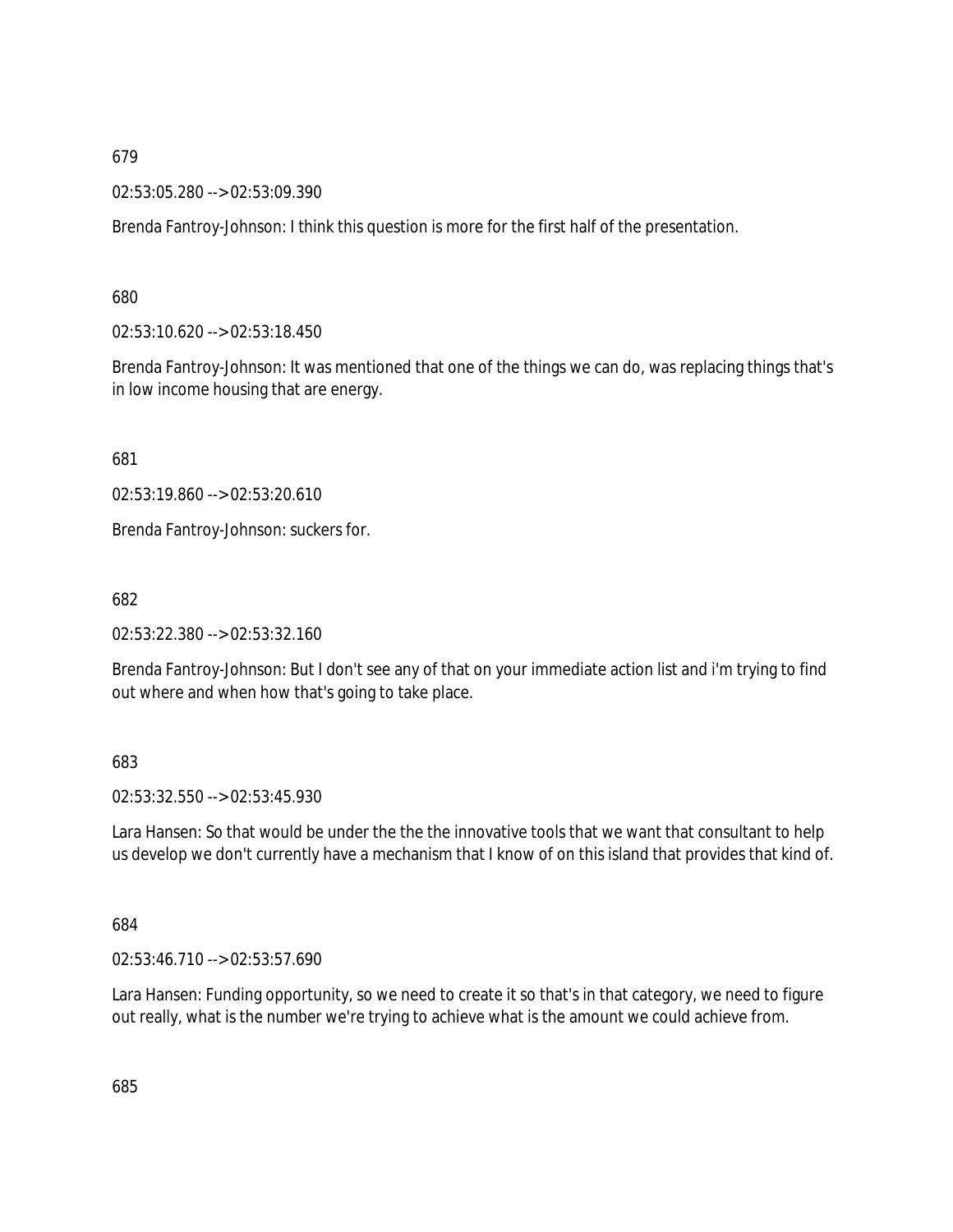02:53:58.620 --> 02:54:17.490

Lara Hansen: Converting houses from say electric baseboard heat to heat pumps or from propane furnaces to heat pumps and how many of those would you need to convert on a rough square foot assessment, but that is built into that second recommendation.

686

02:54:19.260 --> 02:54:26.160

Lara Hansen: I, personally, I think that that's one of our greatest opportunities, because that's going to be a very hard space to move because there.

687

02:54:26.580 --> 02:54:35.580

Lara Hansen: isn't a lot of funding or money for improving low income, housing and, if you want low income housing to maintain affordability.

688

02:54:35.940 --> 02:54:49.710

Lara Hansen: Over the long haul, we need to figure out how to reduce the energy demand and requirements on those properties, because if they stay on propane and very inefficient electric as the.

689

02:54:50.790 --> 02:54:57.780

Lara Hansen: If we ever get a price of carbon, but as the cost of energy continues to escalate the affordability of those properties declined.

690

02:54:58.860 --> 02:55:01.050

Brenda Fantroy-Johnson: It seemed to me that that would have been.

691

02:55:02.460 --> 02:55:05.670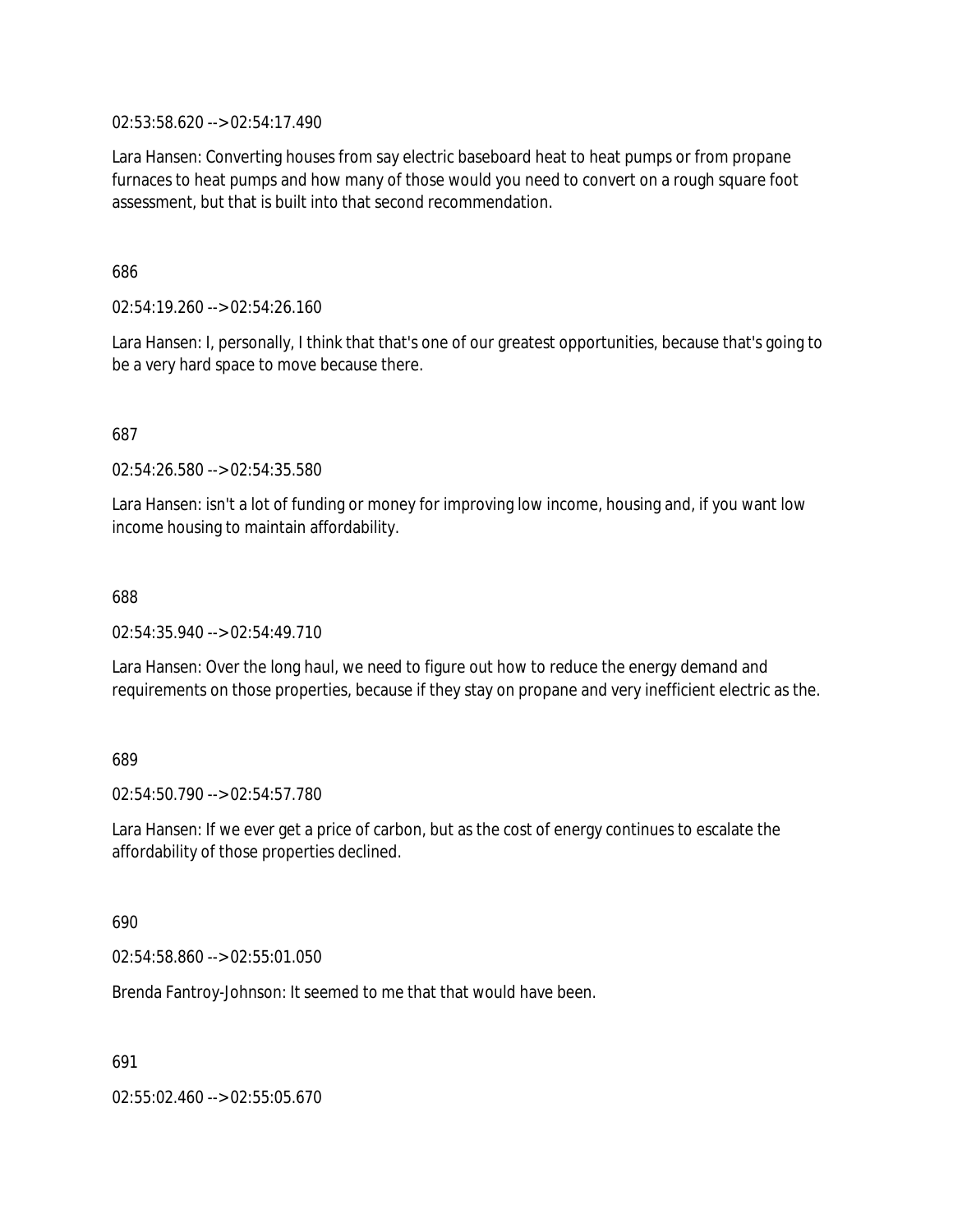Brenda Fantroy-Johnson: One of the low hanging fruit that we could you know.

692

02:55:07.050 --> 02:55:08.640

Brenda Fantroy-Johnson: take advantage of yeah.

# 693

02:55:08.700 --> 02:55:20.670

Lara Hansen: I think there's a lot of things in how we implement the Climate Action Plan to achieve our 90% reduction in greenhouse gas emission goal that can be in that sort of.

# 694

02:55:23.310 --> 02:55:30.210

Lara Hansen: i'm using this word in the actual legitimate form of the word in that sort of scheme and how you figure out how you.

# 695

02:55:31.260 --> 02:55:40.170

Lara Hansen: allowed development on the island, which will inherently increase the amount of CO2 emissions by our Community, at the same time we're trying to reduce it and if we want to do that.

# 696

02:55:40.350 --> 02:55:46.290

Lara Hansen: We have to figure out how you reduce it somewhere else, because getting to net zero an individual properties, is quite difficult.

# 697

02:55:46.590 --> 02:55:56.580

Lara Hansen: And it's something that, based on the previous conversation, this evening we won't be doing next week so there's going to be a lot of makeup, we need to do, and that seems like a good pathway to do it.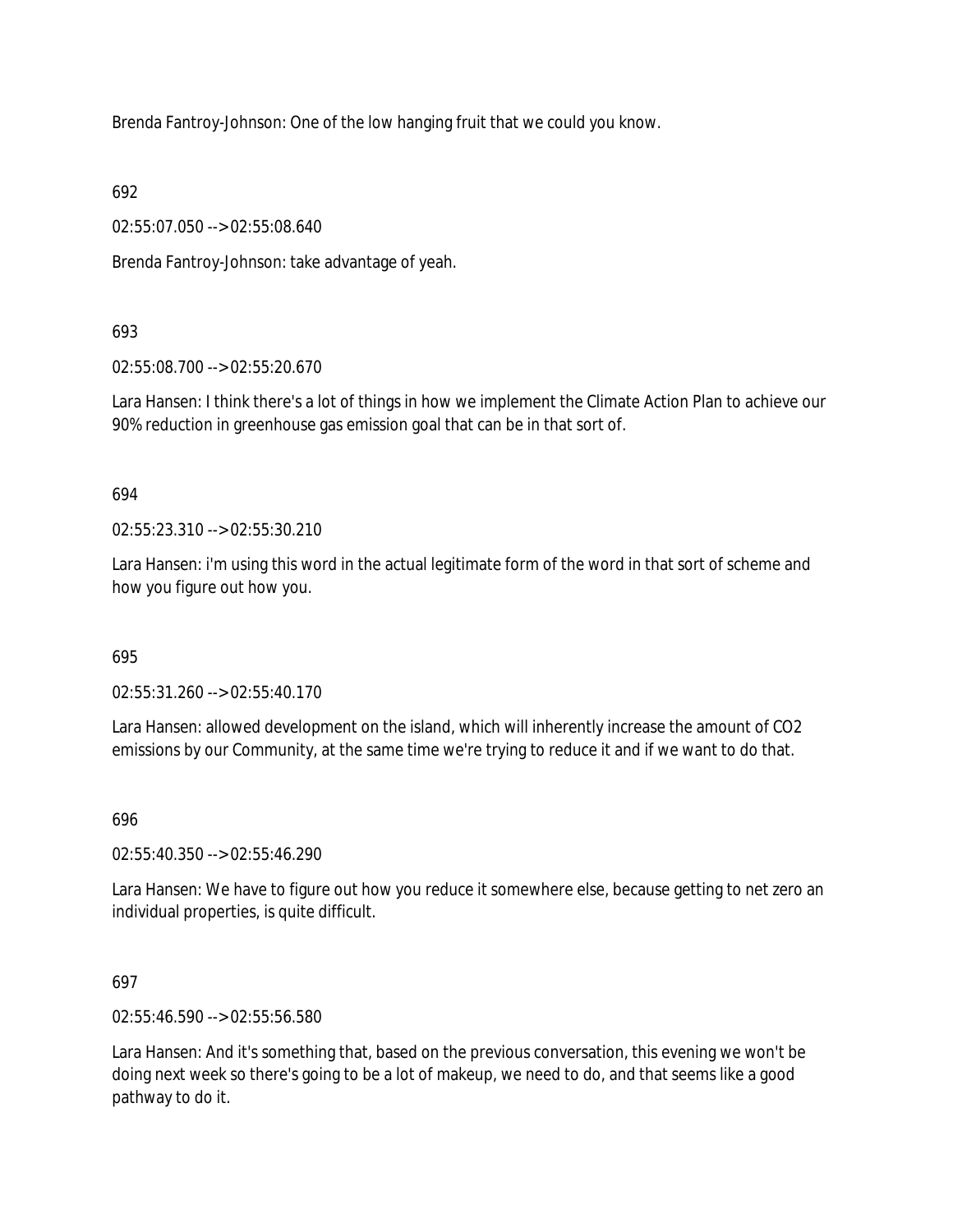02:55:57.840 --> 02:55:58.440 Brenda Fantroy-Johnson: Thank you.

699

02:55:59.280 --> 02:56:00.030

Kirsten Hytopoulos: mayor nisar.

700

02:56:01.380 --> 02:56:11.370

Rasham Nassar: yeah I just really appreciate both Mike and Laura for for being here and for the presentation really informative as usual really appreciate the work that you all do.

701

02:56:11.850 --> 02:56:18.000

Rasham Nassar: And picking up on Council member fant right johnson's point Dr Hansen, is that something that you're currently working to develop.

### 702

02:56:18.480 --> 02:56:24.150

Rasham Nassar: In terms of and i'm really specifically looking at the the, off the on island carbon offsets.

#### 703

02:56:24.960 --> 02:56:42.360

Rasham Nassar: In terms of maybe working to develop that as a as a list of priorities list that might lead to council's consideration of the creation of funding programs for residents, especially low income residents to institute some climate saving measures.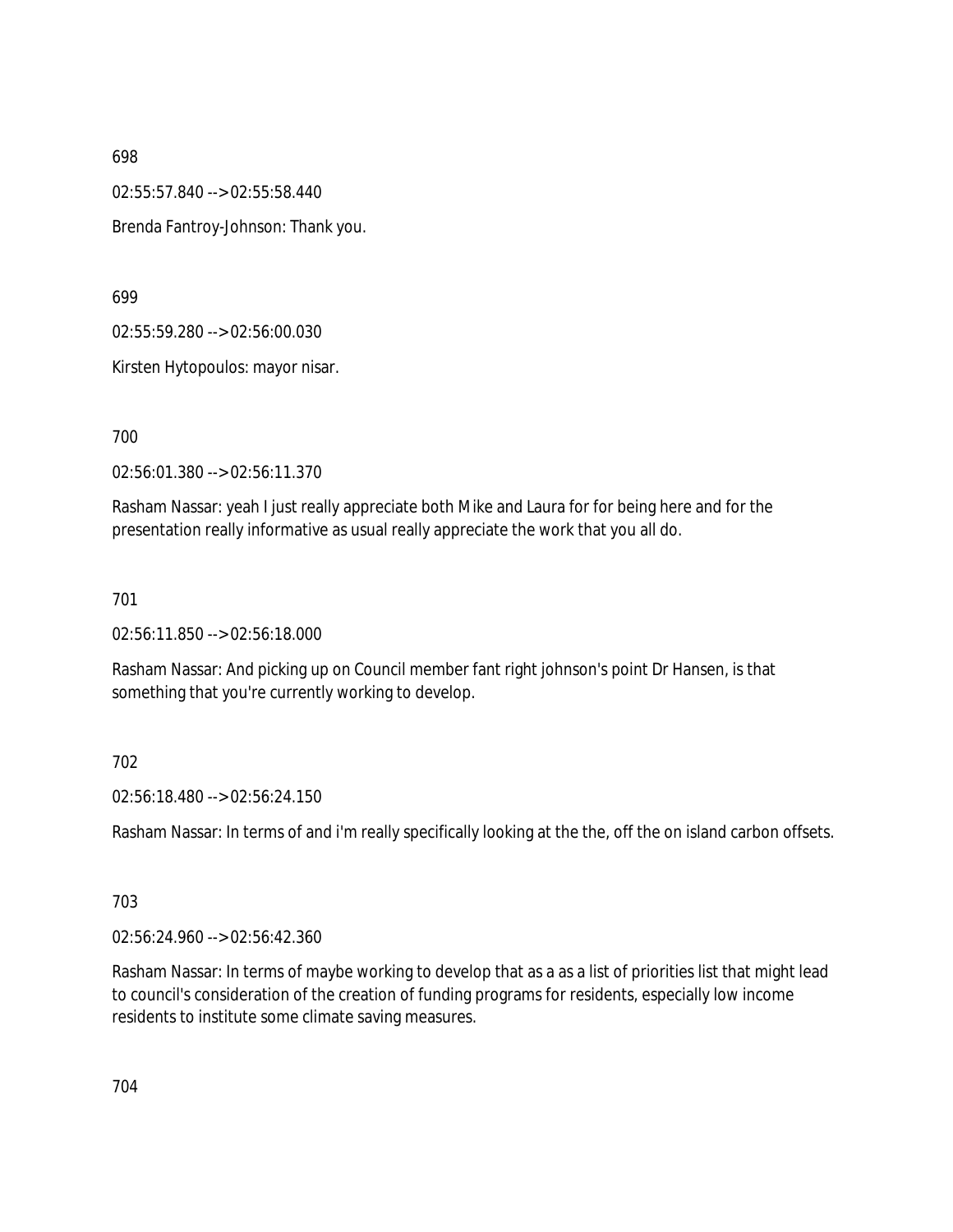02:56:42.720 --> 02:56:52.020

Lara Hansen: yeah I mean there is there is some language in the climate action plan in one of our 180 recommended actions that includes that sort of.

705

02:56:52.350 --> 02:56:59.790

Lara Hansen: plan, so it is that the committee has it on the list, it was not prioritized as a year one action, because I think we were.

706

02:57:00.390 --> 02:57:10.380

Lara Hansen: Trying to not overwhelm everyone with the harder pieces first plus I think it's very contingent on deciding on what the Green building Task Force implementation of a green building plan is.

707

02:57:11.400 --> 02:57:17.640

Lara Hansen: But it's on the it's in the it's a nested in the count in the committee's in the caps recommendations.

708

02:57:18.000 --> 02:57:23.670

Rasham Nassar: Okay, and I just wanted to flag that because I know that you and I, and counselor Patrick Johnson and.

709

02:57:24.120 --> 02:57:30.750

Rasham Nassar: My Cox have had a meeting about the intersection of the equity lens with the climate lens and that to me seems like a very obvious one.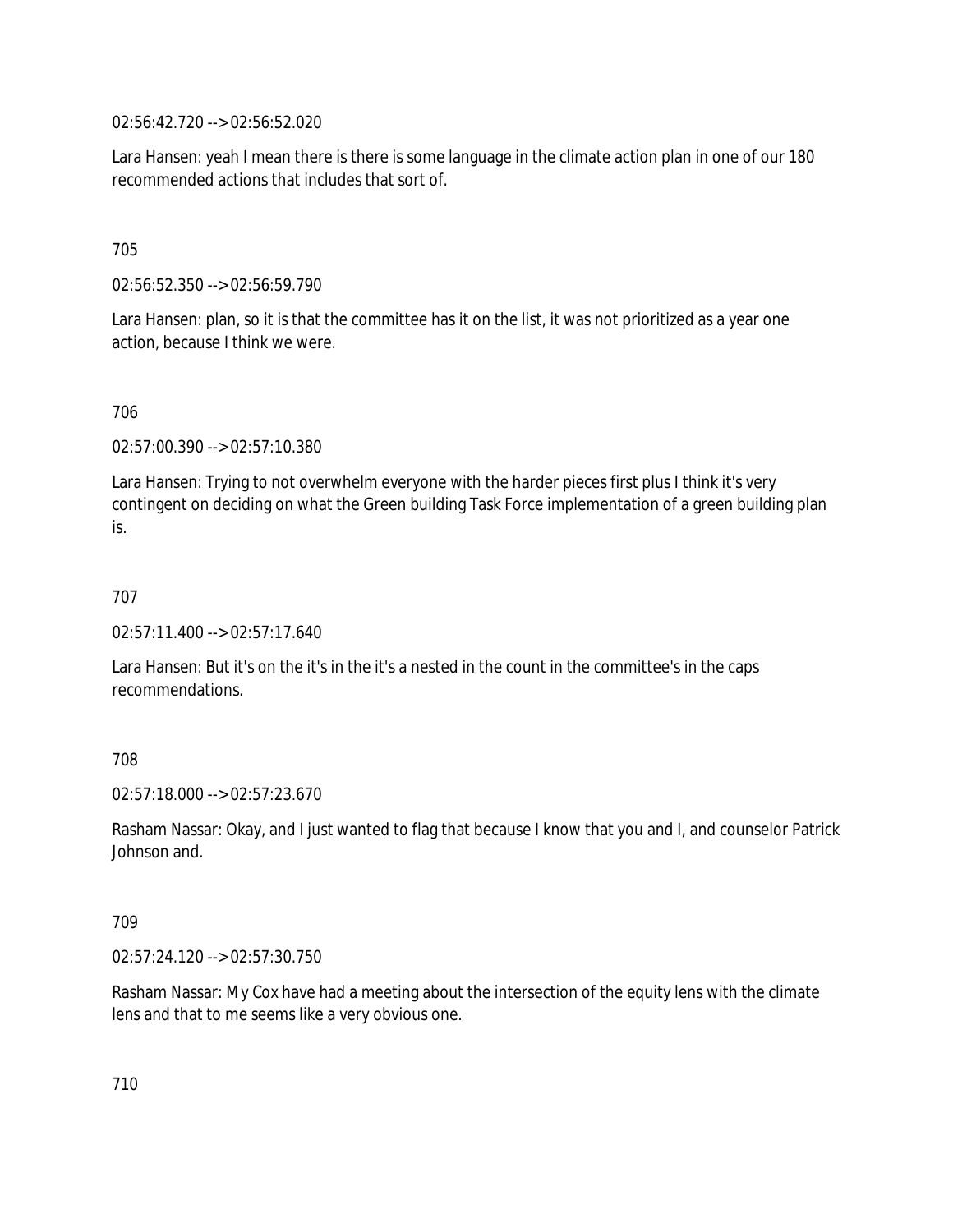02:57:31.350 --> 02:57:36.390

Rasham Nassar: Council did support and increase in a budget annual budget for climate change.

711

02:57:36.960 --> 02:57:46.590

Rasham Nassar: And so it just seems like maybe that's in terms of how that list gets created or in terms of how the items on that list eventually get prioritize.

## 712

02:57:46.860 --> 02:58:02.070

Rasham Nassar: That it might be a good that might be a good opportunity to look at it through the lens of an equity through an equity lens to see where we can seek to to resolve or to solve for both the climate disparities and racial inequities as well yeah.

## 713

02:58:02.460 --> 02:58:14.490

Lara Hansen: Absolutely, and I think it would be in the conversations that we, the previous conversations of the race equity Task Force on the climate change Advisory Committee was looking at where are

# 714

02:58:15.360 --> 02:58:23.580

Lara Hansen: Those opportunities for taking the climate lens that we is already under consideration for being tested by the city, once we have our new person.

### 715

02:58:23.820 --> 02:58:32.310

Lara Hansen: least listening this evening that person's job i'm estimating is roughly 50% of all city activities now so that's that's going to be a tall order.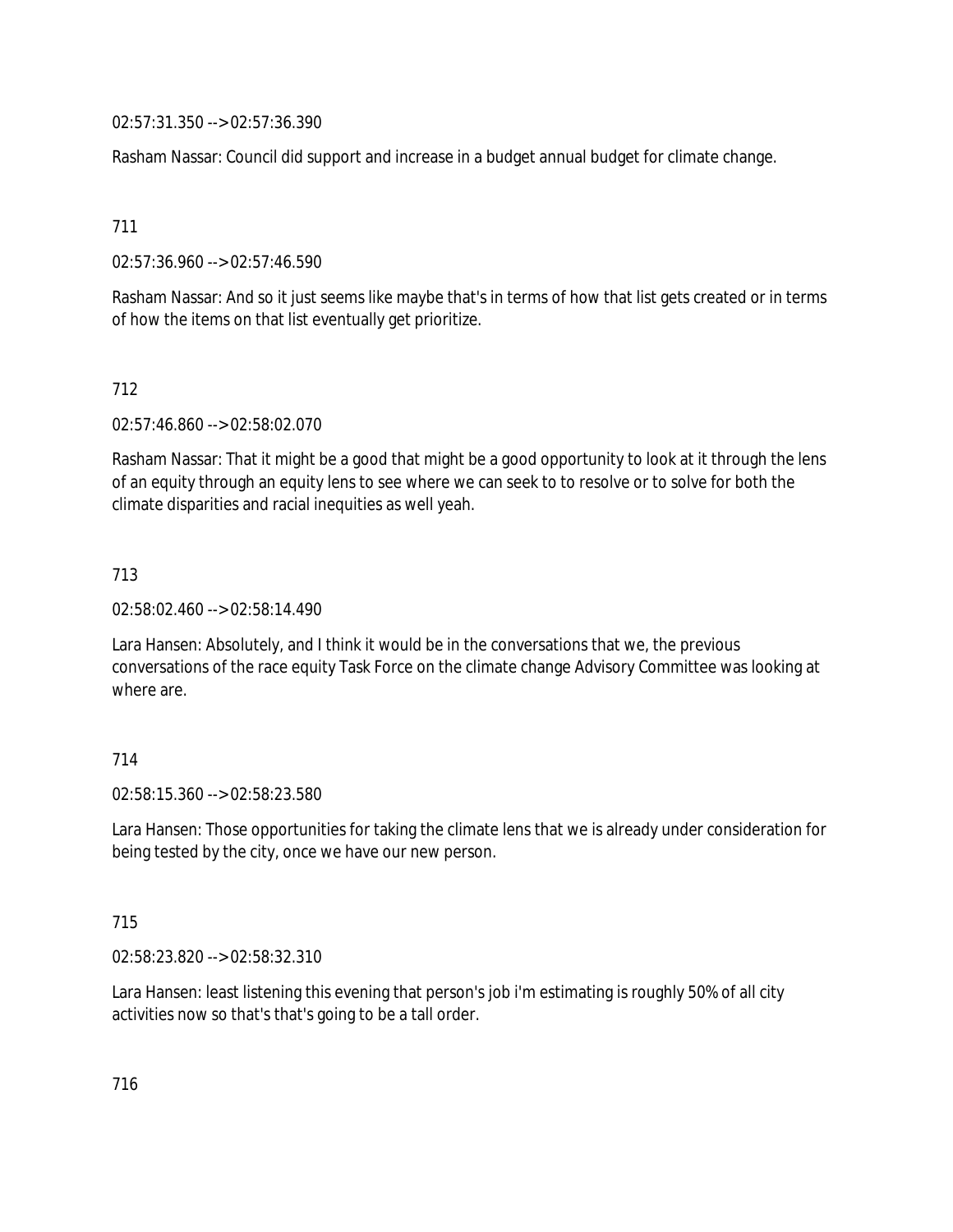02:58:33.330 --> 02:58:42.570

Lara Hansen: But built, one of the conversations we had was how do we build in how do we create one lens that can do equity and climate, at the same time, since there are.

# 717

02:58:42.870 --> 02:58:59.070

Lara Hansen: Two things we really care about as a Community, and we want to do better on and are both big lift so if we could start applying a common lens so it's not Oh, you want me to do this, and this Whenever someone is proposing something it might make them slightly more amenable to it.

#### 718

02:59:00.960 --> 02:59:13.290

Michael Cox: And just on that note tomorrow Laura and I are talking to a friend to help those two members of the race equity task force to kind of get that back going I can't remember their names right now Brenda sorry.

#### 719

 $02:59:14.460 \rightarrow 02:59:26.760$ 

Michael Cox: But we're we're going to start that because brindle the policies here and we started some conversations and the one idea that we had was to bring somebody from portland, for example, that equity tool.

#### 720

02:59:27.330 --> 02:59:40.440

Michael Cox: And took it to talk to them, and maybe bring them to have enjoyed meeting with the CCC and raise equity advisory committee together to try to work together on this so.

### 721

02:59:41.550 --> 02:59:50.280

Rasham Nassar: really glad to hear that y'all are following through on that it's really important, and I really, really enjoyed our preliminary conversations on that topic so thank you both very much.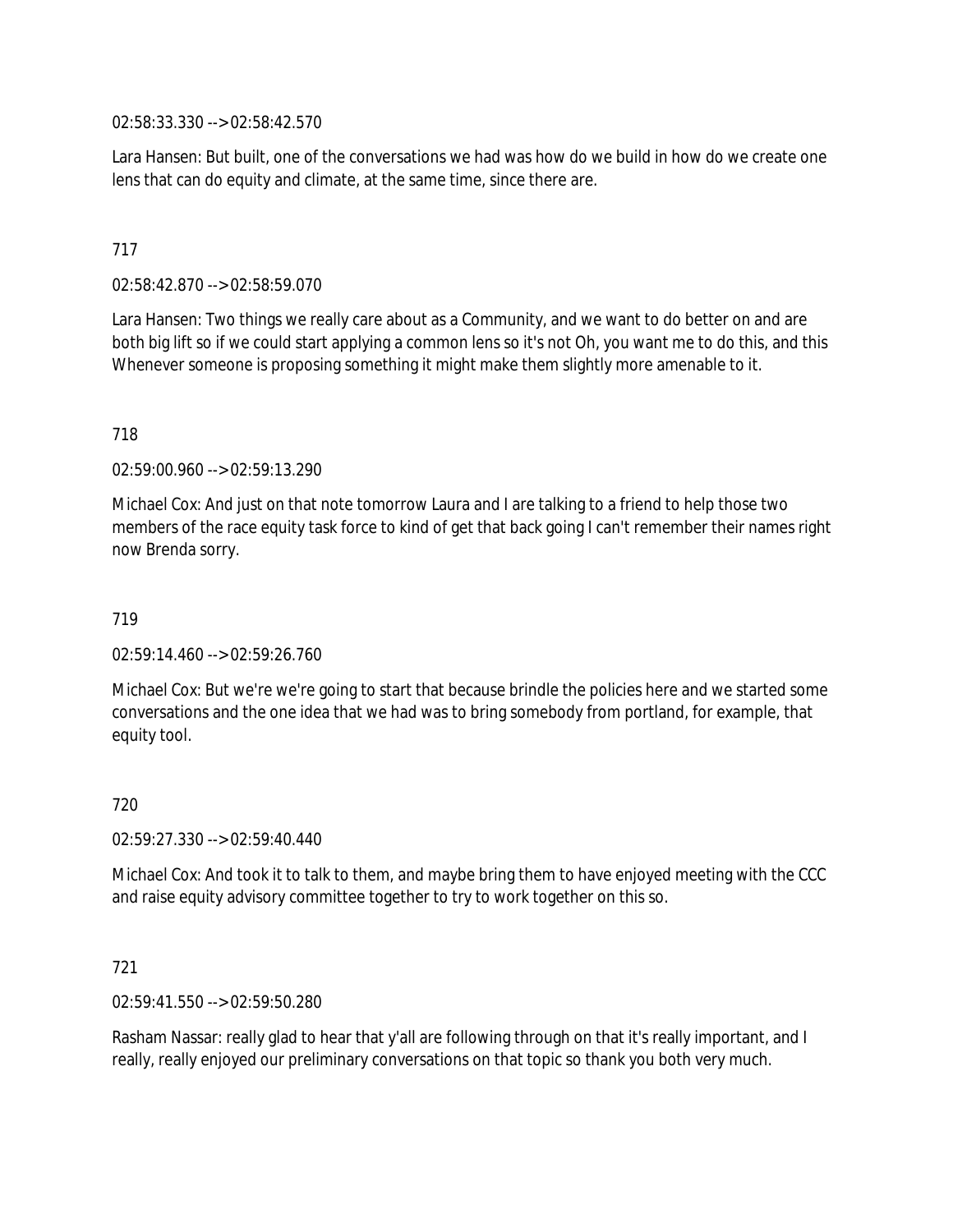02:59:50.340 --> 02:59:57.570

Michael Cox: Well, Council member, if you want to participate, tomorrow I could give you give me the link zoom but you know.

723

03:00:00.120 --> 03:00:00.570

it's like.

724

03:00:01.980 --> 03:00:12.090

Kirsten Hytopoulos: Okay, so um what we do have emotion in the packet but there's also with regards to work fan, but I just wanted to circle back and feeling bad about not not asking some clarifying questions during the first item that.

725

03:00:12.630 --> 03:00:24.270

Kirsten Hytopoulos: are presented about the pleas court facility i'm afraid that's going to fall off of our teacher agendas if we're not careful, I think the balls in our court, I just want to check in with the the CCA see on that.

# 726

03:00:24.630 --> 03:00:30.840

Kirsten Hytopoulos: you've given us a recommendation that includes us asking ourselves the question of whether we would like to not do leed silver.

# 727

03:00:31.260 --> 03:00:43.620

Kirsten Hytopoulos: You know comparison to create an actual a different standard utilizing the green building Task Force getting a consultant and moving forward with all that, so I just want to highlight I don't have a motion on that right now.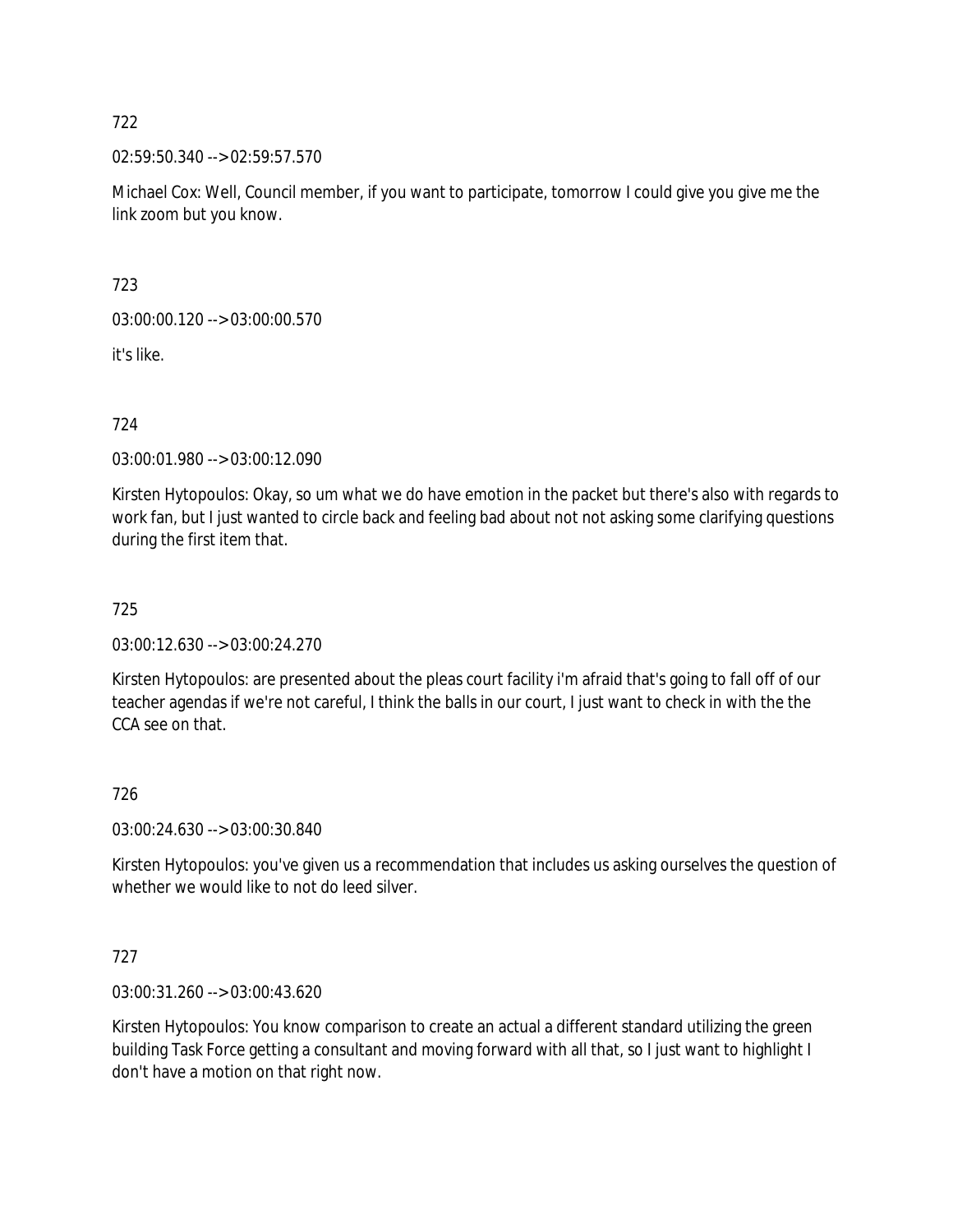03:00:44.010 --> 03:00:53.550

Kirsten Hytopoulos: But I just want to kind of kind of bookmark that we need to come back around and have a conversation about that and keep that ball moving and just appreciate that, for the input we've received.

729

03:00:54.840 --> 03:01:10.260

Kirsten Hytopoulos: I don't it's not in their work plan so only do the motion to accept that works in that won't necessarily move that forward so in the meantime, is there emotion in when when I read the ocean, the packet to approve the work plan for the CCC.

730

03:01:21.600 --> 03:01:23.670

Kirsten Hytopoulos: counselor Andrew Johnson, did you raise your hand.

731

03:01:24.000 --> 03:01:27.060

Brenda Fantroy-Johnson: I did and i'm trying to make sure I got the right motion.

732

03:01:30.780 --> 03:01:36.960

Brenda Fantroy-Johnson: We recommend that we decide if the Council wishes to know I got the wrong motion.

733

03:01:38.130 --> 03:01:38.550

Sorry.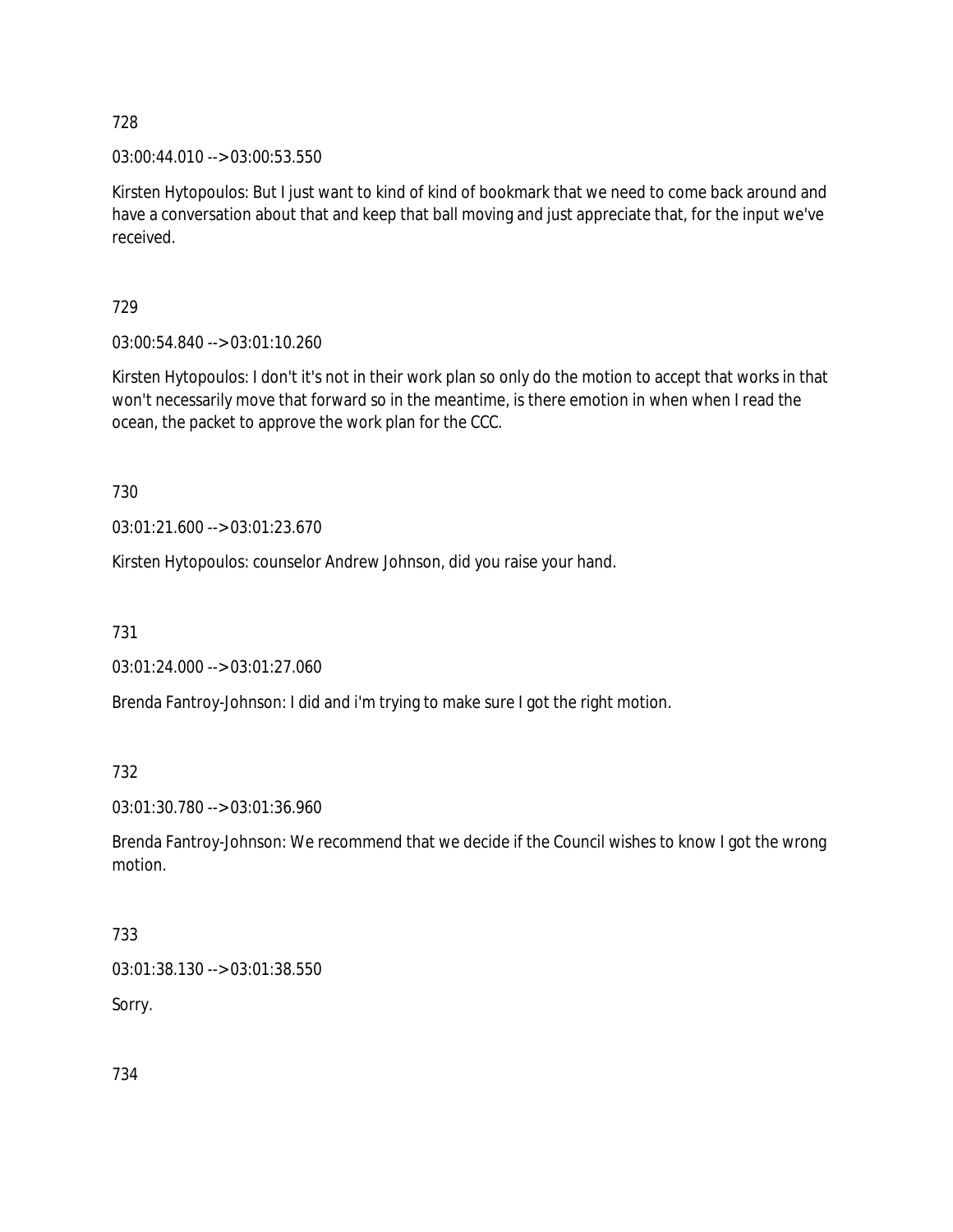03:01:43.560 --> 03:01:44.340

Kirsten Hytopoulos: Because your car.

735

03:01:46.620 --> 03:01:48.660

Kirsten Hytopoulos: You got it okay cuz they're better Johnson.

736

03:01:49.770 --> 03:02:00.120

Brenda Fantroy-Johnson: I move forward the climate change advisory committee 2021 work plan for approval, with the consent agenda on February, the ninth 2021.

#### 737

03:02:01.080 --> 03:02:02.490

Kirsten Hytopoulos: seconded by customer pollock.

738

03:02:03.870 --> 03:02:04.800

Kirsten Hytopoulos: And a discussion.

739

03:02:06.150 --> 03:02:07.440

Kirsten Hytopoulos: All those in favor say Aye.

740

03:02:08.340 --> 03:02:08.910

Joe Deets: Aye.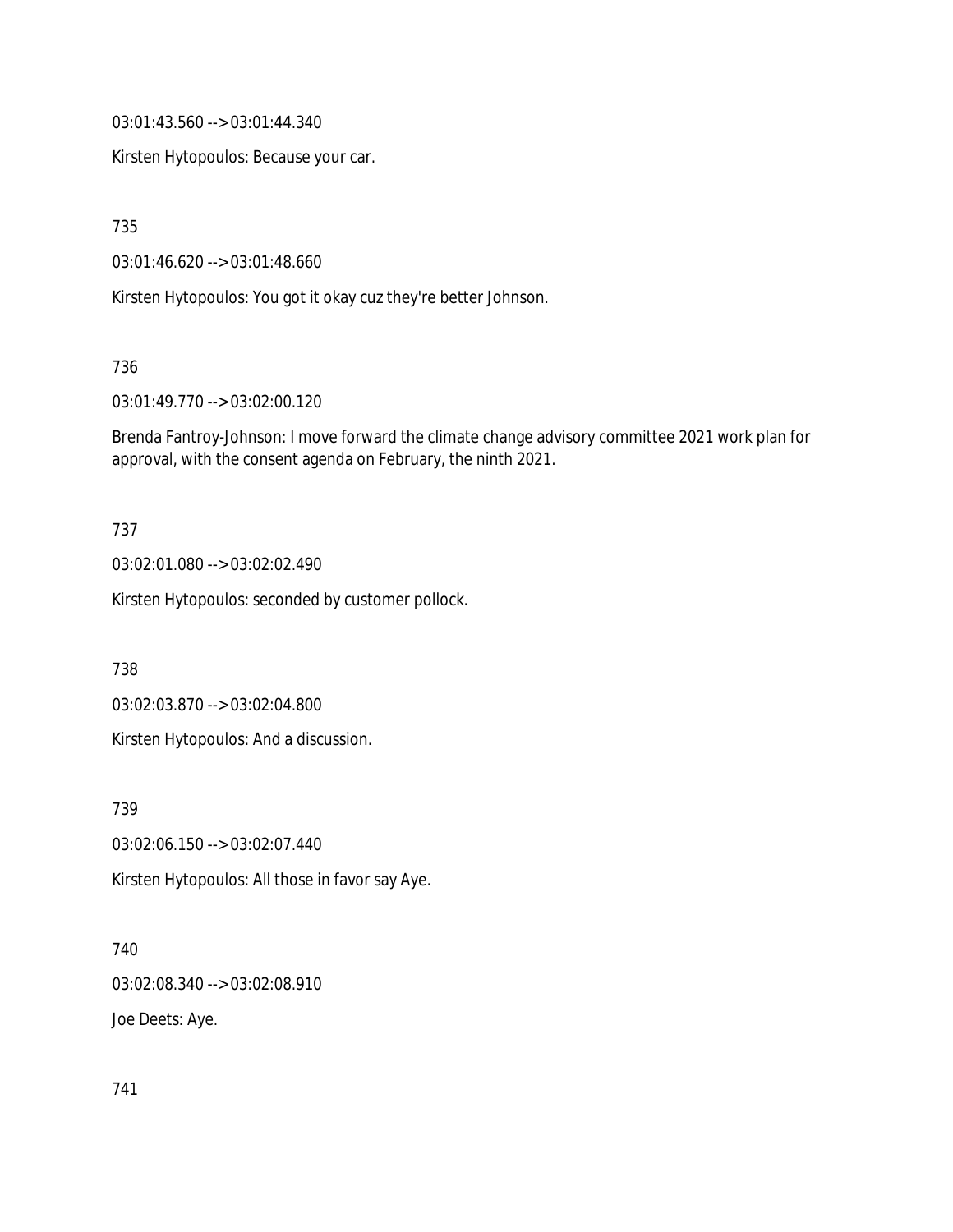03:02:09.210 --> 03:02:17.100

Kirsten Hytopoulos: Any opposed that was passed unanimously, thank you very Thank you, thank you both Michael Laura for your presentations and for all your work and our behalf.

742

03:02:18.150 --> 03:02:18.540

Lara Hansen: Thank you.

743

03:02:18.600 --> 03:02:20.190

Lara Hansen: For your support yeah.

744

03:02:20.250 --> 03:02:29.610

Michael Cox: No, thank you very much, just one quick request, I know I do this, but we would like to come back as soon as we can with the record final recommendations and commitments from the.

745

03:02:30.210 --> 03:02:43.320

Michael Cox: From the from the PNC franchise so we could just put in a request out to as soon as we can, after the 17th if we could get on the agenda, not for long just 1015 Minutes that would be great so thank you very much.

746 03:02:44.310 --> 03:02:44.880 Thank you.

747

03:02:47.520 --> 03:03:04.170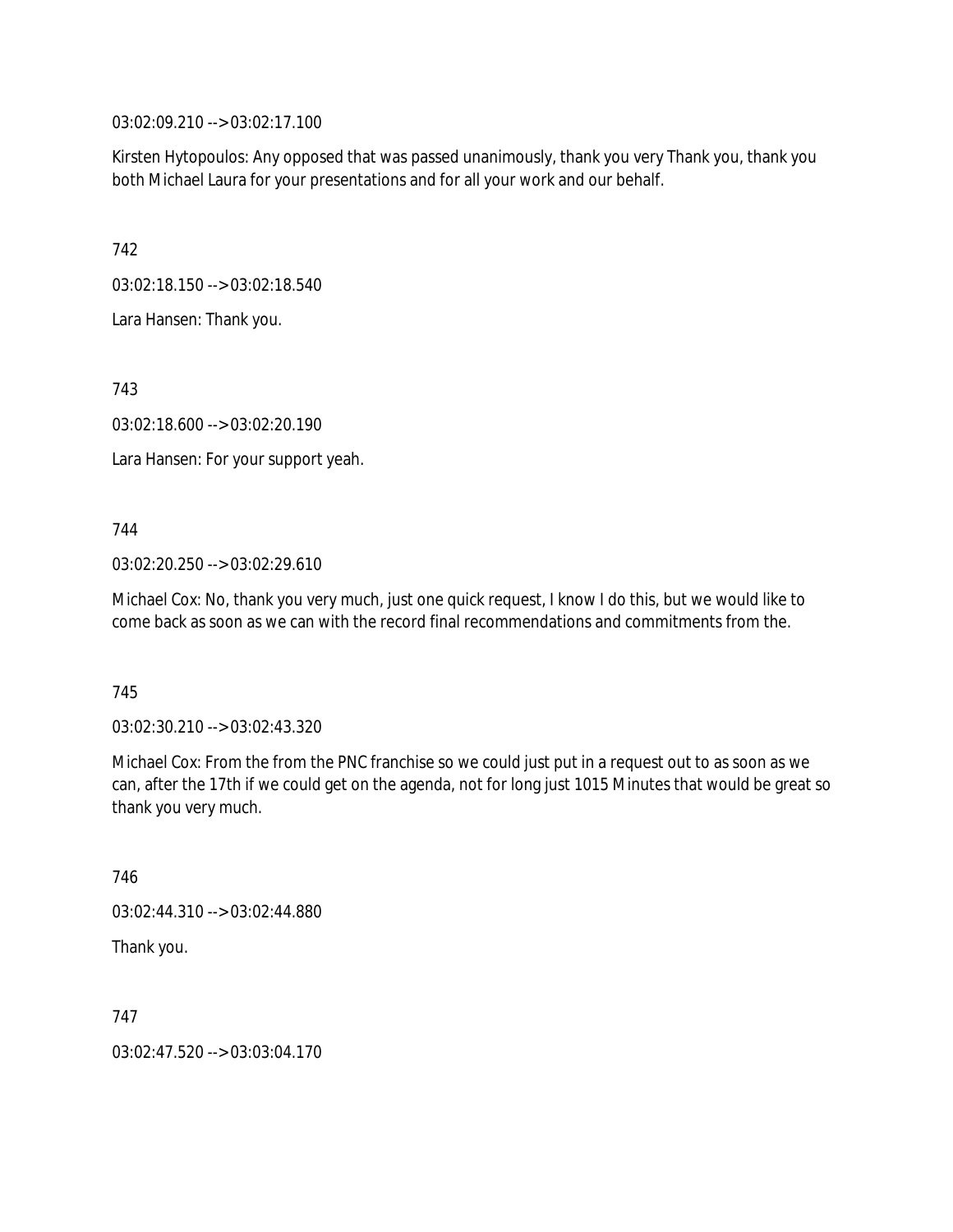Kirsten Hytopoulos: Okay, we are, at our last item our last work item on the agenda seven a Council City Council discussion of revising the governance manual I think this will be led by mayor and, as far as she's the one bringing forward some recommendations.

748

03:03:05.880 --> 03:03:09.450

Rasham Nassar: This Thank you Deputy Mayor i'll go ahead and kick this off and I have a.

749

03:03:11.640 --> 03:03:16.650

Rasham Nassar: An ad request of Council members to make in terms of amending the motion.

750

03:03:17.760 --> 03:03:24.810

Rasham Nassar: that's in the packet for this evening, but i'm going to go ahead and preface the discussion first this this.

751

03:03:25.530 --> 03:03:39.390

Rasham Nassar: proposal is extracted from a document that I circulated to the city council in the beginning of the year, I think it was the first meeting in January, if you'll recall, it was a three page document that proposed changes to some some.

752

03:03:40.920 --> 03:03:47.520

Rasham Nassar: What I would call matt manners or practices for how mayor's run meetings and really just ideas.

753

03:03:48.360 --> 03:03:53.730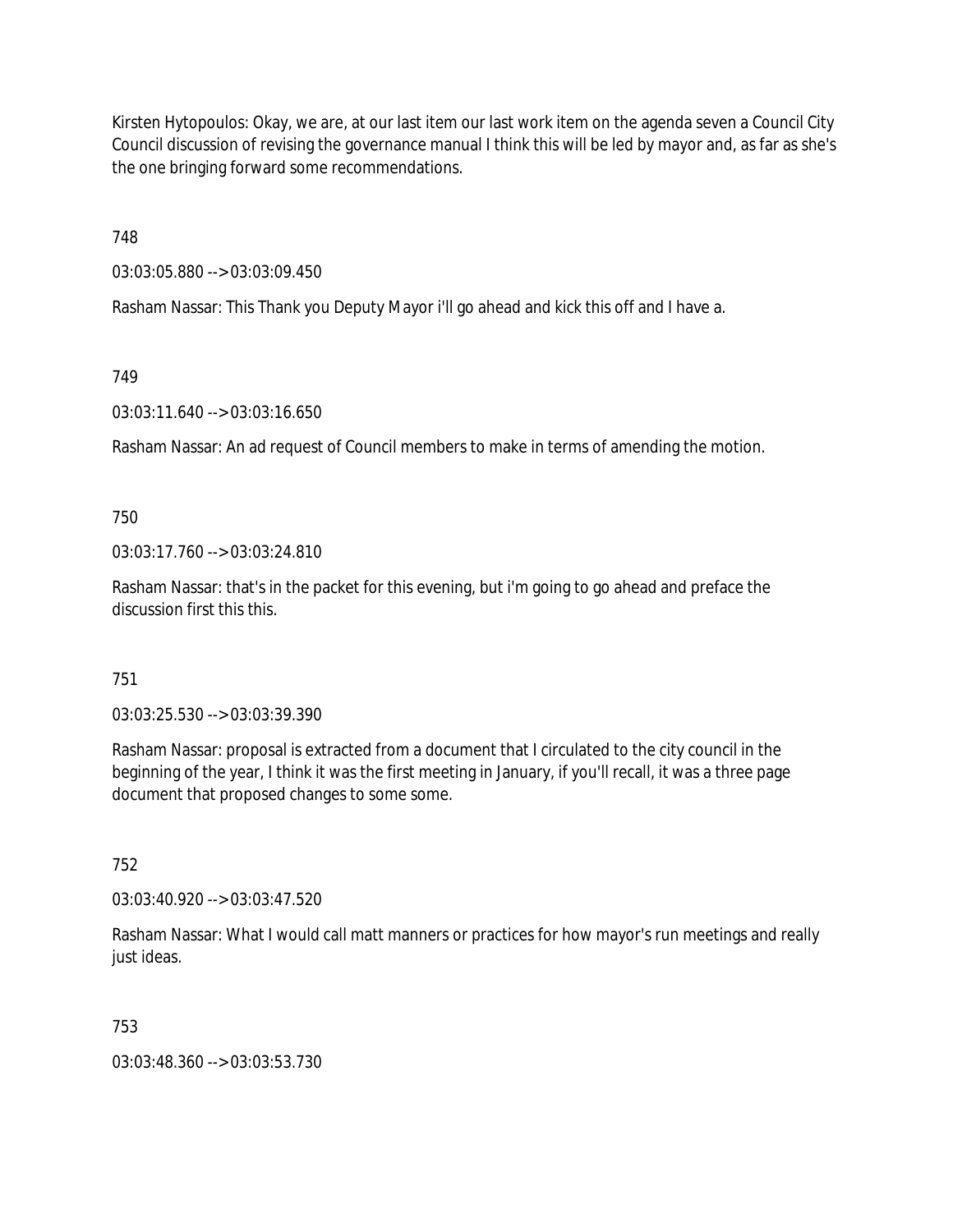Rasham Nassar: centered and focused around improving Council efficiency and saving some Council time on the dyess.

# 754

03:03:54.540 --> 03:04:03.420

Rasham Nassar: Some of them were and as you'll see here were recommendations or proposals, I should say for amending certain policy or.

### 755

03:04:04.320 --> 03:04:16.230

Rasham Nassar: items and the governance manual that relate to how we specifically skin schedule our agendas, so the agenda setting process and, as well as this new concept that i've been.

### 756

03:04:16.950 --> 03:04:28.770

Rasham Nassar: advocating for which is the kind of revising our approach to Council meetings in terms of how staff prepare or presents presentations information in presentation form.

#### 757

03:04:29.550 --> 03:04:37.140

Rasham Nassar: and public service announcement, similar to the one that we just received this evening from wash dot presentations that have no Council.

758

03:04:38.490 --> 03:04:40.230

Rasham Nassar: no need for any Council.

759

 $03:04:41.250 \rightarrow 03:04:45.630$ 

Rasham Nassar: Involvement or or Decision No decision making point and.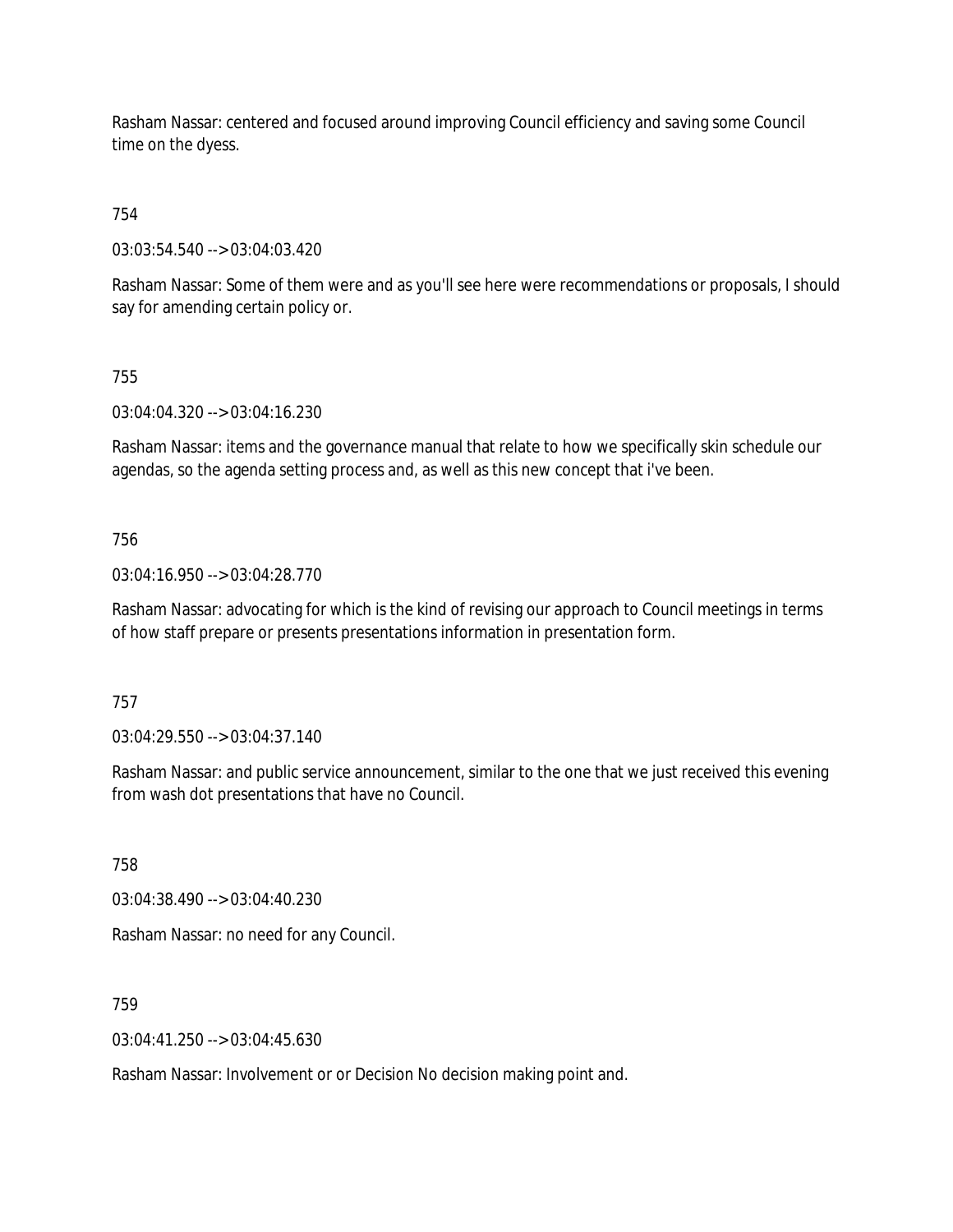03:04:46.680 --> 03:04:58.710

Rasham Nassar: Those two things, specifically because they are one is a policy change clearly it needs to be it would require a majority Council to amend the provision and the governance manual 2.4 Point six.

761

03:04:59.460 --> 03:05:05.880

Rasham Nassar: is extracted and that's brought to your attention tonight, the second is is just a very big.

## 762

03:05:06.480 --> 03:05:15.900

Rasham Nassar: shift and change from how Council has approached its meetings in terms of how it relates to city staff and how Council time is used for staff presentations and public service announcements.

### 763

03:05:16.860 --> 03:05:30.150

Rasham Nassar: That said, I will take a moment now to address the amendment that I would ask a Council member to make in terms of the motion that's included in the packet tonight and that relates to the item.

764

03:05:30.840 --> 03:05:39.300

Rasham Nassar: Relating to the staff presentations updates and items of general interest to the public, if you look at the at the draft I circulated.

### 765

03:05:39.780 --> 03:05:48.330

Rasham Nassar: By the way, Council members, I did have the city clerk circulate and updated draft yesterday it's because the boldface didn't come through, and this was published in the agenda packet.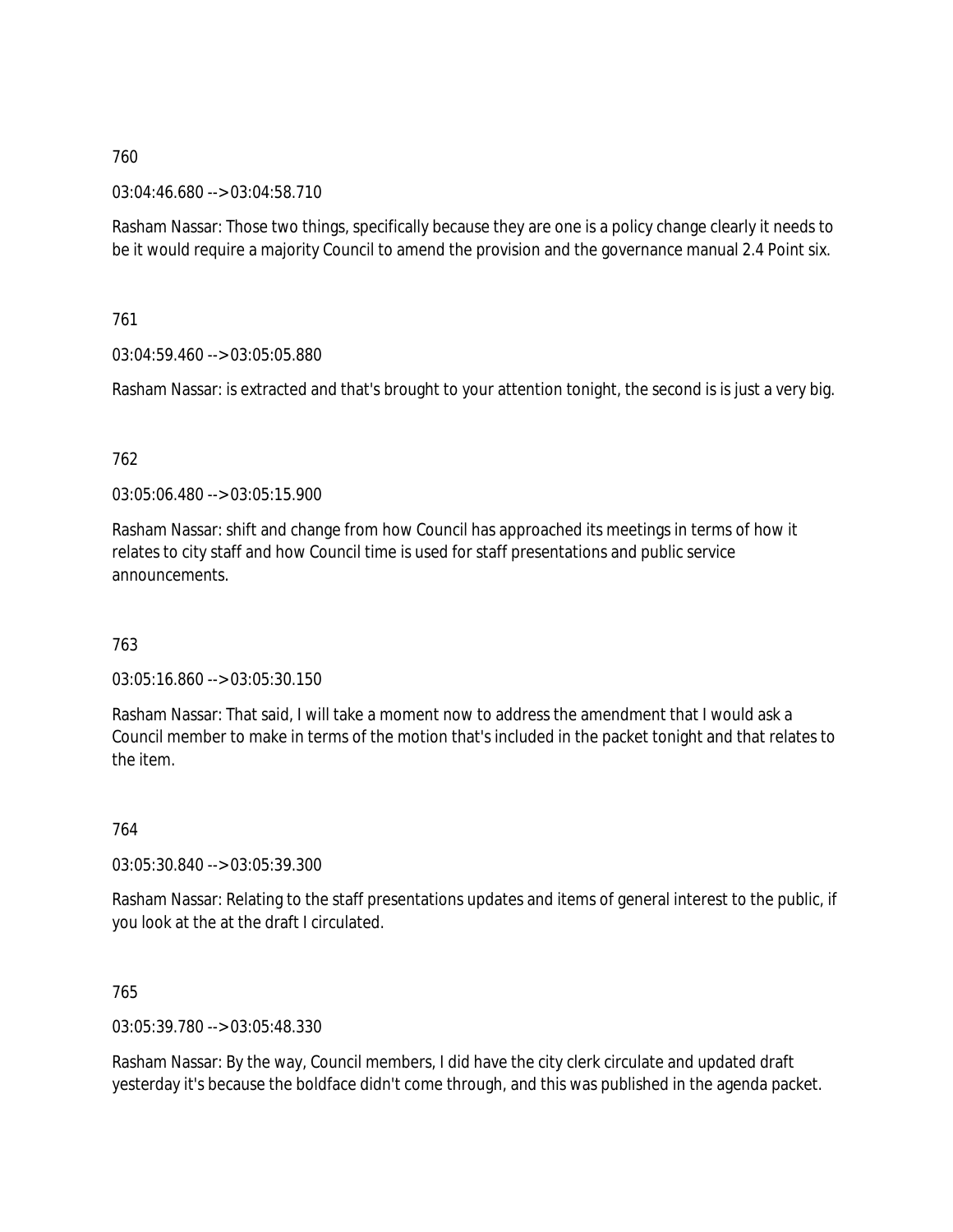03:05:49.260 --> 03:05:58.440

Rasham Nassar: So that one might be a little easier for your reference, but if the content and the language is exactly identical and debt identical to the one that was attached to the Council agenda.

767

03:05:59.280 --> 03:06:04.770

Rasham Nassar: And if you look down to the middle of the first page and it's a or.

768

03:06:05.340 --> 03:06:11.760

Rasham Nassar: More towards the bottom it's the paragraph that starts items are requiring Council actions such as presentations updates and items of general interest of the public.

769

03:06:12.210 --> 03:06:20.880

Rasham Nassar: So that's the that would have been the amendment included in this larger proposal to the governance manual that would have thought to implement that change.

770

03:06:21.600 --> 03:06:30.660

Rasham Nassar: i've had the opportunity to speak with the interim city manager about this i've been speaking with interim city manager about this, since the beginning of the year so we've been dialoguing about.

771

03:06:30.930 --> 03:06:45.510

Rasham Nassar: ways to make this happen in terms of reducing our Council time interim city manager stated to me that at this point in time she's not quite ready for Council to discuss or consider this for.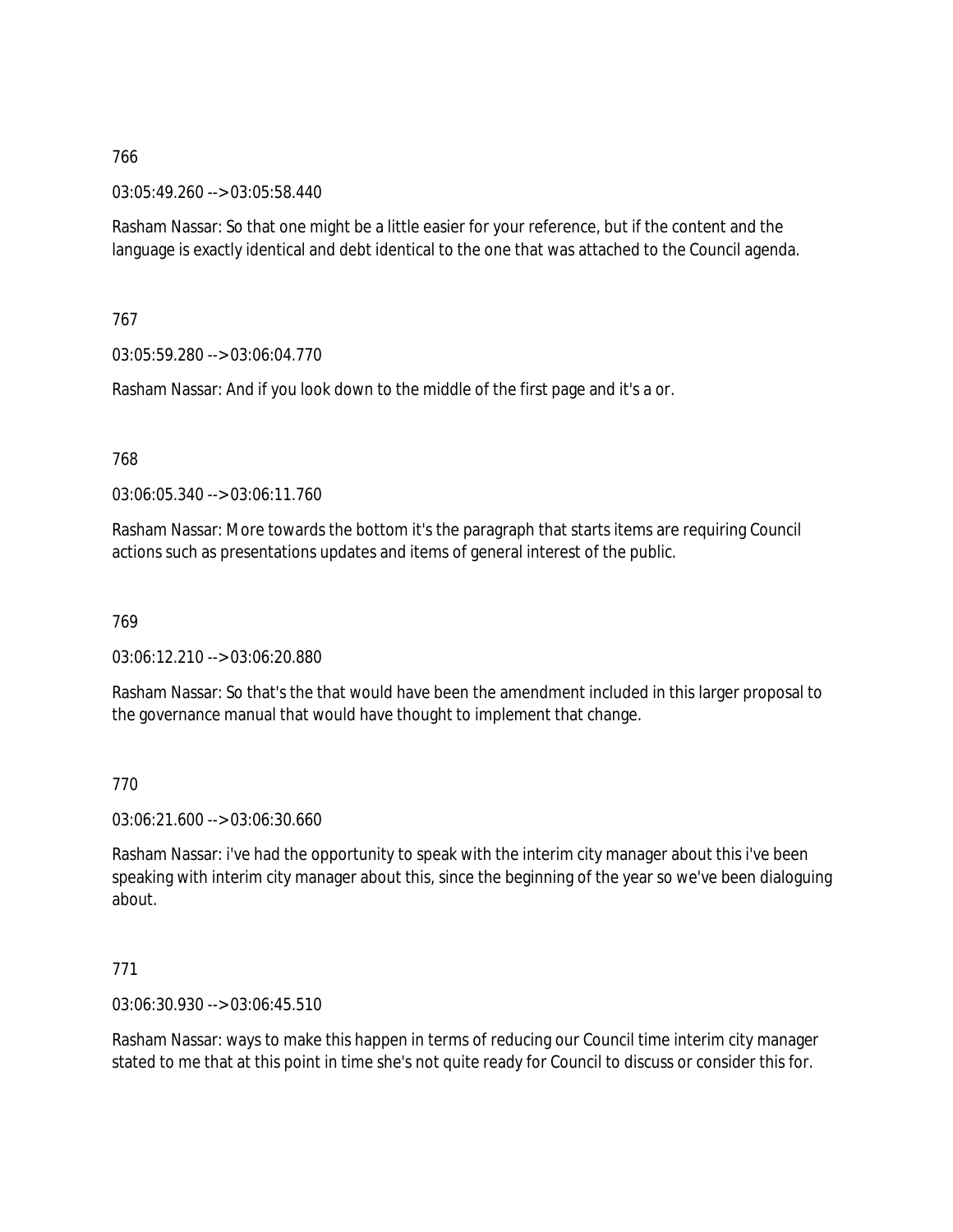03:06:46.110 --> 03:06:54.300

Rasham Nassar: Action by the Council at this time that from her and she's still researching how that might work, because what we're talking about is literally creating a new venue.

773

03:06:54.900 --> 03:07:02.640

Rasham Nassar: through which the city would communicate the that information and the relevant items that would fall into that category to the public.

774

03:07:02.880 --> 03:07:11.910

Rasham Nassar: And that would require a little bit more staff research, which I understand from interim city manager that that is happening so conversations are happening on the administrative end.

775

03:07:12.720 --> 03:07:25.950

Rasham Nassar: But at this point in time there's really nothing for us to take action on and consideration of interim city managers kind requests that we please just postpone moving forward with that change at this time.

### 776

03:07:27.120 --> 03:07:37.620

Rasham Nassar: Interim city manager, if you wanted to add to anything I just said, if I mischaracterized anything, please feel free to jump in and then i'll pick up and proceed to explain the remainder of the proposal to counsel.

777

03:07:38.850 --> 03:07:49.530

Ellen Schroer: When you say that you miss characterize mischaracterized anything I been nice to have discussions about this, but I do think it staff needs a little bit more time to develop some options for counsel to consider.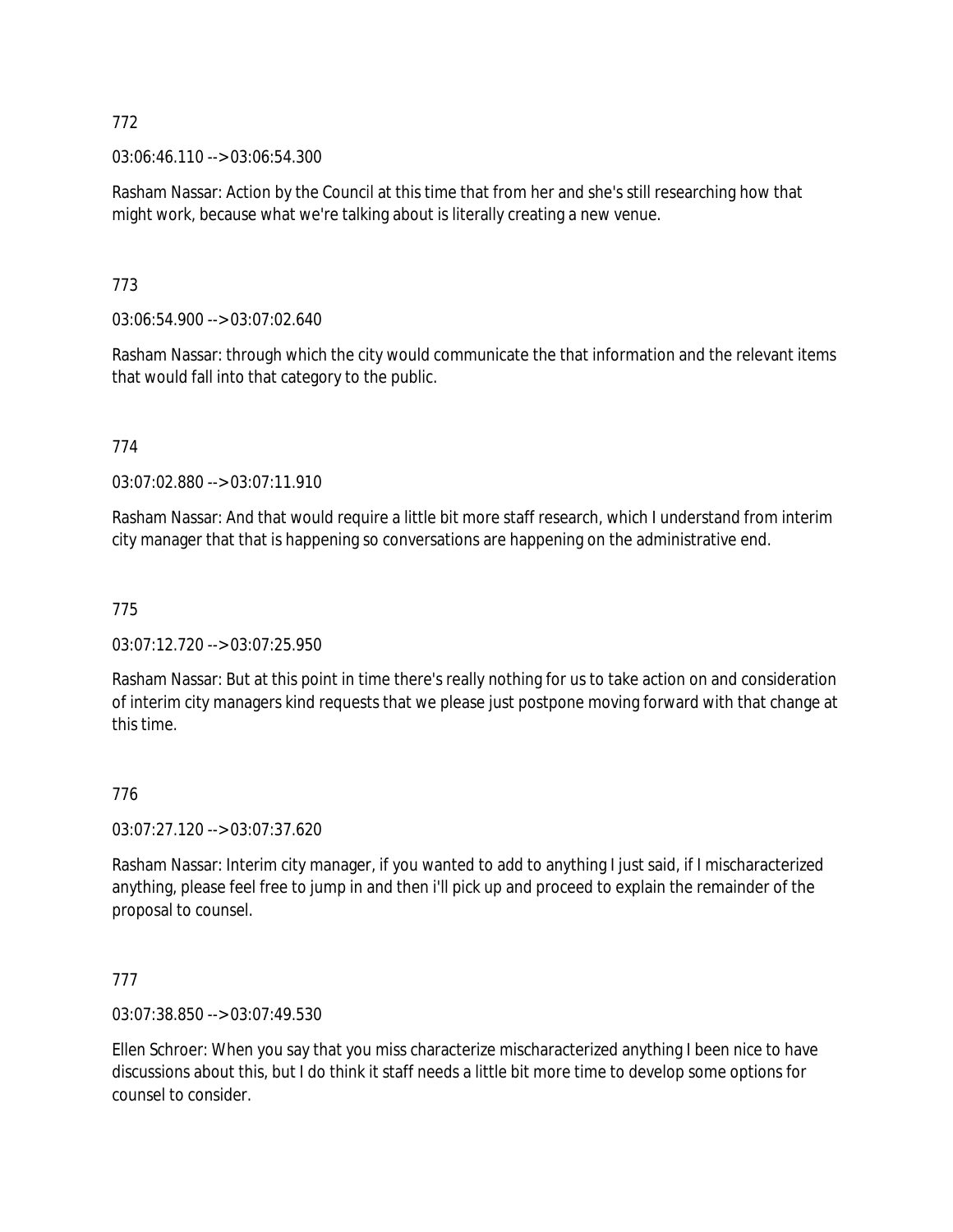03:07:50.040 --> 03:07:56.250

Ellen Schroer: To make sure that we understand what you're trying to achieve and then come up with some suggestions for what might get us all there.

779

03:07:56.640 --> 03:07:58.110

Ellen Schroer: And then also be.

780

03:07:58.140 --> 03:08:04.680

Ellen Schroer: workable on both the staff and the Council side, so will expect to come back to you with more information on that in the coming weeks.

781

03:08:05.880 --> 03:08:16.320

Rasham Nassar: Thank you interim city manager Okay, and then I will just quickly wrap up by summarizing the remainder of the proposal, which is something I would like Council to consider tonight and.

782

03:08:16.800 --> 03:08:23.070

Rasham Nassar: Have would ask a Council member to make a motion if so inclined, if there's majority Council support for adopting these changes.

783

03:08:23.400 --> 03:08:35.970

Rasham Nassar: Essentially, the remainder of the proposals, specifically specifically relates to the Council agenda so there's some new language that you see added, which clarifies further clarifies the agenda setting process consistent with our practice.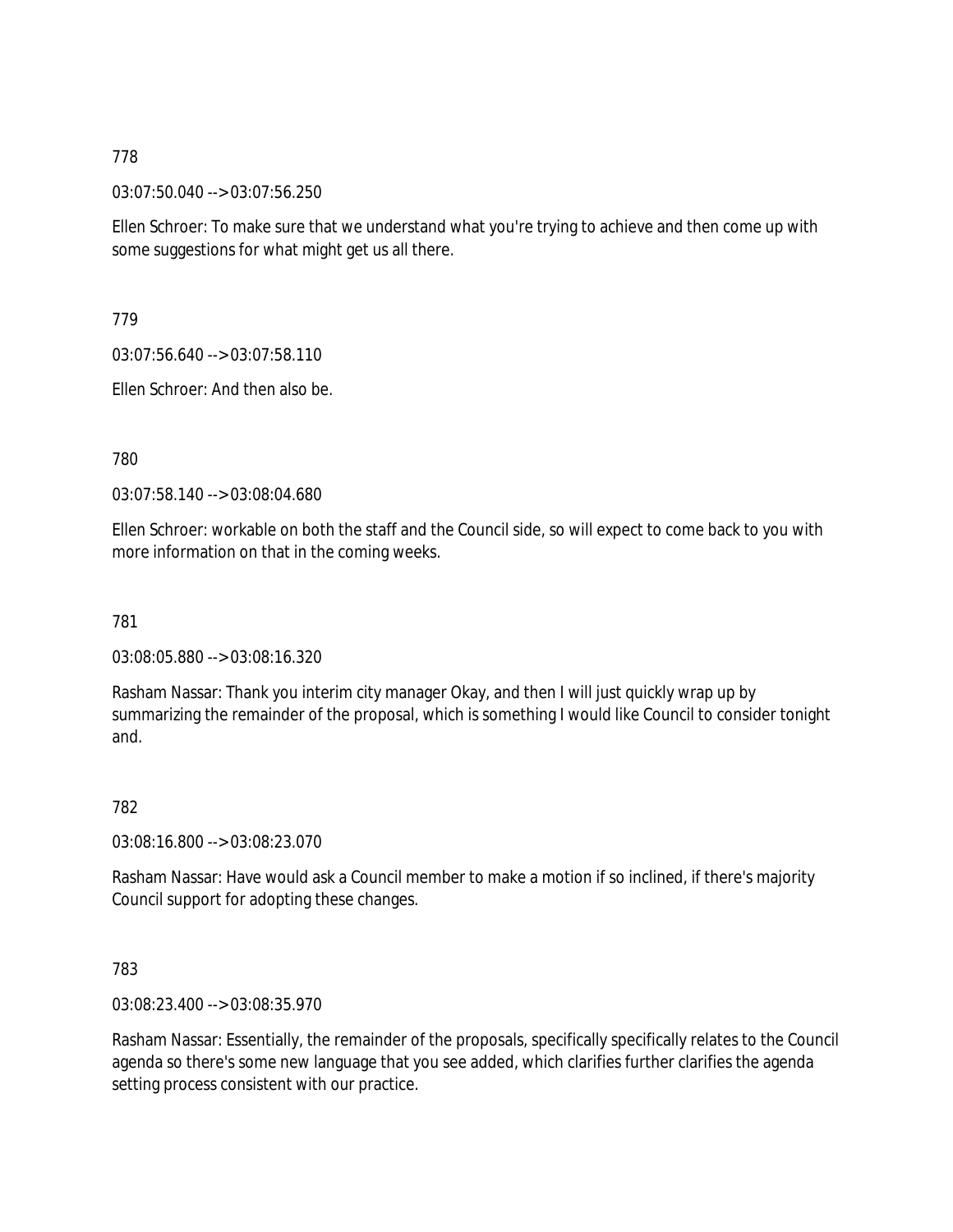03:08:36.750 --> 03:08:41.430

Rasham Nassar: The one change, however, is that and again this is something that I propose at the beginning of the year.

785

03:08:42.750 --> 03:08:48.930

Rasham Nassar: Is that it changes what is now a restriction on a third Council member being able to attend the agenda setting meetings.

786

03:08:49.260 --> 03:09:02.280

Rasham Nassar: That was adopted by Council last year in June so it's it was a standing policy that's been in effect since for about what what is that seven or eight months now, and that i'm asking i'm requesting that the City Council.

787

03:09:03.360 --> 03:09:04.770

Rasham Nassar: Remove that.

788

03:09:07.050 --> 03:09:23.220

Rasham Nassar: replace that that provision in the governance manual and remove the prohibition on the Third Council member being able to attend those agenda setting meetings, the reasons for behind that proposal relate primarily to.

789

03:09:24.960 --> 03:09:30.750

Rasham Nassar: enhanced involvement engagement by Council members and.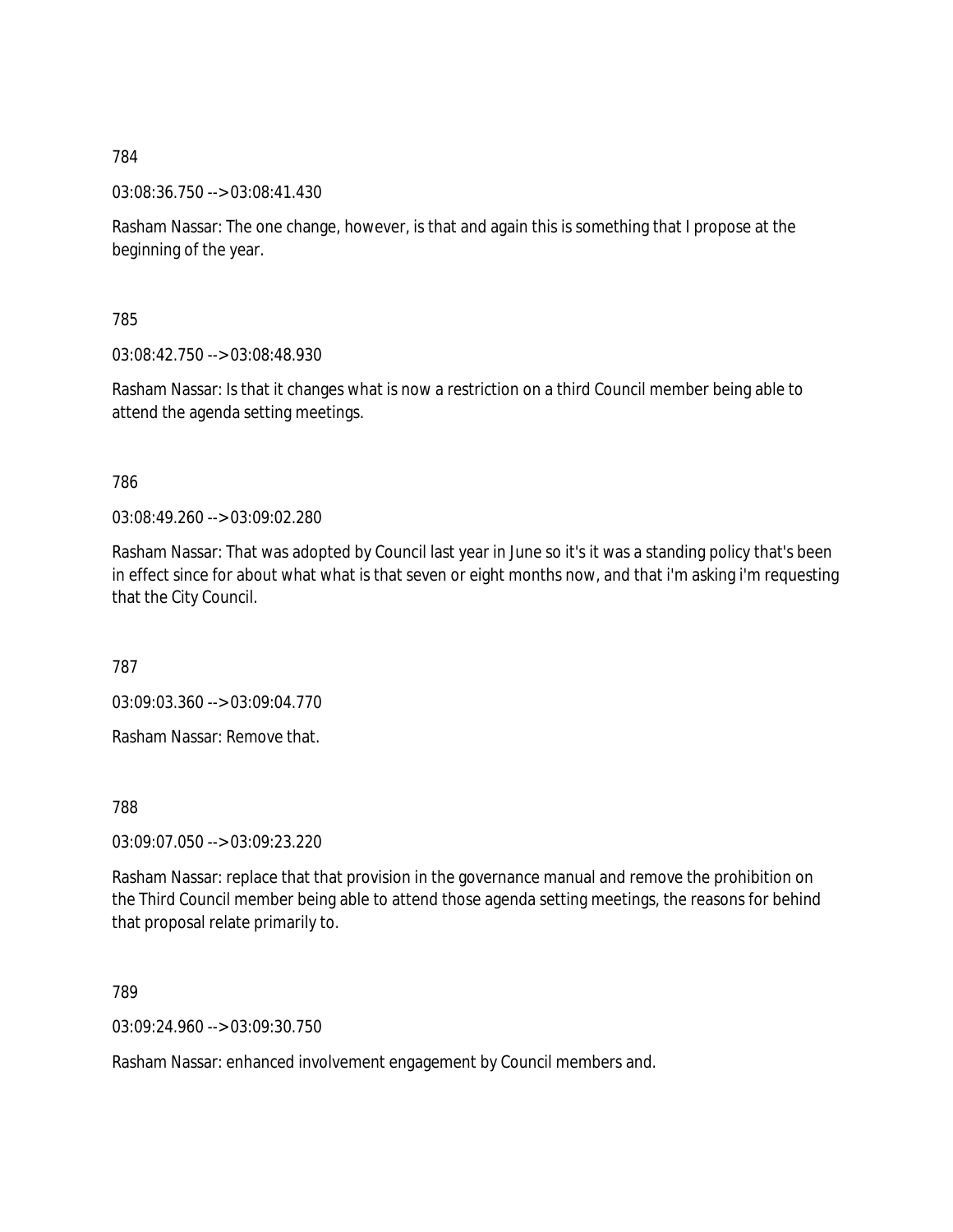03:09:34.050 --> 03:09:42.090

Rasham Nassar: If you look at look towards the language that states that the Third Council member would be rotated more frequently, which means that, in terms of.

791

03:09:42.480 --> 03:09:50.430

Rasham Nassar: What I propose at the beginning of the year, as a collaborative leadership approach that Council Third Council members would be invited to attend the agenda setting meetings.

792

 $03:09:51.480 \rightarrow 03:10:00.210$ 

Rasham Nassar: For two reasons and their stated here to allow Council members that have not served in the capacity as Mayor Deputy Mayor to be involved.

793

03:10:00.570 --> 03:10:09.780

Rasham Nassar: and included in the agenda, setting process and, second, to achieve the goal of accountability and follow through on items of particular importance to individual Council members.

794

03:10:10.110 --> 03:10:18.450

Rasham Nassar: So the thinking, there is that if we have if we allow a third Council member to attend the agenda setting meetings on Thursday that.

795

03:10:19.380 --> 03:10:27.720

Rasham Nassar: That we will have reduced the amount of time that we spend on the future agendas portion which is reserved at the front of all of our meetings.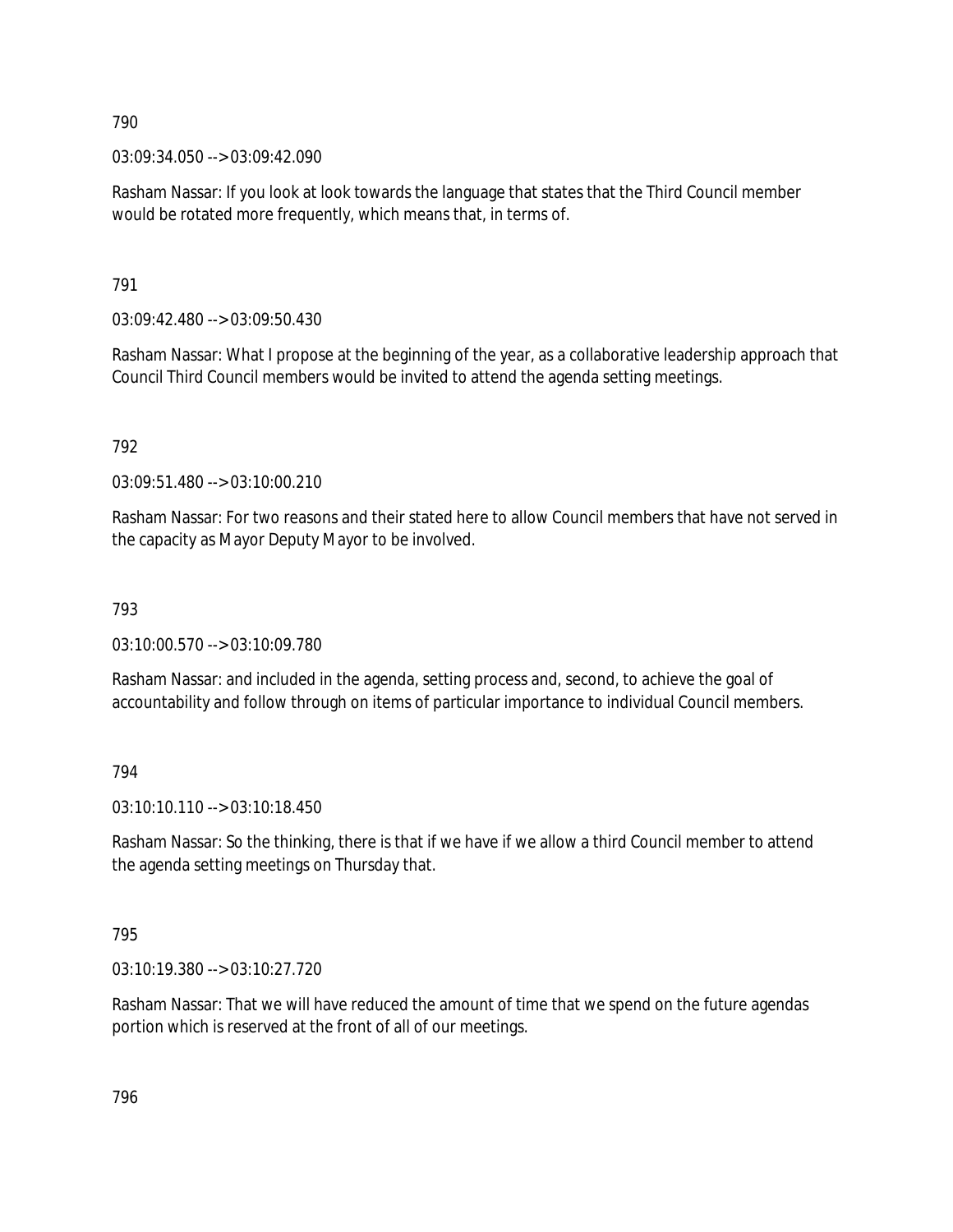03:10:27.990 --> 03:10:36.270

Rasham Nassar: Because Council members will have an enhanced ability to engage in the agenda, setting process at the Thursday morning agenda setting meeting.

### 797

03:10:36.720 --> 03:10:50.160

Rasham Nassar: And then, secondly, that items often do are there lot track is loss of those items, or they kind of fall fall off, and if we if we were to allow Council members in that room.

798

03:10:50.730 --> 03:11:04.050

Rasham Nassar: with us on a rotating basis that there'll be more Council members to hold accountable, the agenda team to making sure that items that were added and discussed remain.

799

03:11:05.280 --> 03:11:07.620

Rasham Nassar: work their way appropriately through the.

800

03:11:08.730 --> 03:11:25.530

Rasham Nassar: Agenda timeline so that's that's that's basically it the remainder of the bullet points in the governance manual that that relate to the agenda, setting team, as proposed by mayor snyder last year and adopted in June, are largely the same.

801

03:11:26.550 --> 03:11:32.250

Rasham Nassar: With one caveat, and that is that that list that we saw at the beginning of tonight's agenda setting.

802

03:11:33.000 --> 03:11:41.340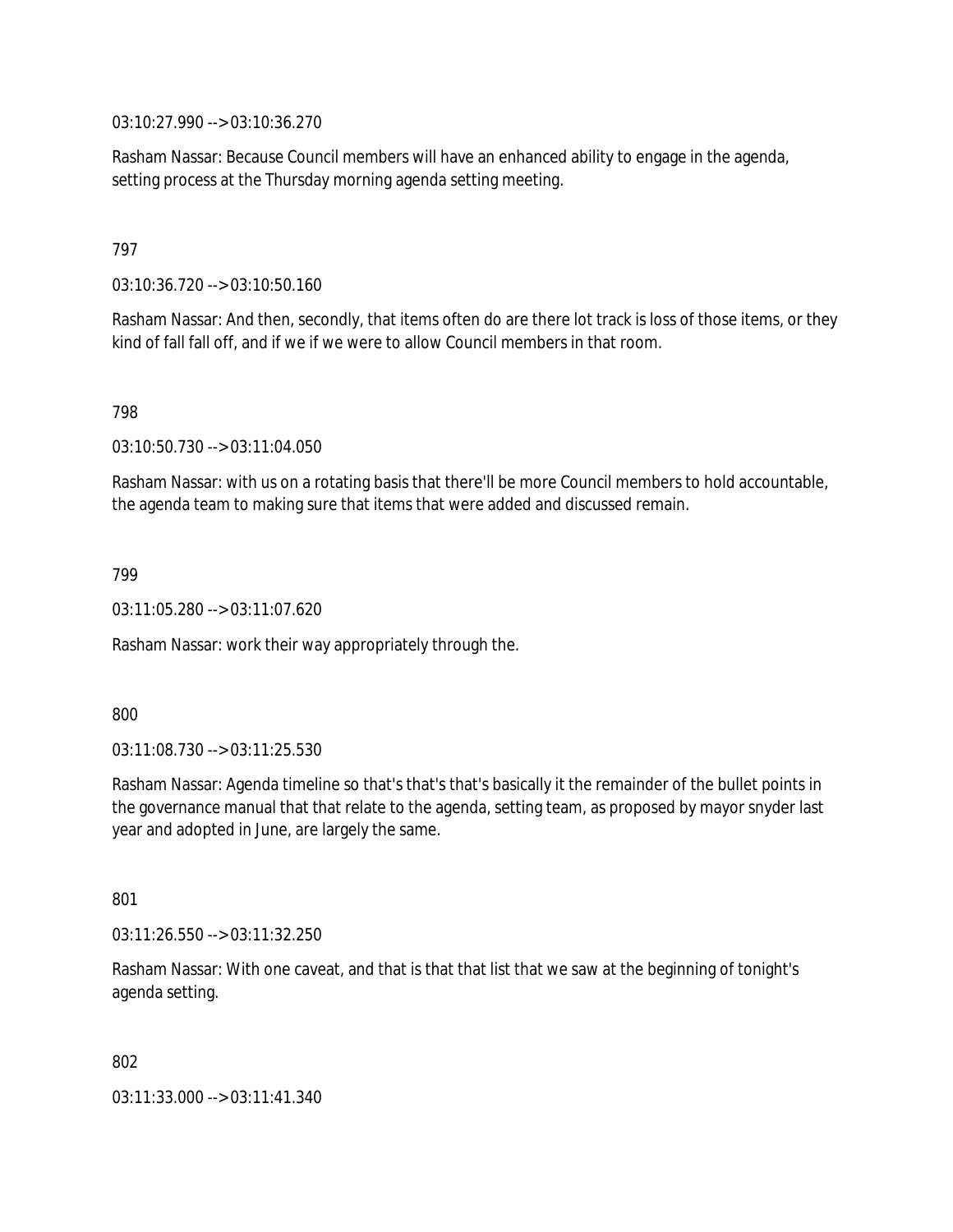Rasham Nassar: The future agendas, which are which constant is constituted by councilmember request for agenda items that are coming to mayor Deputy Mayor an email form.

803

03:11:41.640 --> 03:11:54.870

Rasham Nassar: outside of the Council meeting is now in here as well, so it's just to kind of capture that so that it becomes part of our approved process for agendas and with that I will yield the floor.

804

03:11:56.370 --> 03:11:57.360

Kirsten Hytopoulos: councilmember Schneider.

805

03:11:59.970 --> 03:12:00.870

Leslie Schneider: Thank you very much.

806

03:12:01.890 --> 03:12:04.110

Leslie Schneider: And I appreciate us continuing to.

807

03:12:05.610 --> 03:12:08.850

Leslie Schneider: You know, look at our process and trying to make it more.

### 808

03:12:09.870 --> 03:12:10.680

Leslie Schneider: Efficient.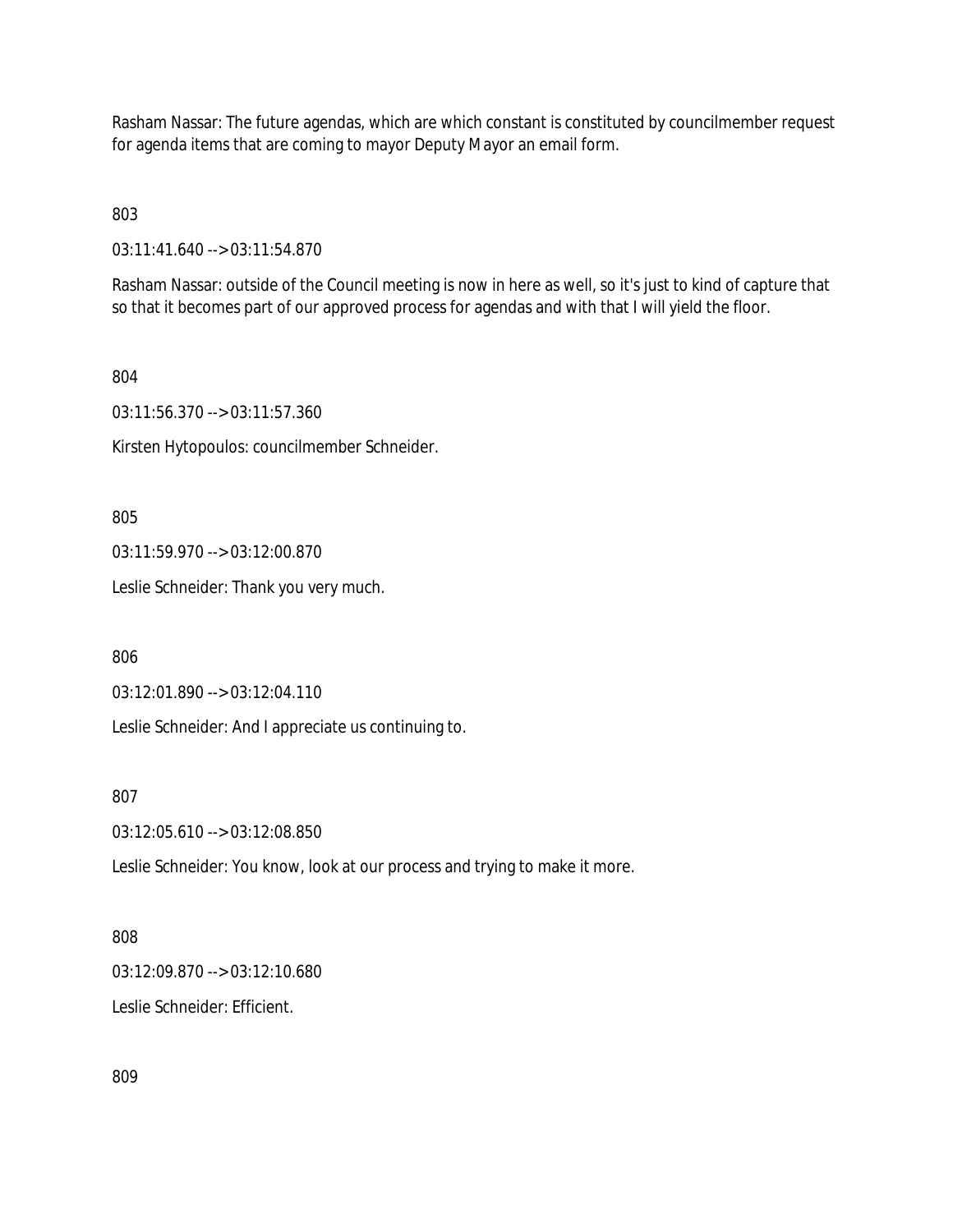03:12:13.440 --> 03:12:23.970

Leslie Schneider: This is just to help my memory, because maybe this happened, and I just missed it but did we as Council ask the city manager to investigate alternative.

810

03:12:24.990 --> 03:12:27.000

Leslie Schneider: Presentation modes for us.

811

03:12:29.040 --> 03:12:45.510

Leslie Schneider: So this is just point one because I guess I would have if we did in discussion if that was a decision that we made then, then this is great that you know she that interim city manager is going to be coming back to us with options, if she didn't.

812

03:12:46.590 --> 03:13:02.160

Leslie Schneider: I think that's why we, we need to have discussion to make sure that we're agreeing that she spends staff time on that it is i'll let that one go for right now, because I have another question that I want to ask, but i'd love to get an answer to that.

813

03:13:03.660 --> 03:13:05.910

Leslie Schneider: And then um.

814

03:13:07.920 --> 03:13:20.100

Leslie Schneider: I I I just don't understand at this time, the efficiency advantage of adding a third Member to the agenda, setting meetings.

815 03:13:23.520 --> 03:13:34.560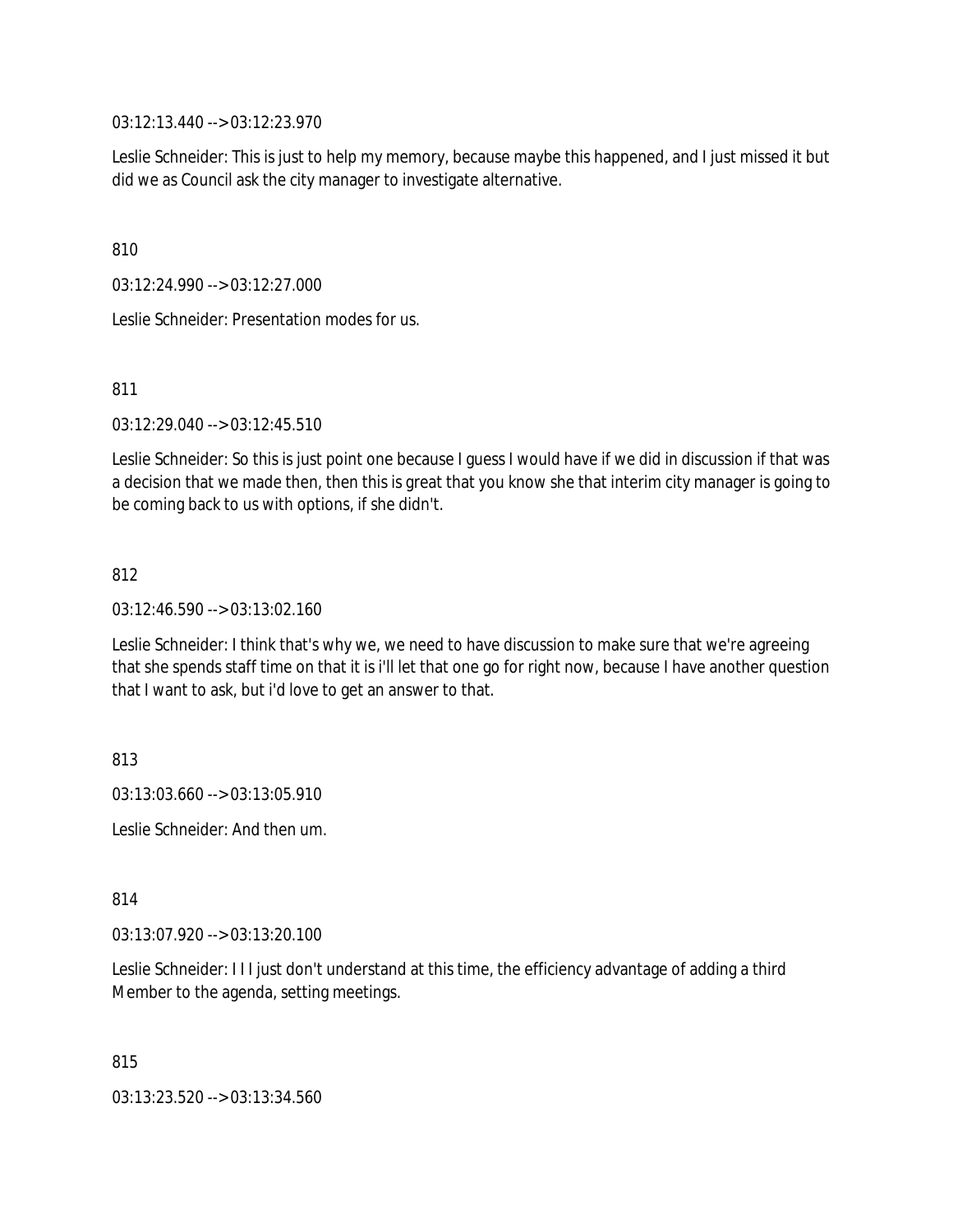Leslie Schneider: That still leaves for Members to have their own opinions at the agenda settings section of our agenda is and so i'm not sure that it's going to really.

816

03:13:35.400 --> 03:13:42.900

Leslie Schneider: shorten up the time that we have to talk about the future agendas, because there will still be a majority of Council that wasn't at that meeting.

## 817

03:13:44.610 --> 03:13:47.400

Leslie Schneider: And I guess one of my main concerns.

### 818

03:13:49.380 --> 03:14:00.600

Leslie Schneider: Having you know, been both in the Deputy Mayor seat and the mayor's seat it really constrains who you can talk to from an opm a point of view.

### 819

03:14:01.710 --> 03:14:09.840

Leslie Schneider: But at least when there's two of you there you can still pick a third person to have conversations with and so when.

### 820

03:14:11.310 --> 03:14:20.610

Leslie Schneider: councilmember into Sarah and I were in in that position, you know we We talked to each other, a lot about these issues because you know.

### 821

 $03:14:21.420 \rightarrow 03:14:32.790$ 

Leslie Schneider: That was sort of a preordained choice and then Likewise, the same thing happened with when it was Deputy Mayor deeps you know we talked a lot about these issues and.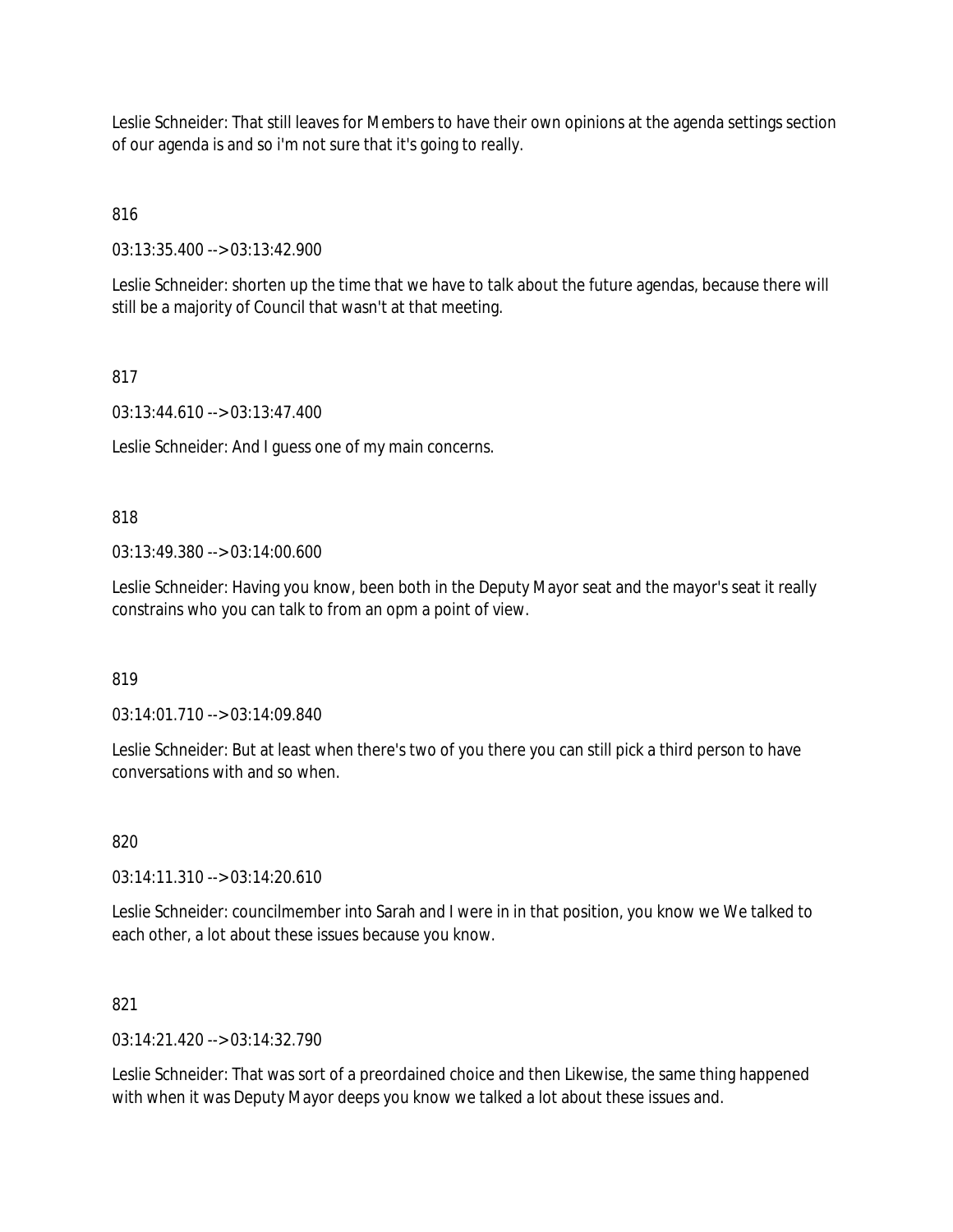03:14:33.990 --> 03:14:48.660

Leslie Schneider: But then we had one other person that we could choose to go and and talk with so i'm concerned that that won't be able to happen anymore, and I really just don't see how it, how it makes the the process more efficient.

823

03:14:49.890 --> 03:14:53.640

Leslie Schneider: So i'll and then I guess My other concern is if there.

#### 824

 $03:14:55.620 \rightarrow 03:15:11.370$ 

Leslie Schneider: I guess with if there are other issues that we're if we're not going to be dealing with the presentations piece in tonight if tonight's update is only about the three Council members, I can see how we can make a decision on that tonight.

825

03:15:13.080 --> 03:15:18.780

Leslie Schneider: I just get the sense that there's more here that would require more discussion, but.

### 826

03:15:22.020 --> 03:15:34.800

Leslie Schneider: there's just a lot more text that we would be adding in, and I want to make sure that i've had a chance to adequately process it with my fellow colleagues, to make sure that we're making good decisions here, so thank you for that.

827

03:15:36.810 --> 03:15:37.980

Kirsten Hytopoulos: kills them over polycom pollock.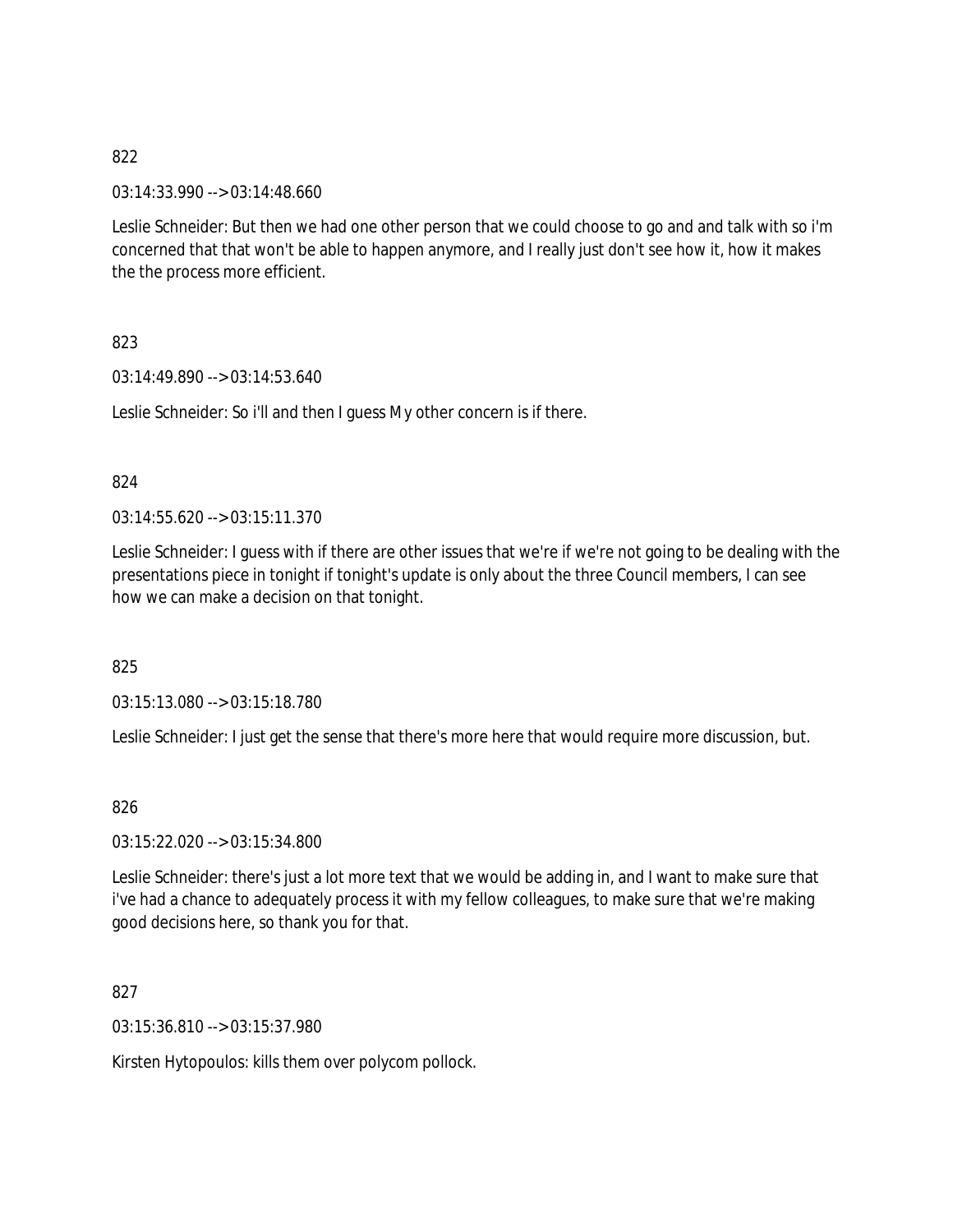03:15:39.630 --> 03:15:50.100

Michael Pollock: Right Thank you um I just actually just kind of have a process point of clarification, and I want to understand what the motion is the mayor proposed.

829

03:15:51.840 --> 03:15:54.810

Michael Pollock: emotion and i'm looking at the.

830

03:15:56.550 --> 03:16:08.970

Michael Pollock: pose agenda proposed changes to GM to for sex so so governance manual section 2.4 Point six and so, if I understand the motion that you would be asking for is to.

## 831

03:16:10.860 --> 03:16:32.880

Michael Pollock: send to the consent agenda, the proposed changes with a strikeout of and including the top paragraph just going one paragraph 12345 so it'd be the fourth boldface paragraph or the fifth paragraph overall just strike that from the proposed motion is that.

832

03:16:33.930 --> 03:16:41.760

Michael Pollock: What you are at requesting to remove that paragraph from the proposed revisions and then to move this forward.

833

03:16:43.710 --> 03:16:48.660

Michael Pollock: So i'm asking for a point of clarification front of the yes, yes.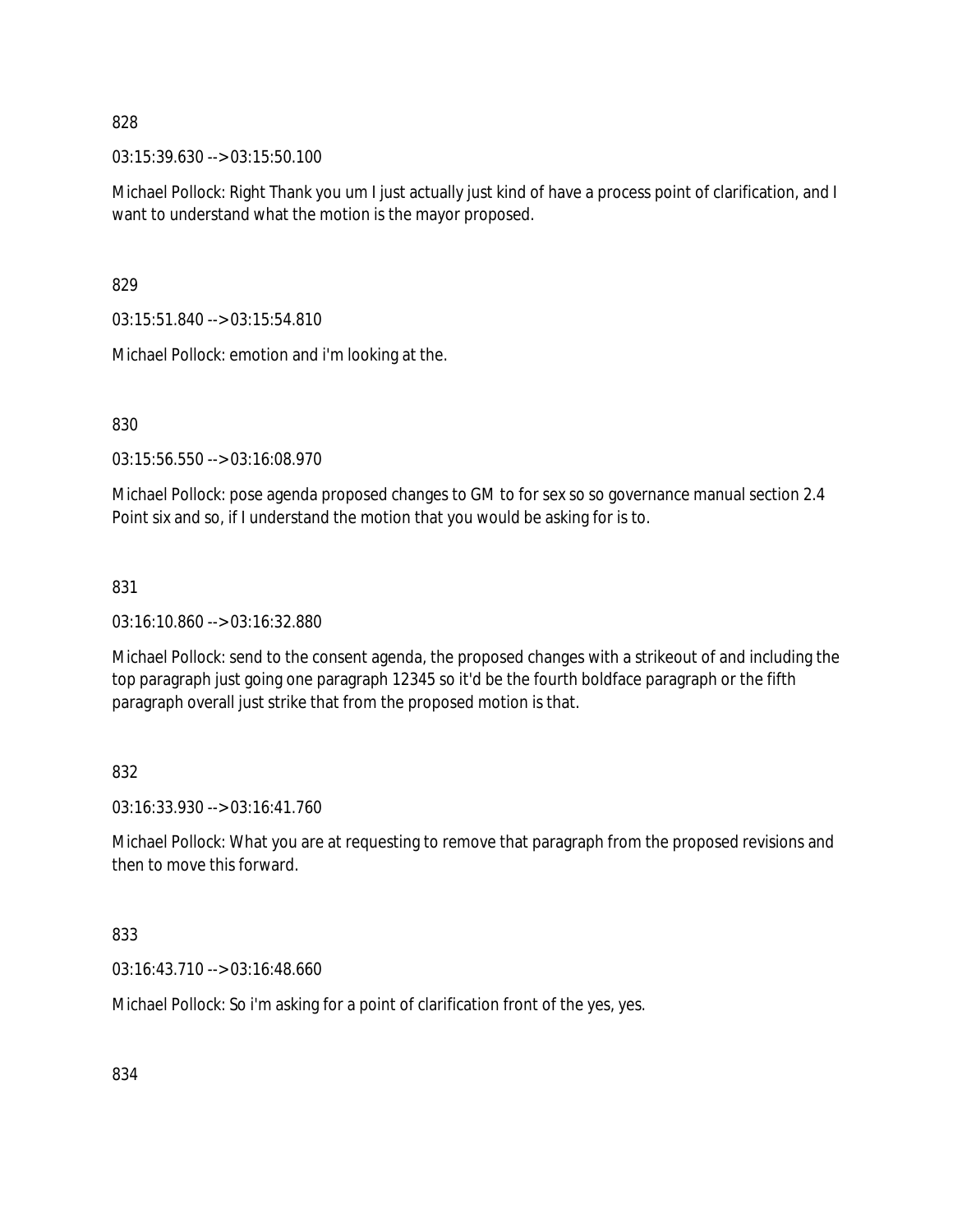03:16:48.840 --> 03:16:52.590

Rasham Nassar: That is that that would be the proposal, so you stated it correctly.

835

03:16:53.010 --> 03:16:58.560

Michael Pollock: Okay, then the second one is it sounds to move it to the consent agenda and.

836

03:16:59.700 --> 03:17:13.140

Michael Pollock: There might be public comment that would be one on this, provided, so I would suggest that we move it to a new business with the motion to to to approve it, which we can do.

837

03:17:14.310 --> 03:17:23.610

Michael Pollock: And, and so that would just be my recommendation, and with that you know i'd be happy to happy to let other people talk first, but I think this makes sense, I support.

838

03:17:24.150 --> 03:17:43.110

Michael Pollock: experimenting till we get it right, I hear some of the concerns, but I don't see those as major concerns and I would certainly support trying this you're the mayor and I felt like I want to give you deference to setting it up in a way that you think is is appropriate so.

839

03:17:46.350 --> 03:17:46.680 that's a.

840

03:17:47.880 --> 03:17:49.500

Kirsten Hytopoulos: counselor fancy Johnson.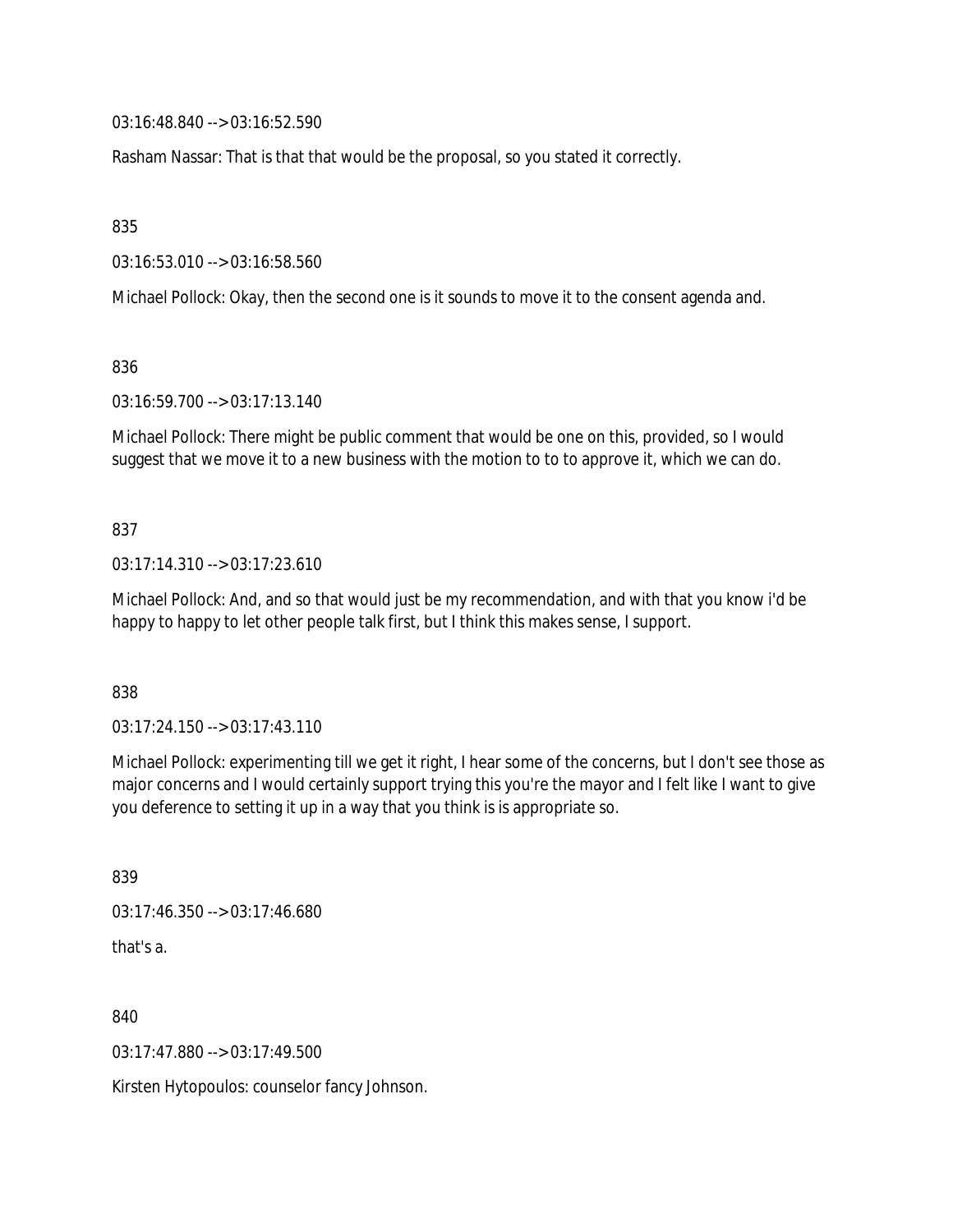03:17:51.450 --> 03:17:54.540

Brenda Fantroy-Johnson: Know we're I think I think it's it's.

### 842

03:17:55.620 --> 03:18:09.510

Brenda Fantroy-Johnson: Important that we don't forget that there is an equity issue in here, and you know I sat in on one of those agenda meetings and I, I mean I really was glad that that it was allowed.

#### 843

03:18:11.280 --> 03:18:21.960

Brenda Fantroy-Johnson: The whole idea of you know, two people on the Council being responsible, you know yeah you know that's just it's not equitable when you think about that.

844

03:18:23.190 --> 03:18:28.020

Brenda Fantroy-Johnson: I also wanted to talk about the presentations I just mentioned.

#### 845

03:18:29.280 --> 03:18:42.150

Brenda Fantroy-Johnson: to people in my area that this that the angels will what's coming up on the agenda and right away, people were upset, why is this coming on the agenda, what action are you taking.

#### 846

03:18:42.840 --> 03:18:52.020

Brenda Fantroy-Johnson: So the public is of the perception that when it's on our agenda we're taking action and that's not true we're just listening to what action.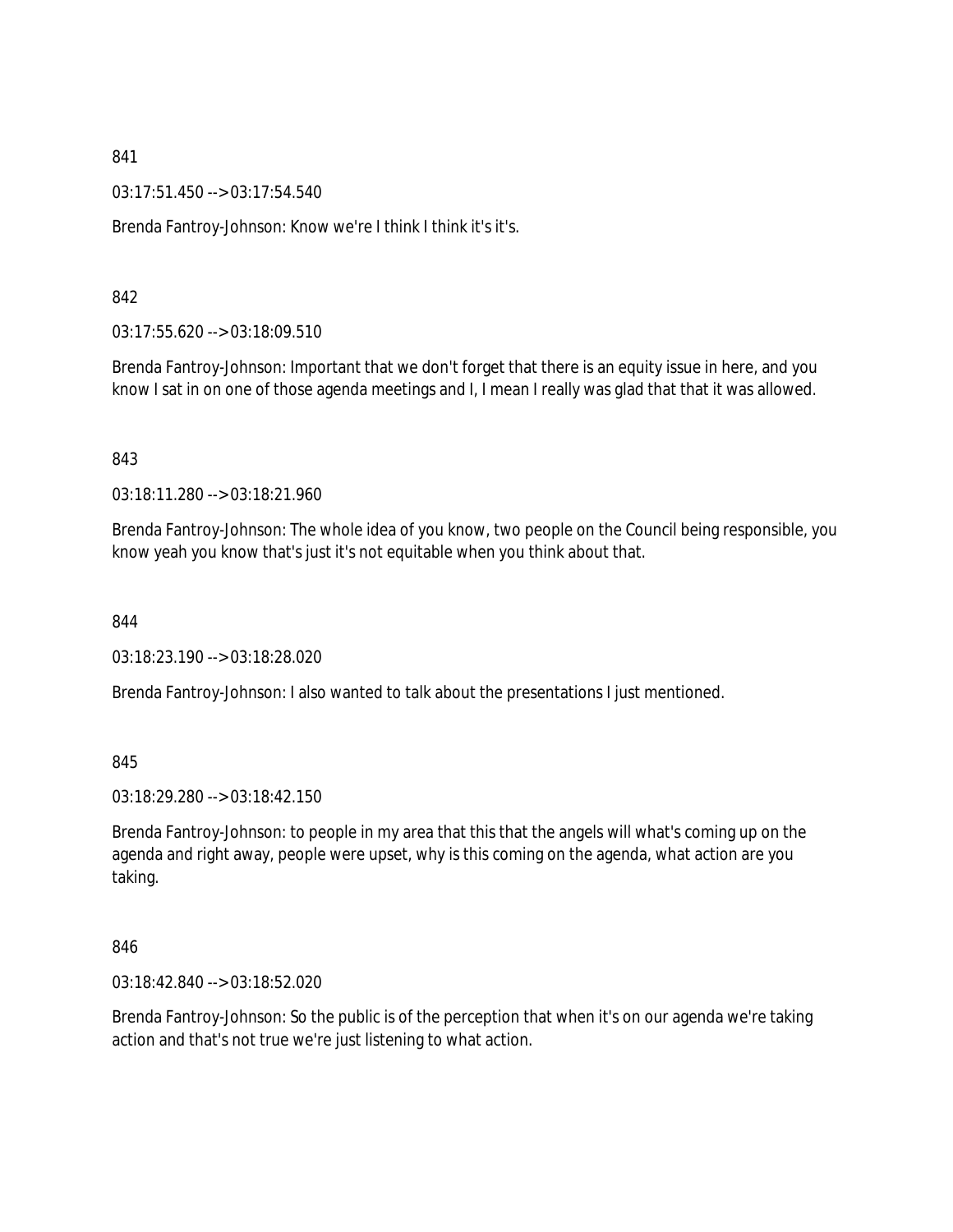03:18:52.920 --> 03:19:01.890

Brenda Fantroy-Johnson: With that is going to go to do and we don't really have a face on it so when we bring this back and we started talking about.

848

03:19:02.850 --> 03:19:21.630

Brenda Fantroy-Johnson: Whether or not we can find another way for the public can be informed if we bring this back, I think that would be beneficial, because the public, you know they would like to go somewhere on the website to see those informational presentations and we shouldn't be.

849

03:19:23.100 --> 03:19:25.320

Brenda Fantroy-Johnson: Up until midnight listening to him.

850

03:19:26.550 --> 03:19:40.020

Brenda Fantroy-Johnson: I don't know the history behind why there's only two people will allow in the agenda, meaning, it seems to me like it's a Maybe it was created as a power grab I don't know.

851

03:19:41.130 --> 03:19:45.900

Brenda Fantroy-Johnson: But I think we need to start relaxing it and letting everybody participate.

### 852

03:19:47.670 --> 03:19:49.140

Brenda Fantroy-Johnson: Because i'd like to participate.

853

03:19:50.370 --> 03:19:57.330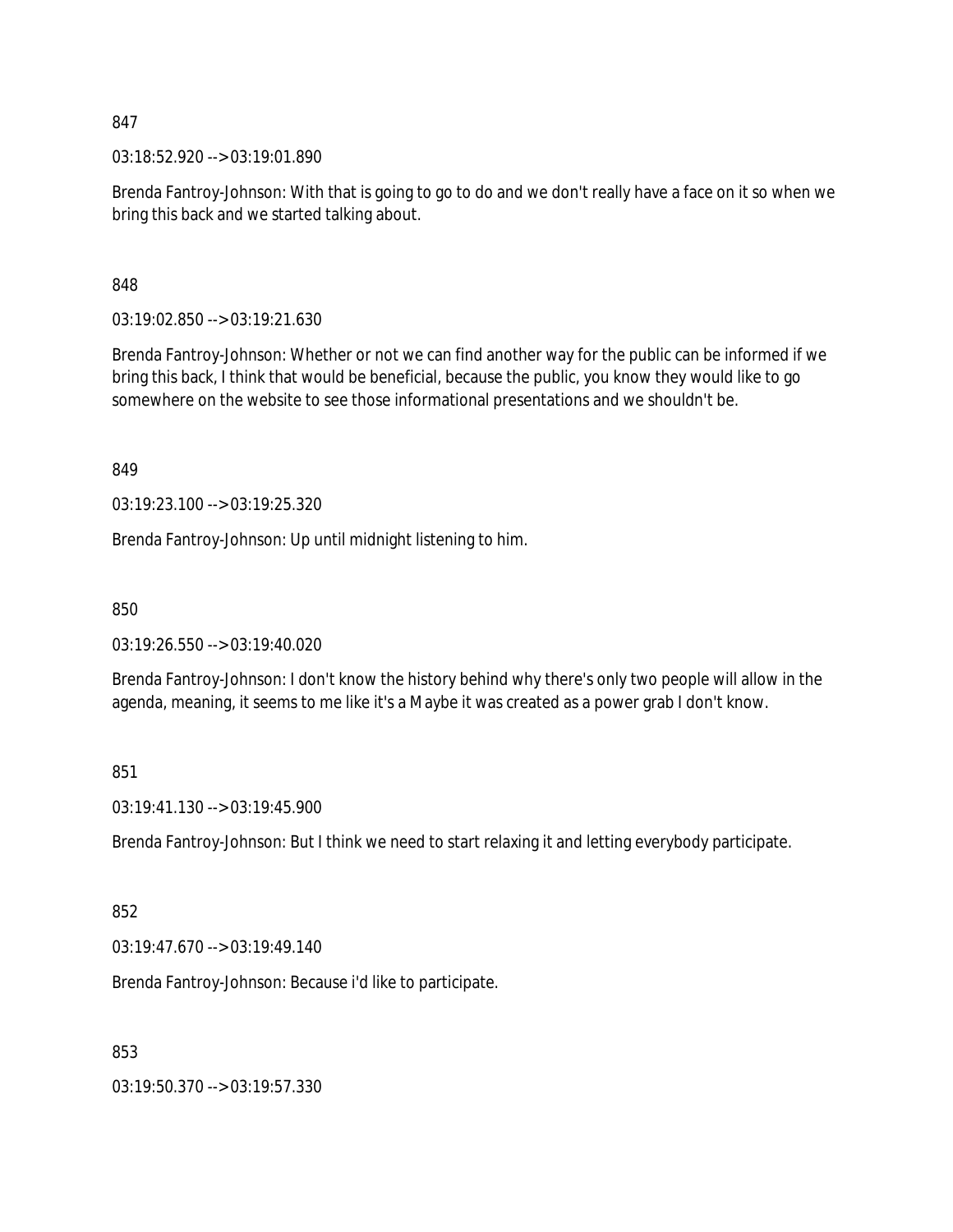Brenda Fantroy-Johnson: And you know we start talking about who we can talk to we're adults, we know who we can talk to, and who we can.

854

03:20:00.150 --> 03:20:01.110

Brenda Fantroy-Johnson: that's just my opinion.

855

03:20:02.550 --> 03:20:03.360

Kirsten Hytopoulos: So brigades.

856

03:20:06.150 --> 03:20:12.420

Joe Deets: Sorry, no good conversation, and thank you mayor for bringing this up, I guess, first, I have certain.

857

03:20:13.080 --> 03:20:20.040

Joe Deets: kind of like a counselor parks or clarifying so what we're talking about and looking at your motion, it was just the.

858

03:20:20.670 --> 03:20:33.540

Joe Deets: Proposal for the changes to the governance manual it's not your the duties of the Council chair, that was an attachment but we're we're not talking about that tonight, it sounds like we're talking about.

859

03:20:35.160 --> 03:20:35.520

Rasham Nassar: yeah.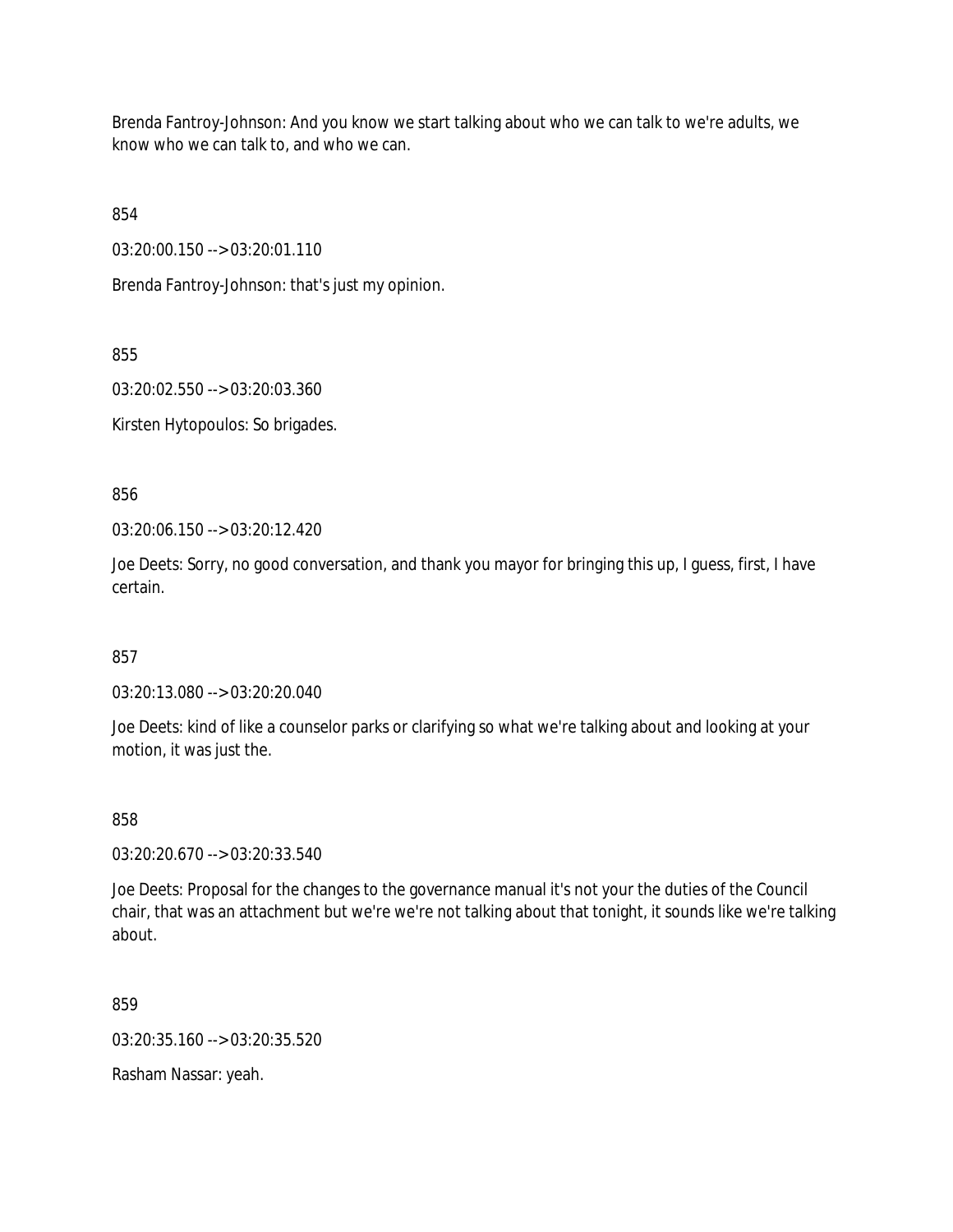03:20:36.510 --> 03:20:37.800

Joe Deets: Just, I just wanted to clear.

861

03:20:37.860 --> 03:20:45.840

Rasham Nassar: yeah and i'm happy to clarify councilmember deeds, and thanks for bringing that up the, the majority of what was included in the duties of the Chair document were just on.

862

03:20:46.320 --> 03:20:55.920

Rasham Nassar: You might want to call them leadership styles they're not probably weren't policy proposals for the Council, a lot of them were just here's what here's how I would act in this role here's what's important to me.

863

03:20:56.190 --> 03:21:02.730

Rasham Nassar: And I really emphasize the collaborative spirit and the distribution of mayoral power equally to all members of the body.

864

03:21:03.150 --> 03:21:11.910

Rasham Nassar: So what i've done with this proposal, what we're talking about tonight absent, the item that relates to the presentations and public service announcements that pertains to the.

865

03:21:12.360 --> 03:21:18.270

Rasham Nassar: Interim city managers comments we're not talking about that aspect at this point we're going to strike that.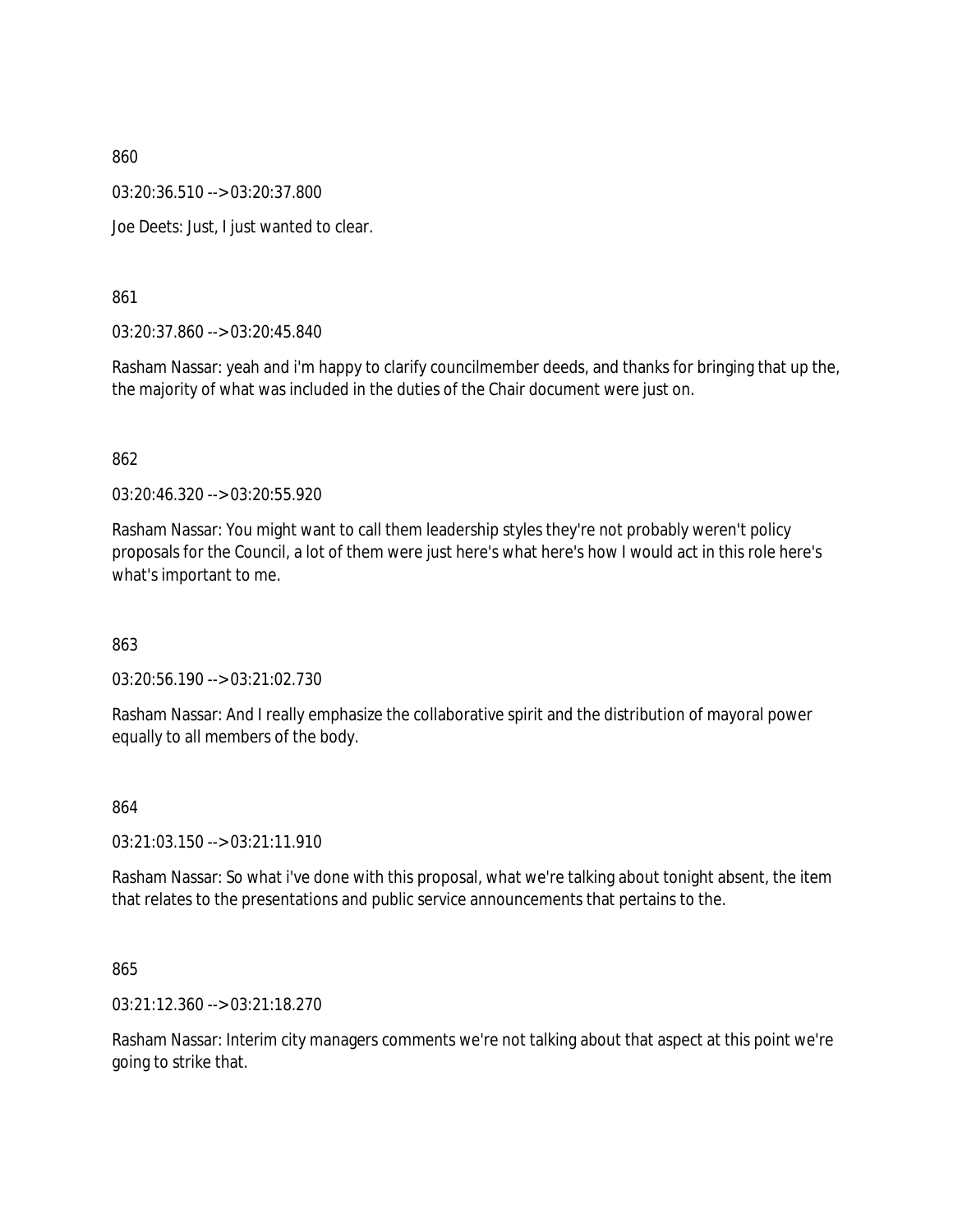03:21:18.720 --> 03:21:32.580

Rasham Nassar: If this does go forward tonight to new business or however it moves, but the only remaining change, then, is twofold one would be to put in the governance manual that list of proposed or what we call it the running list.

867

03:21:33.960 --> 03:21:40.080

Rasham Nassar: of items desired to be discussed by Council members, which is essentially just gives Council members, the freedom.

868

03:21:40.320 --> 03:21:49.860

Rasham Nassar: To email agenda item requests in between meetings that they land on that list as a placeholder for them to then advocate for at a at a meeting.

869

03:21:50.250 --> 03:21:54.510

Rasham Nassar: And then the second item for consideration tonight, I think the bigger one is.

870

03:21:55.050 --> 03:22:04.110

Rasham Nassar: is removing that prohibition on allowing a third Council member if they would like on a rotating basis to to freely attend the agenda setting meetings.

## 871

03:22:04.500 --> 03:22:12.810

Rasham Nassar: And again, that was something that we adopt as as a Council adopted in June of last year prior to that the council's practice and for as long as I can remember.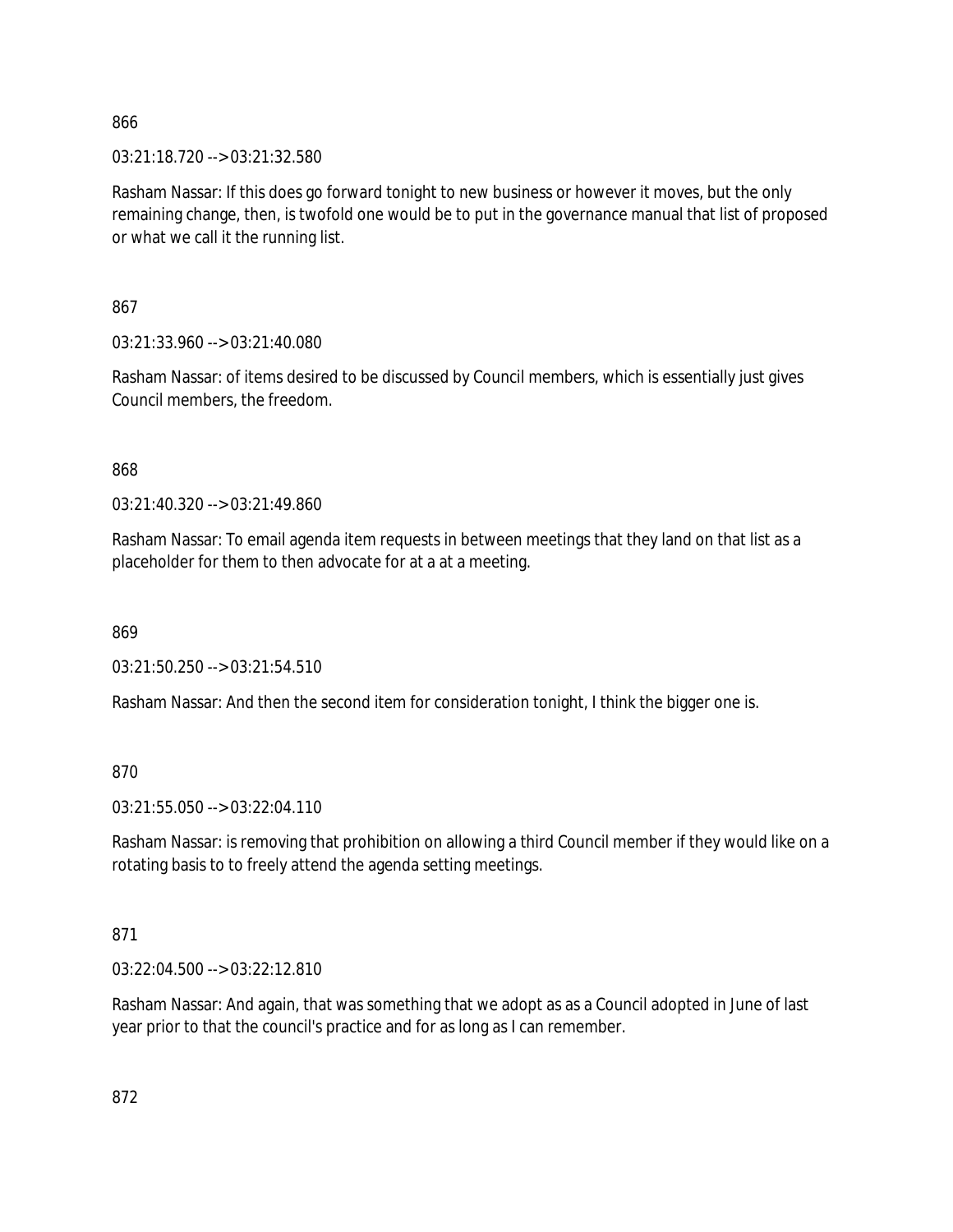03:22:13.170 --> 03:22:27.030

Rasham Nassar: was to openly invite Third Council members to attend those agenda setting meetings so i'm just simply trying to see if seeing if there's Council majority support to go back to what was previously our practice before the adoption of that prohibition around June of last year.

873

03:22:27.630 --> 03:22:36.450

Joe Deets: Okay, thank Thank you so just the duties of the chairs sort of your aspirations as Mayor, which is, thank you for doing that so whoever's our.

874

03:22:37.380 --> 03:22:46.860

Joe Deets: becomes our mayor's over the years, said, maybe they write their own aspirational goals, so no, thank you so we're not voting you're deciding that's that's your goal, which is great.

875

03:22:48.030 --> 03:22:55.050

Joe Deets: So, but relating to this item Well, first of all, I think, having a place to put.

876

03:22:57.090 --> 03:23:13.770

Joe Deets: a wish list is that if that's the right way to describe it, but let's just call it that, for agenda items, because I mean we all think of things and we we don't want them to get lost so having having that I know we've had varieties of that in the past, just so things don't get lost and.

877

03:23:15.060 --> 03:23:21.060

Joe Deets: Like, for example, the ethics program I was kind of wondering what are we supposed to talk about that at some point but i'm glad it's there.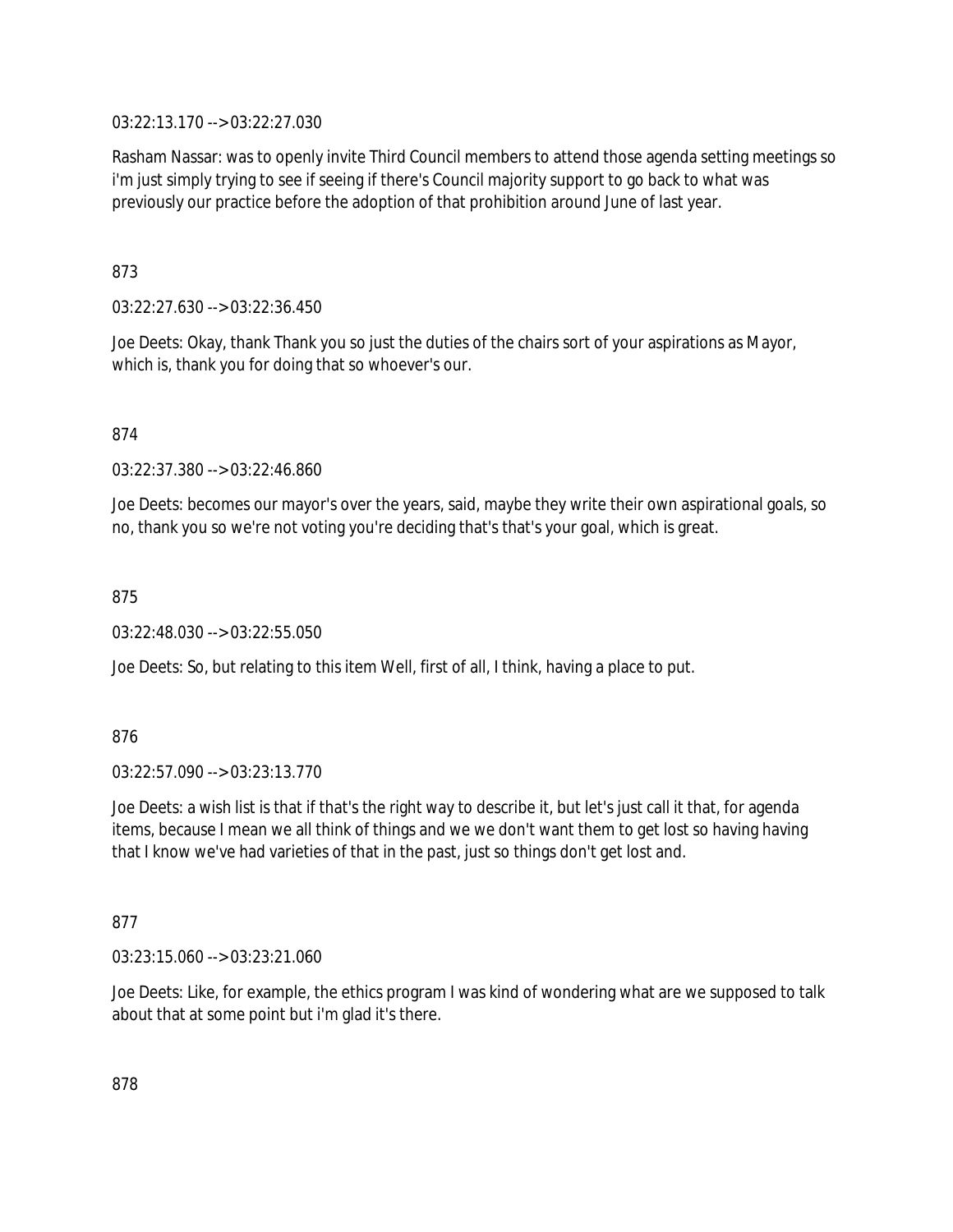03:23:22.200 --> 03:23:29.910

Joe Deets: So relating to the adding of the what a third Council member i'll just say.

879

03:23:31.110 --> 03:23:37.170

Joe Deets: Thinking from a democratic process point I think what we have currently.

880

03:23:37.950 --> 03:23:50.400

Joe Deets: Is is very is pretty dense as democratic as we can, and our circumstances where we pick the mayor we pick the Deputy Mayor so that's we all select who those folks are.

881

03:23:50.850 --> 03:24:00.630

Joe Deets: And we asked them, please do the work that we're asking just it's kind of a really fine tuning the agenda, putting it together talking with the city manager.

882

03:24:01.350 --> 03:24:13.650

Joe Deets: And now, having said that, if there is a particular item that one of us is very attuned to you know, maybe it's an ordinance or pushing or whatever there's an issue that we're personally quite invested in.

883

03:24:14.130 --> 03:24:23.760

Joe Deets: I would really encourage that individual to be able to come, but i'm not sure having a third person just kind of on a rotating basis because.

884

03:24:24.840 --> 03:24:35.220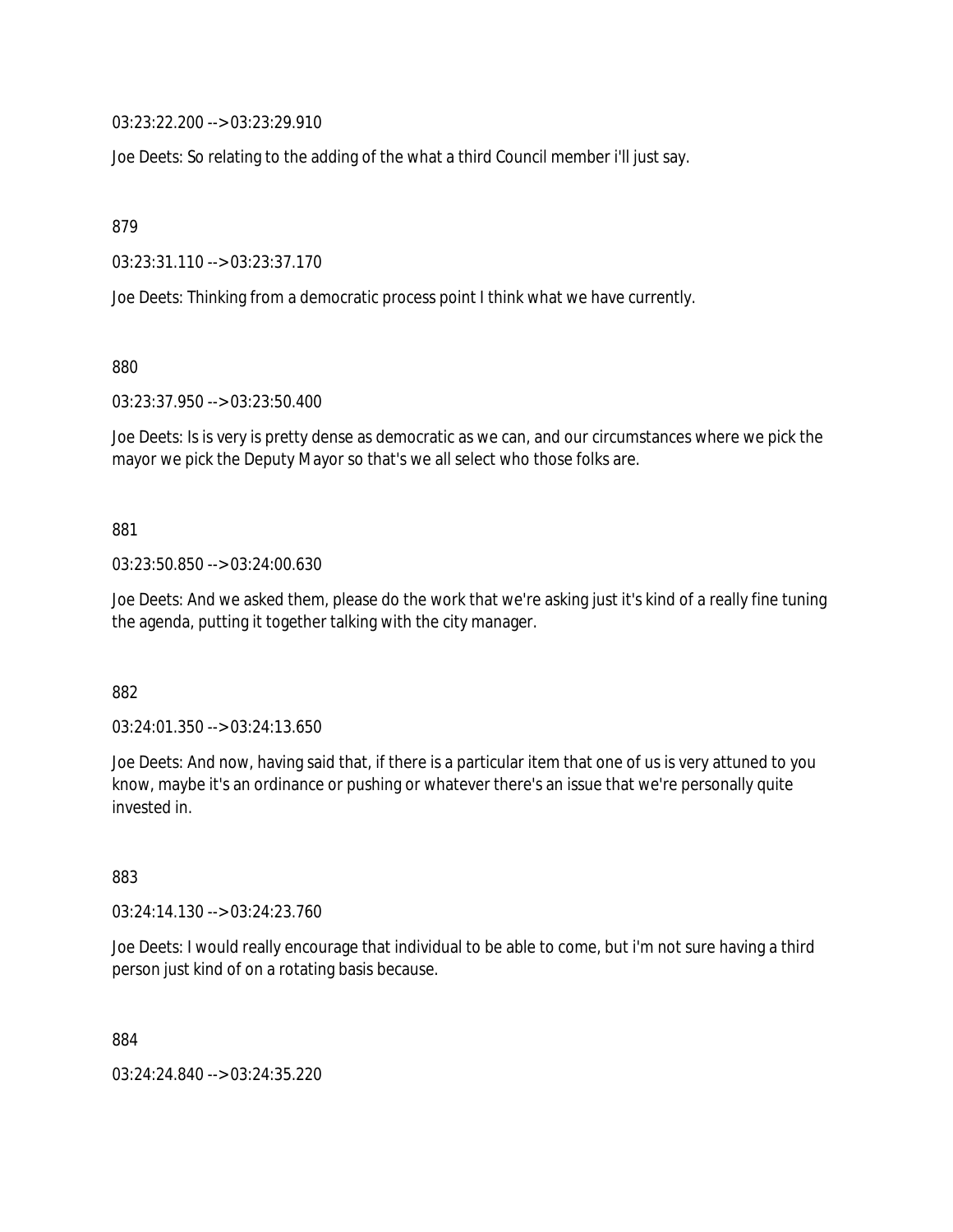Joe Deets: that's kind of moves away from democracy, because then there's four who are not there and then i'll just say if that happened, then I would say, you know i'd like to be there every Thursday morning, then.

885

03:24:35.820 --> 03:24:48.120

Joe Deets: which I really don't want to I want the mayor and the Deputy Mayor to do this not me sitting there, so I feel it would be more democratic, to stay the way we currently are.

886

03:24:49.350 --> 03:24:56.370

Joe Deets: Because having that third person I think i'll just say it creates another dynamic and I trust our mayor and Deputy Mayor.

887

03:24:57.150 --> 03:25:08.970

Joe Deets: You know if you guys can't agree, then please come to the rest of us, and then we'll talk about it don't talk about it and turn decide if there is a disagreement between the mayor and Deputy Mayor.

888

03:25:09.570 --> 03:25:17.250

Joe Deets: don't have this third person to mediate that mediation should be forum prompt all of us, if that makes sense.

889

03:25:20.430 --> 03:25:21.870

Kirsten Hytopoulos: hey councilmember car.

890

03:25:24.660 --> 03:25:28.140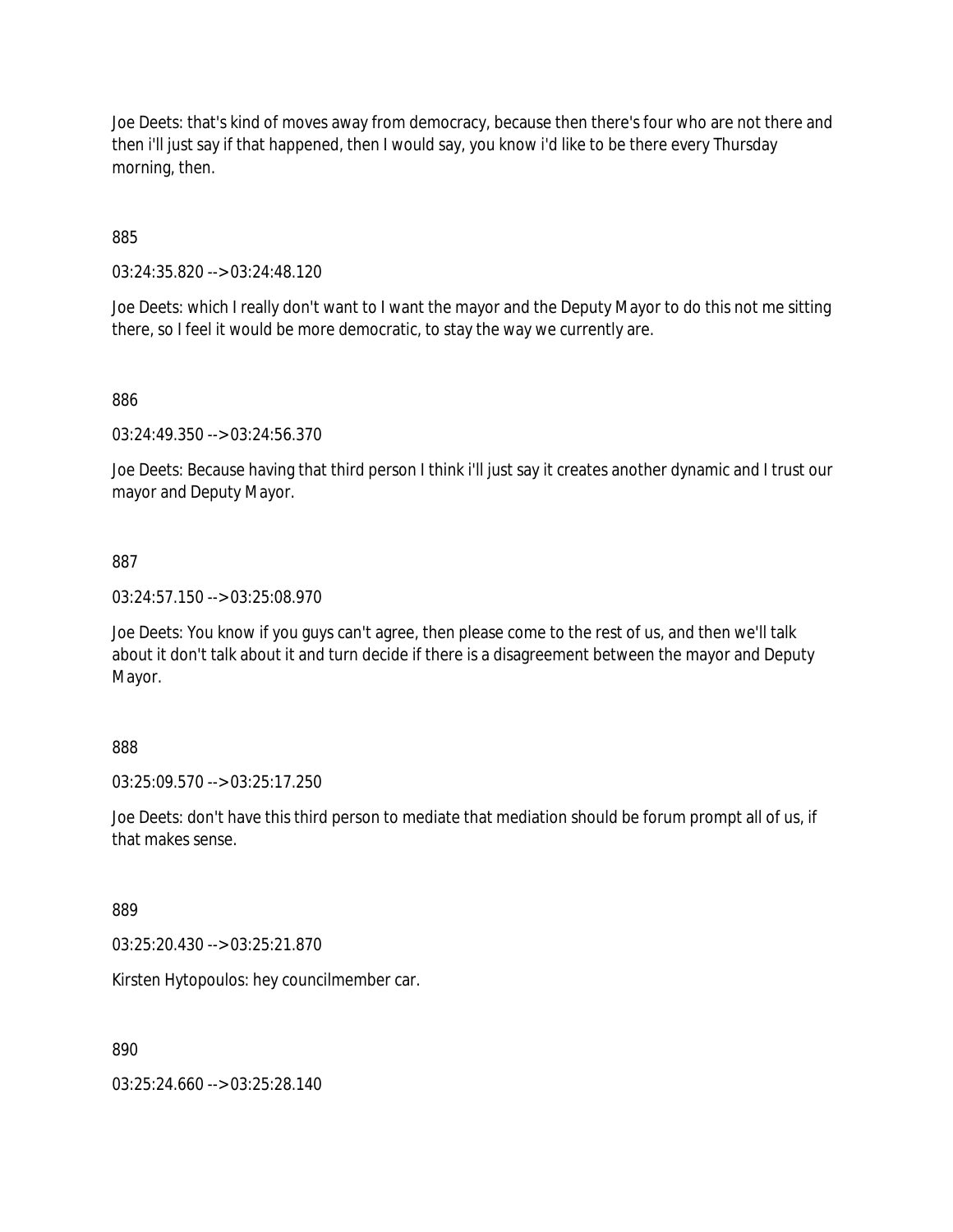Christy Carr: Thank you, I agree with councilmember pollux.

## 891

03:25:30.720 --> 03:25:40.980

Christy Carr: amendment to the motion if to be made, I guess that this comes back to us, not on a consent agenda, but in new business I don't I don't think we're ready quite yet.

# 892

03:25:42.660 --> 03:25:56.370

Christy Carr: I agree with councilmember Schneider about the I understand that we're we're taking out or striking the paragraph about administrative debriefing meetings, but I do think that the Council should make a decision.

## 893

03:25:57.570 --> 03:26:12.690

Christy Carr: If we want to direct staff to go in that direction, because it sounds like that is something of a substantial staff task and they clearly have a lot of those, so I would want to make sure that there's a majority of counsel who wants to send them in that direction.

### 894

03:26:14.520 --> 03:26:27.900

Christy Carr: And I guess just a couple other highlights I do look forward to talking about this more and appreciate everyone's comments i'm not in favor of making our goal to our meetings I think three hours.

### 895

03:26:29.520 --> 03:26:38.910

Christy Carr: is reasonable, I think, five hours is not reasonable, but I think that potentially we could have a goal of three hours with a requirement for a vote to extend.

### 896

03:26:39.690 --> 03:26:49.770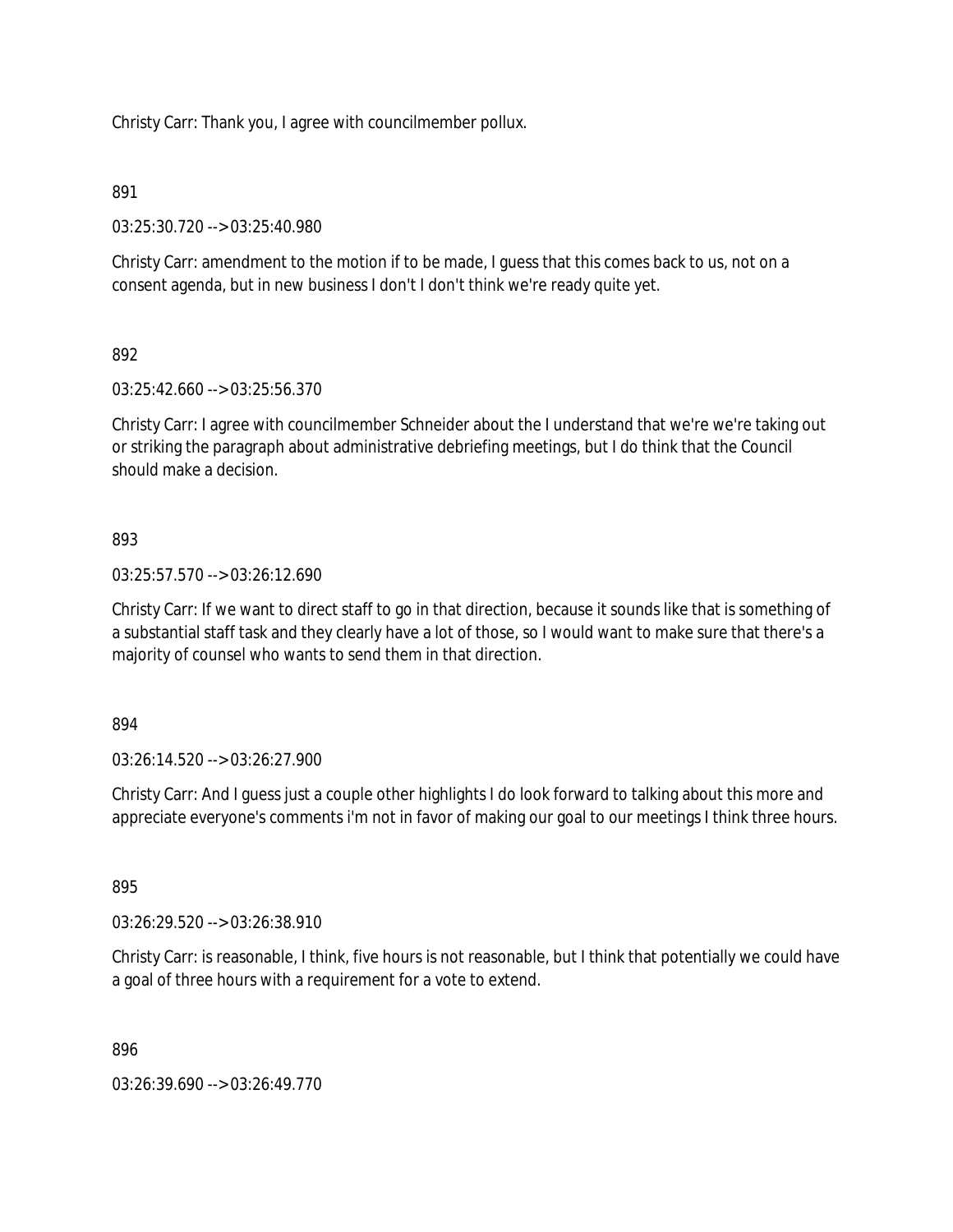Christy Carr: So that we're actually real about it and, but I just think we've got too much happening, at least in the foreseeable future, for two hours to be our goal.

897

03:26:50.310 --> 03:27:00.930

Christy Carr: And then, just one specific thing that for consideration of Council attention the sentence about the Chair calling for a vote after 10 minutes was struck.

## 898

03:27:01.470 --> 03:27:16.620

Christy Carr: But i'm curious How, then, that would be resolved, how would we decide if it was going on a Council agenda or not, if that if that resolution sentence isn't in there and then I guess I just didn't see that.

## 899

03:27:17.850 --> 03:27:23.460

Christy Carr: list the wish list as councilmember deed said of agenda items in this.

900

03:27:24.600 --> 03:27:32.640

Christy Carr: document, and I see that there's a running list of time sensitive agenda items kept by the city manager, but possibly I just.

### 901

03:27:33.930 --> 03:27:43.920

Christy Carr: Miss that or if it's the same list or a different list so Those were my comments and I appreciate the discussion and the mayor bringing this forward.

### 902

03:27:45.810 --> 03:28:01.470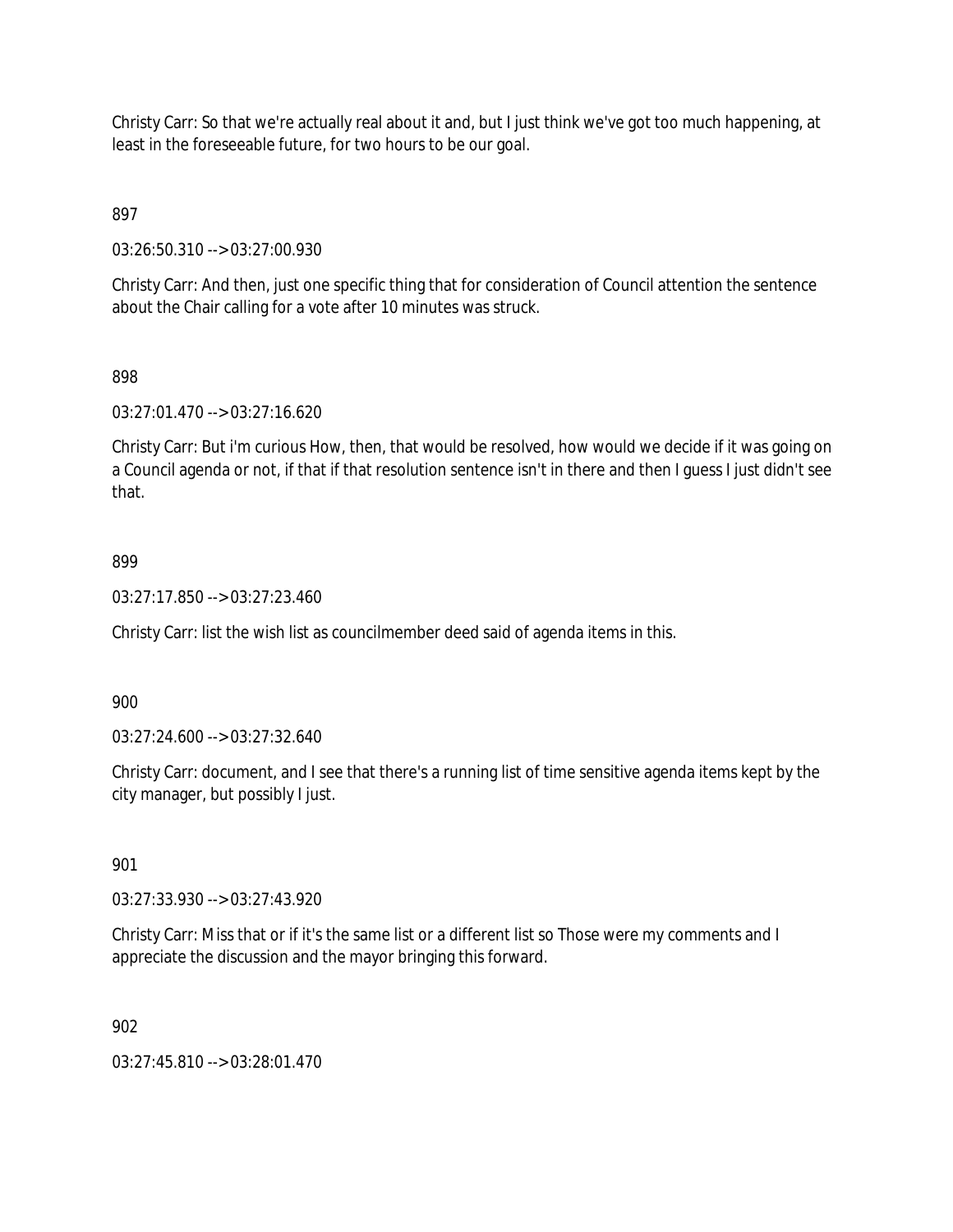Kirsten Hytopoulos: i'm going to go ahead and take my opportunity to talk before you go back around, so I I can't support this at all it's a shame that the bolts were the bold typeface didn't make it into the packet because it's really important to note that an enormous amount of tax has been added.

903

03:28:02.490 --> 03:28:11.220

Kirsten Hytopoulos: And the the first paragraph that's been deleted and then the paragraph, right after that is a fundamental policy change for our city.

### 904

03:28:11.760 --> 03:28:19.050

Kirsten Hytopoulos: It is a further departure from what we've been taught over the years is the is the way most Council manager form of government perform.

### 905

03:28:19.530 --> 03:28:27.210

Kirsten Hytopoulos: So striking this idea that the agendas Council meetings are generally developed and refined by the Council administration out City Council meetings.

906

03:28:27.570 --> 03:28:34.560

Kirsten Hytopoulos: that's the full meeting where we're all talking about democracy we're all here then arranged by the mayor Deputy Mayor city manager and so forth.

907

03:28:35.160 --> 03:28:42.120

Kirsten Hytopoulos: But has been that's been deleted what's been added, as the Council agenda belongs to the Council and is their responsibility for preparing the agenda.

908

03:28:42.630 --> 03:28:52.530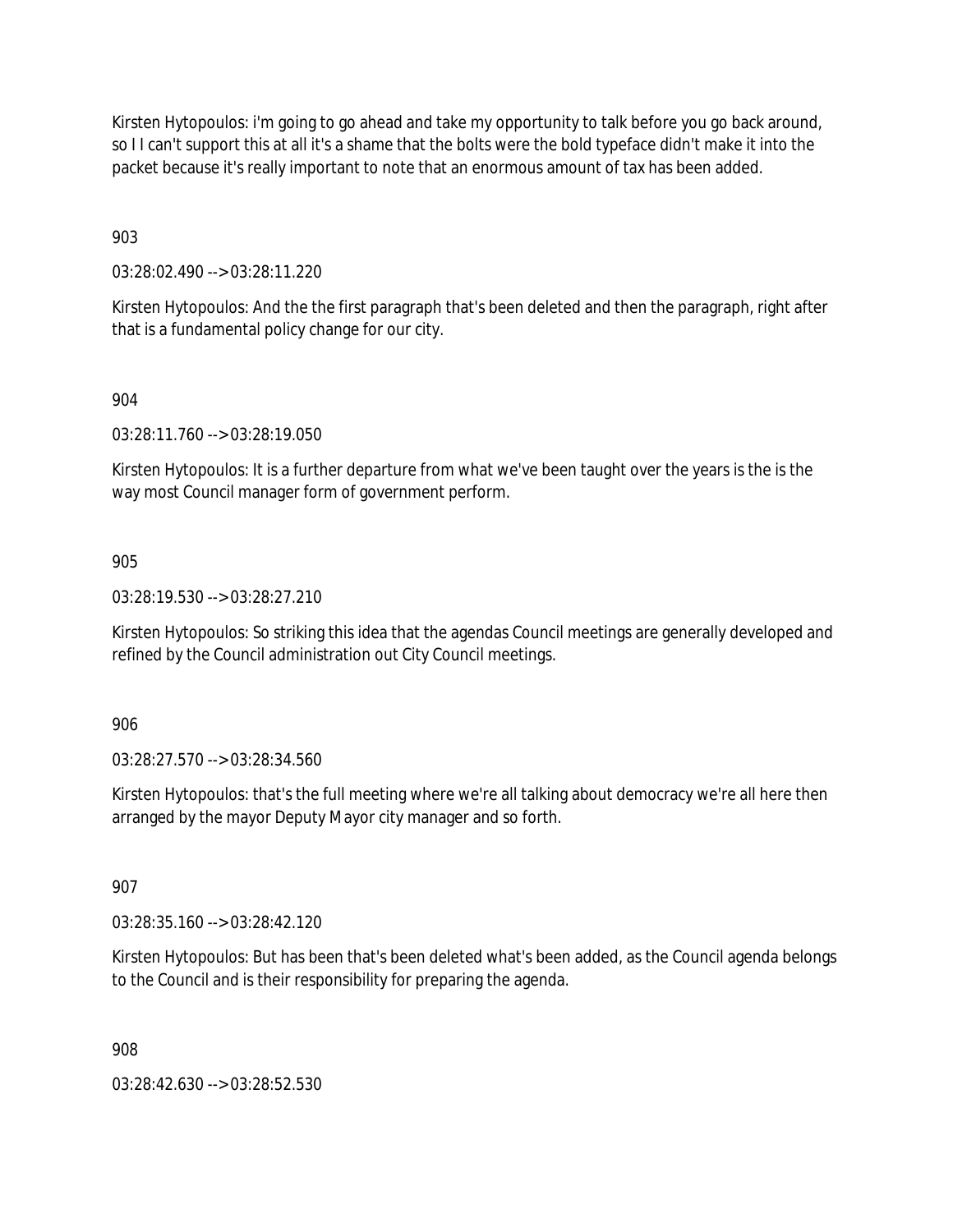Kirsten Hytopoulos: For practical reasons, much of this responsibility may be delegated the city manager or designee This is contrary to anything i've ever heard from any of the experts over the years that I was on Council.

909

03:28:53.520 --> 03:29:02.550

Kirsten Hytopoulos: As to whether it was including run hollifield Leigh walton and others that have come to talk to us and help us understand this form of government, how it works.

910

03:29:02.970 --> 03:29:09.480

Kirsten Hytopoulos: My understanding is that in in most or many Council manager cities that that the.

### 911

03:29:10.020 --> 03:29:16.920

Kirsten Hytopoulos: It is in fact the city manager that does the bulk of the preparation of the agenda, because if the city managers doing his or her job.

### 912

03:29:17.430 --> 03:29:24.930

Kirsten Hytopoulos: He or she is listening to us talk about what we want to do we can always not accept an agenda this process, we can always change the agenda.

913

03:29:25.440 --> 03:29:35.400

Kirsten Hytopoulos: We have a very democratic process right now, which is that it's hard to get something on the agenda if we don't all agree to do that we've put even more safeguards in.

914

03:29:35.850 --> 03:29:48.330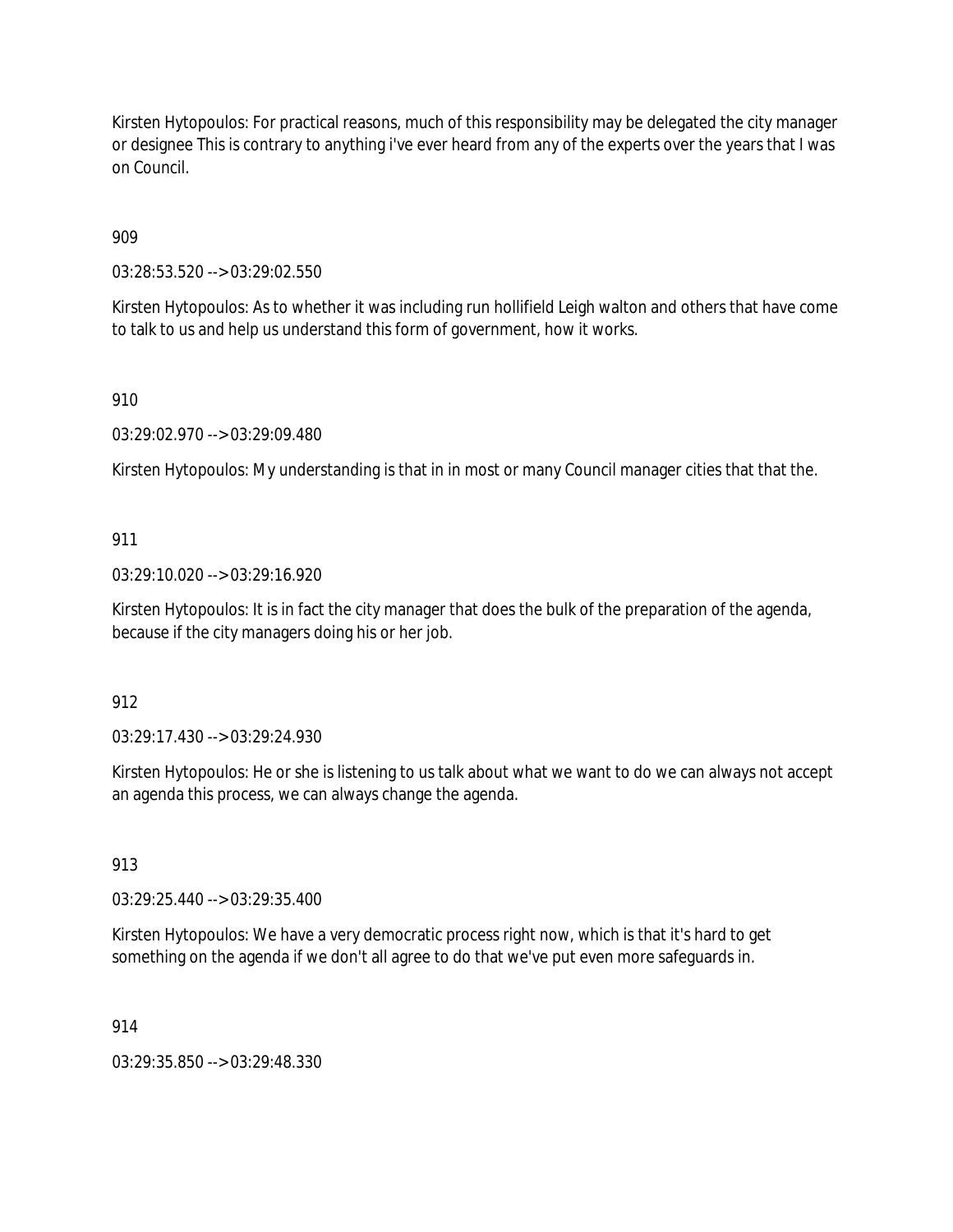Kirsten Hytopoulos: Since I was last on Council to really make sure that things don't get on agendas that aren't either urgent, but still backed by three Council members between meetings or are put on in the open session in public.

## 915

03:29:48.870 --> 03:29:55.770

Kirsten Hytopoulos: And so, this is these moves are actually putting more in in the in the back room with a minority of Council members.

## 916

03:29:56.190 --> 03:30:02.940

Kirsten Hytopoulos: i've already stated that I have real concerns about bringing a third Council member in for a couple of reasons, one is absolutely efficiency.

### 917

03:30:03.390 --> 03:30:06.990

Kirsten Hytopoulos: it's hard to get through these meetings early in the morning, but you know, in an hour.

### 918

03:30:07.350 --> 03:30:15.450

Kirsten Hytopoulos: What we're using to manage time our own time, we have jobs you've got to get stuff done The point is, I think, Joe is getting at this we're delegating many.

# 919

03:30:15.870 --> 03:30:27.360

Kirsten Hytopoulos: Many jurisdictions delegate way, more to the same manager, so that we can do this job this this work and have and not have even more hours in meetings and taking more of the city management time to do that.

### 920

03:30:27.870 --> 03:30:39.990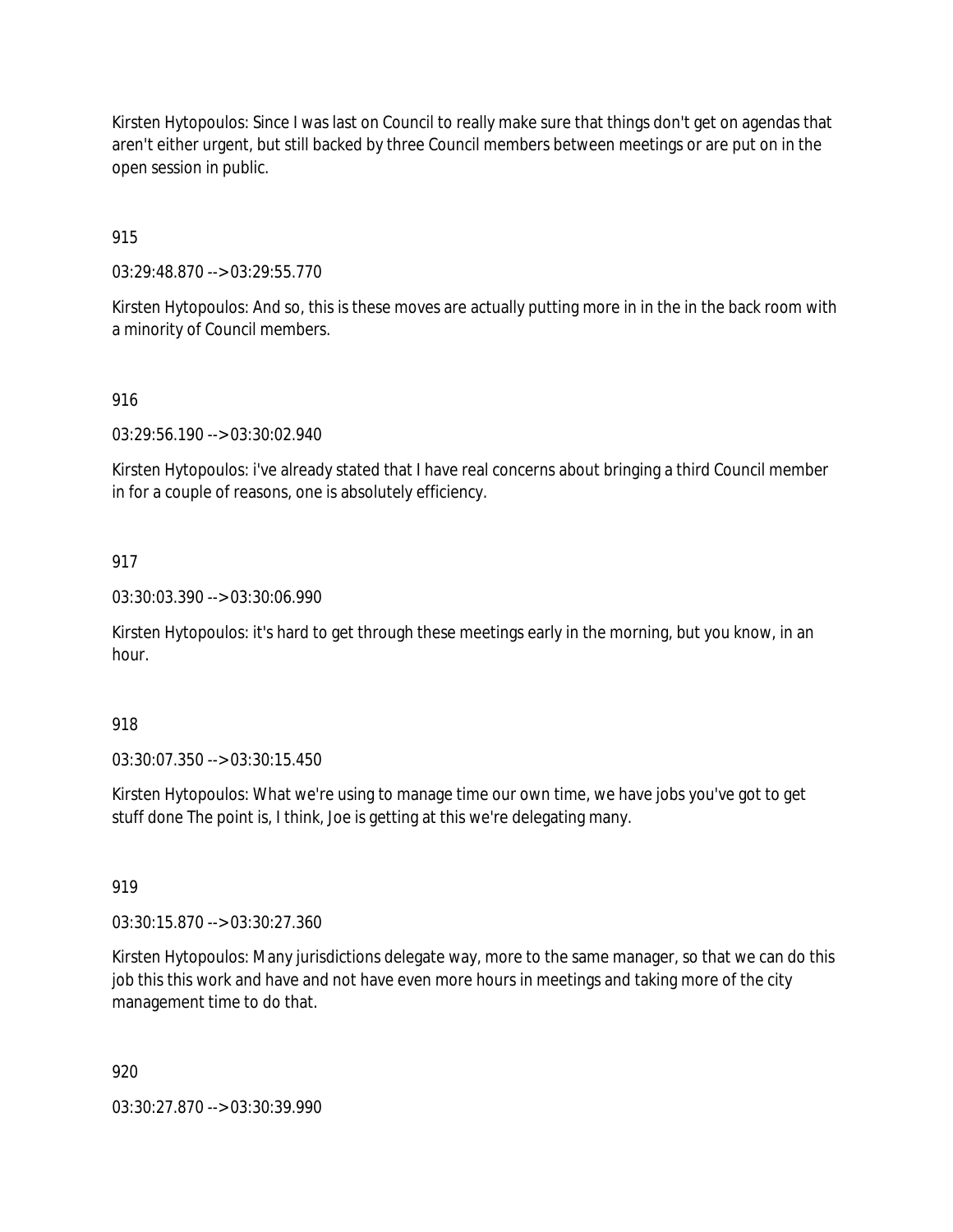Kirsten Hytopoulos: I also have I share counselor schneider's concern that I get to decide if I want to have policy conversations with who I want to, if I am the if i'm serving as the Deputy Mayor right now so i'd be most affected by this as.

921

03:30:41.220 --> 03:30:48.570

Kirsten Hytopoulos: opposed to this that I would then be forced to have my conversations with the Mayor and whoever the Third Council Member was on topics that happened in there.

922

03:30:48.990 --> 03:30:54.420

Kirsten Hytopoulos: But that's really minor almost compared to the efficiency and again this move away from the way.

### 923

03:30:55.110 --> 03:31:08.280

Kirsten Hytopoulos: The way that this form of government is supposed to work when I was mayor for a year, I never once sat down with the manager to work on the agenda so that's evolved over the years and my recollection I was the second near under.

### 924

03:31:08.700 --> 03:31:14.250

Kirsten Hytopoulos: This form of government was that what happened was that there was a lot of paranoia about there being.

#### 925

03:31:14.580 --> 03:31:23.610

Kirsten Hytopoulos: Relations secret relationships and connections between preferred Council members and the manager was a manager doing something, and so we can someone can correct me if i'm wrong.

926

03:31:23.970 --> 03:31:30.240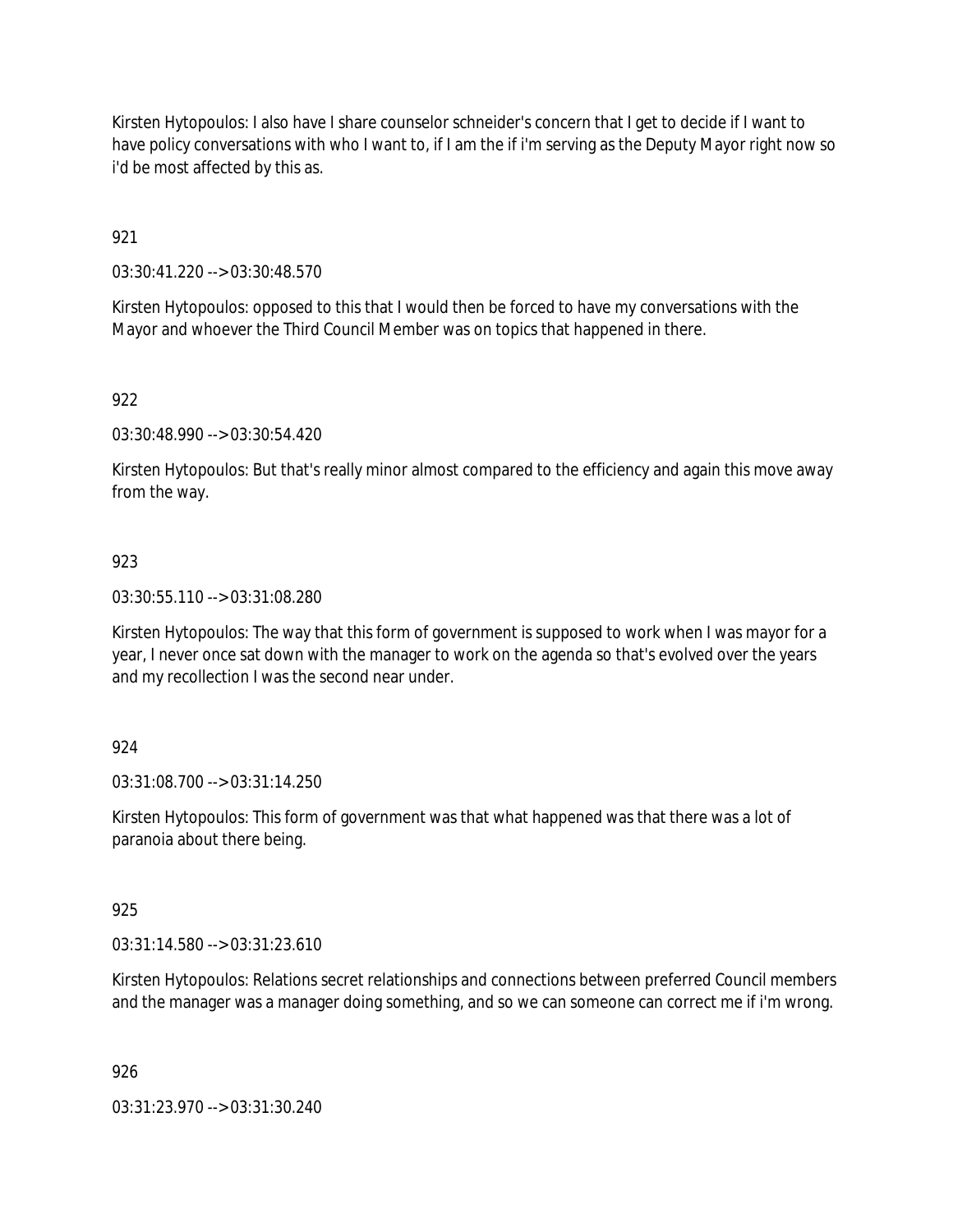Kirsten Hytopoulos: But I believe what's happened is, we had a continuum our been adding more and more process and people into that room.

## 927

03:31:30.690 --> 03:31:42.750

Kirsten Hytopoulos: To second guess and control micromanage that is the opposite of the way this form of government is supposed to work if we don't trust our city manager we replace our city manager we don't do the city manager's job.

### 928

03:31:43.140 --> 03:31:57.540

Kirsten Hytopoulos: And we don't insert ourselves into that situation so anyway, as I said, I think that there are, in addition to specifics, there are major policy shifts here, this is the governance manual I guess i'll end with somebody said I think mayor, I mean I come from our policy said.

### 929

03:31:58.620 --> 03:32:08.790

Kirsten Hytopoulos: wanted to defer to the Mayor or give deference the mayor because we don't change the governance manual every time we have a new mayor, but we changed the governance manual because we all decide, you want to change our policy.

### 930

03:32:09.360 --> 03:32:14.670

Kirsten Hytopoulos: And so we need to be very clear we're having a real policy conversation and we'll make some big changes.

#### 931

03:32:16.020 --> 03:32:18.720

Kirsten Hytopoulos: Okay, so that said at Council member country Johnson.

#### 932

03:32:21.840 --> 03:32:23.340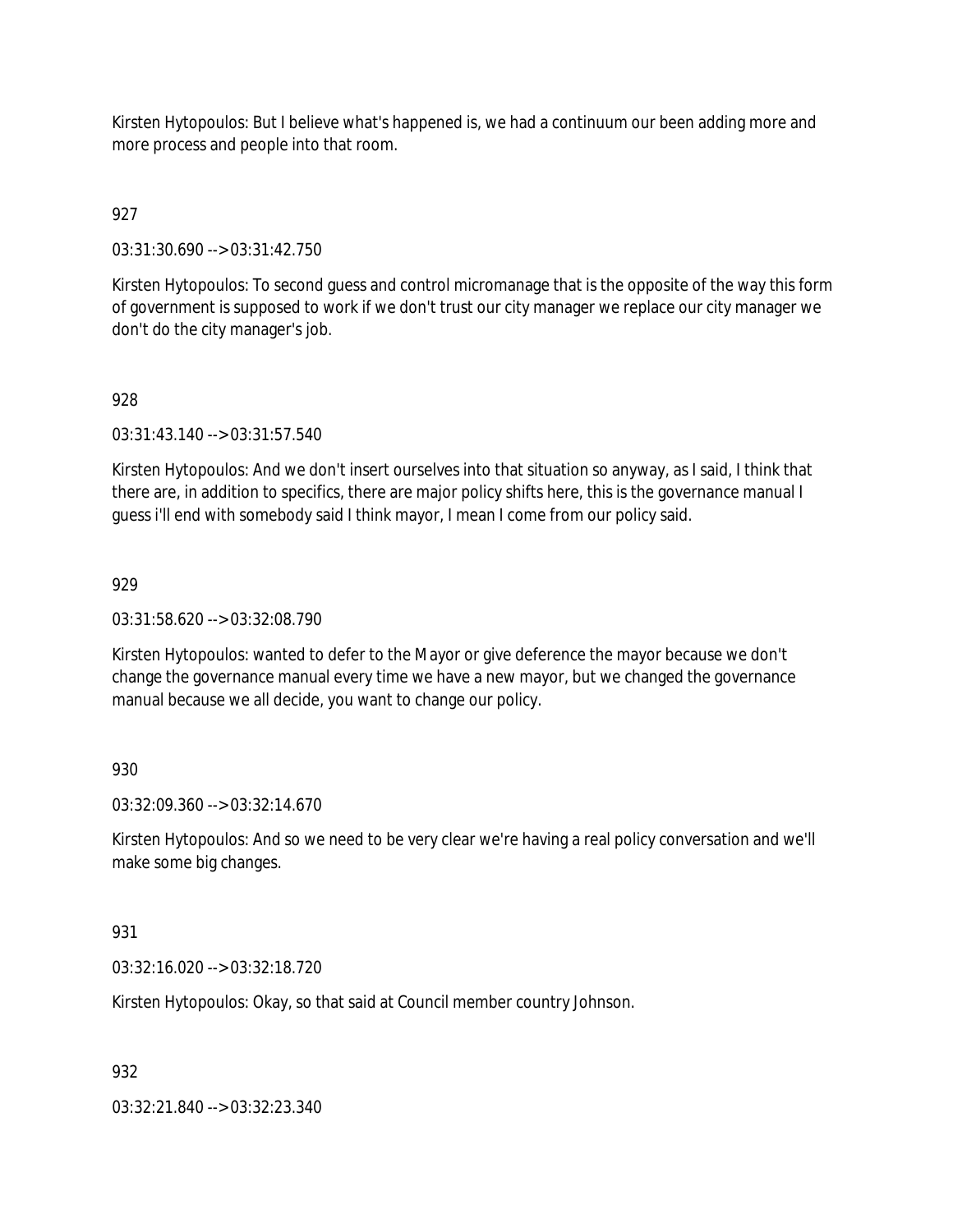Brenda Fantroy-Johnson: I think the mayor was next.

## 933

03:32:24.090 --> 03:32:32.190

Kirsten Hytopoulos: Well you're actually next, but if you want to defer to the Mayor that's fine, I can see the hierarchy of hands it's up to you sure.

934

03:32:32.250 --> 03:32:33.510

Brenda Fantroy-Johnson: Go ahead OK.

935

03:32:35.130 --> 03:32:44.430

Rasham Nassar: Now I really appreciate the discussion and I, and I appreciate your points counselor high topless but I disagree I don't think that what i'm proposing here as a substantial shift.

936

03:32:44.970 --> 03:32:52.410

Rasham Nassar: From the current process that we have, I think it's a clarification of it and i'd certainly don't think that it reduces democratic process, I think it enhances it.

937

03:32:54.360 --> 03:33:02.790

Rasham Nassar: In terms of the I mean the substance of what we're discussing here again is just that change the governance manual that was made when.

938

03:33:03.480 --> 03:33:11.850

Rasham Nassar: When councilmember Schneider was the mayor, so we did change the governance manual to accommodate Council members Schneider than former mayor snyder's.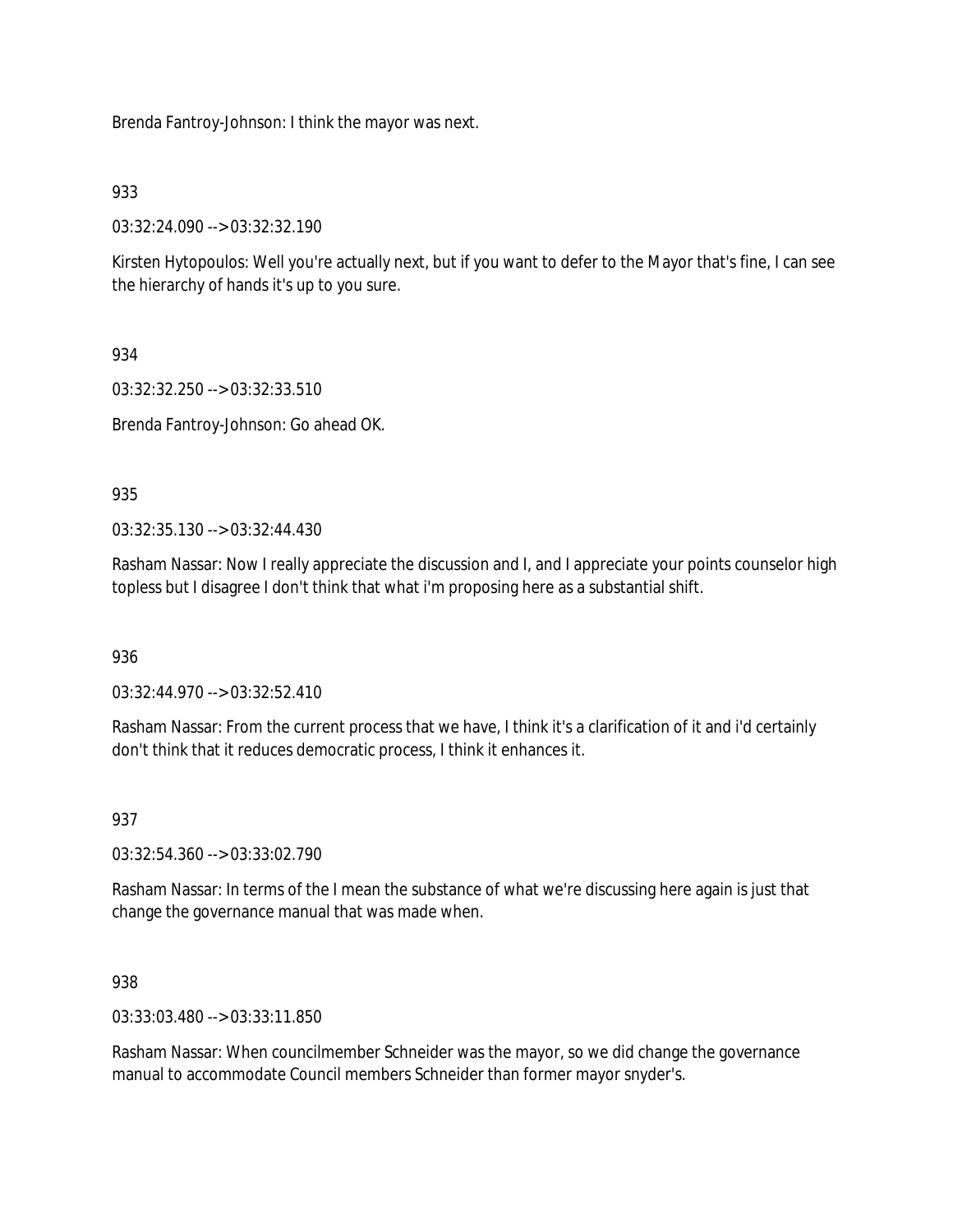03:33:12.750 --> 03:33:22.290

Rasham Nassar: desire for leadership we respected how she wanted to run the meetings and we heard her, she proposed that the amendments that we're seeing that i'm proposing to change.

940

03:33:22.680 --> 03:33:36.090

Rasham Nassar: And we discussed it and we changed it and I think we changed it all, knowing that it was a way, it was a trial, and if there were issues or concerns with it, that we could always bring it back up for discussion again and that.

#### 941

03:33:37.470 --> 03:33:47.340

Rasham Nassar: The reasons for why that why that was instituted I specifically recall and I don't want to disclose the actual reason into the record tonight, out of respect.

#### 942

03:33:47.730 --> 03:33:54.180

Rasham Nassar: For former mayor Schneider but the policy was proposed to the City Council specifically as an exclusive policy.

943

03:33:54.720 --> 03:33:58.680

Rasham Nassar: And it was specifically to exclude a Council member from attending the agenda setting meetings.

### 944

03:33:59.070 --> 03:34:06.240

Rasham Nassar: There was no concern over opm a violations there was no concern over making our process more democratic, it was to accommodate.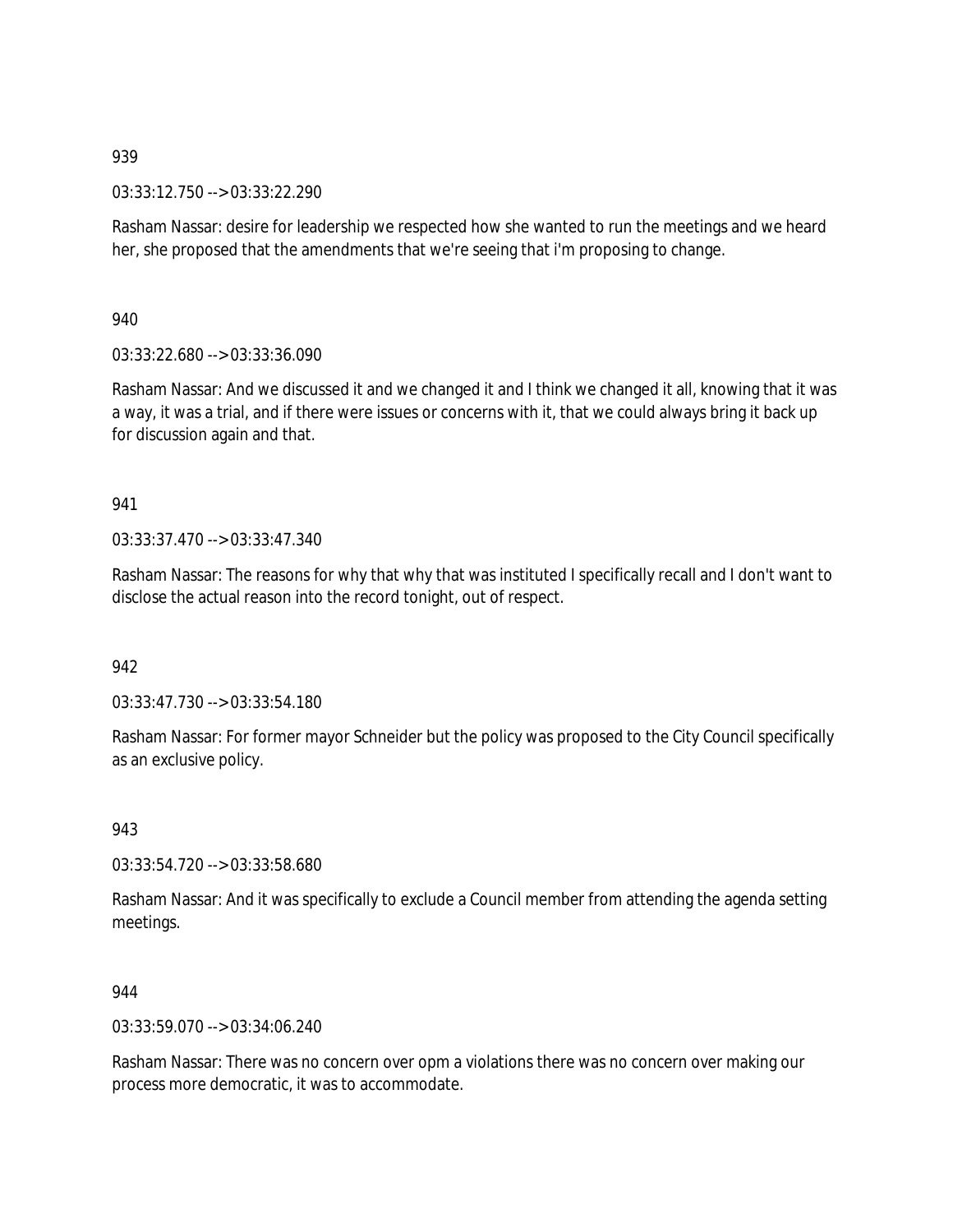03:34:06.780 --> 03:34:14.040

Rasham Nassar: concern that mayor snyder had around how she wanted to structure those agenda setting meetings, and it was proposed as a revision to the governance manual.

946

03:34:14.430 --> 03:34:25.500

Rasham Nassar: That literally adopted and exclusive policy that had never been on the books and the governance manual before again it's a policy that's only eight months old when I proposed in the beginning of the year.

## 947

03:34:27.030 --> 03:34:36.960

Rasham Nassar: To be mayor, the first meeting of the year, one of the highlights again if you'll read my proposal is exclusive government is bringing the the ideals.

948

03:34:37.950 --> 03:34:47.760

Rasham Nassar: And the values of equity into our Council policies into our into the practice of our Council into every aspect of how we govern and how we do business.

949

03:34:48.960 --> 03:35:02.130

Rasham Nassar: That really is the primary reason for wanting to again remove that exclusive policy to provide for the opportunity for Third Council member to come to those rooms, if and when they see fit, when I got on the Council and.

950

03:35:03.270 --> 03:35:12.660

Rasham Nassar: I was invited by mayor Medina, to come sit in at those agenda setting meetings and the specific reason for his invitation had to do with with education.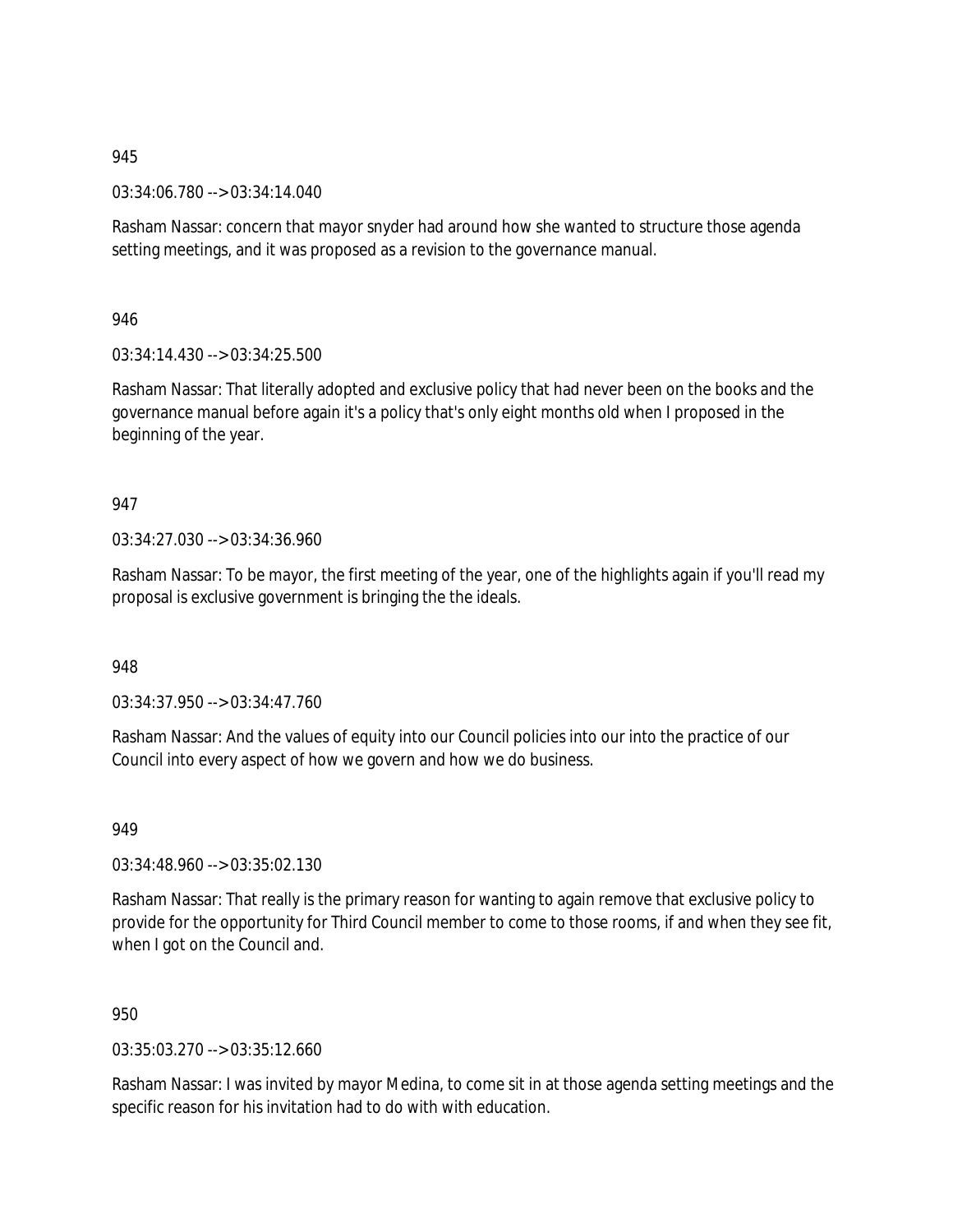03:35:13.260 --> 03:35:18.000

Rasham Nassar: With allowing me to sit and witness the agenda setting process, so they could get I could get caught up on.

952

03:35:18.330 --> 03:35:26.520

Rasham Nassar: Where certain policy proposals were what they were that I could be privy to and the participant in those backroom discussions which are very, very informative.

953

03:35:27.030 --> 03:35:35.520

Rasham Nassar: And so that if I decided, I wanted to run for or or ask the Council to nominate me for Deputy Mayor, I would have an advantage.

954

03:35:35.970 --> 03:35:45.840

Rasham Nassar: That my flow into work in that Deputy Mayor position would be made easier by virtue of the fact that i've been participating in the agenda, setting process prior to that date.

955

03:35:49.650 --> 03:35:50.910

Kirsten Hytopoulos: Customer centric Johnson.

956

03:35:52.320 --> 03:36:01.620

Brenda Fantroy-Johnson: yeah, I just wanted to reiterate, I mean i'm sure there's people on the Council who you know, have already participated in this.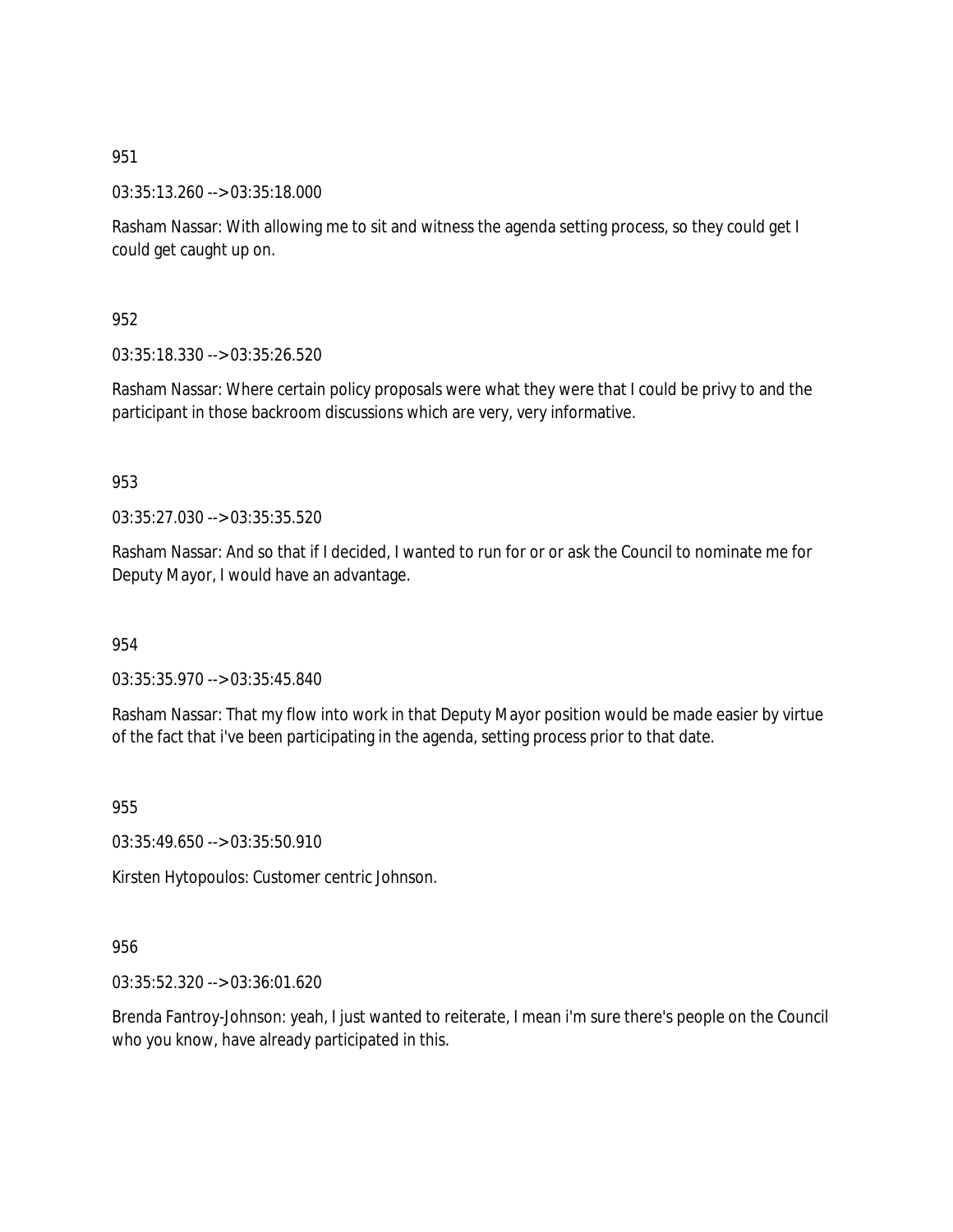03:36:02.070 --> 03:36:13.710

Brenda Fantroy-Johnson: i'm just saying give other people the opportunity to participate in it, and if you're going to be an inclusive Council you can't say it out of the left side and don't do it out of the right.

958

03:36:14.490 --> 03:36:23.850

Brenda Fantroy-Johnson: I think those agenda setting meetings are a safe place for us to talk about what what policies, we want to put on the agenda, so that we can talk through them.

959

03:36:24.480 --> 03:36:43.620

Brenda Fantroy-Johnson: And it's fine if you don't want to go nobody's making you go, but why exclude the people who want to go, is my question and what you know i've been the one it's it's I don't know what, what do you think happens in there that other people should hear I don't understand it.

960

03:36:45.450 --> 03:36:46.440

Right yeah.

961

03:36:47.790 --> 03:36:49.110

Brenda Fantroy-Johnson: And you know, I think.

962

03:36:51.810 --> 03:36:58.170

Brenda Fantroy-Johnson: Point point of order, I don't like you or appreciate you rolling your eyes when i'm talking.

963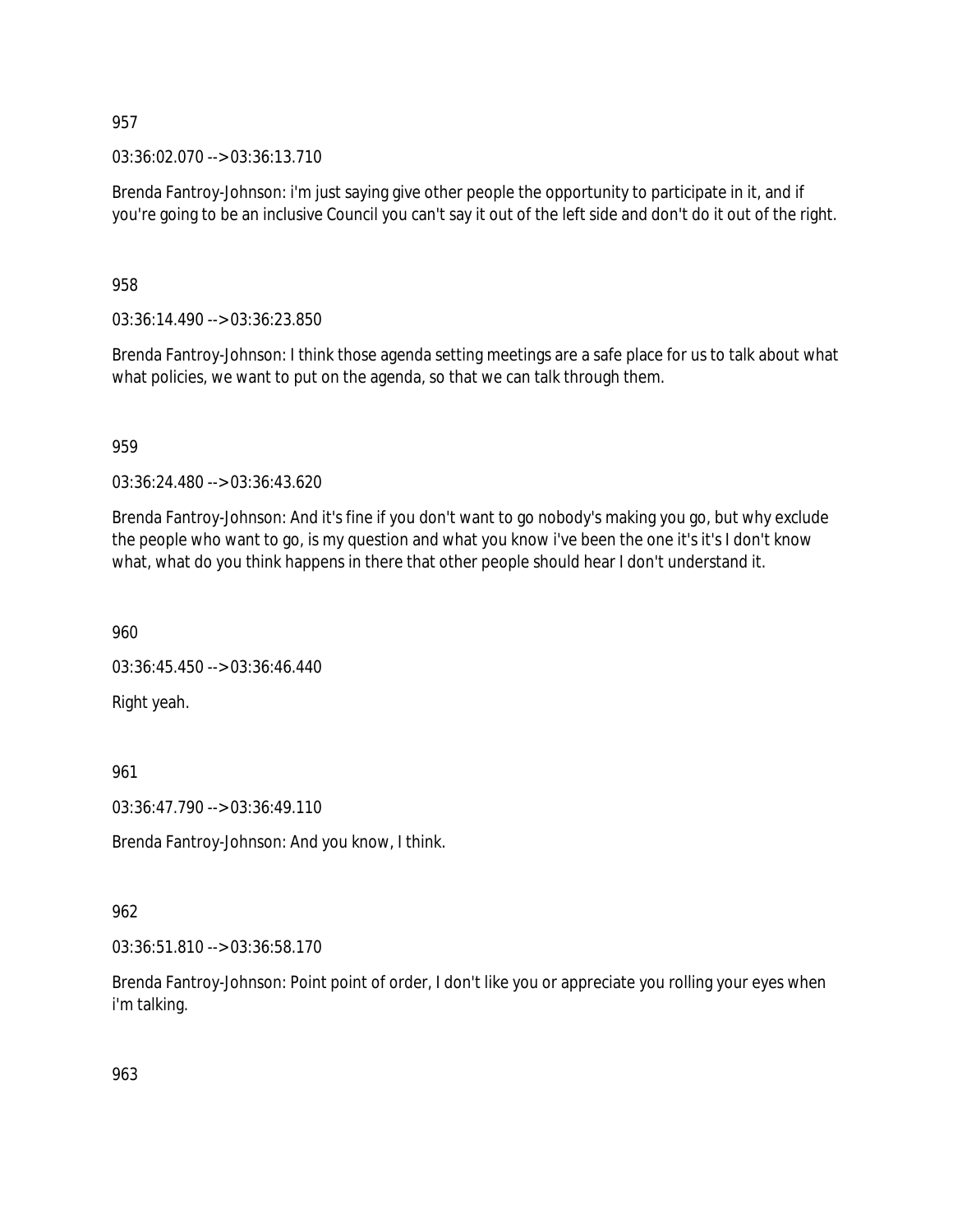03:37:01.080 --> 03:37:08.670

Brenda Fantroy-Johnson: yeah i'm talking to you, Miss Christian rolling your eyes is not that's attacking me for what i'm saying and I don't appreciate that.

964

03:37:14.490 --> 03:37:16.050

Kirsten Hytopoulos: Okay councilmember Schneider.

965

03:37:21.210 --> 03:37:22.110

Leslie Schneider: So.

966

03:37:24.900 --> 03:37:30.240

Leslie Schneider: i'm very happy to put on the record, why I was.

967

03:37:32.340 --> 03:37:52.680

Leslie Schneider: pushed to propose what I proposed last year, and what we had a discussion about and then what we ended up agreeing to put into the governance manual so very like the very first meetings I it may have been the very first agenda meeting I don't remember exactly.

968

03:37:54.720 --> 03:37:56.100 Leslie Schneider: councilmember pollock.

969

03:37:57.510 --> 03:38:05.280

Leslie Schneider: showed up and there were all of a sudden, three of us it was unexpected and.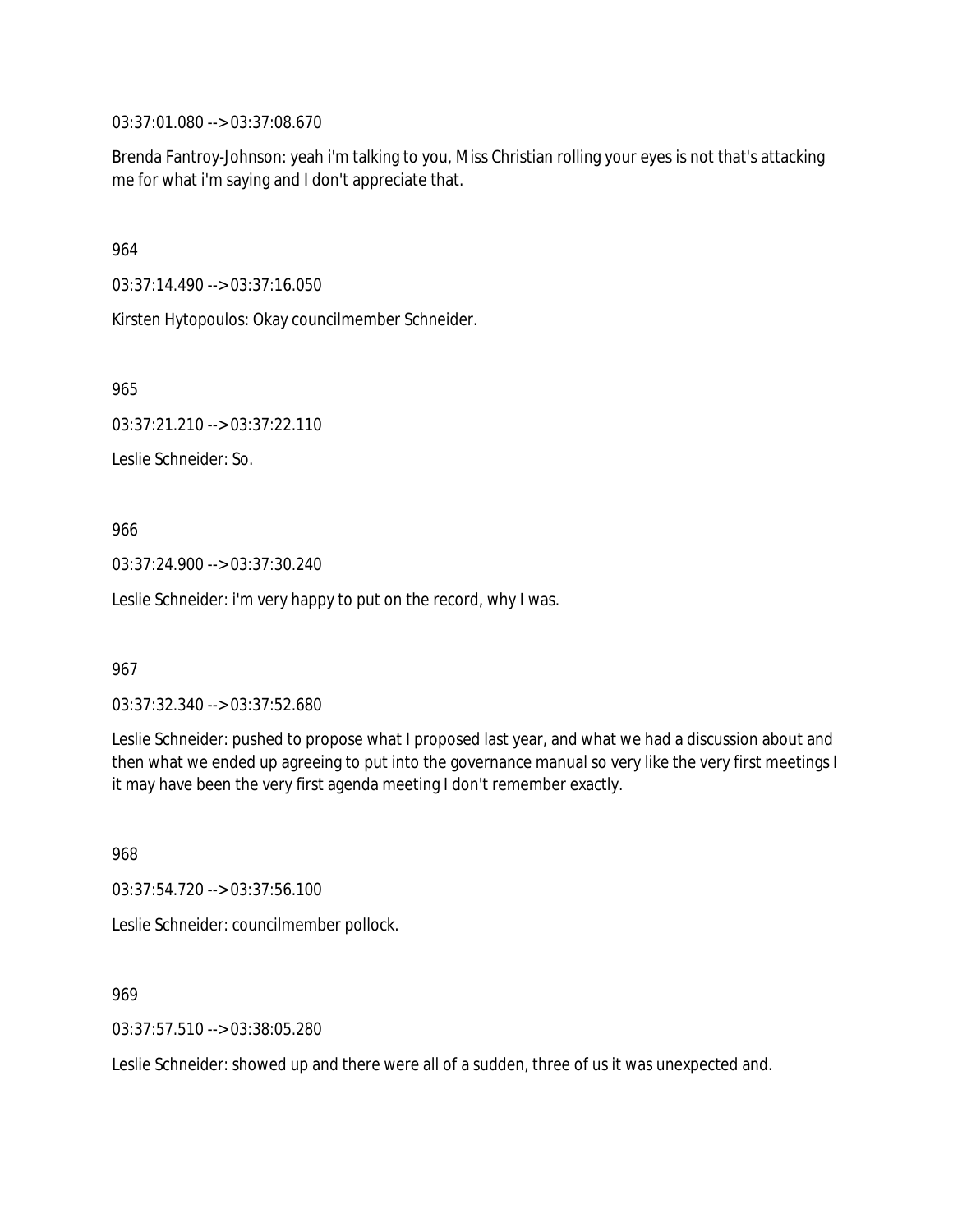03:38:07.530 --> 03:38:17.040

Leslie Schneider: You know I didn't say anything for a while, I felt like he was there, I suppose, just to kind of witness the process or something he was a new Council member at that time.

971

03:38:18.120 --> 03:38:26.610

Leslie Schneider: But then he you know did join in the conversation, and it was um.

972

03:38:28.680 --> 03:38:30.150

Leslie Schneider: It was frustrating to me.

## 973

03:38:33.810 --> 03:38:43.590

Leslie Schneider: time when a few meetings later he was texting, the Deputy Mayor to add things to the agenda.

### 974

03:38:43.980 --> 03:38:51.840

Leslie Schneider: And I pushed back on that because it was my understanding that that was not an appropriate way to get things on the agenda, I felt that.

### 975

03:38:52.350 --> 03:39:07.020

Leslie Schneider: putting things on the agenda should not happen in the back room that it needed to occur with full Council, and so I pushed back, and I said no, we can't put that on the agenda that's not how we do things and then.

976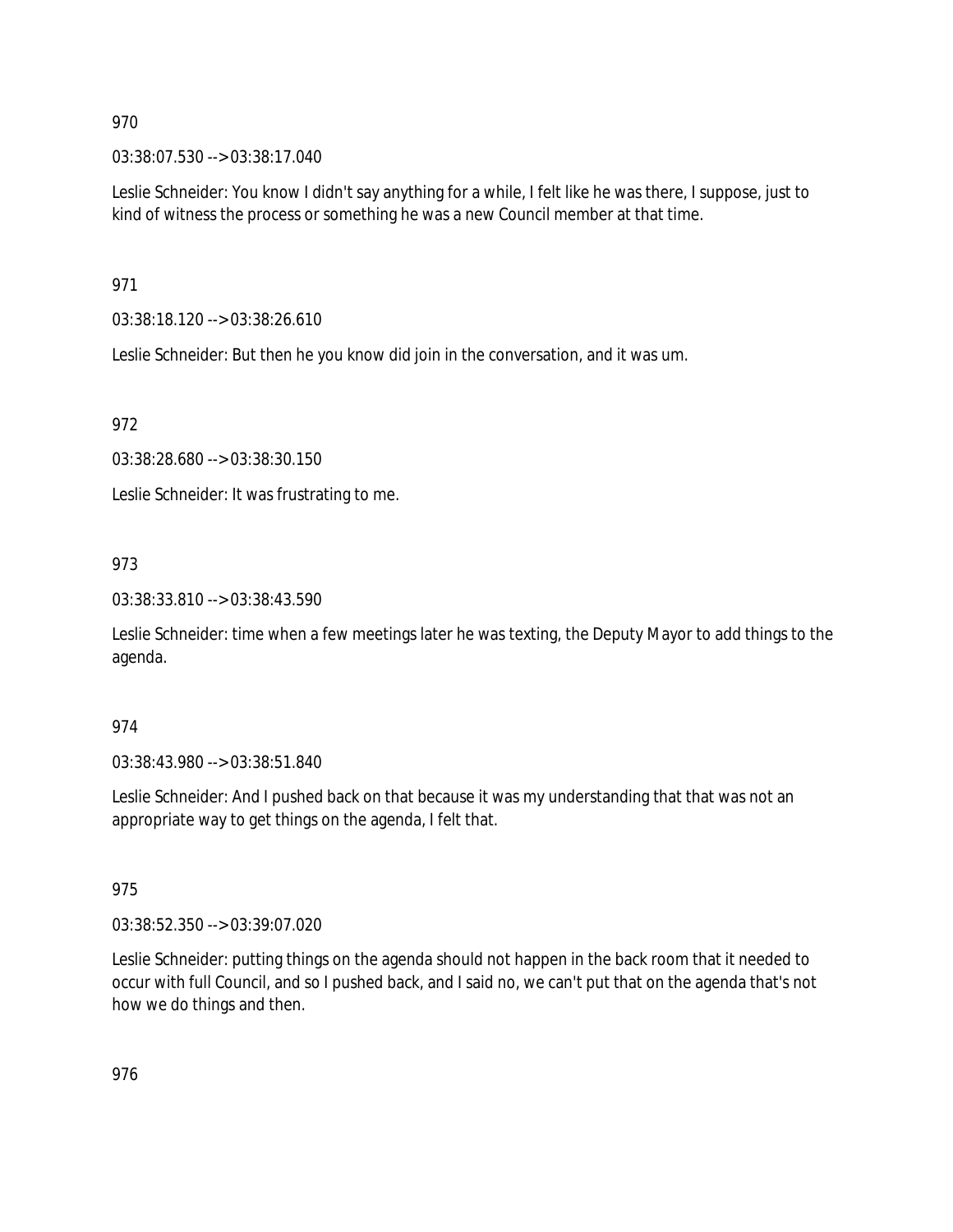03:39:09.060 --> 03:39:21.630

Leslie Schneider: In an email not directed to me, but one that I was told about he accused me of abusing my power because I was keeping that agenda item off and.

## 977

03:39:23.160 --> 03:39:37.830

Leslie Schneider: I asked him to please send me that email because I had not received it, I had just been told about it, and he eventually did, and he eventually sent it to all the other Members so that email is on record.

978

03:39:38.910 --> 03:39:39.750

Leslie Schneider: and

### 979

03:39:42.840 --> 03:39:47.310

Leslie Schneider: I felt that it was disruptive to the process, it was.

980

03:39:48.330 --> 03:39:55.800

Leslie Schneider: Not the way I thought the process was supposed to go, so I felt that I was was being forced to.

#### 981

03:39:56.850 --> 03:40:05.940

Leslie Schneider: On my own defend what I thought we had all agreed to do, which was to not add items to the agenda, unless we had agreed to them up front.

982

03:40:06.300 --> 03:40:17.610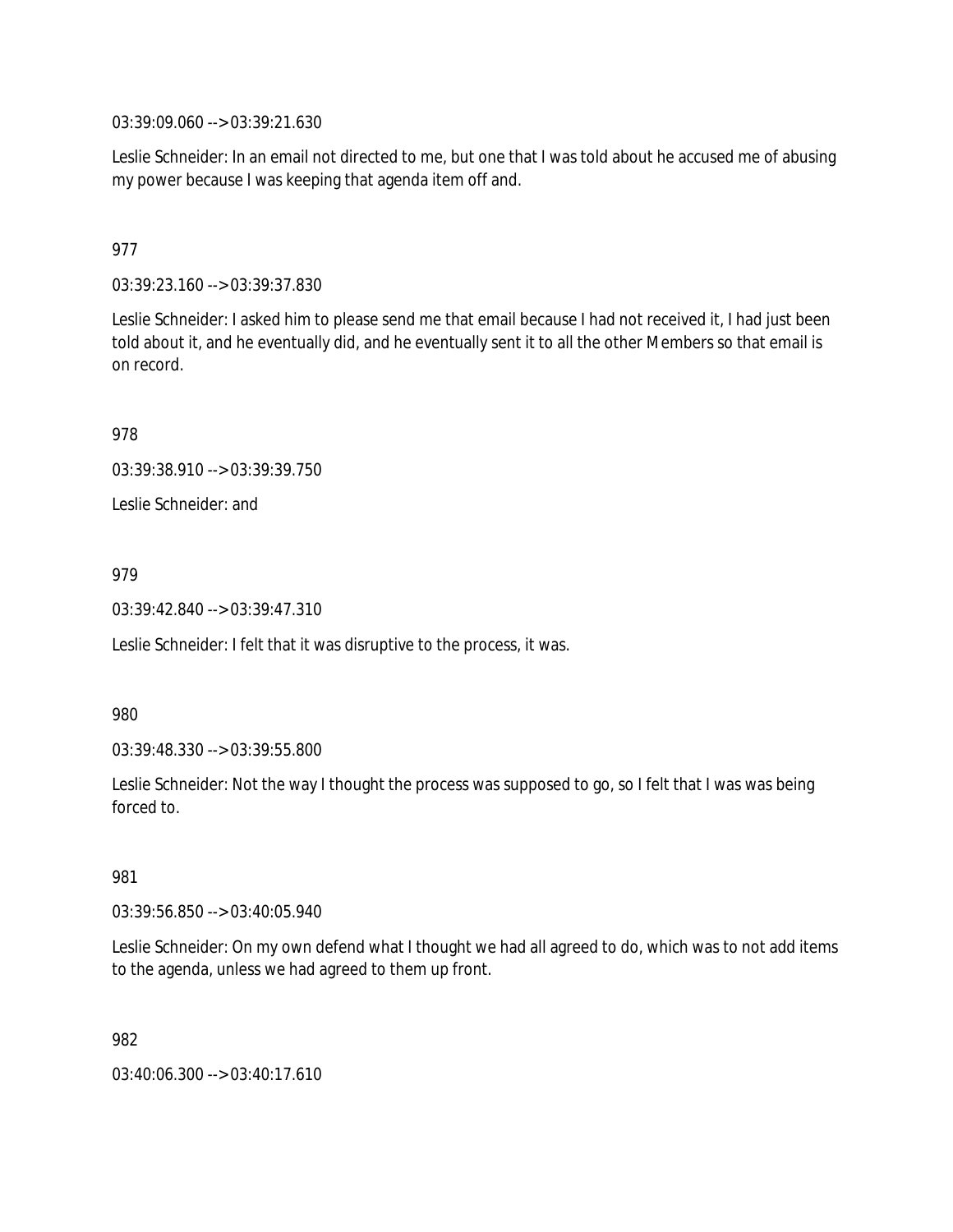Leslie Schneider: So that was why I came forward with those amendments which were mostly about how do items get added to the agenda, and yes, it also agreed that.

983

03:40:18.570 --> 03:40:30.660

Leslie Schneider: We would assume that there would not be a third Council member there, except under special circumstances so i'm happy to have that conversation on the record, one on one with any of you.

984

03:40:31.500 --> 03:40:39.990

Leslie Schneider: It is absolutely true that I felt there was a problem to solve and those recommendations came out of that problem to solve, thank you.

985

03:40:40.770 --> 03:40:41.520

Kirsten Hytopoulos: that's what we're pulling.

986

03:40:43.470 --> 03:40:57.930

Michael Pollock: Right well thanks for sharing yeah i'm i'm not gonna respond her though he said she said situation but um, but I do want everyone to know is that the mayor was uncomfortable.

987

03:40:58.770 --> 03:41:14.400

Michael Pollock: Having me on a meetings, and so I respected that because she was the mayor and we have elected her i'm voting for her, and so I wanted to respect the way that she wanted to run the meetings so there were two meetings that happened at the beginning, I approach those meetings.

988

03:41:15.630 --> 03:41:28.530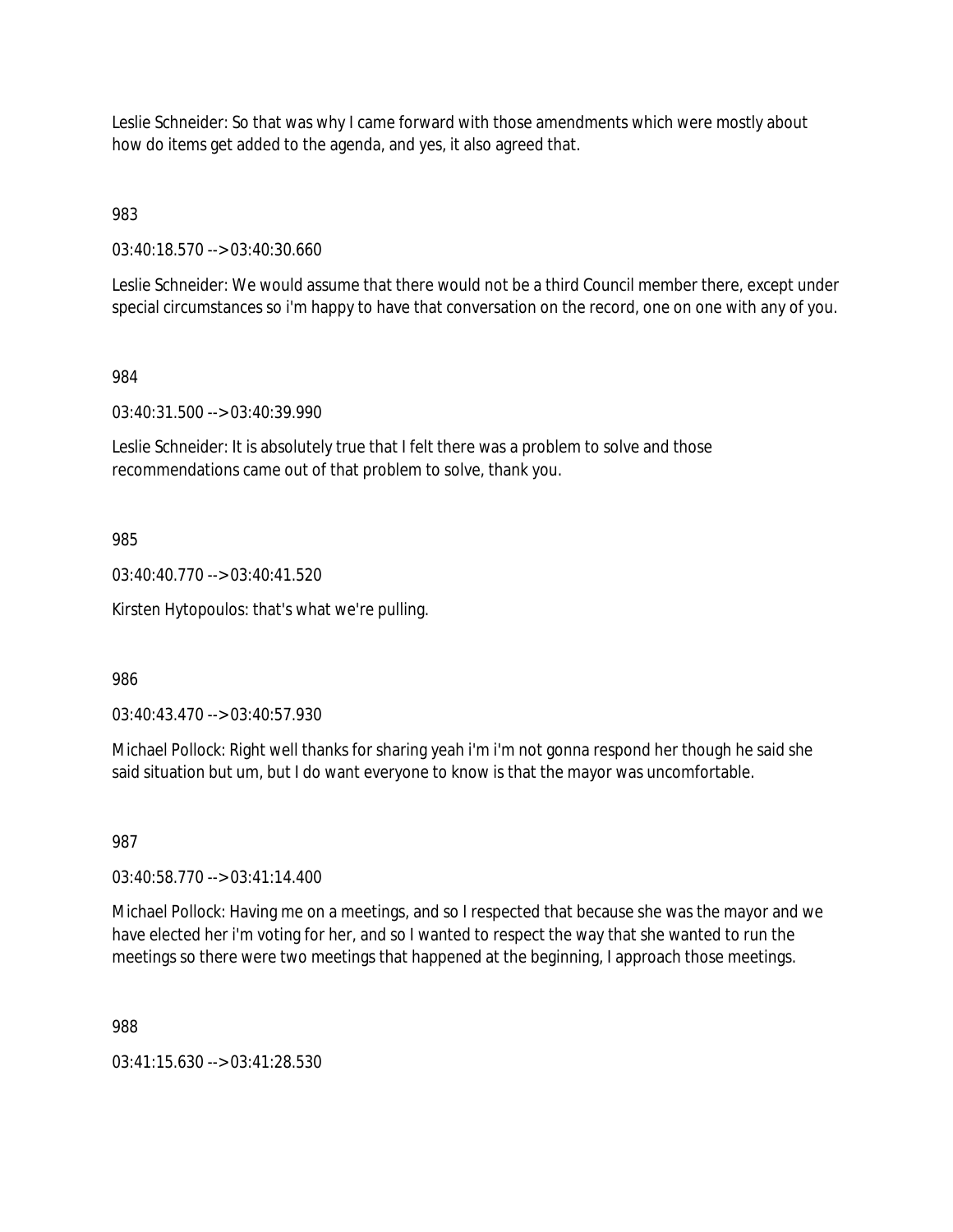Michael Pollock: The way when I was on the last Council, things were approach, which was an open door policy that people are always welcome as long as it's not a forum so that's the spirit of which I approached that, but the mayor was uncomfortable and so.

989

03:41:29.760 --> 03:41:41.850

Michael Pollock: So I respected her wishes, so the changes to the governance manual absolutely unnecessary because after those first few meetings I never showed up another Council meeting or another agenda setting meeting again.

990

03:41:43.590 --> 03:41:47.010

Michael Pollock: out of deference to the Mayor and the Deputy Mayor so.

991

03:41:48.300 --> 03:41:55.440

Michael Pollock: You know, here we are, and we have a new mayor and they want to run things differently and i'm inclined to support that.

992

03:41:56.460 --> 03:42:00.030

Michael Pollock: I think that the suggested change that.

993

03:42:01.140 --> 03:42:03.810

Michael Pollock: Council members councilmember car made is.

994

03:42:04.920 --> 03:42:08.430

Michael Pollock: Appropriate I would love in terms of.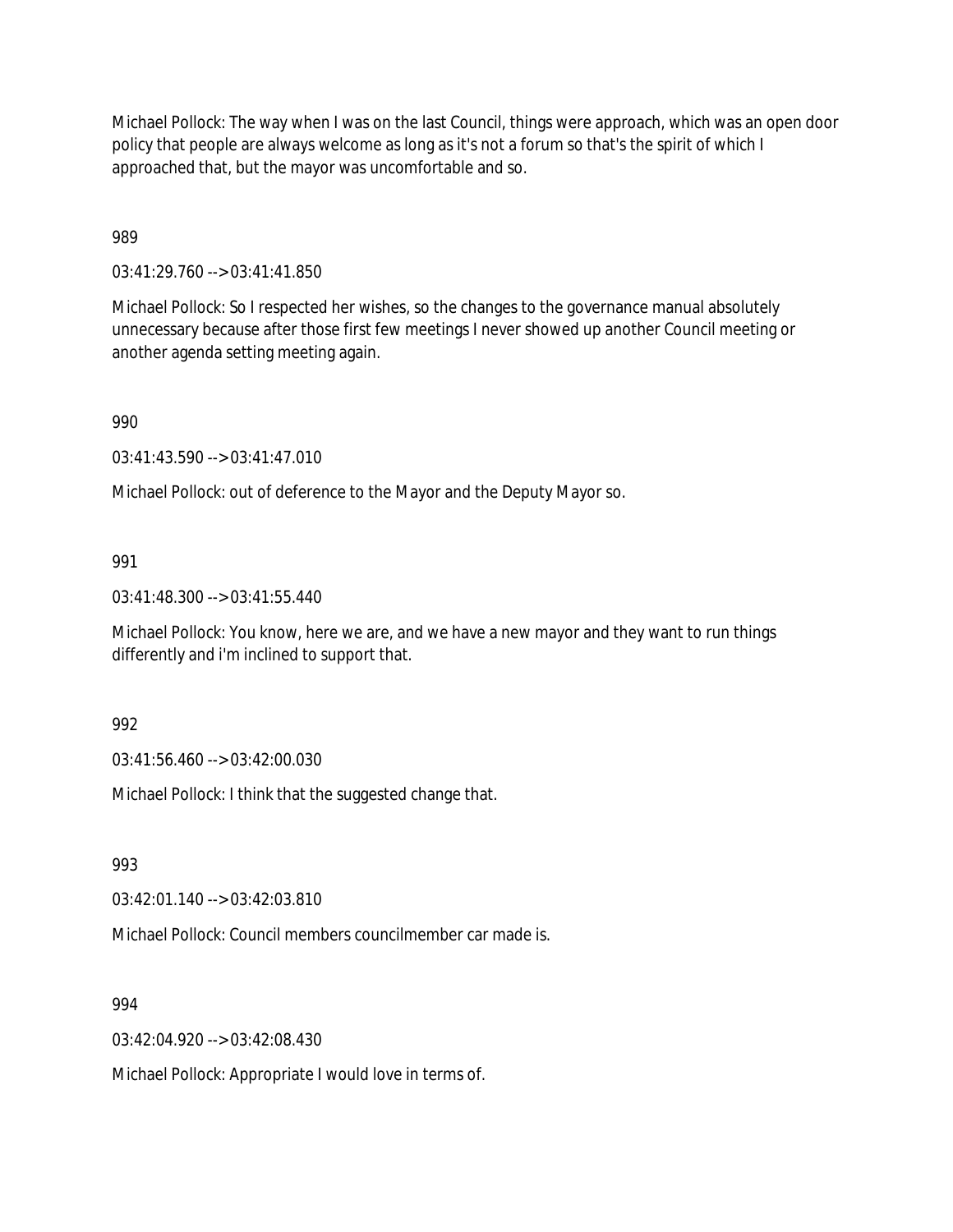03:42:09.570 --> 03:42:10.440

Michael Pollock: Meeting length.

#### 996

03:42:11.970 --> 03:42:21.330

Michael Pollock: You know I really would like us to get things down to two hours, and I know it's just aspirational but i'm willing, certainly, to say to change the language.

#### 997

03:42:21.990 --> 03:42:31.650

Michael Pollock: suggested them and make change, to say the agenda setting to you shall work to limit expected meeting links to no more than three hours with a maximum of four hours for exceptional circumstances.

### 998

03:42:33.270 --> 03:42:38.460

Michael Pollock: So I would like to get this moving forward, if not.

#### 999

03:42:39.750 --> 03:42:42.780

Michael Pollock: If nothing else, for discussion at the next meeting, but.

#### 1000

03:42:43.980 --> 03:42:46.860

Michael Pollock: I guess at this point we've had everybody's had their say.

1001

03:42:48.300 --> 03:43:02.760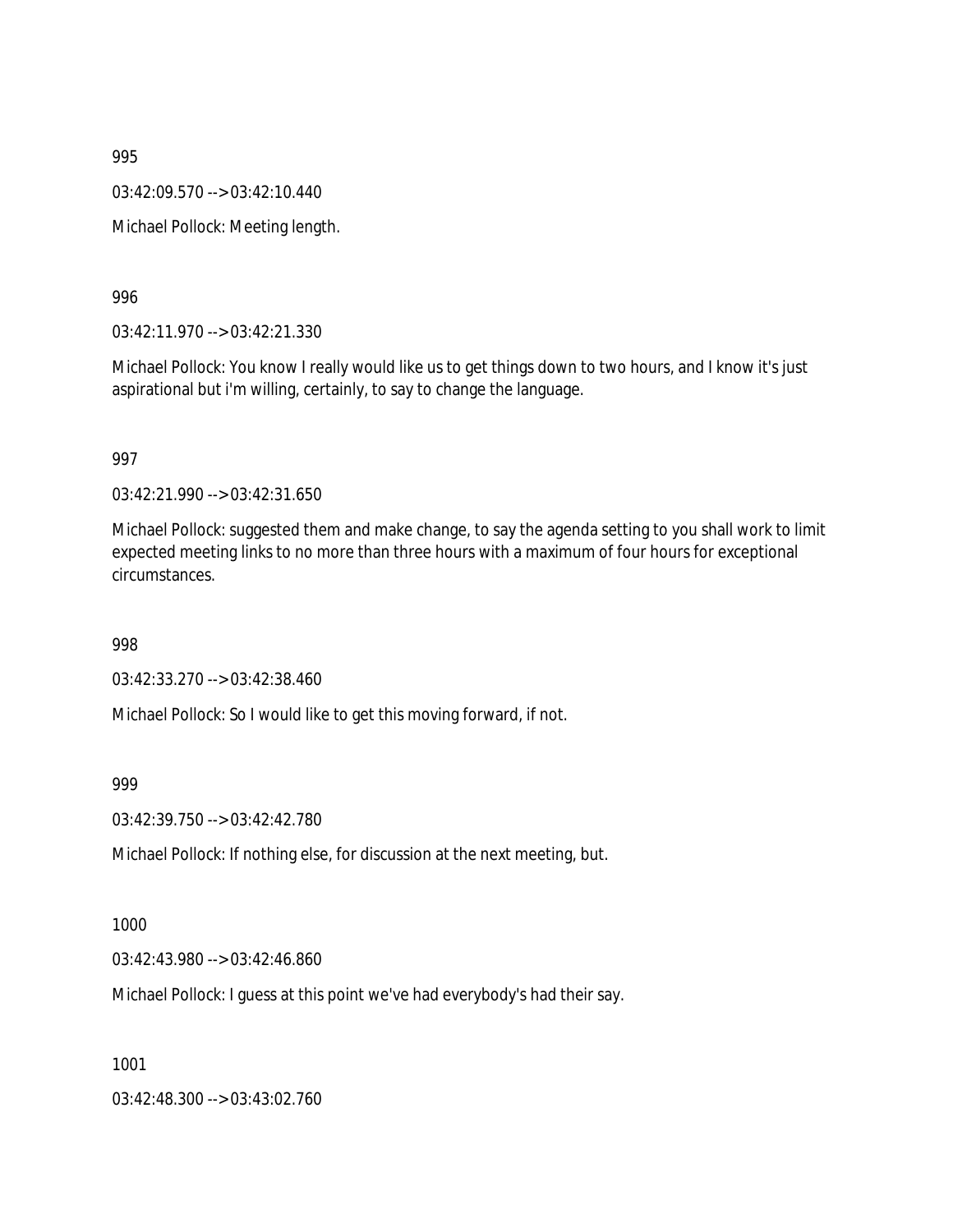Michael Pollock: there's I think I don't know I guess we'll see if their support i'd like to make the motion to move this forward to a new business line for discussion about the next time business meeting or as that there were other meeting soon.

1002

03:43:05.580 --> 03:43:09.060

Michael Pollock: As so I guess the motion would be as.

1003

03:43:10.380 --> 03:43:14.610

Michael Pollock: The memo provided to us by the mirror.

1004

03:43:16.260 --> 03:43:32.370

Michael Pollock: The title proposed changes to GM 246 and I would make the motion to send it forward to new business and to take public comment, which will allow for public comment and with the following modifications which is that paragraph.

1005

03:43:33.450 --> 03:43:44.040

Michael Pollock: 1234 I guess five the paragraph, starting with items not required requiring Council actions such as presentations updates etc that that paragraph is stricken.

1006

03:43:44.610 --> 03:44:02.370

Michael Pollock: And then, then two paragraphs down that says modified, to say the agenda 17 shot worked on them and expected meeting limestone more no more than three hours with a maximum of four hours for exceptional circumstances, other than that I would leave at the same and.

1007

03:44:03.540 --> 03:44:15.600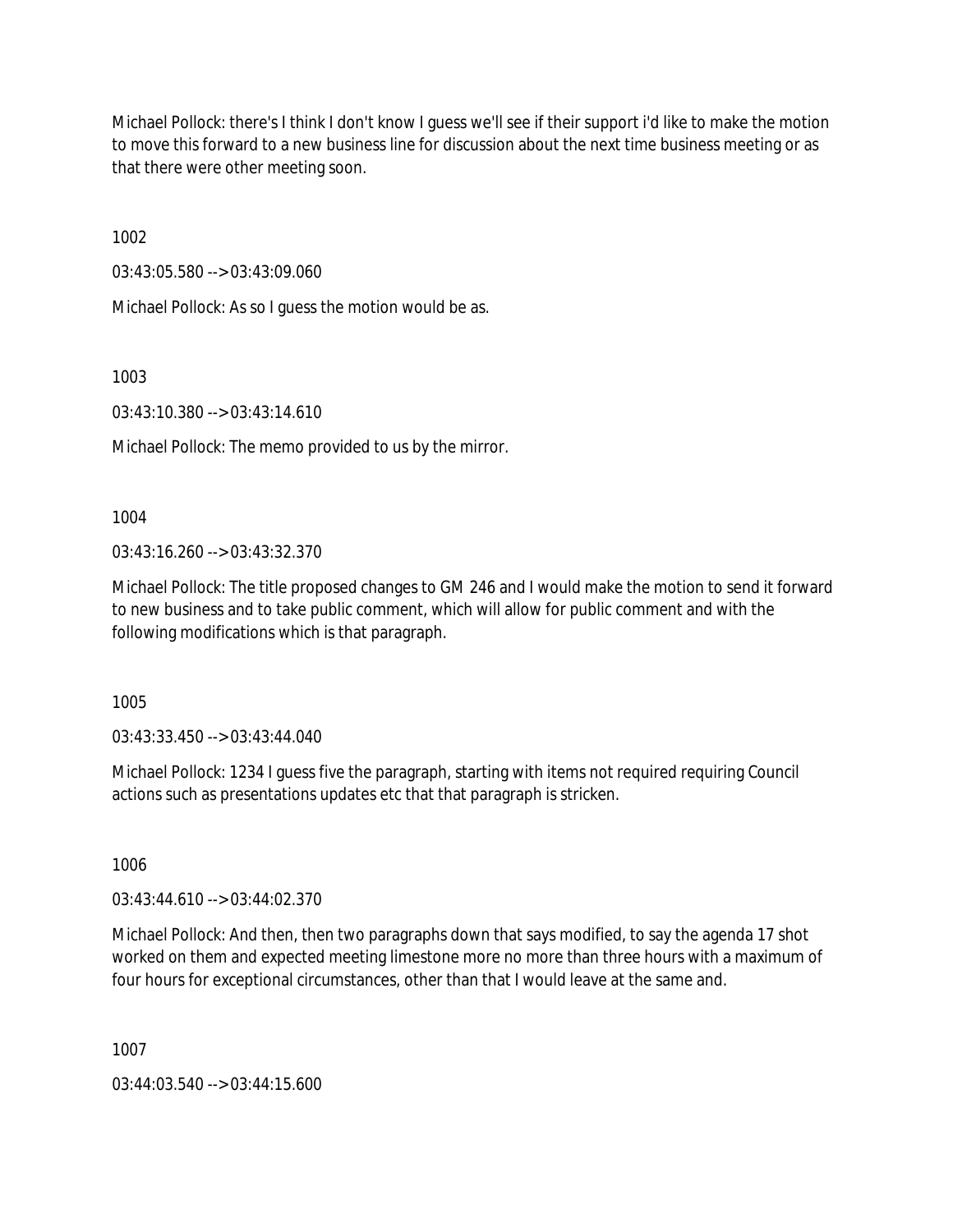Michael Pollock: I would suggest that if there are other changes now look people have looked at this that they want to make that we that we do move this forward and that they can bring those suggested changes to the next meeting for.

1008

03:44:16.050 --> 03:44:22.470

Michael Pollock: For modification, so we can make amendments to this so that's my emotion is that.

1009

03:44:23.580 --> 03:44:24.600 Michael Pollock: clear to the.

1010

03:44:26.460 --> 03:44:29.700

Michael Pollock: city attorney what the motion as doing any more clarification on that.

1011

03:44:31.590 --> 03:44:33.540

Michael Pollock: You don't need to read the whole thing and I.

1012

03:44:34.950 --> 03:44:41.040

Joe Levan: Think it's clear enough, as long as there is the Council think that's clear enough I kind of showed, you said.

1013

03:44:41.910 --> 03:45:00.480

Ellen Schroer: councilmember pollock can I clarify whether councilmember car had suggested reinstating the item in the second to last paragraph about asking for a vote after 10 minutes, did you intend to take that out or leave that leave that taken out or reinstated.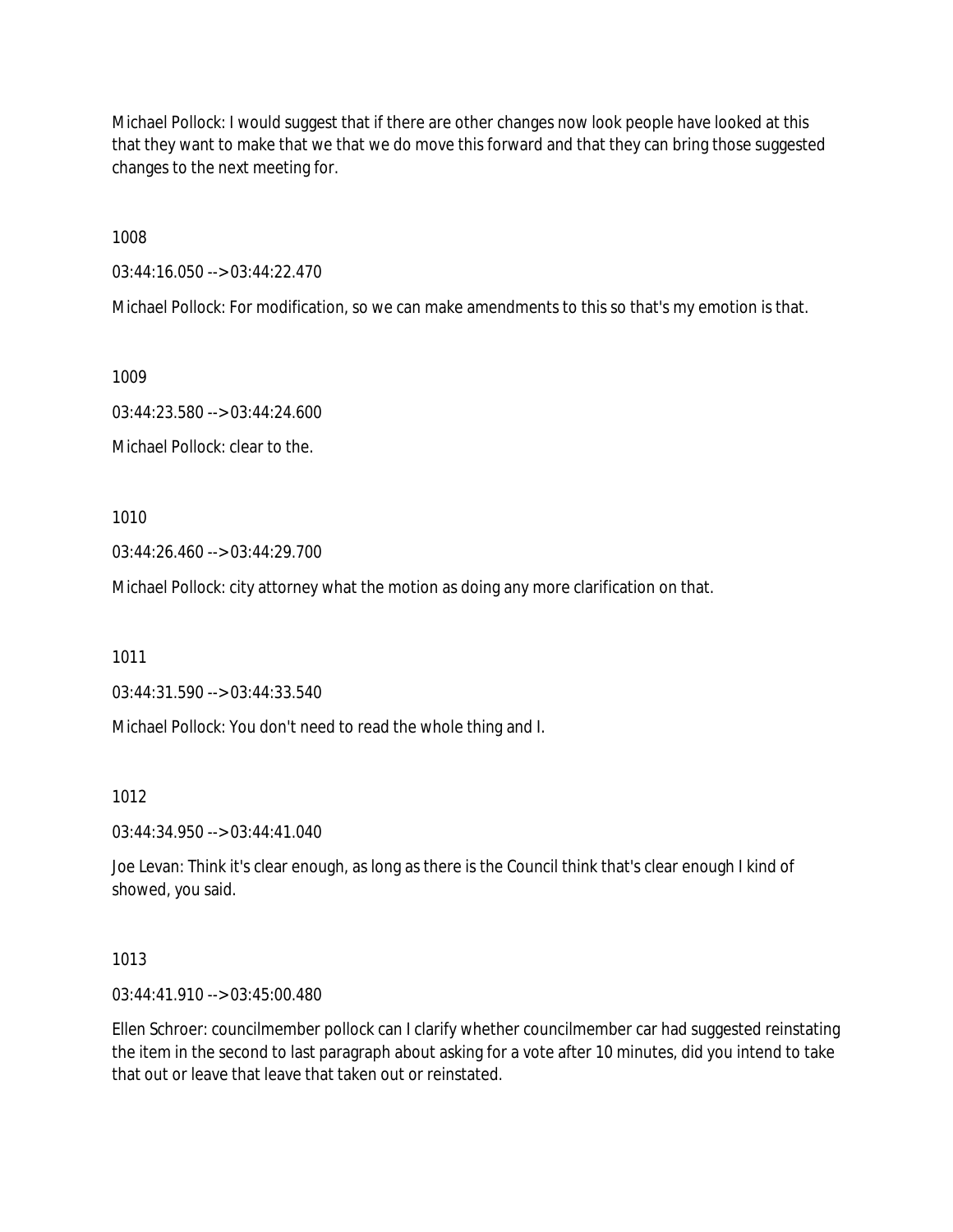03:45:00.870 --> 03:45:14.100

Michael Pollock: Well, I I was willing to I just didn't have the language in place exactly so I didn't really feel like we needed to sort of artificial from limited to 10 minutes so.

1015

03:45:16.080 --> 03:45:18.570

Ellen Schroer: Okay, I just clarifying so I get my notes correct.

1016

03:45:18.900 --> 03:45:24.030

Michael Pollock: Let me, let me try this and see if that's acceptable, the Council on the part of, say, to have say.

1017

03:45:25.530 --> 03:45:31.980

Michael Pollock: Remove the strikeout and say when this item comes up at the next meeting, the Chair calls for a vote.

1018

03:45:34.560 --> 03:45:46.110

Michael Pollock: For further after consideration that share calls for vote so we're not putting a sort of a time limit on it, which is sort of weird because we we have Rules of Procedure that set set time limits on discussion so.

1019

03:45:47.820 --> 03:46:00.330

Michael Pollock: I don't know i'm married to do that, or just leave it as is and then and then councilmember car could come up with some language for the next meeting, I guess, I would prefer not so i'm gonna i'm withdraw that suggested on the emotional.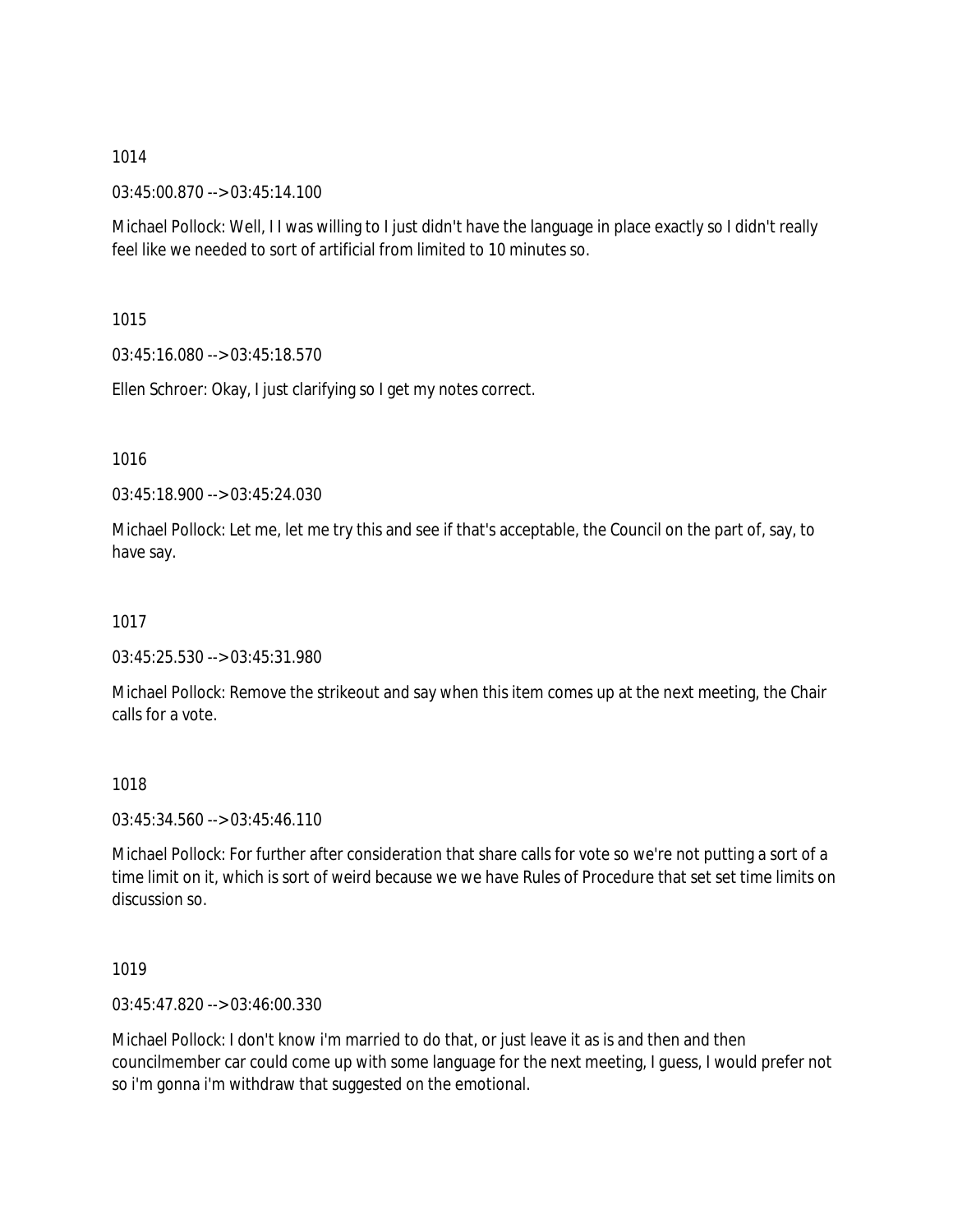1020 03:46:01.860 --> 03:46:02.580 As it stands.

1021

03:46:06.300 --> 03:46:07.380

Michael Pollock: And i'm looking for a second.

1022

03:46:11.790 --> 03:46:20.130

Kirsten Hytopoulos: or February Johnson seconds um is there any more discussion I do want to speak to the motion.

### 1023

03:46:21.870 --> 03:46:24.750

Kirsten Hytopoulos: I just want to correct a couple of things that for the public's.

### 1024

03:46:26.070 --> 03:46:32.640

Kirsten Hytopoulos: sake, and that is that what happens at these meetings is precisely what supposed to happen to me is is precisely what.

### 1025

03:46:33.450 --> 03:46:44.700

Kirsten Hytopoulos: kills more deep said, which is fine tuning and again from an equity perspective, the most equitable outcome is that we are all involved in making it and having a say in what goes on the agenda, and there are no.

1026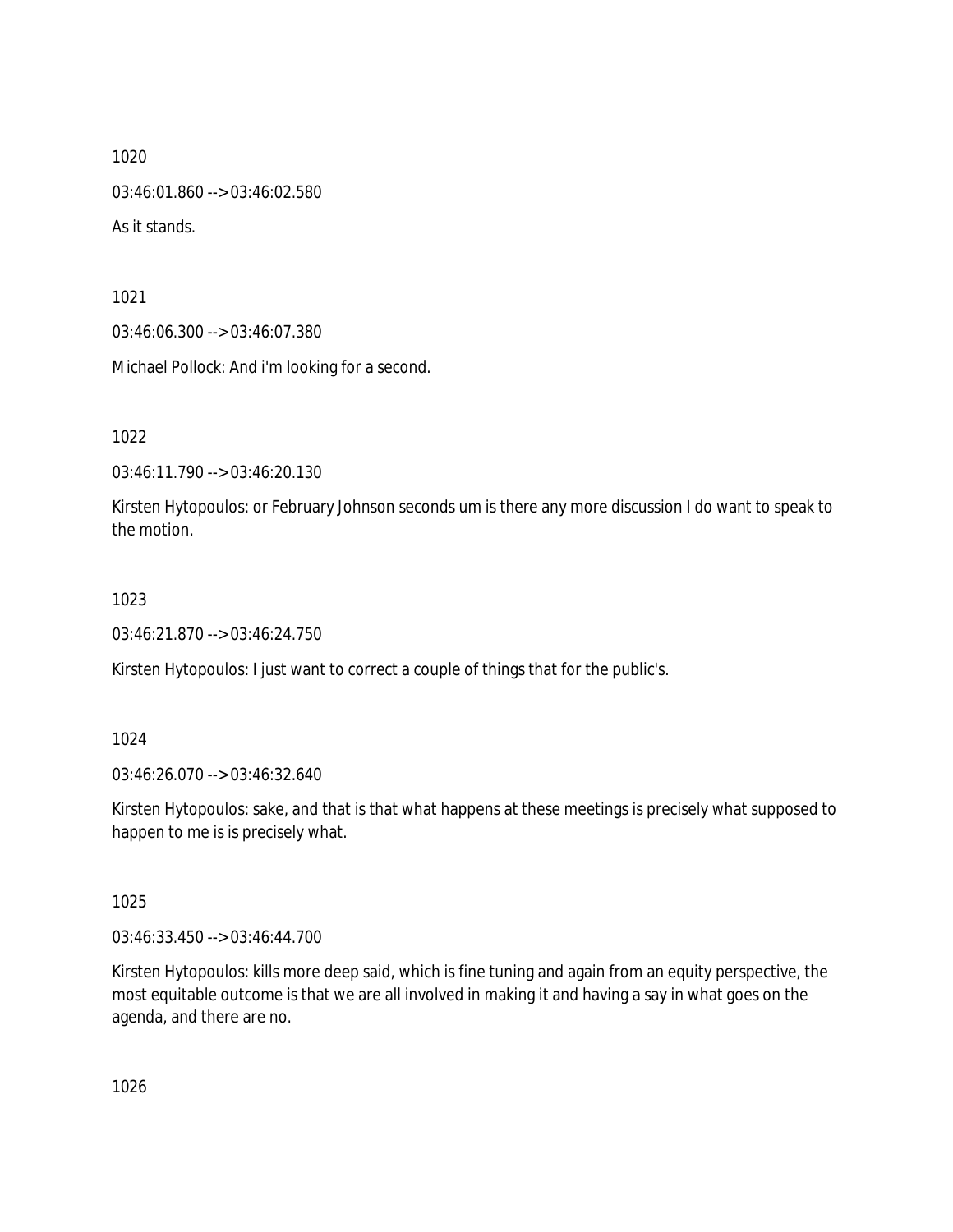03:46:45.030 --> 03:46:54.630

Kirsten Hytopoulos: Attempts in Agenda setting meetings of two or one or three Council members to put things on the agenda that the rest of the Council has not supported putting on the agenda.

1027

03:46:55.440 --> 03:47:01.590

Kirsten Hytopoulos: So just to be clear, it is the purpose of these meetings is not to be introducing during the during those meetings.

1028

03:47:01.890 --> 03:47:08.940

Kirsten Hytopoulos: New policy ideas to go on the agenda at all the only items that should be coming forward in those meetings to go on an upcoming agenda.

1029

03:47:09.210 --> 03:47:16.440

Kirsten Hytopoulos: or either the ones that we have all said, we want to that we endorse or an urgent issue that has three Council members support.

1030

03:47:16.950 --> 03:47:28.320

Kirsten Hytopoulos: So there's no there's no great this was definitely not a power grab in the past, this was an attempt to again to get to get involved and micromanage over the years this creeping.

1031

03:47:28.800 --> 03:47:43.170

Kirsten Hytopoulos: addition of more more people into their because of distrust if that if that meeting is going as it's supposed to go there's nothing to be concerned about we have absolute powers of Council which, again, his wife and it's so disturbing.

1032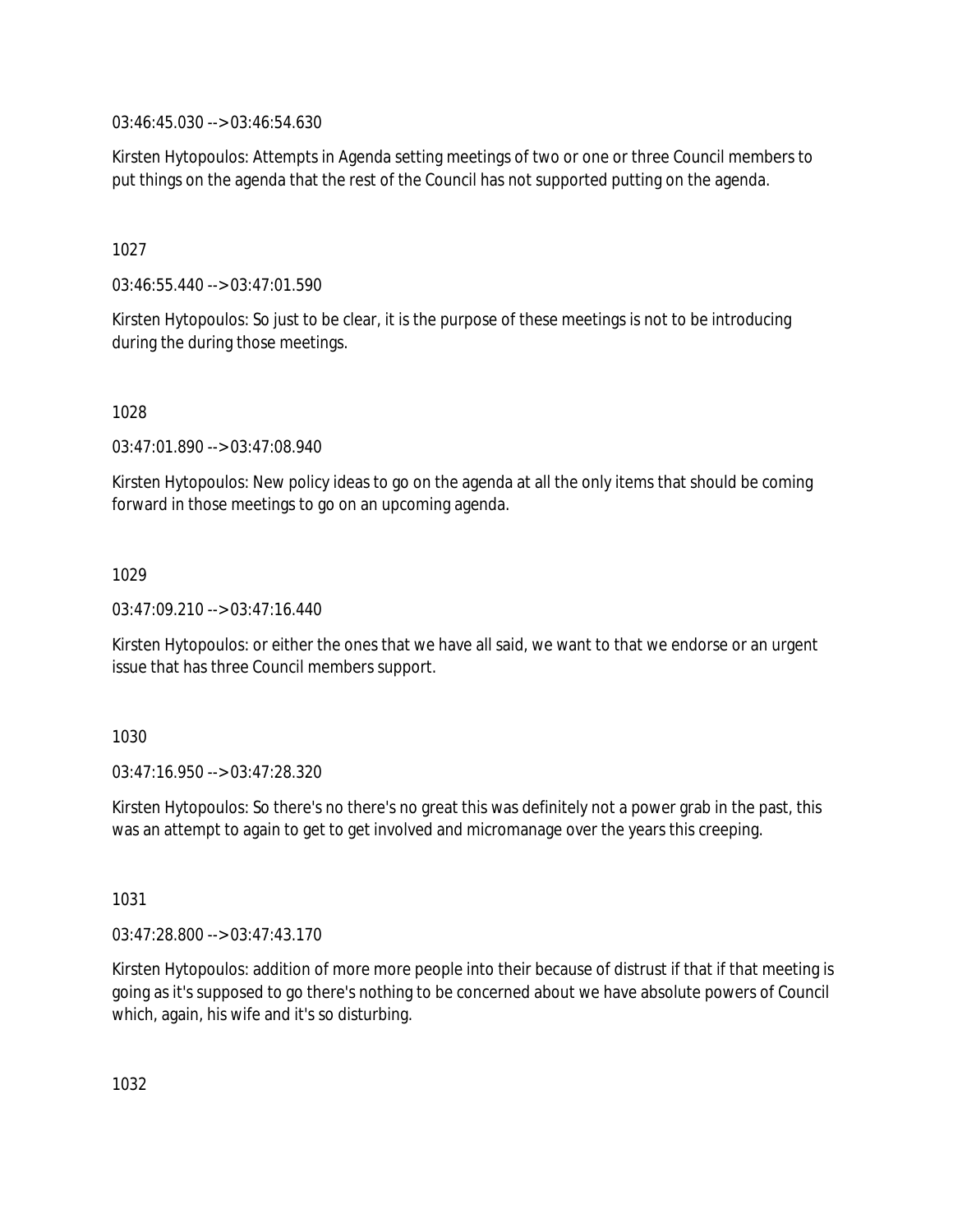03:47:43.830 --> 03:47:52.980

Kirsten Hytopoulos: To remove that language to strike the language, the beginning of the section about how our our agendas are made, which is together in an open meeting.

1033

03:47:54.450 --> 03:48:01.230

Kirsten Hytopoulos: So, again, I just wanted to make those clarifications and certainly that 10 minute item if we've made an accommodation for.

1034

03:48:01.560 --> 03:48:08.670

Kirsten Hytopoulos: Creating the option of having a conversation, to have a conversation to accommodate minority positions that the that.

1035

03:48:09.060 --> 03:48:19.860

Kirsten Hytopoulos: that the rest of Council has said they don't they're not sure they want to give airtime to so to not have a timeline that would defeat and that would create the very problem we're trying to avoid by doing that.

1036

03:48:20.880 --> 03:48:23.040

Kirsten Hytopoulos: So any more discussion before we call the question.

1037

03:48:24.810 --> 03:48:26.010

Joe Deets: The question okay.

1038

03:48:26.940 --> 03:48:28.440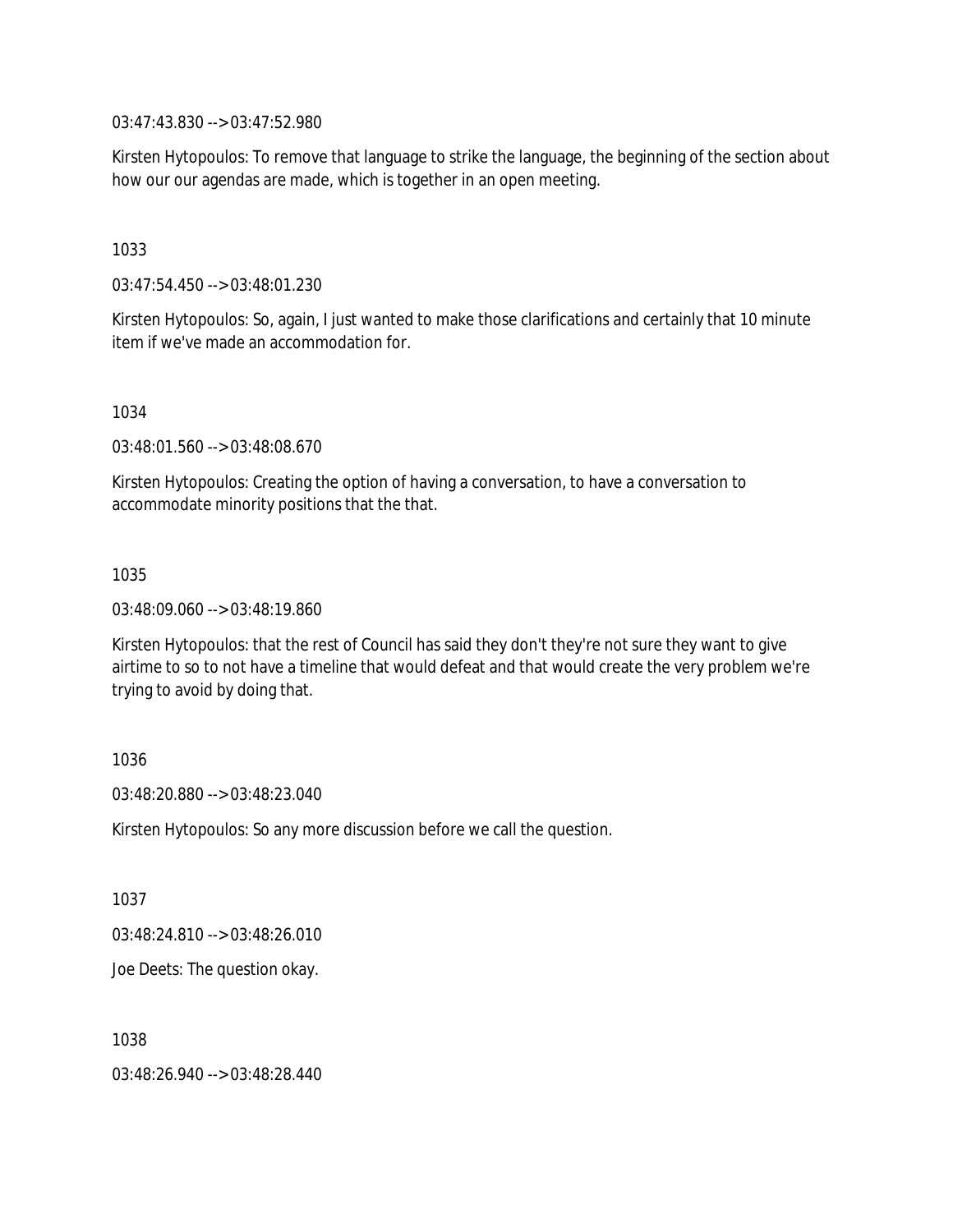Kirsten Hytopoulos: All those in favor say Aye.

1039

03:48:31.110 --> 03:48:31.980

Kirsten Hytopoulos: All those opposed.

1040

03:48:33.810 --> 03:48:35.850

Kirsten Hytopoulos: him cup I wish it passes for two three.

1041

03:48:37.080 --> 03:48:49.710

Kirsten Hytopoulos: Okay, so it looks like I think we are at the conclusion of our agenda, except for we have good of the order anybody have anything for the order elsewhere we're deets yeah.

1042

03:48:49.740 --> 03:48:53.730

Joe Deets: Thank you, Deputy Mayor yeah so so I sent you, colleagues.

1043

03:48:55.680 --> 03:49:10.680

Joe Deets: email through Christine yesterday, and so, as you know, Swedish shot medical the primary care Center on bainbridge is closing may 14 i'll just speak as is one of the patients, we got a letter very perfunctory.

1044

03:49:12.090 --> 03:49:18.960

Joe Deets: Actually, just a week ago it was and they gave options all the options are to go to Seattle and.

1045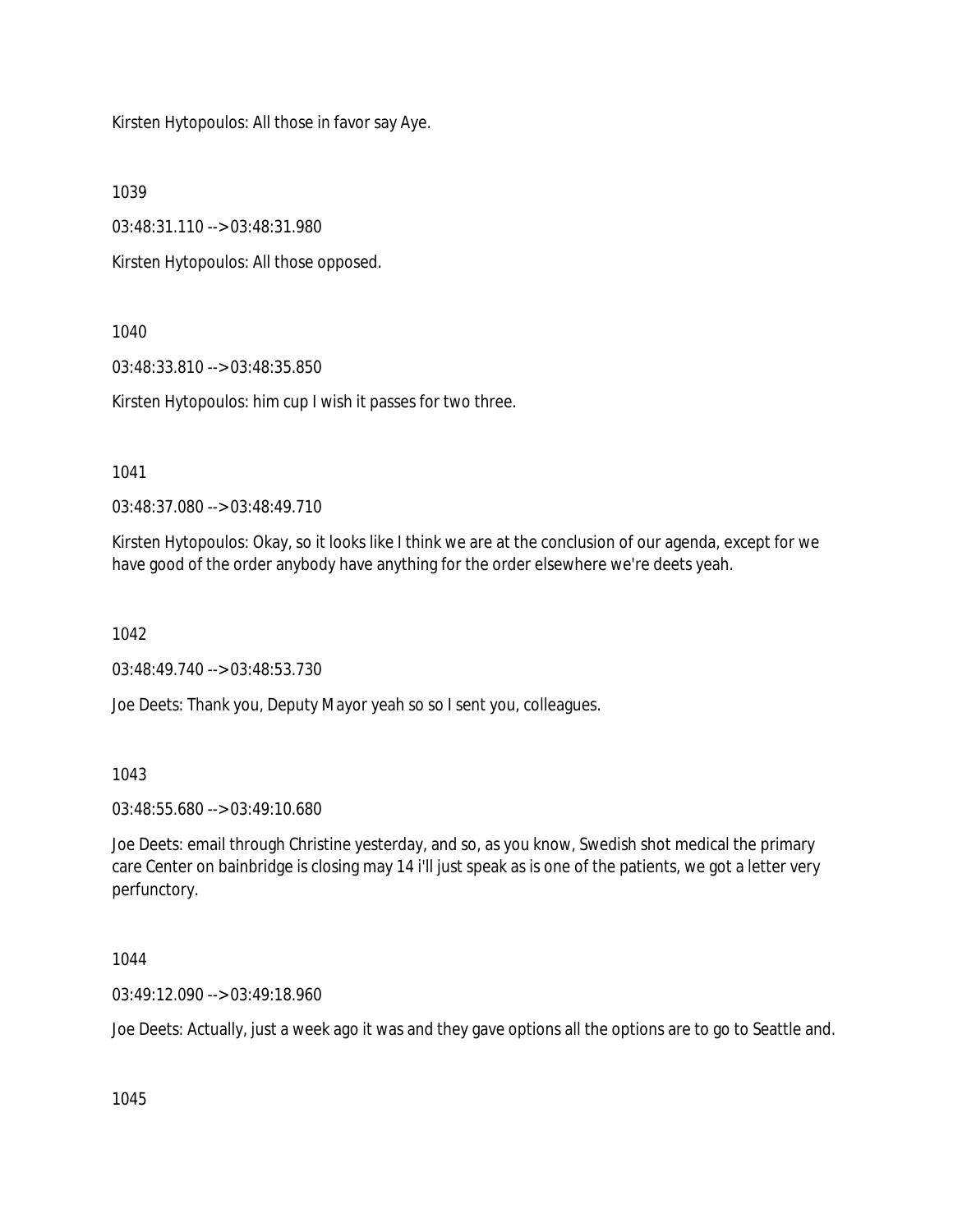03:49:20.190 --> 03:49:38.310

Joe Deets: Let me just say I I found this very unsettling and myself and and so others and actually the mayor poulsbo contacted me and she was concerned, so we're having a meeting scheduled with the chief medical officer tomorrow morning at 9am so.

1046

03:49:39.480 --> 03:49:42.780

Joe Deets: I want to see is anyone want to join, but.

1047

03:49:44.070 --> 03:49:51.690

Joe Deets: let's not break quorum, of course, so we can there's so far there's just myself, so we can have two colleagues if they're interested so.

1048

03:49:53.250 --> 03:49:55.080

Joe Deets: I don't know how we can draw straws or.

1049

03:49:56.160 --> 03:49:58.380

Joe Deets: If you want to join, please let me know.

1050

03:50:01.110 --> 03:50:10.740

Kirsten Hytopoulos: Anybody going to join our deeds i'd set them getting a meeting I thought I was, hopefully, but I realized I said, another meeting at 9am to 9am so I can't be there does anybody else want to join the Council member.

1051

03:50:11.460 --> 03:50:16.620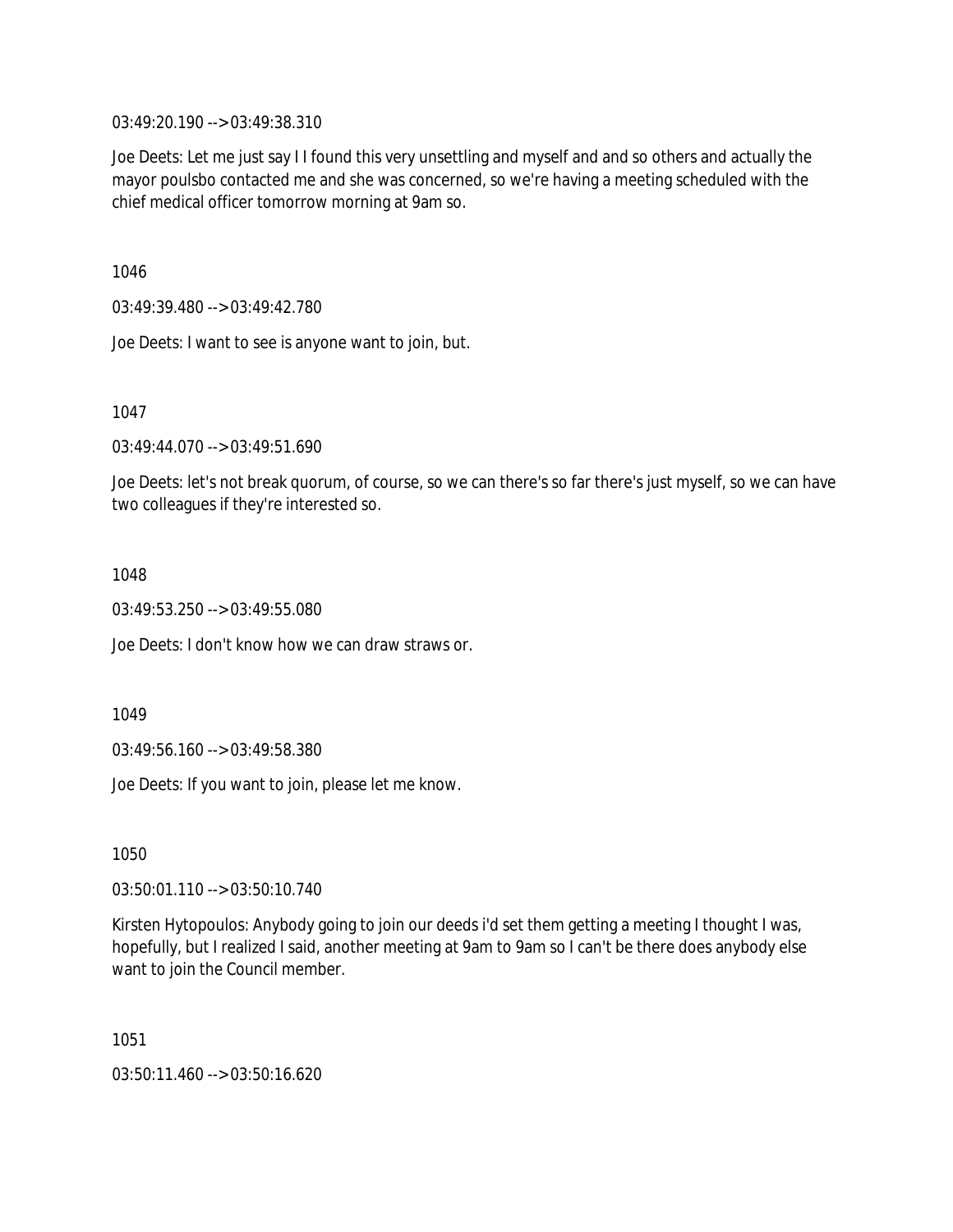Kirsten Hytopoulos: So it looks like we have no corn problem, please advocate away for our Community maintaining one of its clinics.

1052

03:50:18.480 --> 03:50:21.000

Kirsten Hytopoulos: Okay sorry mayor and as far.

1053

03:50:25.560 --> 03:50:37.680

Rasham Nassar: As Thank you, I have a couple items one is something I neglected to raise during the at feature agenda, so I just want to quickly raise it it's it'll be familiar to Council members it's been brought up during public comment and relates to renaming.

### 1054

03:50:38.490 --> 03:50:44.730

Rasham Nassar: Requesting make the Council submitting a request to the State to rename the shoreline master Program.

1055

03:50:45.660 --> 03:50:59.790

Rasham Nassar: That would need to be direction provided by the full Council Deputy Mayor, this is familiar to you because it came in an email from interim city manager today if there's no concern from Council with that landing on an agenda for an action we can just go ahead and schedule that.

1056

03:51:01.500 --> 03:51:03.570

Rasham Nassar: counselors as sound okay okay great.

1057

03:51:04.230 --> 03:51:14.310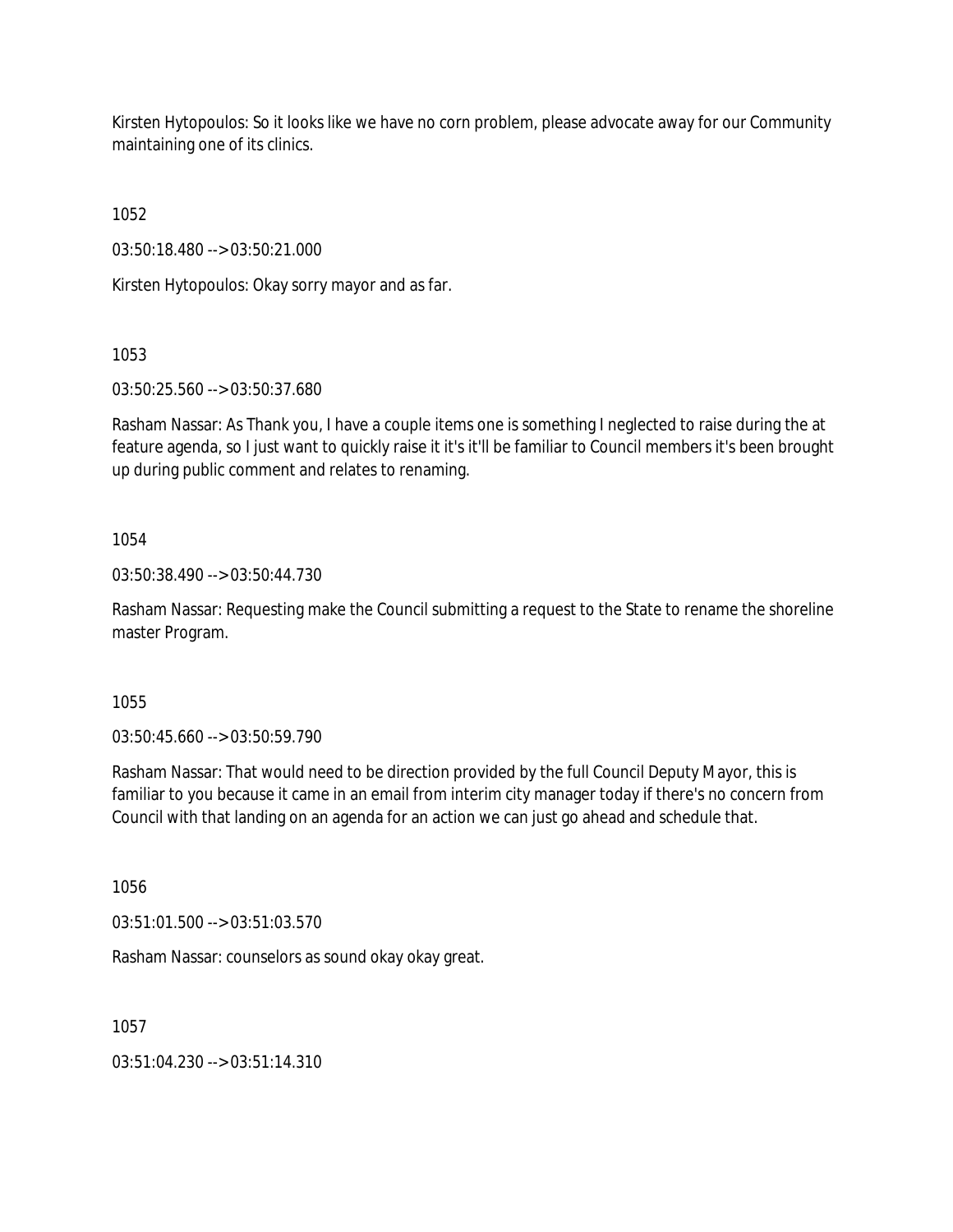Kirsten Hytopoulos: For the public stakes understand this was the item that I think has been raised multiple times by yes i'm have a comment, I think, by cell to Brasilia about the word master the master plan, just for the public's know.

1058

03:51:14.670 --> 03:51:15.630

Rasham Nassar: that's correct that's correct.

1059

03:51:16.650 --> 03:51:17.850

Rasham Nassar: Okay, so we'll go ahead and.

1060

03:51:18.540 --> 03:51:19.080

just get like.

1061

03:51:20.370 --> 03:51:22.080

Michael Pollock: On the agenda item on.

1062

03:51:23.610 --> 03:51:40.740

Rasham Nassar: The agenda item would be for Council to consider asking the directing the interim city manager to submit a request to the appropriate authority at the State or to explore ways that the Council can make up submit a request to the State to read rename or shoreline master Program.

1063

03:51:41.760 --> 03:51:51.660

Rasham Nassar: To exclude the word master whether or not that's something that that local municipalities can do it sounds like it needs dialogue with the state around that before we could make any changes so.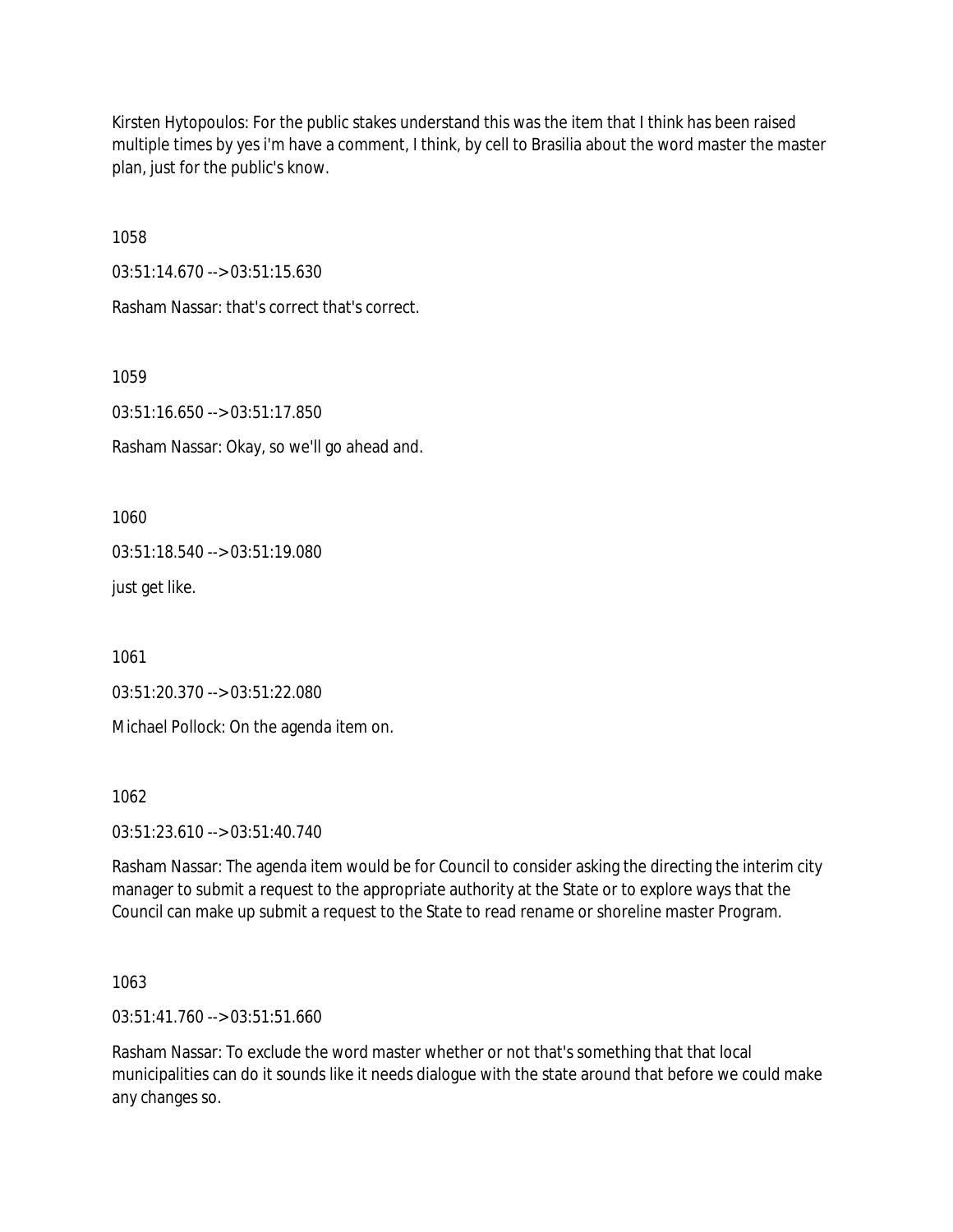03:51:52.620 --> 03:52:04.110

Michael Pollock: So i'm trying to get up what's the request or do you just want to give staff direction to explore that and to come back to us with the proposal I mean this this is this a Council issue just seems like it's a it's a.

1065

03:52:04.980 --> 03:52:08.400

Michael Pollock: Very I guess i'm confused about what the motions.

1066

03:52:08.670 --> 03:52:10.200

Michael Pollock: are funded proposal is.

1067

```
03:52:10.590 --> 03:52:10.920
and
```
1068

03:52:12.000 --> 03:52:15.630

Michael Pollock: What would be the actionable motion that would be before us.

1069 03:52:16.710 --> 03:52:16.860 Michael Pollock: An.

1070

03:52:17.190 --> 03:52:18.840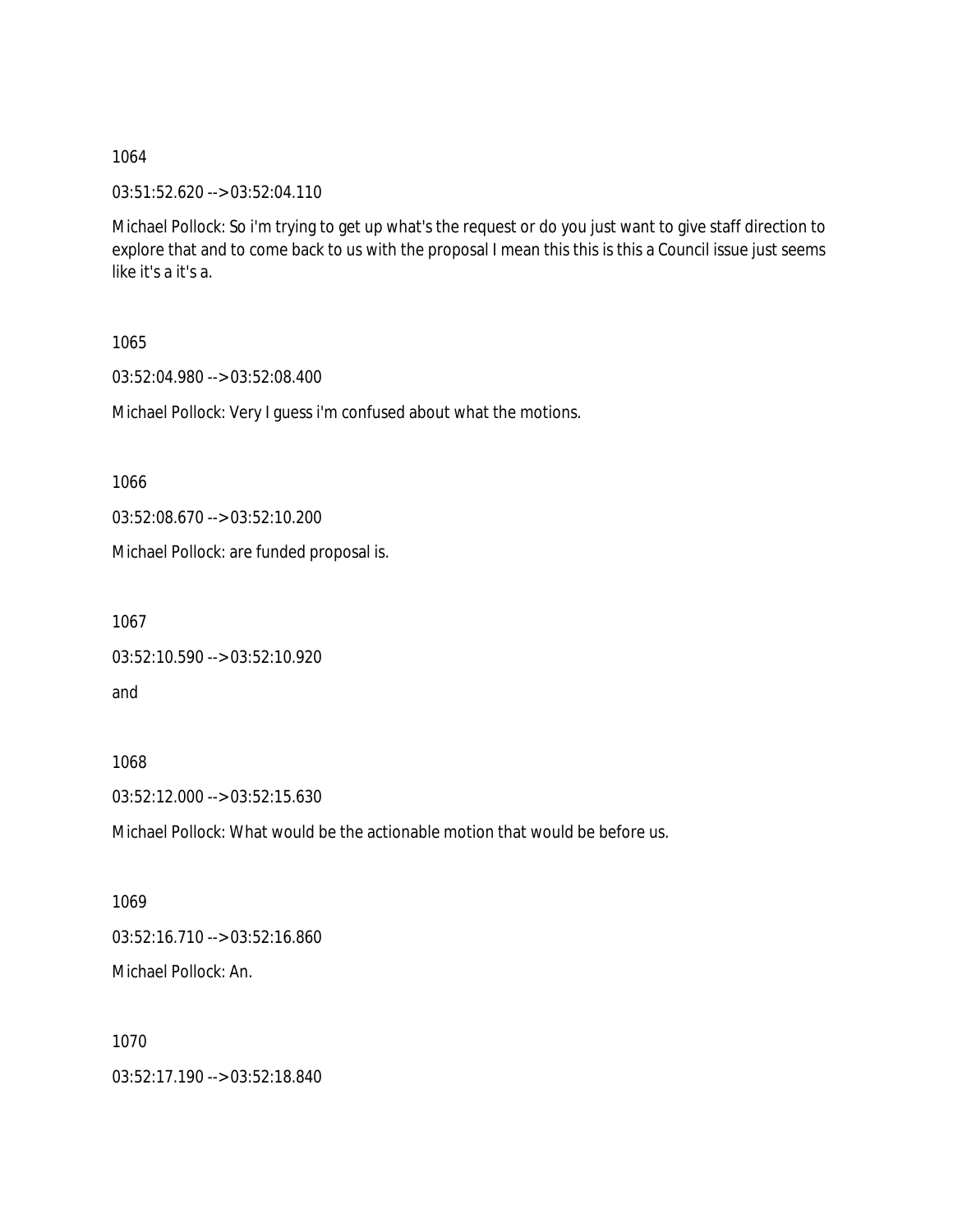Rasham Nassar: Interim city manager you prepared to answer.

1071

03:52:18.840 --> 03:52:19.710

Rasham Nassar: That hour okay.

1072

03:52:21.060 --> 03:52:25.050

Ellen Schroer: Sure i'll take a crack at it, I think the actionable item is adding it to the work plan.

1073

03:52:25.170 --> 03:52:36.780

Ellen Schroer: Because currently stuff is not working on that item, and so, if you direct me to figure out who could do that, then I will start working on that and then that would be prioritized against the other things that i'm already doing.

1074

03:52:37.350 --> 03:52:52.860

Michael Pollock: Okay, all right, so in the context of the discussion we just had about two Council members, putting something on the agenda and then how much we're going to discuss it, I mean I guess i'm a little bit confused it's just somebody came up with an idea and now we're running with them.

1075

03:52:54.540 --> 03:53:02.100

Kirsten Hytopoulos: Nowhere I think that I think that the mayor's checking in on whether there's enough Council she wanted to do this at the earlier at the agenda setting so she's asking us to.

1076

03:53:02.550 --> 03:53:13.920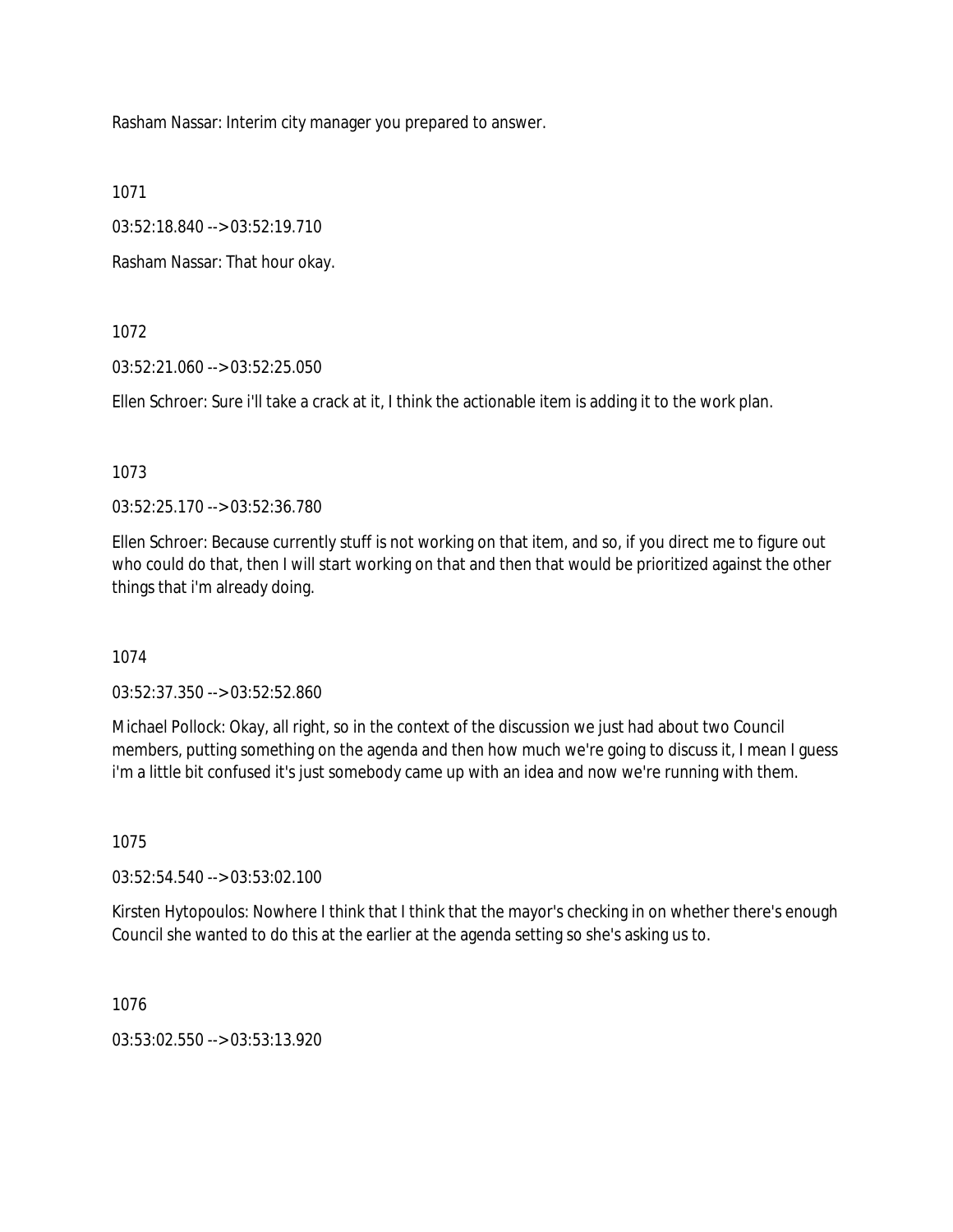Kirsten Hytopoulos: way and now whether there would have been enough support during agenda setting to move this forward as an item so we're all here now and she's asking is there, support for this item to be added okay.

1077

03:53:13.950 --> 03:53:21.000

Michael Pollock: So i'm not supporting and I think we have a lot of our agenda, and I just don't see that we should be spending staff time.

1078

03:53:22.590 --> 03:53:25.680

Doing this it just it's not only from.

1079

03:53:28.170 --> 03:53:29.010

Rasham Nassar: The Council member.

1080

03:53:29.730 --> 03:53:31.470

Kirsten Hytopoulos: yeah right goes well for you.

1081

03:53:31.860 --> 03:53:34.800

Christy Carr: yeah thanks I did, I just want to speak to this item.

1082

03:53:35.610 --> 03:53:42.810

Christy Carr: I don't know what the staff action is or if it needs to be added to the work plan and maybe the interim city manager can help us out with that, but.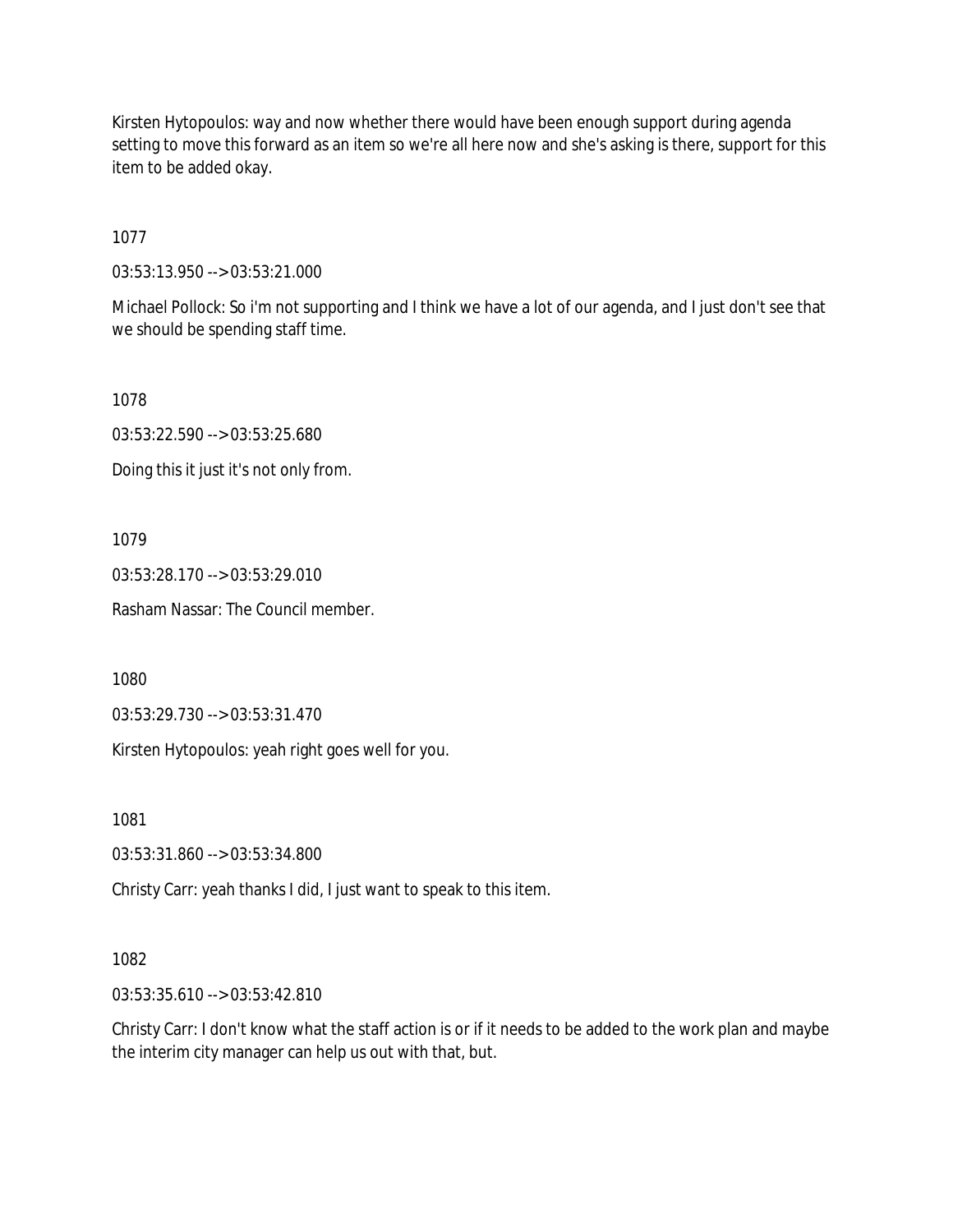03:53:43.170 --> 03:53:54.420

Christy Carr: I when this comment came up or request came up from a member of the public, I contacted the Department of ecology directly and asked him if they had a problem with that, and the staff person.

1084

03:53:55.500 --> 03:53:59.490

Christy Carr: said no, so I don't know that there's action that we need to take.

1085

03:54:00.750 --> 03:54:13.740

Christy Carr: So unless it's the decision of the Council to make that decision I don't think it's a request that we need to make to ecology, I think it's a conversation perhaps that the Council would want to have to decide to make that change.

1086

03:54:14.130 --> 03:54:27.300

Christy Carr: I think likely we're in favor of it, but I do think we would it's our document we might want to talk about it, but I don't know that that we need to direct staff to ask figure out how to ask ecology, so I don't.

1087

03:54:28.980 --> 03:54:29.670

Christy Carr: I don't support it.

1088

03:54:30.960 --> 03:54:37.680

Kirsten Hytopoulos: Can we agree that what we're adding to the agenda is the conversation about whether this is something that we would like to do as a Council.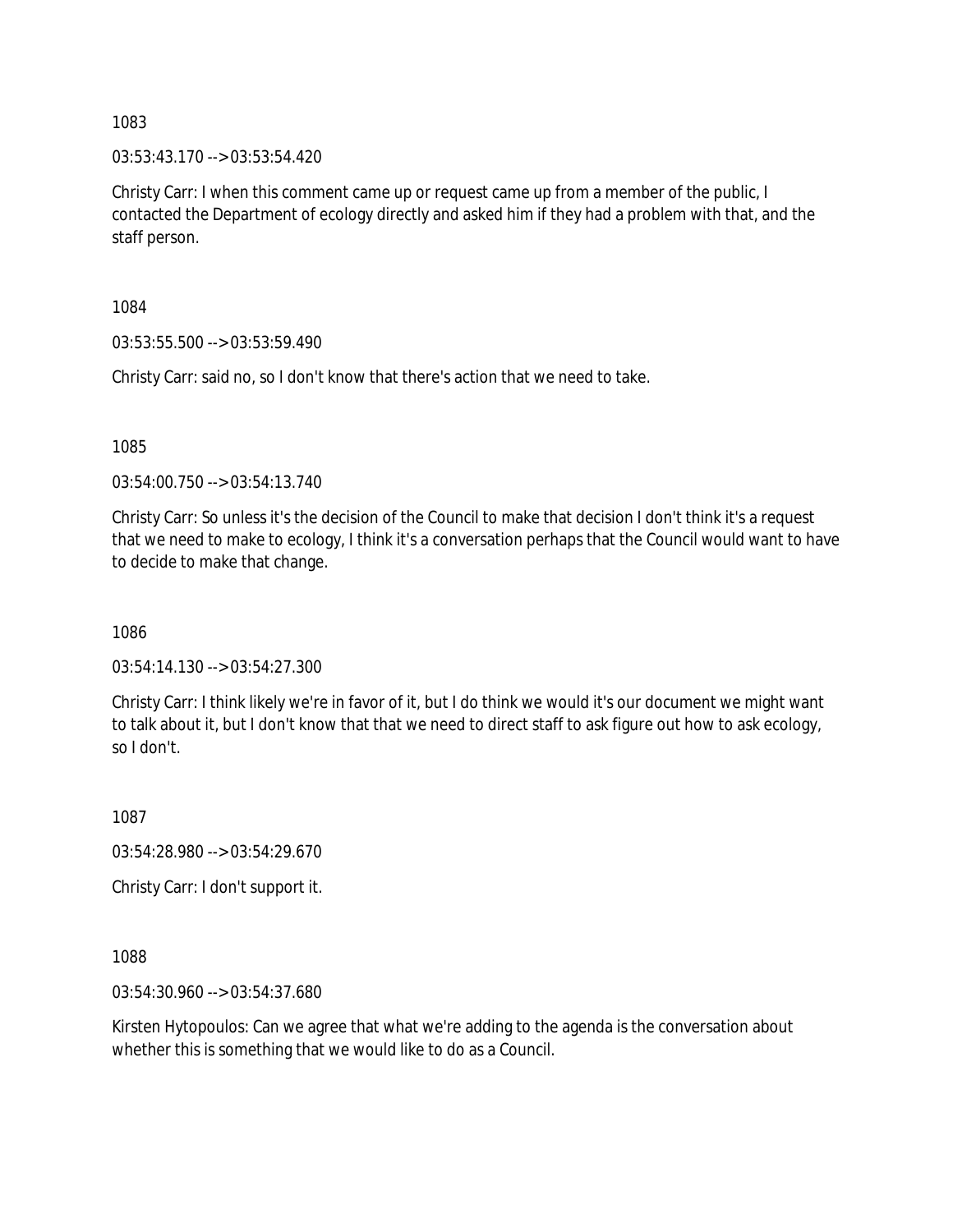03:54:40.410 --> 03:54:55.530

Kirsten Hytopoulos: which is exactly what you're talking about Council required that this is not the appropriate place to be introducing an idea like this name and answering the question, but the mayor's asking could we get buy in to, to put it on a future agenda to ask about to ask that question.

1090

03:54:57.180 --> 03:54:57.420

Michael Pollock: Like.

1091

03:54:57.570 --> 03:54:58.050

Kirsten Hytopoulos: do this.

1092

03:54:58.170 --> 03:55:08.400

Michael Pollock: As a point of order thing that because this should have been brought up during our future agendas and items, so I just I think we've seen appropriate to be talking about this under the order.

### 1093

03:55:09.240 --> 03:55:21.420

Michael Pollock: And this is, this is the problem we run into we don't follow rules so i'm gonna say bring it up at the next meeting under future agendas and see if there's Council support more than one person.

1094

03:55:23.010 --> 03:55:24.270

Michael Pollock: must follow our rules.

1095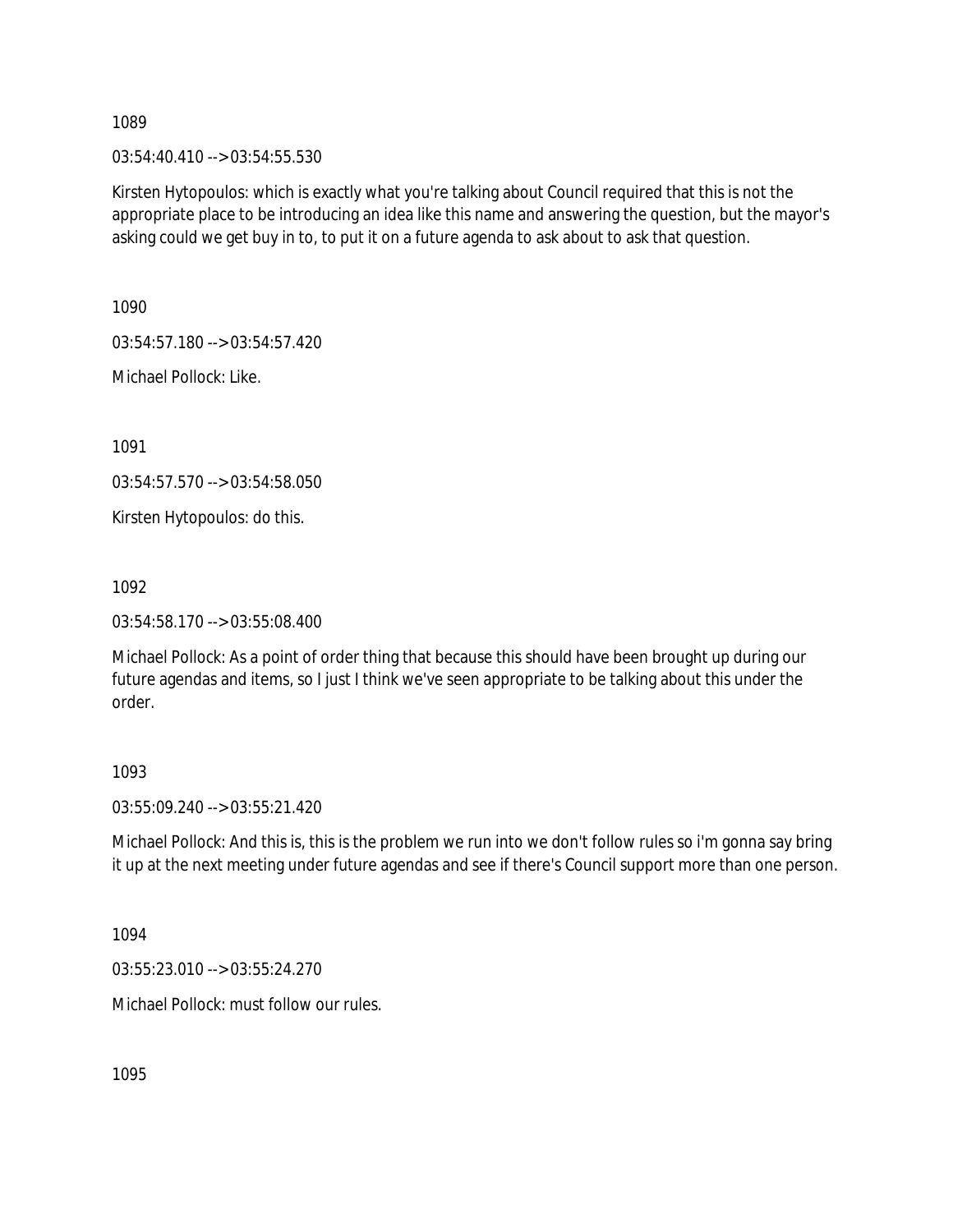03:55:24.690 --> 03:55:36.210

Kirsten Hytopoulos: Okay, we can also add it to our tracking items, since it doesn't take the majority of counselors to do that so maybe we can ask the city manager to edit to tracking items, so that we don't forget about it at the next agenda setting.

1096

03:55:38.700 --> 03:55:51.060

Rasham Nassar: So if I had I had more Deputy Mayor and if it's if it's the case that we're going to start to limit what can be brought up during good of the order, then I would like clarification on that from the full Council, because when I open that discussion, the first.

1097

03:55:51.420 --> 03:56:00.120

Rasham Nassar: comment I made was I neglected to raise this during future agenda, so I was utilizing our time during good of the order to see if I could follow through on this item.

1098

03:56:01.050 --> 03:56:13.200

Rasham Nassar: i'll i'll withdraw that and I will just explore the the the request on my own dialogue with interim city manager and i'll bring it back next week during future Council agendas.

1099

03:56:13.950 --> 03:56:24.480

Rasham Nassar: Moving forward, I wanted to raise and for the benefit of the public that might still be watching that we have a Q amp a session with our finalists city manager candidate on February 10.

1100

03:56:24.780 --> 03:56:31.470

Rasham Nassar: So Council just scheduled tonight and executive session, following that event interim city manager i'm hoping that you could just do a quick.

1101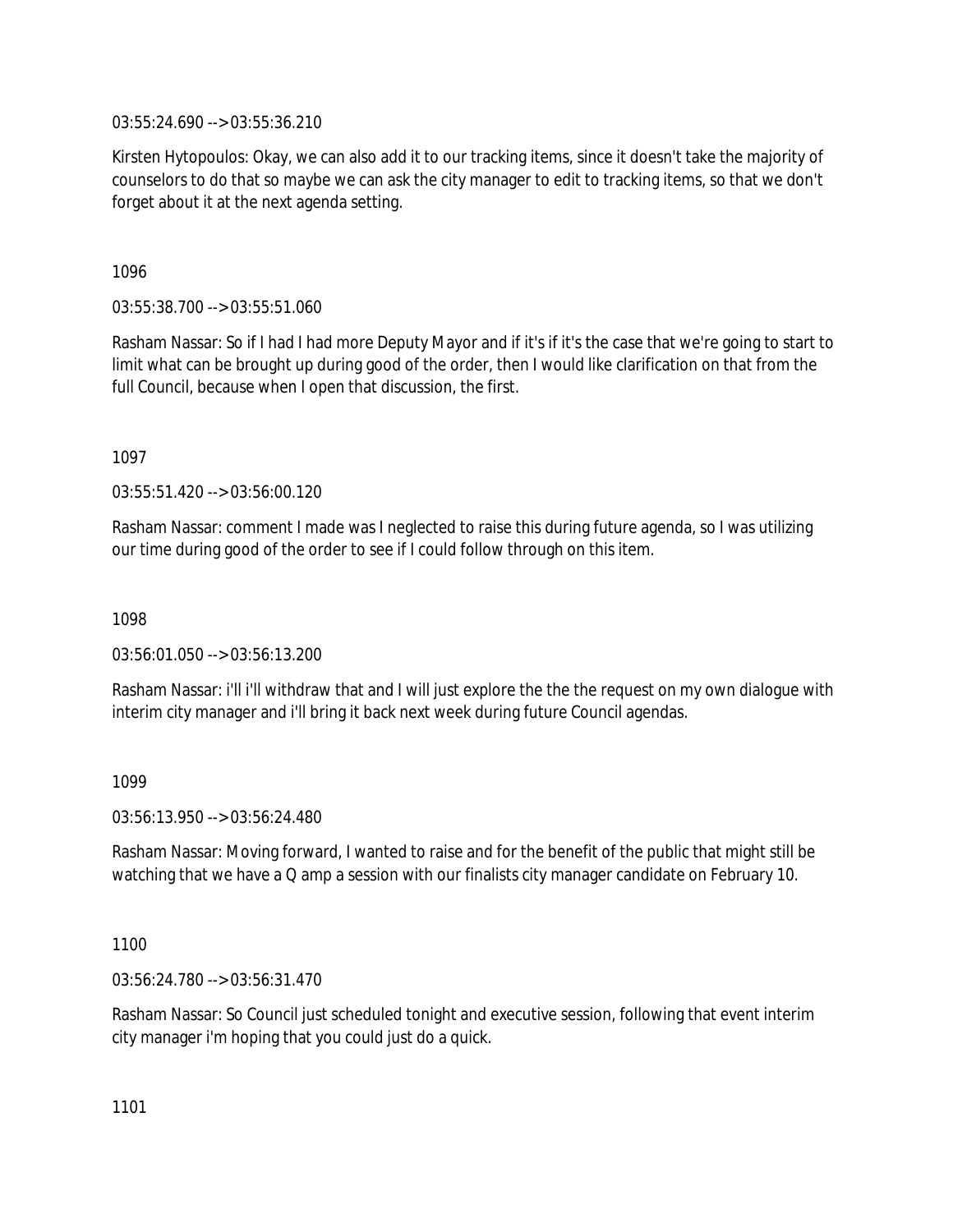03:56:32.940 --> 03:56:36.540

Rasham Nassar: Public service announcement on how members of the public might submit their questions.

1102

03:56:37.710 --> 03:56:49.950

Rasham Nassar: Through to what what authority at the city where where can they find that information and also for the benefit of the Council to be aware of how those questions are going to be filtered in through that for that evening with Mr king.

1103

03:56:50.460 --> 03:56:57.480

Ellen Schroer: Sure thanks for bringing that up the meeting is next Wednesday from six to 730 folks can.

1104

03:56:58.350 --> 03:57:04.740

Ellen Schroer: send messages ahead of time with questions that they'd like to have considered for inclusion in the.

1105

03:57:05.130 --> 03:57:13.200

Ellen Schroer: In the list to a special email address it's city manager search at bainbridge wa.gov will be having that email i'm.

1106

03:57:13.680 --> 03:57:23.370

Ellen Schroer: Active until Monday the eighth of February, and so you can send your questions into that email that addresses on our website and also will be in the city managers report this Friday.

1107

03:57:23.730 --> 03:57:35.730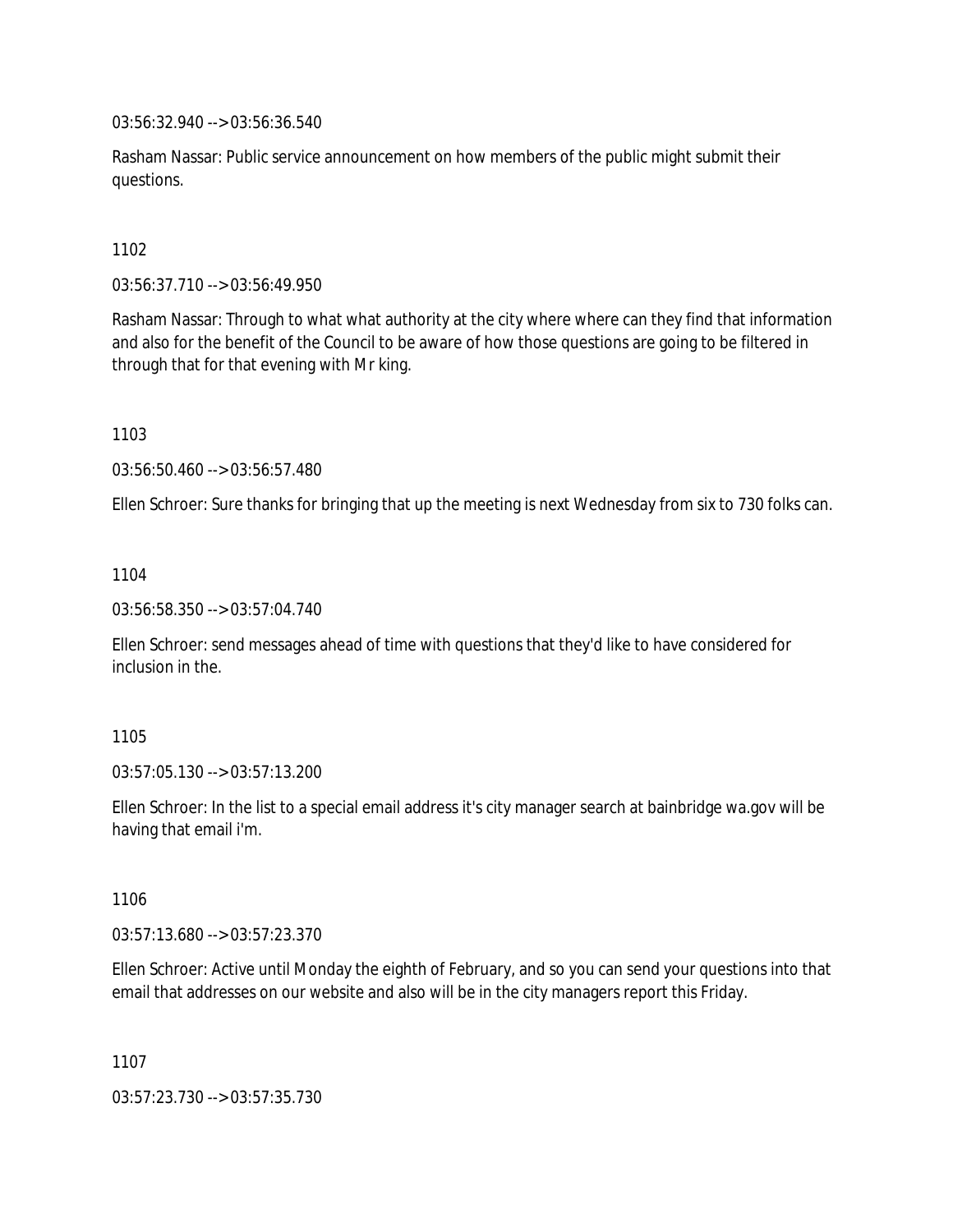Ellen Schroer: And then we'll send all of those to our consultant in who's running the city manager search and he'll compile them to make sure there's not a lot of duplication and then we'll ask those questions on the Wednesday the 10th.

1108

03:57:37.110 --> 03:57:46.440

Rasham Nassar: Great, thank you for that interim city manager my final item relates to an email at the Council received from an island resident, and also, I believe Member of our climate change advisory committee.

1109

03:57:47.010 --> 03:57:52.950

Rasham Nassar: Miss Nora nigam she circulated a request for account to all Council members to sign on to.

### 1110

03:57:53.850 --> 03:57:59.040

Rasham Nassar: A sort of petition or stating your your position on a bill that's currently.

### 1111

03:57:59.490 --> 03:58:08.100

Rasham Nassar: Working its way through the legislative process, it relates to the help to the orcas and it relates to legislation that the Council was mildly involved in terms of.

1112

03:58:08.550 --> 03:58:14.250

Rasham Nassar: voicing our support for restrictions on whale watching and.

### 1113

03:58:15.150 --> 03:58:24.420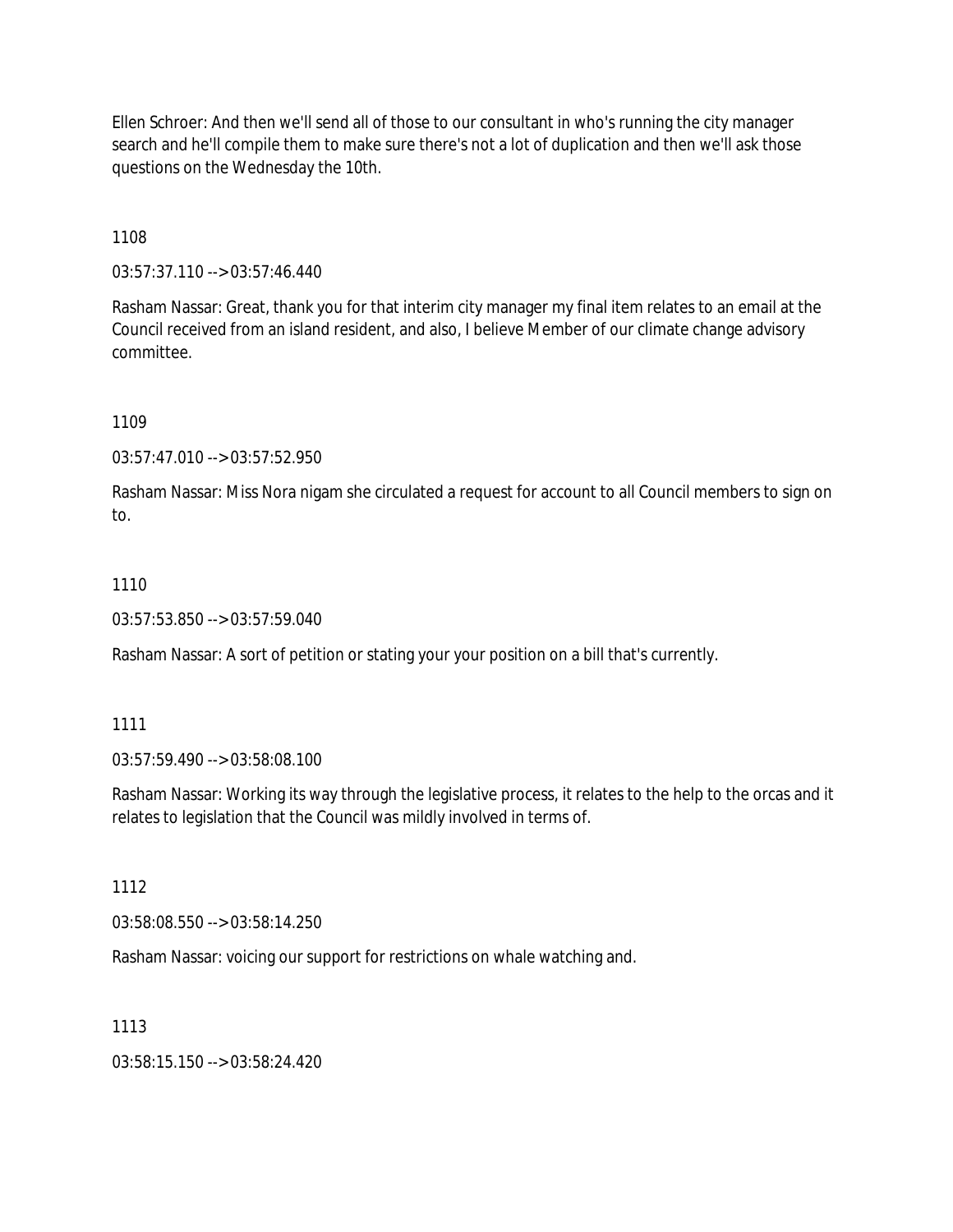Rasham Nassar: Apparently there are there's an industry supported bill currently in the House, which would undo most of the work that was accomplished and prior legislation.

1114

03:58:24.690 --> 03:58:29.640

Rasham Nassar: That is seeking to remove some of the restrictions on how close boats can get to Wales and such.

## 1115

03:58:30.120 --> 03:58:37.980

Rasham Nassar: i'm bringing it up, because I know that our southern resident orcas are really important to islanders and that we on Council all deeply care.

## 1116

03:58:38.640 --> 03:58:41.670

Rasham Nassar: Not only about the resident male population, but the health of the sound so.

## 1117

03:58:42.360 --> 03:58:55.860

Rasham Nassar: Nora described to me that, as of this morning will need to two other Council members had sign I believe Council member Schneider and Council member deets so I just wanted to raise a reminder to my colleagues to search your inbox is for that, and please do voice your support.

1118

03:58:57.960 --> 03:58:59.790

Rasham Nassar: And that's all I had, thank you very much, Council.

1119

03:59:00.900 --> 03:59:02.370

Kirsten Hytopoulos: Councillor ventura Johnson.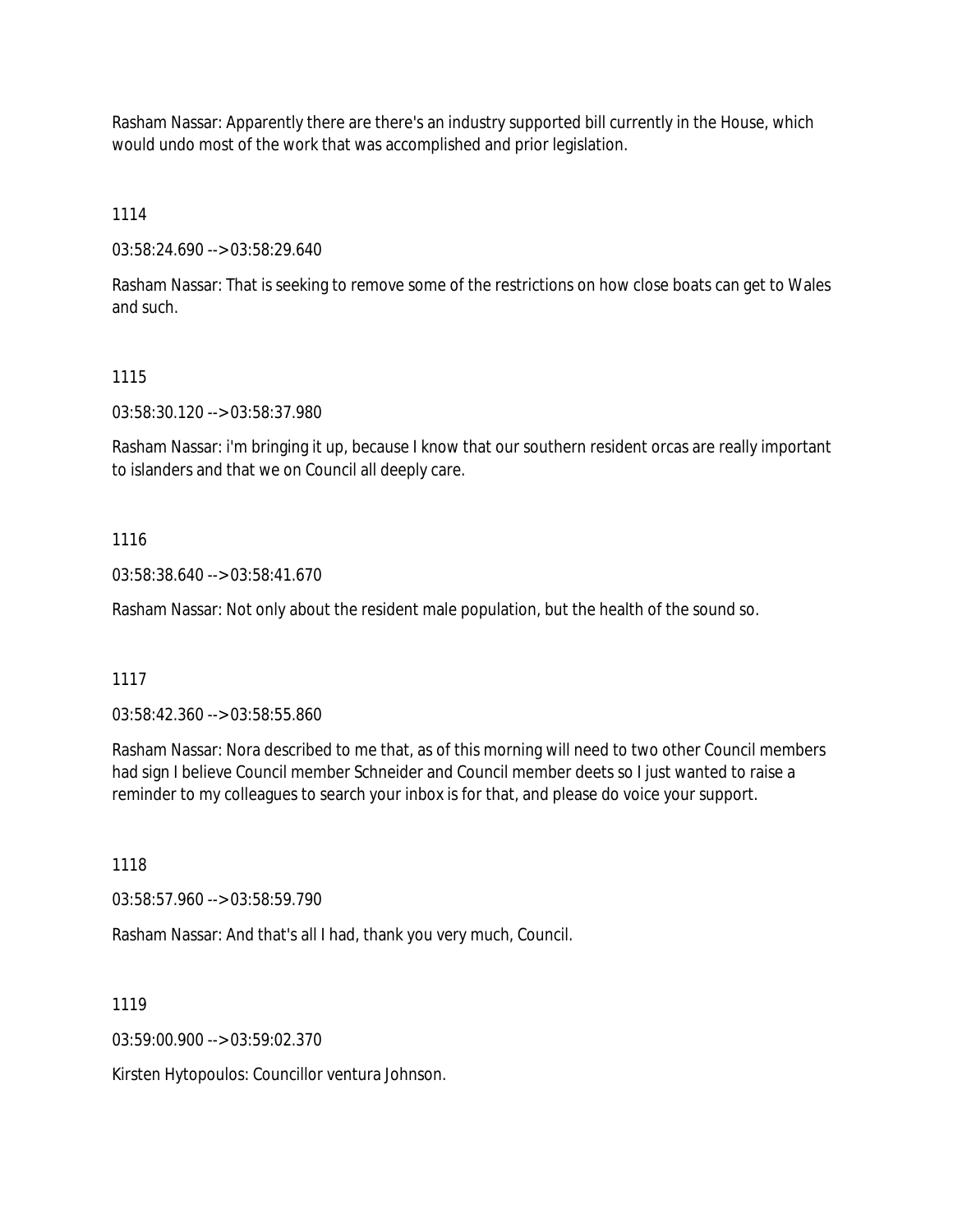03:59:03.570 --> 03:59:16.740

Brenda Fantroy-Johnson: I just wanted to remind everybody about the courageous conversations that's coming up February and forth at six o'clock in place of the react regular meeting the information is also on on the react website.

1121

03:59:18.510 --> 03:59:20.910

Brenda Fantroy-Johnson: So I hope you all have 10 oh public to.

1122

03:59:22.350 --> 03:59:23.670

Kirsten Hytopoulos: councilmember Schneider.

1123

03:59:25.080 --> 03:59:37.170

Leslie Schneider: Thank you, just a quick comment about the workout thing just make sure, first of all it's a super easy process it's it's really smooth but just make sure that if you're following.

1124

03:59:39.450 --> 03:59:53.670

Leslie Schneider: Our sentiment about wanting to not undo all of this, you want to you want to express your opinion as con so I just wanted to put that out there, that this that you're not going up there to support something you're going up to express and support for it.

1125

03:59:55.050 --> 04:00:04.380

Leslie Schneider: My public service announcement is for our Friday sustainable transportation session that is open to the public.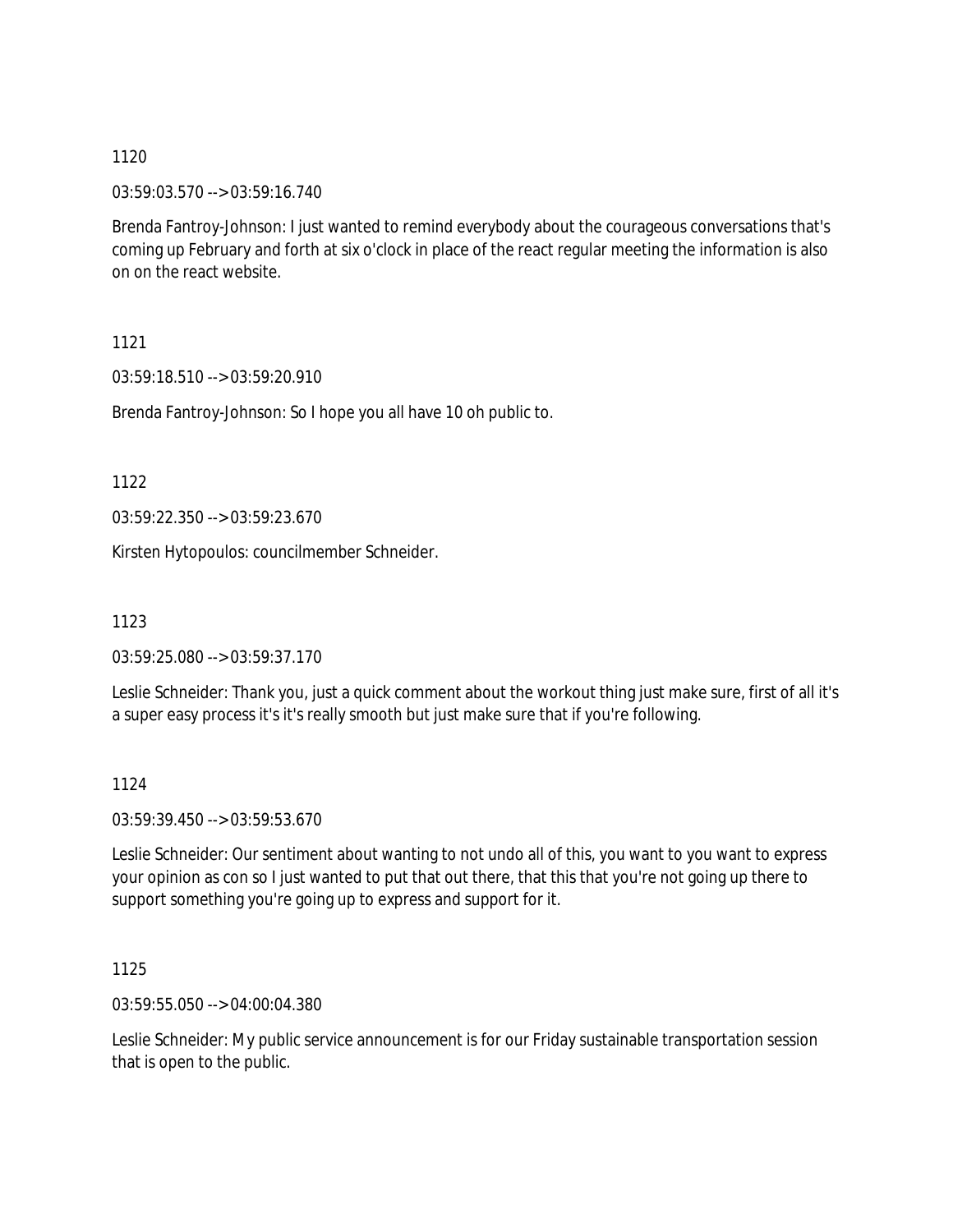1126

04:00:05.520 --> 04:00:10.530

Leslie Schneider: And it is but i'm here to kind of lobby my colleagues for it, it is.

1127

04:00:12.660 --> 04:00:23.910

Leslie Schneider: noticed as a special meeting, so there is no quorum problem with any of you who want to and just to preview it a little bit this particular session is going to focus on.

1128

04:00:24.930 --> 04:00:43.290

Leslie Schneider: Some of the mobility options that have been proposed by Greg drunker, so I think some of you know that he's created a nonprofit called mobility for all in his proposed a circulator bus and winslow which I guess we've been talking about since forever, but he.

1129

04:00:44.370 --> 04:00:58.590

Leslie Schneider: seems to you know have what it takes to get it happening so I just wanted you to know that that is what's being focused on Friday morning, and it is on our calendar, so if you go to the homepage of bainbridge island y.com.

1130

04:00:59.670 --> 04:01:01.830

Leslie Schneider: it's 9am to 1030.

1131

04:01:03.030 --> 04:01:03.390

And I.

1132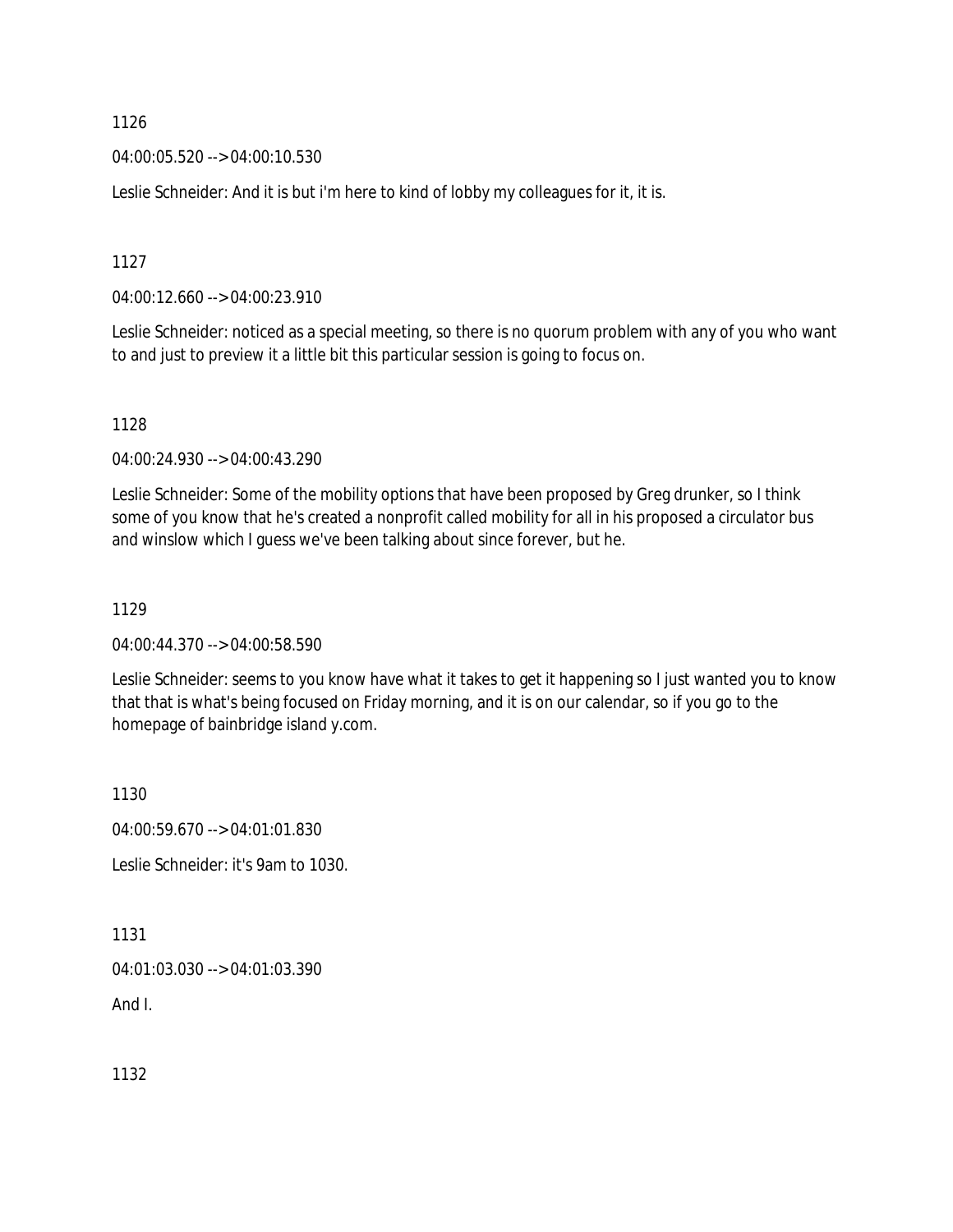04:01:04.560 --> 04:01:11.640

Leslie Schneider: And I just want to make a quick comment about the use of good of the order, I think, I would like to hold us.

1133

04:01:13.050 --> 04:01:25.260

Leslie Schneider: I would like to hold this time kind of loosely, so I would both support the mayor in bringing up what she forgot to bring up earlier and I would also support.

1134

04:01:25.680 --> 04:01:31.770

Leslie Schneider: councilmember pollock and saying looks like this, you know I would prefer that we bring this up at a normal time so.

1135

04:01:32.430 --> 04:01:44.460

Leslie Schneider: I think we could have it both ways stay informal bring things up, as you need to, but if other Members push back then, you know, then we could pull back and and go the more formal route so that's.

1136

04:01:46.170 --> 04:01:49.140

Leslie Schneider: that's my hope, thank you very much, great.

1137

04:01:49.350 --> 04:01:56.070

Kirsten Hytopoulos: And I guess i'll just add that I had my first staff meeting today at the pits of health board and.

1138

04:01:56.490 --> 04:02:06.300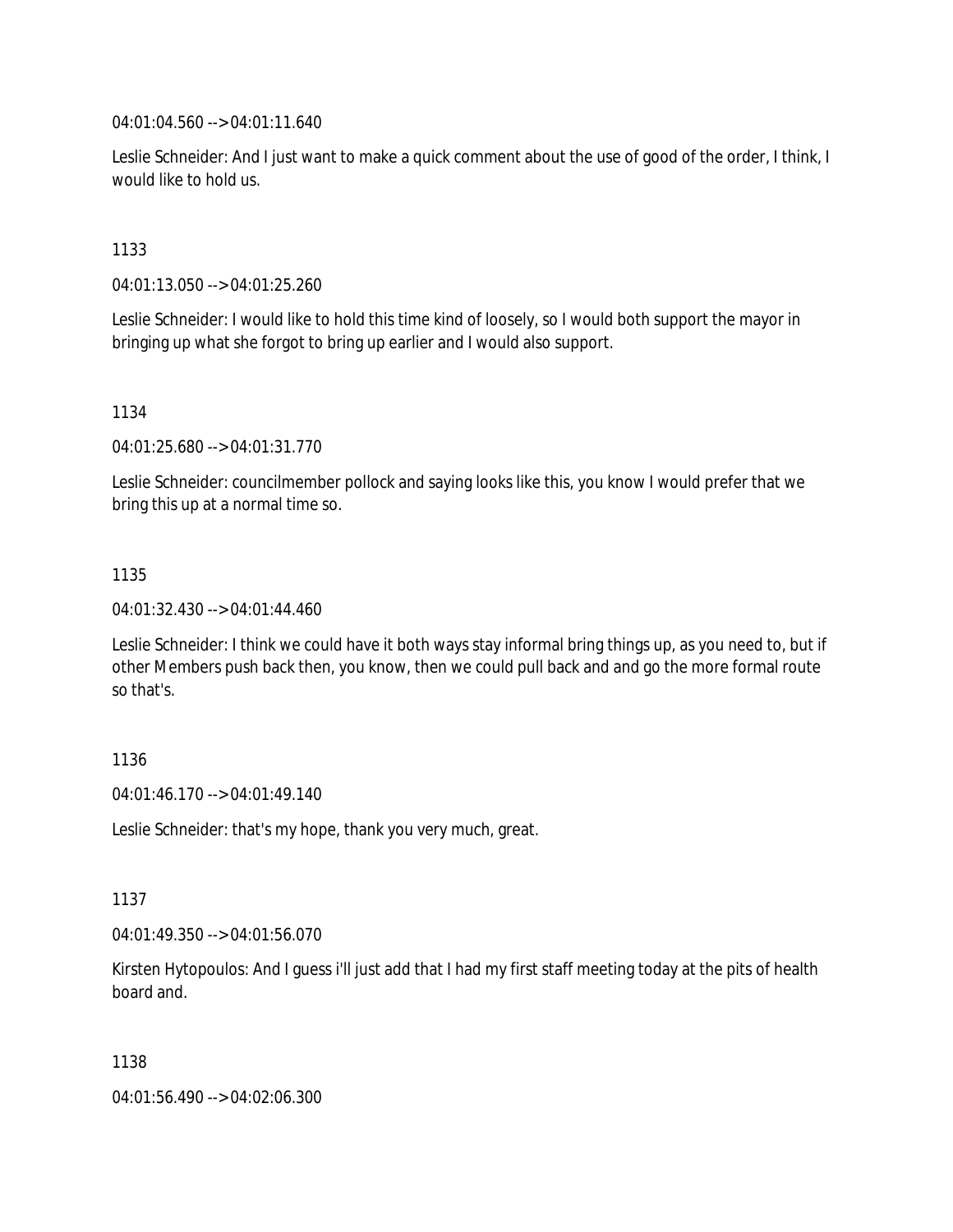Kirsten Hytopoulos: I just wanted to ask the public, please keep being careful, even though our rates are falling, where is the SDM, as we heard today, we are still nowhere near safe level.

## 1139

04:02:06.840 --> 04:02:21.480

Kirsten Hytopoulos: And so, even though where our Jason area in King county is going into phase two we really meeting two out of four of the metrics that would allow us to do that so now's not the time to get sloppy with our with our P P and distancing.

1140

04:02:31.260 --> 04:02:32.460

Brenda Fantroy-Johnson: I think she's frozen.

## 1141

04:02:36.300 --> 04:02:56.580

Michael Pollock: Oh well, i'm just make a comment and apologies Council member and our Deputy Mayor your face is frozen um I just followed the advice given on the orchid thing and ball you guys were talking I I took care of that so it does really take about two or three minutes to do.

1142

04:02:58.230 --> 04:03:00.090

Michael Pollock: And I did it so yeah.

1143

04:03:01.110 --> 04:03:01.530

that's all.

1144

04:03:03.720 --> 04:03:14.040

Ellen Schroer: Alright, well, perhaps if the Deputy Mayor is frozen in zoom land the mayor could go ahead, oh oh she's gone if we if we're done, perhaps the mayor could adjourn the meeting.